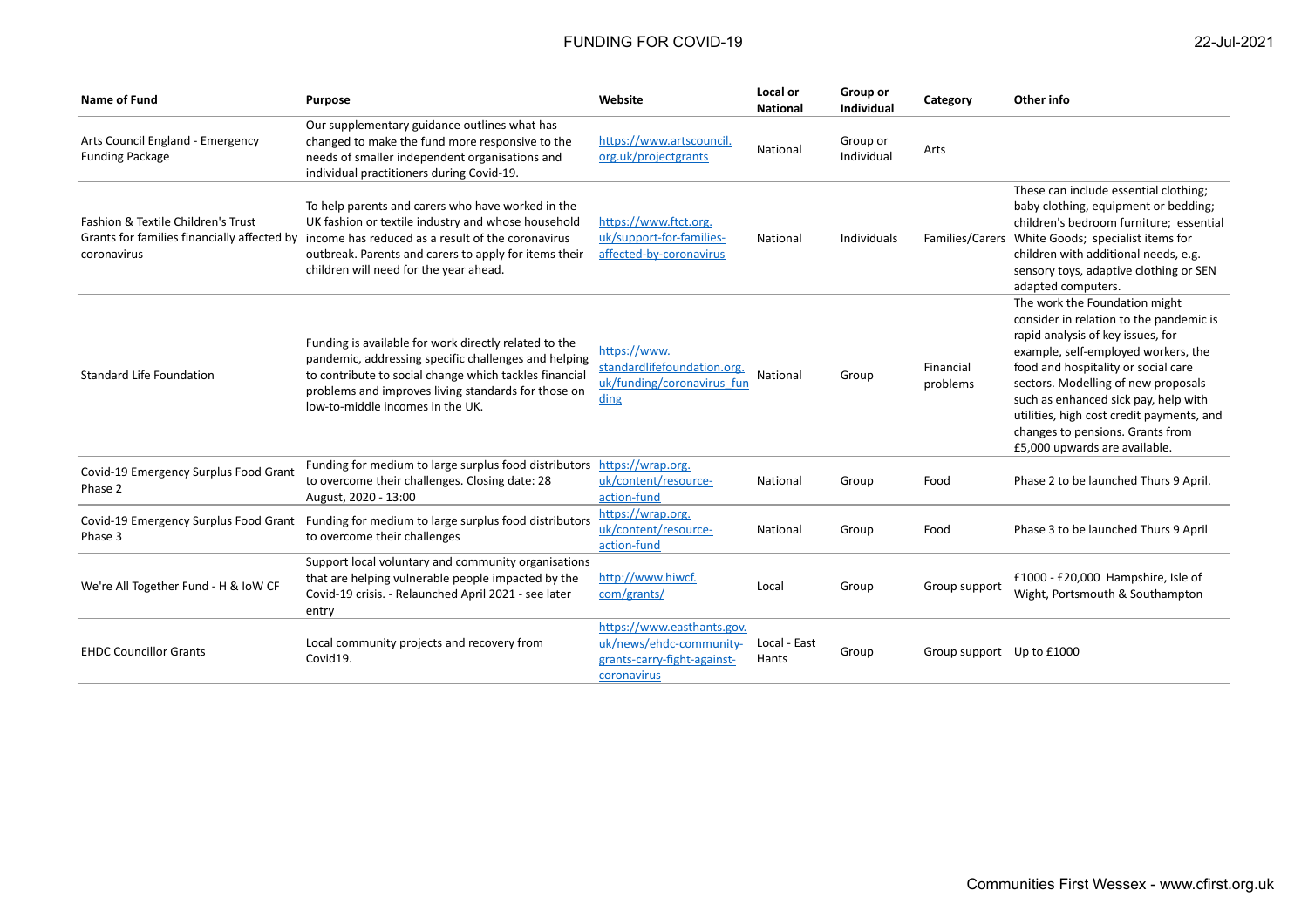| Name of Fund                                                           | <b>Purpose</b>                                                                                                                                                                                                                                                                                                                                                                                                                                                                                              | Website                                                                                                     | Local or<br><b>National</b>                                                                      | Group or<br><b>Individual</b> | Category      | Other info                                                                                                                                                                                                                                                                                                                       |
|------------------------------------------------------------------------|-------------------------------------------------------------------------------------------------------------------------------------------------------------------------------------------------------------------------------------------------------------------------------------------------------------------------------------------------------------------------------------------------------------------------------------------------------------------------------------------------------------|-------------------------------------------------------------------------------------------------------------|--------------------------------------------------------------------------------------------------|-------------------------------|---------------|----------------------------------------------------------------------------------------------------------------------------------------------------------------------------------------------------------------------------------------------------------------------------------------------------------------------------------|
| <b>EHDC Supporting Community Fund</b>                                  | Reducing social isolation, supporting positive mental<br>health, recovery from Covid19<br>Closes 31/5/20                                                                                                                                                                                                                                                                                                                                                                                                    | https://www.easthants.gov.<br>uk/news/ehdc-community-<br>grants-carry-fight-against-<br>coronavirus         | Local - East<br>Hants                                                                            | Group                         | Group support | Up to £25,000 The council is aiming to<br>achieve three outcomes using this<br>fund:<br>1. Supporting positive mental health in<br>residents, in particular young people<br>2. Reducing social isolation in residents,<br>in particular older people<br>3. Supporting the recovery of residents<br>from the coronavirus pandemic |
| National Lottery Community Fund                                        | To support groups who are supporting people and<br>communities impacted by the COVID19                                                                                                                                                                                                                                                                                                                                                                                                                      | https://www.<br>tnlcommunityfund.org.uk/                                                                    | National                                                                                         | Group                         | Group support |                                                                                                                                                                                                                                                                                                                                  |
| Tesco Bags of Help UK - Covid-19<br><b>Communities Fund</b>            | Short-term fund to support local communities. For<br>organisations that support vulnerable groups<br>Applications close Friday 18 September 2020                                                                                                                                                                                                                                                                                                                                                            | https://tescobagsofhelp.<br>org.uk/tesco-cv-fund/                                                           | National                                                                                         | Group                         | Group support | £500 towards running of the group<br>rather than a specific project.                                                                                                                                                                                                                                                             |
| John Lewis Partnership UK - Community<br>Support Fund                  | To support those in need as a result of the Covid19<br>crisis.                                                                                                                                                                                                                                                                                                                                                                                                                                              | https://fundraising.co.<br>uk/2020/03/20/john-lewis-<br>partnership-launches-1m-<br>community-support-fund/ | National but<br>may be<br>delivered<br>locally.                                                  |                               |               | Not clear yet Group support More info to follow.                                                                                                                                                                                                                                                                                 |
| National Emergency Trust - HIWCF                                       | GRANTS of up-to £5,000 are now available to support<br>local voluntary and community organisations that are<br>helping vulnerable people impacted by the Covid-19<br>crisis.<br>New round: Opening Date: 7 Dec 2020 Closing Date:<br>8 Jan 2021                                                                                                                                                                                                                                                             | https://www.hiwcf.<br>com/funds/national-<br>emergency-trust-net-dcms/                                      | National<br>delivered<br>locally -<br>Hampshire,<br>Isle of Wight,<br>Portsmouth,<br>Southampton | Group                         | Group support |                                                                                                                                                                                                                                                                                                                                  |
| We're All Together - Vivid                                             | Local community groups supporting older and<br>vulnerable people affected by coronavirus. The fund<br>will provide grants to help with tasks such as<br>shopping, collecting prescriptions, dog walking and a<br>friendly voice to make people feel less isolated and<br>more connected.                                                                                                                                                                                                                    | http://www.hiwcf.<br>com/grants/                                                                            | National<br>delivered<br>locally                                                                 | Group                         | Group support | £1000 - £10,000. Application<br>turnaround 2 days.                                                                                                                                                                                                                                                                               |
| <b>Charities Aid Foundation - Coronavirus</b><br><b>Emergency Fund</b> | Note on website at 7/4/20: Applications for this<br>round of funding are now paused. Heavily<br>oversubscribed<br>Smaller charities, not for profit organisations, social<br>enterprises and unregistered community groups can<br>apply for grants to help them to continue to deliver<br>much needed support to within their communities.<br>The funding is available to help with core costs,<br>staffing, volunteer costs, supplies and equipment,<br>communications or other critical charitable areas. | https://www.cafonline.<br>org/charities/grantmaking/c<br>af-coronavirus-emergency-<br>fund                  |                                                                                                  |                               |               | Up to £10,000. CAF will aim for grants<br>Group support to be paid to selected organisations<br>within 14 days of application.                                                                                                                                                                                                   |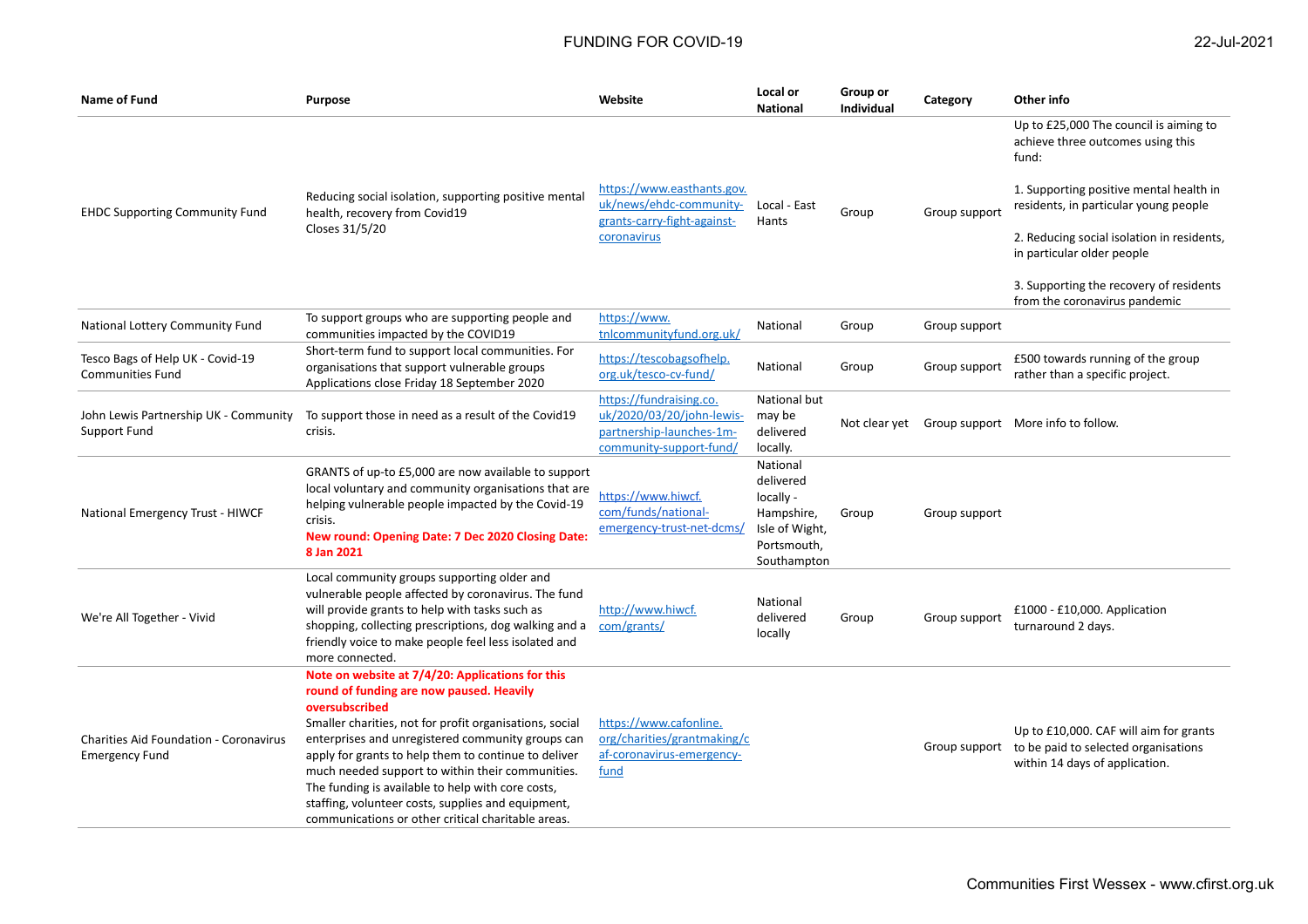| 22-Jul-2 |  |
|----------|--|
|          |  |

| Name of Fund                                                                    | Purpose                                                                                                                                                                                                                                                                                                                                                                                                                                                                                                                                                                                             | Website                                                                                                                                 | Local or<br><b>National</b> | Group or<br><b>Individual</b> | Category         | Other info                                                                                                                                                                                                                                                                                                                                                                                           |
|---------------------------------------------------------------------------------|-----------------------------------------------------------------------------------------------------------------------------------------------------------------------------------------------------------------------------------------------------------------------------------------------------------------------------------------------------------------------------------------------------------------------------------------------------------------------------------------------------------------------------------------------------------------------------------------------------|-----------------------------------------------------------------------------------------------------------------------------------------|-----------------------------|-------------------------------|------------------|------------------------------------------------------------------------------------------------------------------------------------------------------------------------------------------------------------------------------------------------------------------------------------------------------------------------------------------------------------------------------------------------------|
| Heritage Emergency Fund                                                         | This emergency short-term funding will help address<br>pressures over the next three-six months for those<br>heritage orgs most in need.<br>Latest update at 21/5/20: "pleased to announce a<br>new strand to our Heritage Emergency Fund.<br>Within the current £50m Heritage Emergency Fund,<br>we're creating a new grant range of £50,000-<br>£250,000. It will be open to past and current<br>grantees. We are developing the detail for how to<br>apply for these new grants in the coming week. We<br>will actively communicate this when applications are<br>open."<br>Now closes 31 July?? | https://www.heritagefund.<br>org.uk/funding/heritage-<br>emergency-fund                                                                 | National                    | Group                         | Heritage         | Up to £50,000.                                                                                                                                                                                                                                                                                                                                                                                       |
| Crisis UK (Emergency Grant)                                                     | Support local groups who are financially affected by<br>additional demands on their resources and who have<br>expanded their provision to meet the current needs<br>of those experiencing homelessness across the UK.                                                                                                                                                                                                                                                                                                                                                                               | https://www.crisis.org.<br>uk/get-involved/in-this-<br>together/emergency-<br>grants-fund/                                              | National                    | Group                         | Homelessness     | £5,000 for short-term responses to the<br>coronavirus emergency; up to £50,000<br>to fund long-term needs and potential<br>expansion or change in service delivery.                                                                                                                                                                                                                                  |
| Help Musicians UK - Coronavirus<br>Financial Hardship Fund                      | To alleviate some of the immediate financial<br>pressures that many professional musicians are<br>currently facing with regard to their mounting<br>household expenses. Eligible musicians can apply for<br>a one-off payment of £500 if they are suffering<br>significant financial hardship.                                                                                                                                                                                                                                                                                                      | https://www.<br>helpmusicians.org.<br>uk/news/latest-news/help-<br>musicians-launches-5m-<br>coronavirus-financial-<br>hardship-fu      | National                    | Individuals                   | <b>Musicians</b> |                                                                                                                                                                                                                                                                                                                                                                                                      |
| Help Musicians UK - Covid-19 round of<br>Help Musicians' Do It Differently Fund | Covid-19 round of the Do It Differently Fund, offers a<br>bespoke package of funding and expert advice<br>designed to help you adapt and sustain your music<br>through this time. Offering a grant of £3,000,<br>musicians will be supported to navigate the current<br>uncertainty due to the Coronavirus outbreak, and to<br>find new ways of remaining creative and productive<br>during the downtime created by self-isolation.<br>Deadline for this round is 5pm, 14 Sep 20                                                                                                                    | https://www.<br>helpmusicians.org.<br>uk/creative-<br>programme/current-<br>opportunities/do-it-<br>differently-fund-covid-19-<br>round | National                    | Individuals                   | <b>Musicians</b> |                                                                                                                                                                                                                                                                                                                                                                                                      |
| Rural Response Emergency Grants - The<br>Prince's Countryside Fund              | Funding for not-for-profit organisations that are<br>providing emergency relief to vulnerable or isolated<br>individuals in rural or farming communities across<br>the UK.<br>Applications close on November 3rd 2020 at midday,<br>but if a large number of eligible applications are<br>received the Fund reserves the right to close the<br>round earlier.                                                                                                                                                                                                                                       | https://www.<br>princescountrysidefund.org.<br>uk/grant-giving-<br>programme/grant-<br>programme                                        | National                    | Group                         | Rural/farming    | With thanks to Players of People's<br>Postcode Lottery, groups can apply for<br>grant funding of up to £2,500 if they:<br>are providing emergency relief to<br>vulnerable or isolated individuals or;<br>are providing support to farmers and<br>farm businesses affected by the<br>Coronavirus pandemic or;<br>are helping rural or farming<br>communities to cope with the<br>Coronavirus pandemic |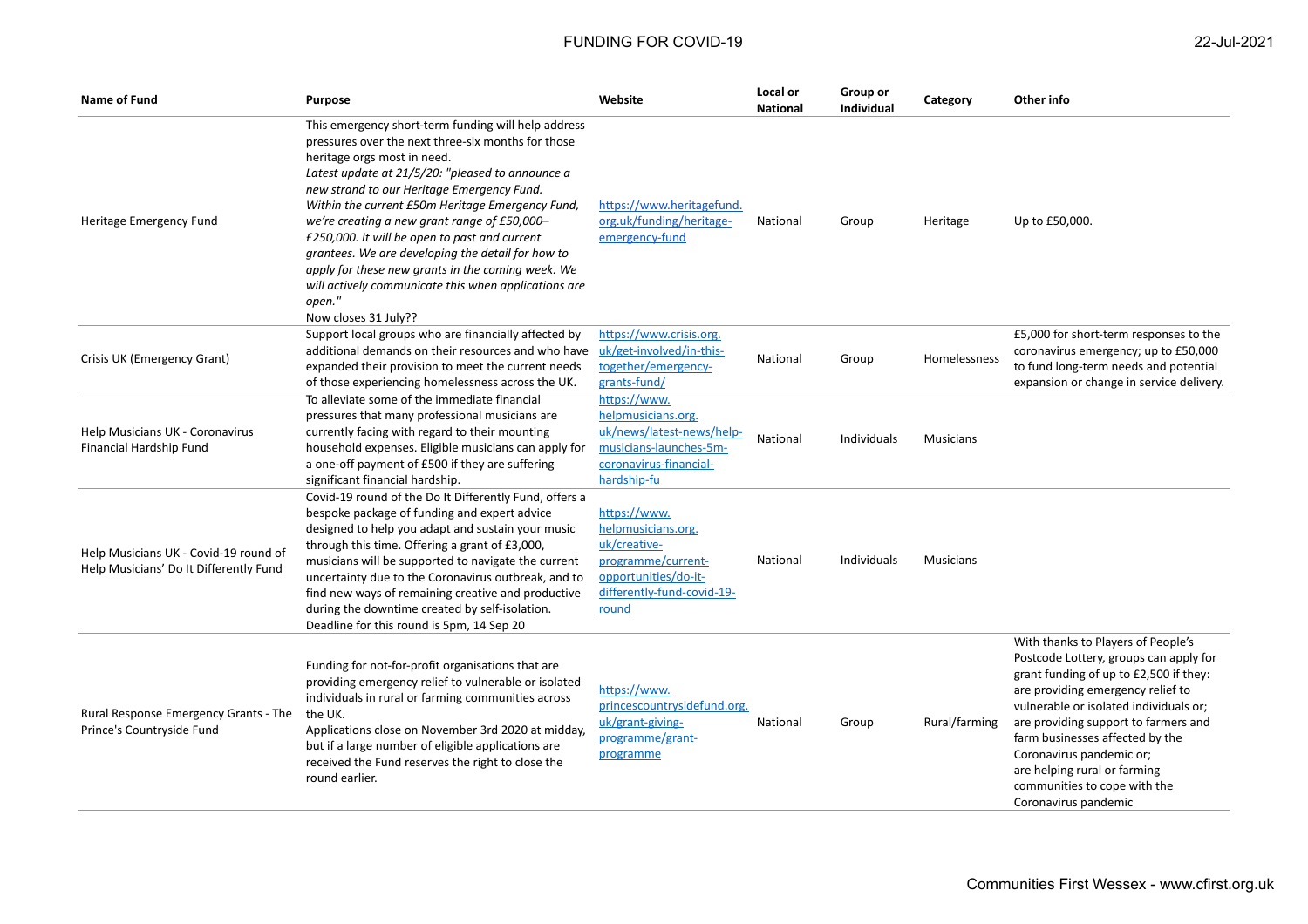| <b>Name of Fund</b>                                                               | <b>Purpose</b>                                                                                                                                                                                                                                                                                                                                                                                                                                                                                                                              | Website                                                                                                                  | Local or<br><b>National</b>                       | Group or<br><b>Individual</b> | Category                   | Other info                                                    |
|-----------------------------------------------------------------------------------|---------------------------------------------------------------------------------------------------------------------------------------------------------------------------------------------------------------------------------------------------------------------------------------------------------------------------------------------------------------------------------------------------------------------------------------------------------------------------------------------------------------------------------------------|--------------------------------------------------------------------------------------------------------------------------|---------------------------------------------------|-------------------------------|----------------------------|---------------------------------------------------------------|
| Thomas Pocklington Trust- Covid-19<br>Emergency Fund for the Sight Loss<br>Sector | To support the essential role sight loss organisations<br>play in providing vital services to blind and partially<br>sighted people, Thomas Pocklington Trust (TPT) has<br>suspended its normal grant funding activities and set<br>up an emergency fund for sight loss organisations.                                                                                                                                                                                                                                                      | https://www.pocklington-<br>trust.org.uk/covid-19-<br>emergency-fund-for-the-<br>sight-loss-sector/                      | National                                          | Group                         | Sight Loss                 | Up to £10,000 or 2 months running<br>costs whichever is less. |
| Sport England Coronavirus Emergency<br>Fund                                       | Aims to help community sport & physical activity orgs<br>experiencing hardship due to Covid19 crisis                                                                                                                                                                                                                                                                                                                                                                                                                                        | https://www.sportengland.<br>org/how-we-can-help/our-<br>funds/community-<br>emergency-fund                              | National                                          | Group                         | Sport/Physical<br>Activity | £300 - £10,000 and more if exceptional<br>circumstances.      |
| The Prince's Trust & Nat West Enterprise<br><b>Relief Fund</b>                    | Supporting young entrepreneurs aged 18-30 Grants<br>can be used to maintain core business operations<br>during the crisis, as well as meet any existing financial<br>commitments, such as paying for essential<br>equipment or settling invoices from suppliers. In<br>conjunction with these grants, the initiative will also<br>offer one-to-one support and guidance to applicants<br>who need it.                                                                                                                                       | https://www.princes-trust.<br>org.uk/about-the-<br>trust/news-views/princes-<br>trust-natwest-enterprise-<br>relief-fund | National                                          | Individuals                   | Young<br>Entrepreneurs     |                                                               |
| Youth Music Network (England)<br><b>Emergency Fund</b>                            | For music-making organisations affected by the<br>coronavirus. Through this fund grants of up to<br>£10,000 are available. Priority will be given to people<br>and organisations in the most immediate need.                                                                                                                                                                                                                                                                                                                                | https://network.<br>youthmusic.org.uk/youth-<br>music-launches-emergency-<br>fund                                        | National<br>(England)                             | Group                         | <b>Youth Music</b>         |                                                               |
| Winchester City Council's                                                         | COVID-19: Grants available to not for profits /<br>voluntary organisations                                                                                                                                                                                                                                                                                                                                                                                                                                                                  | https://www.winchester.<br>gov.uk/grants/covid-19-<br>community-support-grants                                           | Local                                             | Group                         | Group support              |                                                               |
| Armed Forces Covenant Fund Trust                                                  | A package of programmes to support the Armed<br>Forces Community with funding from the Covenant<br>Fund and from HM Treasury ; with special attention<br>on those who have faced hardships as a result of the<br>pandemic; on projects to help isolated people<br>reconnect with wider communities; projects that<br>support improved mental health and encouraging<br>stronger links between Armed Forces Charities.<br>Armed Forces Covid-19 Impact Programme closes 29<br>May<br>Forces Communities Together programme closes 30<br>June | https://covenantfund.org.<br>uk/programmes/                                                                              | National                                          | Group and<br>Individual       | Vulnerable<br>Veterans     |                                                               |
| <b>SSEN Resilience Fund</b>                                                       | Repurposed its annual Resilient Communities Fund to<br>offer grants of up to £3,000 for projects that will<br>specifically support community members in<br>vulnerable situations.                                                                                                                                                                                                                                                                                                                                                           | https://www.ssen.co.<br>uk/resiliencefund/                                                                               | Presumably<br>Central/South Group<br>ern England? |                               |                            |                                                               |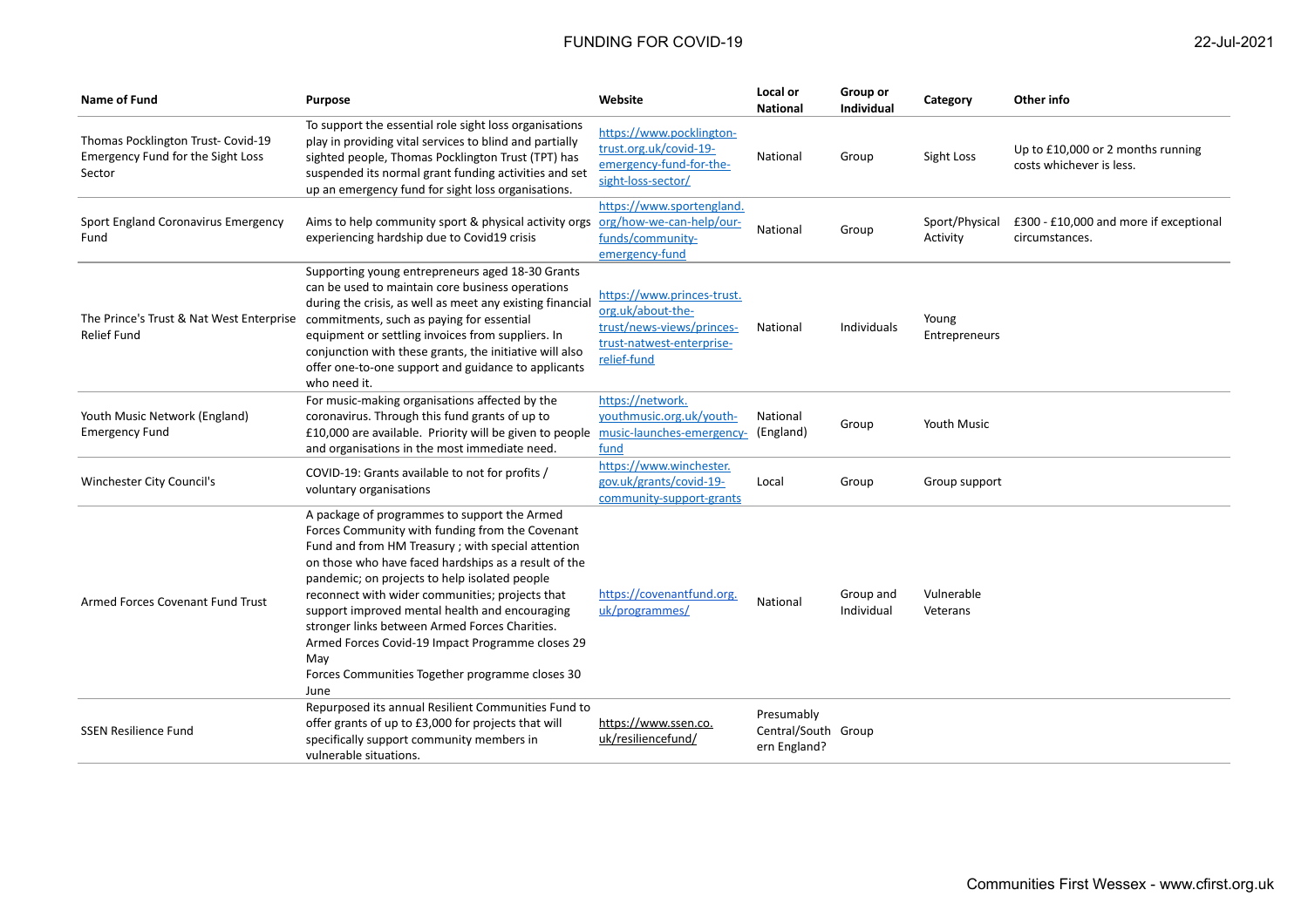| <b>Name of Fund</b>                                    | <b>Purpose</b>                                                                                                                                                                                                                                                                                                                                                                | Website                                                                                                                              | Local or<br><b>National</b> | Group or<br><b>Individual</b> | Category              | Other info |
|--------------------------------------------------------|-------------------------------------------------------------------------------------------------------------------------------------------------------------------------------------------------------------------------------------------------------------------------------------------------------------------------------------------------------------------------------|--------------------------------------------------------------------------------------------------------------------------------------|-----------------------------|-------------------------------|-----------------------|------------|
| Various                                                | COVID19 funders - 250+, with links to other funder<br>lists; total 1000+ globally. Downloadable from their<br>website. Online info being updated, and a new<br>version downloadable from their website each<br>Monday at 9am. The online link is probably the best<br>source to get the latest version                                                                        | https://www.<br>charityexcellence.co.uk/                                                                                             | Various                     | Various                       | Various               |            |
| The Yapp Charitable Trust                              | The Yapp Charitable Trust has invited small UK<br>charities affected by the impact of COVID-19 to apply<br>for grants of up to £3,000. Registered charities in<br>England and Wales, with a total annual expenditure<br>of less than £40,000, can apply for funding for core<br>costs and staffing.                                                                           | https://yappcharitabletrust.<br>org.uk/                                                                                              | National                    | Group                         | Small UK<br>Charities |            |
| Barclays Foundation - Coronavirus Fund tbc             |                                                                                                                                                                                                                                                                                                                                                                               | https://home.<br>barclays/news/press-<br>releases/2020/04/barclays-<br>launches-p100-million-<br>covid-19-community-aid-<br>package/ | National                    | Group                         | <b>Group Support</b>  |            |
| Virgin Money Foundation                                |                                                                                                                                                                                                                                                                                                                                                                               | https:<br>//virginmoneyfoundation.<br>org.uk/                                                                                        | National                    | Group                         | <b>Group Support</b>  |            |
| ITF Seafarers Trust - Covid19 Welfare<br>Fund          | An extraordinary fund established for a limited<br>period to provide grants to benefit seafarers and<br>maintain seafarers' welfare services in difficulties due<br>to the Covid-19 pandemic and its financial<br>consequences.                                                                                                                                               | https://www.seafarerstrust.<br>org/covid-19 grants/                                                                                  | National                    | Group                         | Seafarers             |            |
| Innovate UK                                            | Will fund projects up to a maximum of £50,000. Your<br>application must demonstrate both realistic and<br>significant benefits for society (including<br>communities, families and individuals) or an industry<br>that has been severely impacted and/or permanently<br>disrupted by the Covid-19 pandemic. Closing date<br>17th April.                                       | https://apply-for-<br>innovation-funding.service.<br>gov.<br>uk/competition/583/overvi<br>ew                                         | National                    | Group                         | <b>Businesses</b>     |            |
| Covid-19: Clothworkers' Emergency<br>Capital Programme | The Clothworkers' Emergency Capital Programme<br>(CECP) will award small capital grants of up to £5,000<br>for essential capital items to adapt or increase<br>services in response to the novel coronavirus (Covid-<br>19) pandemic. Priority will be given to organisations<br>supporting vulnerable and 'at risk' groups within our<br>programme areas during this period. | https://www.<br>clothworkersfoundation.<br>org.uk/clothworkers-<br>emergency-capital-<br>programme/                                  | National excl<br>London     | Group                         | Various               |            |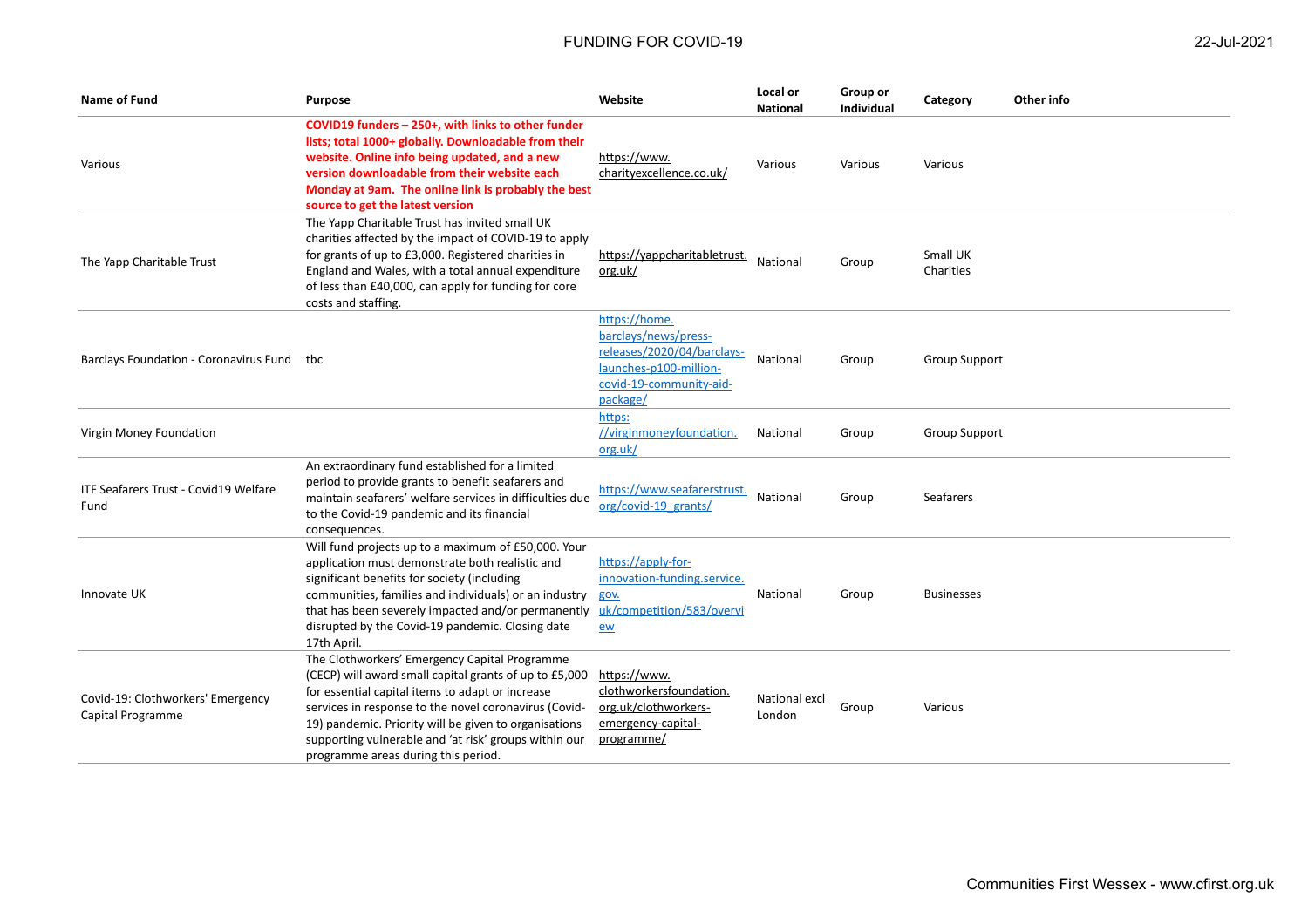| <b>Name of Fund</b>                                                          | <b>Purpose</b>                                                                                                                                                                                                                                                                                                                                                                                                                                                                                                                                                                                                                                                                                                                                                                                         | Website                                                                    | Local or<br>National             | Group or<br>Individual                                       | Category                                                                            | Other info |
|------------------------------------------------------------------------------|--------------------------------------------------------------------------------------------------------------------------------------------------------------------------------------------------------------------------------------------------------------------------------------------------------------------------------------------------------------------------------------------------------------------------------------------------------------------------------------------------------------------------------------------------------------------------------------------------------------------------------------------------------------------------------------------------------------------------------------------------------------------------------------------------------|----------------------------------------------------------------------------|----------------------------------|--------------------------------------------------------------|-------------------------------------------------------------------------------------|------------|
| NHS Covid-19                                                                 | HIWCF is partnering with the NHS and Action<br>Hampshire. This will be additional and different<br>supports as a result of the crisis, and services that are<br>not covered by the new Local Authority Hubs. Grants<br>of between £1,000 to £10,000 for a wide range of<br>support - eg expenses for volunteers to carry out<br>essential shopping or prescription collection trips for<br>those at high risk of catching the virus, or supporting<br>foodbanks to provide essential supplies and toiletry<br>parcels for the most vulnerable. Alternatively, the<br>funds could support voluntary organisations involved<br>in transporting essential items such as parts to build<br>ventilators, or befrienders providing a helpline and<br>listening ear for those self-isolating without support. | https://www.hiwcf.<br>com/funds/nhs-covid-19/                              | Hampshire                        | Group                                                        | Health &<br>Wellbeing,<br>Multiple Issues<br>& Causes,<br>Poverty &<br>Disadvantage |            |
| DEFRA Resource Action Fund - The<br>COVID-19 Emergency Surplus Food<br>Grant | As part of the UK Government's collaborative<br>response to supporting key infrastructure throughout<br>this difficult time, Defra is making £3.25m available<br>through the Resource Action Fund. The COVID-19<br>Emergency Surplus Food Grant will be delivered in<br>three phases                                                                                                                                                                                                                                                                                                                                                                                                                                                                                                                   | https://wrap.org.<br>uk/content/resource-<br>action-fund                   | National                         | Group                                                        | Surplus food<br>redistributors                                                      |            |
| <b>Grants Online Coronavirus</b>                                             | A number of Community Foundations and other<br>organisations have launched funding programmes<br>to assist local organisations in responding to the<br>challenges of the Coronavirus Pandemic. This<br>website summarises these. This list will be updated<br>over the next few days and weeks as and when<br>information becomes available.<br>Most appear to be already on our list.                                                                                                                                                                                                                                                                                                                                                                                                                 | https://www.grantsonline.<br>org.uk/coronavirus.html                       | Various                          | Various                                                      | Various                                                                             |            |
| VRF - Emergency Fund                                                         | Priority is supporting people experiencing<br>homelessness. In response to COVID-19 we have<br>developed an emergency fund that is designed to<br>offer flexibility in what you apply for as the full<br>impact of the COVID-19 pandemic unfolds. The VRF<br>Emergency Fund has three broad categories: Basic<br>Essential Need; Overcoming Barriers to Support; and<br>Securing Accommodation.                                                                                                                                                                                                                                                                                                                                                                                                        | http://frontlinenetwork.org. National<br>uk/vrf-emergency-fund/            |                                  | Front line<br>workers                                        | <b>Homelessness</b>                                                                 |            |
| Wave 105 Cash for Kids                                                       | The Cash for Kids Appeal will build a fund from which<br>grants will help families with children cover basic<br>essentials such as food and heating.                                                                                                                                                                                                                                                                                                                                                                                                                                                                                                                                                                                                                                                   | https://planetradio.co.<br>uk/wave-<br>105/charity/events/appeal-<br>wave/ | South Coast<br>incl<br>Hampshire | Group -<br>service<br>providers who<br>support<br>vulnerable | Children                                                                            |            |

children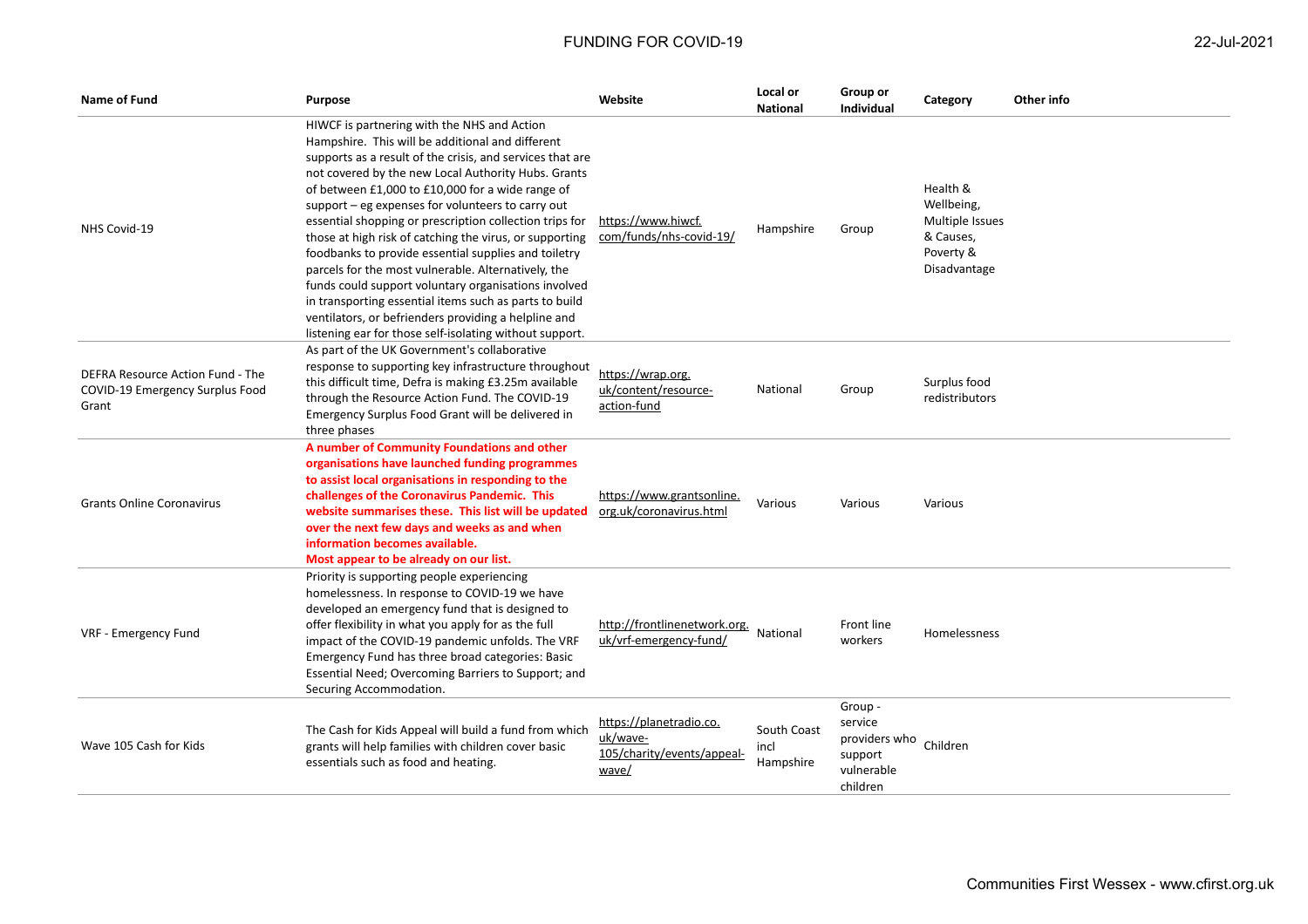| <b>Name of Fund</b>                                                        | <b>Purpose</b>                                                                                                                                                                                                                                                                                                                                                                                                                                                                                                                                                                                                                                                                                                                                                                                                                                                                          | Website                                                                                              | Local or<br><b>National</b> | Group or<br><b>Individual</b> | Category             | Other info                                                                                                                                                                                                                                                                                                                                                                                                                   |
|----------------------------------------------------------------------------|-----------------------------------------------------------------------------------------------------------------------------------------------------------------------------------------------------------------------------------------------------------------------------------------------------------------------------------------------------------------------------------------------------------------------------------------------------------------------------------------------------------------------------------------------------------------------------------------------------------------------------------------------------------------------------------------------------------------------------------------------------------------------------------------------------------------------------------------------------------------------------------------|------------------------------------------------------------------------------------------------------|-----------------------------|-------------------------------|----------------------|------------------------------------------------------------------------------------------------------------------------------------------------------------------------------------------------------------------------------------------------------------------------------------------------------------------------------------------------------------------------------------------------------------------------------|
| Association of Mental Health Providers<br>(UK) Mental Health Response Fund | The Department of Health and Social Care has made<br>£5 million available to support voluntary and<br>community sector (VCS) mental health providers<br>which are experiencing an increase in demand for<br>their services due to coronavirus. Grants of £20,000<br>or £50,000 are available for projects lasting up to 12<br>months.<br><b>Applications currently paused</b>                                                                                                                                                                                                                                                                                                                                                                                                                                                                                                           | https://amhp.org.<br>uk/mental-health-response- National<br>fund/                                    |                             | Group                         | <b>Mental Health</b> | Due to the high number of applications<br>the Fund's Governance Group has<br>taken the decision to pause the fund to<br>new applications from 5pm on 13 May<br>2020. Applications received after this<br>date will not be considered. Any<br>applications already received will be<br>assessed at the next two Investment<br>Panels in the coming weeks. https:<br>//twitter.<br>com/AssocMHP/status/126017084385<br>5953921 |
| NSUN Covid-19 Fund                                                         | As part of the Coronavirus Mental Health Response<br>Fund, NSUN is administering a smaller fund to<br>support user-led organisations (ULOs) and smaller,<br>unconstituted community groups in England, who<br>might not otherwise be eligible for a grant. Grants of<br>up to £1000 will be available to support community<br>action, peer support, mutual aid and other activities<br>that will make a direct difference to the lives of<br>people living with mental ill-health, trauma and<br>distress during this Covid-19 period.<br>At 4/5/21 this fund is shown on their website as<br>closed                                                                                                                                                                                                                                                                                    | https://www.nsun.org.<br>uk/nsun-covid-19-fund                                                       | National                    | Groups                        | <b>Mental Health</b> |                                                                                                                                                                                                                                                                                                                                                                                                                              |
| ECB Emergency Loan Scheme and the<br>Return To Cricket Grant Scheme        | Cricket clubs and leagues can now apply to two<br>funding schemes designed to help them through the<br>ongoing COVID-19 pandemic.<br>The ECB Emergency Loan Scheme aims to support<br>affiliated cricket clubs during the COVID-19 crisis by<br>providing funding to assist clubs to cover any<br>shortfall in essential day-to-day running and<br>maintenance costs until normal recreational cricket<br>activity can be resumed.<br>The Return to Cricket Grant Scheme aims to provide<br>cricket clubs and leagues with assistance in<br>exceptional circumstances, where other potential<br>sources of financial support are not available, e.g.<br>constitutionally a loan is not an option or there is a<br>high risk of default in paying back a loan. Applications<br>for the 'Return to Cricket Grant Scheme' have been<br>extended until 15 March 2021 (possibly to 31 March) | https://www.ecb.co.uk/be-<br>involved/club-support/club-<br>funding/emergency-<br>support-programmes | National                    | Clubs and<br>Leagues          | Sport - Cricket      |                                                                                                                                                                                                                                                                                                                                                                                                                              |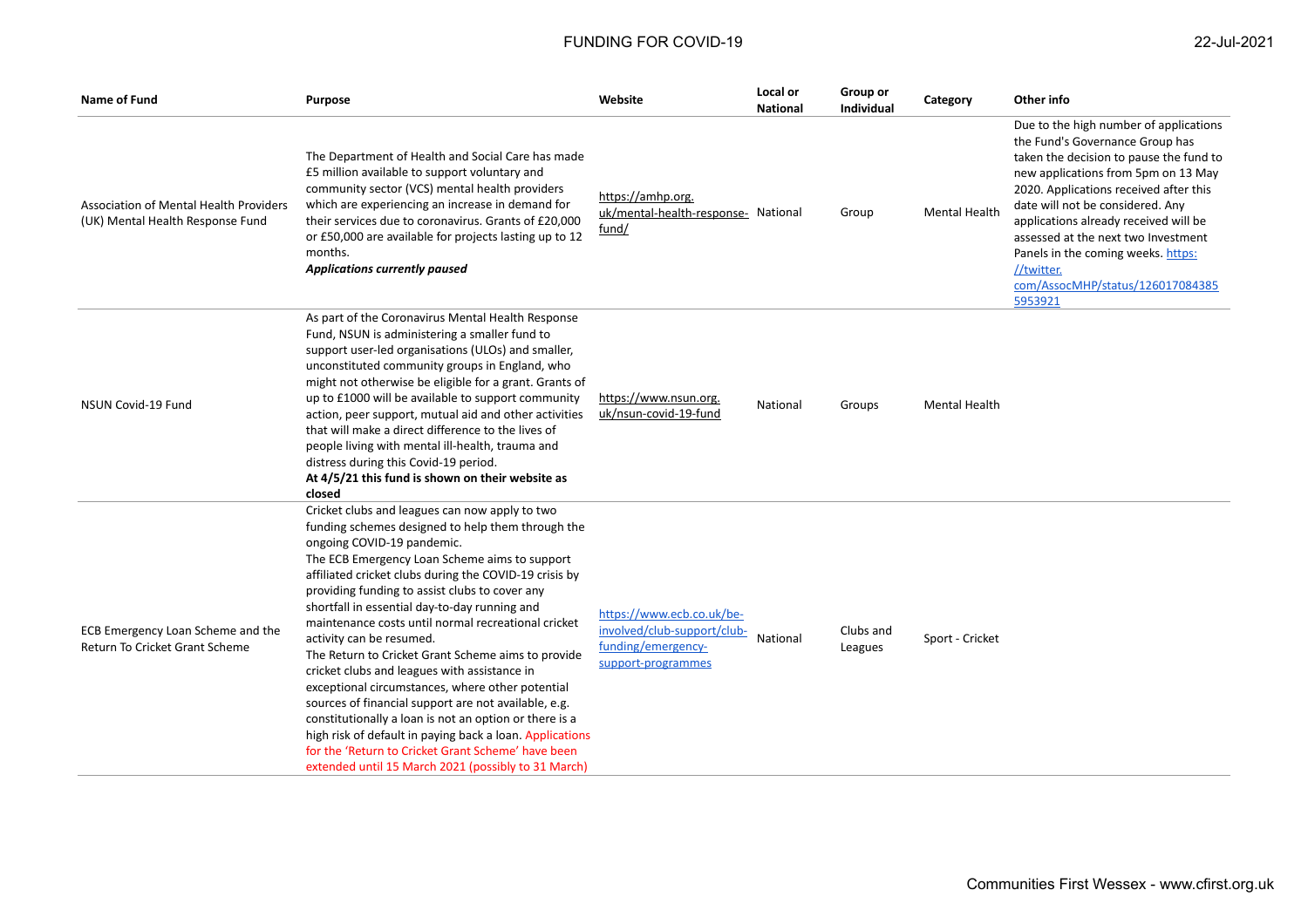| Name of Fund                                                           | Purpose                                                                                                                                                                                                                                                                                                                                                                                                                                                                                                                                                                                                                                                                                                             | Website                                                                     | Local or<br><b>National</b>                       | Group or<br><b>Individual</b>                            | Category                     | Other info                            |
|------------------------------------------------------------------------|---------------------------------------------------------------------------------------------------------------------------------------------------------------------------------------------------------------------------------------------------------------------------------------------------------------------------------------------------------------------------------------------------------------------------------------------------------------------------------------------------------------------------------------------------------------------------------------------------------------------------------------------------------------------------------------------------------------------|-----------------------------------------------------------------------------|---------------------------------------------------|----------------------------------------------------------|------------------------------|---------------------------------------|
| Morrisons Foundation (UK)<br>COVID-19 Homeless Support Fund            | The fund is designed to support charities caring for<br>the homeless during the coronavirus outbreak and<br>ensure help gets to those who need it most.                                                                                                                                                                                                                                                                                                                                                                                                                                                                                                                                                             | https://www.<br>morrisonsfoundation.<br>com/latest-news/covid-19/           | National                                          | Registered<br>charities that<br>care for the<br>homeless | Homelessness                 |                                       |
| <b>Buttle UK Chances for Children</b>                                  | Targeted at improving the social and emotional<br>wellbeing of children and young people and their<br>capacity to engage in education and learning. They<br>will be tailored to meet current and changing needs<br>as the immediate, and longer-term, impact of the<br>crisis becomes clear.<br>For the duration of these restrictions the support will<br>focus more on Maintaining educational activity and<br>stimulus within the home environment, Establishing<br>and or maintaining internet access and electronic<br>communications, Household essentials                                                                                                                                                    | https://www.buttleuk.<br>org/news/buttle-uks-covid- National<br>19-response |                                                   | Support<br>Workers                                       | Children and<br>Young People |                                       |
| <b>Shanly Foundation Coronavirus</b><br><b>Emergency Response Fund</b> | Helping to improve the welfare and quality of life of<br>those that are disadvantaged within the community.<br>Currently only accepting applications directly related<br>to initiatives supporting the fight against Covid-19<br>and helping those affected<br>This fund has now closed - https://www.<br>shanlyfoundation.com/news/2020/shanly-<br>foundation-coronavirus-emergency-relief-fund-has-<br>now-closed/                                                                                                                                                                                                                                                                                                | https://www.<br>shanlyfoundation.<br>com/grants/who-can-apply/ mainly East  | South East<br>incl part of<br>Hampshire,<br>Hants | Groups                                                   | Disadvantaged                |                                       |
| Neighbourly Community Fund                                             | Giving Platform "Neighbourly" is launching a series of<br>micro-grants of up to £400, to support good causes<br>that are helping communities affected by the new<br>Coronavirus outbreak. Grants will be awarded to<br>existing members of Neighbourly in UK and Ireland<br>whose work will involve supporting members of the<br>community suffering economically, socially or from ill<br>health as a result of the outbreak. This may include,<br>but not be limited to, elderly people, those on low<br>incomes and people at risk of food insecurity. Grants<br>are unrestricted and can go towards food provision,<br>emergency supplies, practical support, running costs,<br>transport and other essentials. | https://www.neighbourly.<br>com/neighbourlycommunit<br>yfund                | National                                          | Groups                                                   | Various                      | 1st June - Closed to new applications |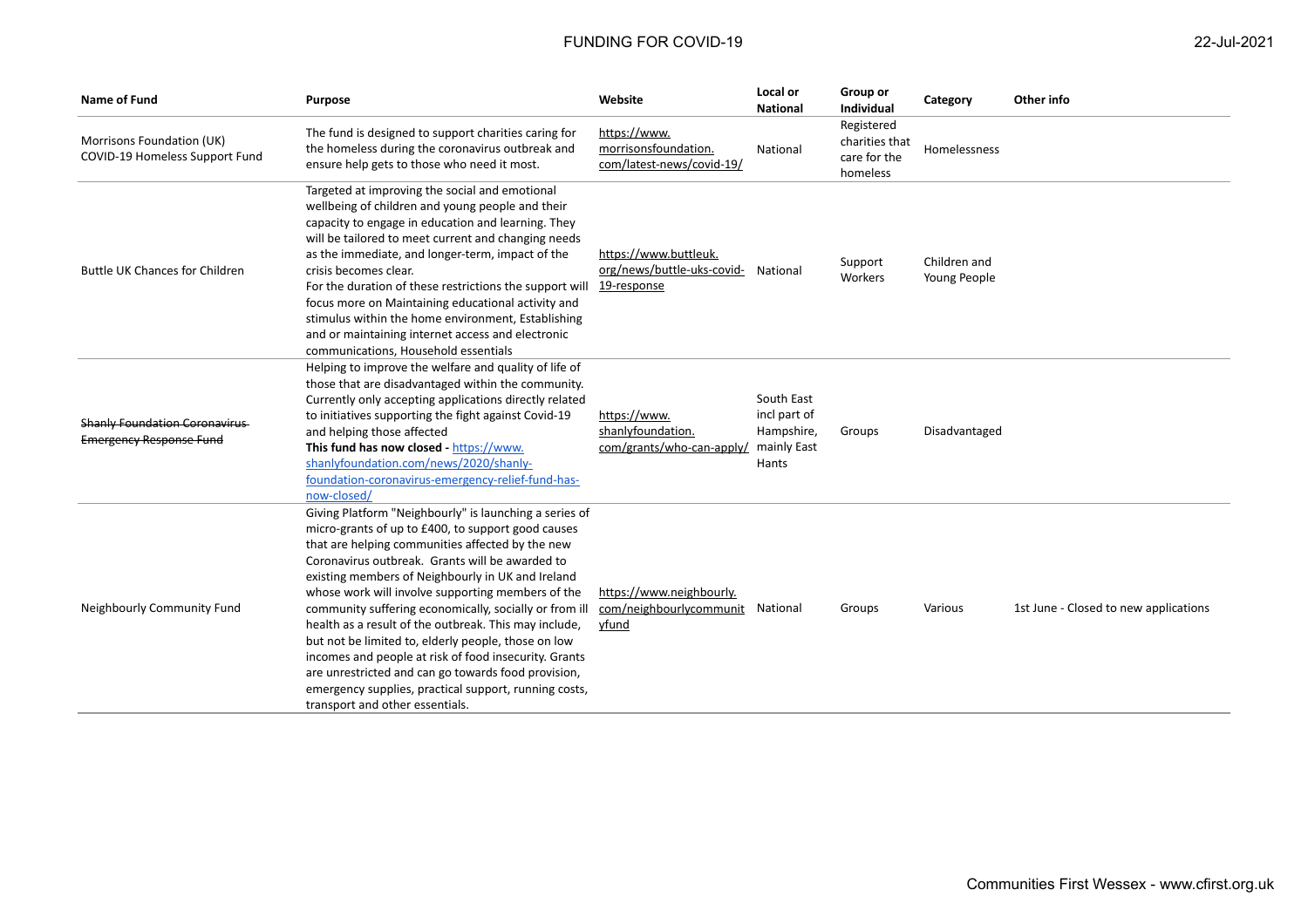| <b>Name of Fund</b>                          | <b>Purpose</b>                                                                                                                                                                                                                                                                                                                                                                                                                                                                                                                                                                                                                                                                                                                                                                     | Website                                                                                                                            | Local or<br><b>National</b> | Group or<br><b>Individual</b> | Category                                                                      | Other info                                                                                                                                                                              |
|----------------------------------------------|------------------------------------------------------------------------------------------------------------------------------------------------------------------------------------------------------------------------------------------------------------------------------------------------------------------------------------------------------------------------------------------------------------------------------------------------------------------------------------------------------------------------------------------------------------------------------------------------------------------------------------------------------------------------------------------------------------------------------------------------------------------------------------|------------------------------------------------------------------------------------------------------------------------------------|-----------------------------|-------------------------------|-------------------------------------------------------------------------------|-----------------------------------------------------------------------------------------------------------------------------------------------------------------------------------------|
| PRS Foundation Sustaining Creativity<br>Fund | To support artists, songwriters and composers to<br>create and develop when they need it most. The<br>fund is designed for music creators experiencing<br>hardship from loss of work due to the Covid-19<br>pandemic. This fund helps UK music creators to do<br>what they do best, using a new model to support<br>music making, however that looks. We will offer<br>timely grant support of £750 to make a difference<br>and will support outstanding talent in flexible ways                                                                                                                                                                                                                                                                                                   | https://prsfoundation.<br>com/funding-<br>support/funding-music-<br>creators/all-career-<br>levels/sustaining-creativity-<br>fund/ | National                    | Individuals                   | Music creators                                                                |                                                                                                                                                                                         |
| VINCLUK Foundation COVID-19 Fund             | The aim is to assist charitable organisation that<br>provide assistance in one of three main target areas:<br>1. Assisting doctors/nurses/hospital staff (but not<br>buying PPE), such as fitting out break out areas in<br>emergency hospitals - furniture/coffee machines<br>etc., providing assistance with transport for staff,<br>accommodation, food and other logistical assistance.<br>2. Assisting schools and students to maintain contact<br>and continue education - examples could be<br>providing computing equipment, remote learning<br>material etc.<br>3. Wider healthcare/social care in the community $-$<br>providing shelter to homeless, food to those who<br>cannot afford it, house care cleaning products,<br>assistance to carers in the community etc. | https://www.lcvs.org.<br>uk/covid-19-funding-e400k-<br>available-through-vinci-uk-<br>foundation/                                  | National                    | Charities/Non<br>Profit       | Various                                                                       | There is no info on the VINCI UK<br>website. The information is all in the<br>form of a blog that has been shared on<br>a number of websites. It has a link to<br>the application form. |
| The Edward Gostling Foundation               | Due to the Covid-19 crisis it is clear to us that a<br>number of our smaller community charity partners<br>will struggle to deliver their vital services to the most<br>vulnerable in society. With immediate effect<br>therefore we have taken the decision to suspend<br>accepting applications from charities with a gross<br>income in excess of £5M and to focus our limited<br>financial resources on helping smaller charities<br>providing front line community services. We will do<br>this by awarding grants of up to £10,000 to eligible<br>charities with less than 6 months' of free reserves.<br>This funding can be used to support their core<br>operating costs.                                                                                                 | https://www.<br>edwardgostlingfoundation.<br>org.uk/content/apply-grant-<br><u>0</u>                                               | National                    | Group                         | Vulnerable<br>Mental and/or<br>physical<br>disability<br>Long-term<br>illness |                                                                                                                                                                                         |
| Petersfield Lions                            | We have funds and would like to distribute, as and<br>when required. Any agency can approach us via our<br>website www.petersfieldlions.org.uk where they will<br>find an application form.                                                                                                                                                                                                                                                                                                                                                                                                                                                                                                                                                                                        | http://www.<br>petersfieldlions.org.uk/                                                                                            | Petersfield<br>Area         | Group                         | Various                                                                       |                                                                                                                                                                                         |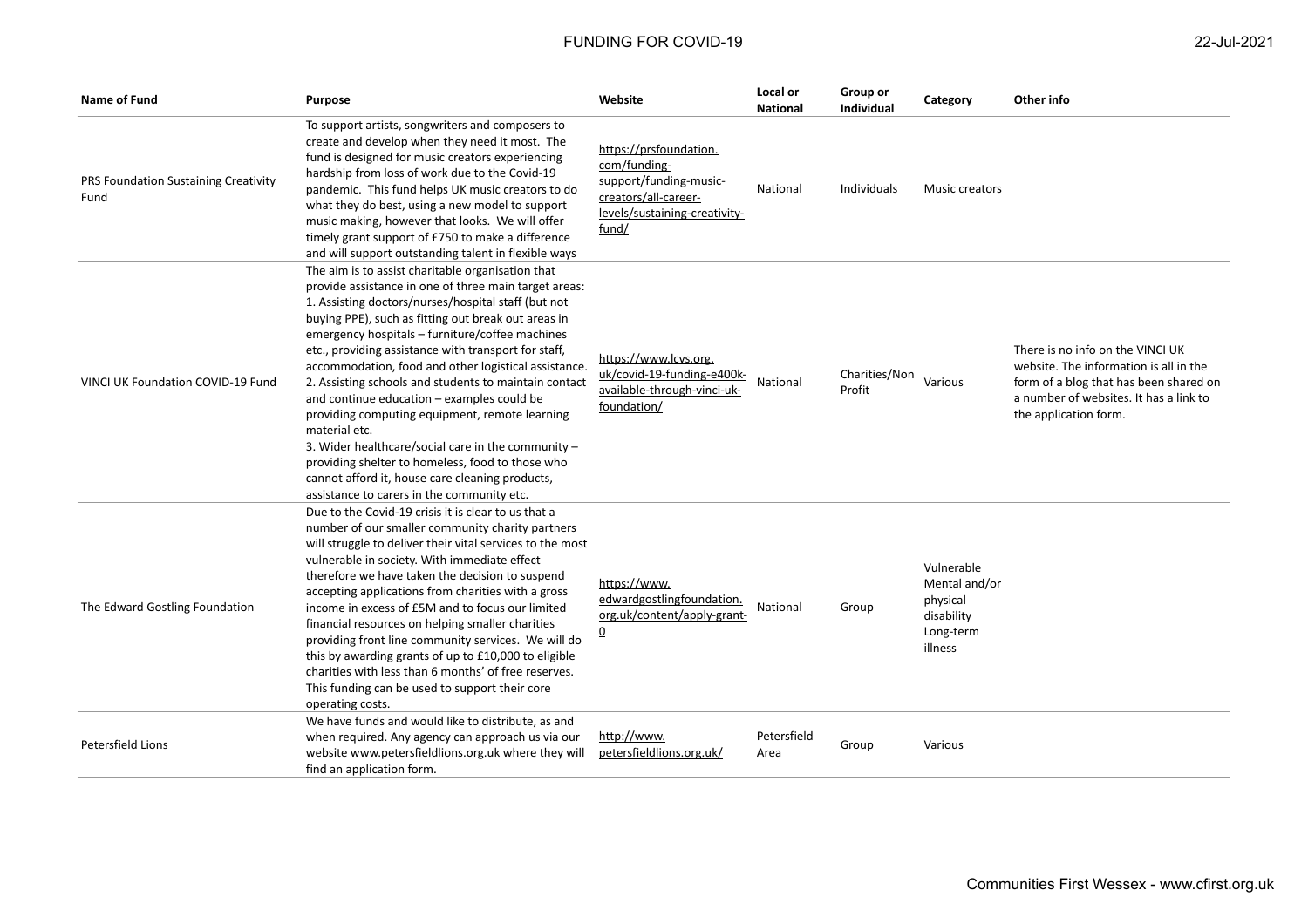| Name of Fund                                                                  | <b>Purpose</b>                                                                                                                                                                                                                                                                                                                                                                                                                                                                                                                                                                                              | Website                                                                                                                      | Local or<br><b>National</b> | Group or<br><b>Individual</b> | Category                         | Other info                                                                                                                                                                                                                                                                                                                                               |
|-------------------------------------------------------------------------------|-------------------------------------------------------------------------------------------------------------------------------------------------------------------------------------------------------------------------------------------------------------------------------------------------------------------------------------------------------------------------------------------------------------------------------------------------------------------------------------------------------------------------------------------------------------------------------------------------------------|------------------------------------------------------------------------------------------------------------------------------|-----------------------------|-------------------------------|----------------------------------|----------------------------------------------------------------------------------------------------------------------------------------------------------------------------------------------------------------------------------------------------------------------------------------------------------------------------------------------------------|
| Association of Dogs and Cats Homes<br><b>ADCH Coronavirus Emergency Fund</b>  | Funds of up to £10,000 will be released to help<br>Animal Rescues in desperate need for financial<br>support. The Fund has been established to help pay<br>for the immediate needs of rescue and rehoming<br>charities during this response phase and, further<br>down the line, to help get them back to business as<br>usual as they recover from the crisis.<br>Next deadline for applications 5th June                                                                                                                                                                                                  | https://www.adch.org.<br>uk/adch-coronavirus-<br>emergency-fund/                                                             | National                    | Group                         |                                  | Grants will be prioritised for<br>organisations with an annual turnover<br>of £500,000 or less and will help<br>support the cost of food, bedding,<br>Animal welfare cleaning equipment and transportation<br>of animals, as well as additional staff<br>costs as a result of staff and volunteers<br>not being able to attend the rescue or<br>shelter. |
| <b>OPCC: The Police and Crime</b><br>Commissioner's COVID-19 Response<br>Fund | The Commissioner is inviting organisations to apply<br>for funding up to £10,000 in order to secure the<br>provision of services that will directly address<br>emerging issues and the impact of the COVID-19<br>pandemic for victims of crime, those individuals who<br>cause harm and the most vulnerable in our<br>communities.                                                                                                                                                                                                                                                                          | https://www.hampshire-<br>pcc.gov.uk/safer-<br>together/funding/apply-for-<br>funding                                        | Hampshire                   | Group                         | Victims of<br>Crime              |                                                                                                                                                                                                                                                                                                                                                          |
| Domestic abuse safe accommodation:<br>COVID-19 emergency support fund         | The fund will help ensure that:<br>Safe accommodation services can continue operating<br>and keep bedspaces open for victims and their<br>children fleeing from abuse during COVID-19<br>emergency.<br>Safe accommodation services can help more victims<br>access these life-saving services.<br>We are inviting domestic abuse safe accommodation<br>providers within England to apply and encourage<br>applications from consortiums of service provider<br>partners.<br>Re-opened<br>Will continue to accept bids until the funding has<br>been exhausted or until 20 July 2020, whichever is<br>sooner | https://www.gov.<br>uk/government/publication<br>s/domestic-abuse-safe-<br>accommodation-covid-19-<br>emergency-support-fund | England                     | Group                         | Domestic<br>abuse                |                                                                                                                                                                                                                                                                                                                                                          |
| Alpkit                                                                        | We are now prioritising our funds to support projects<br>that demonstrate an immediate impact on those<br>effected by the Covid-19 virus crisis. As a community<br>we believe we are a resourceful and adventurous<br>bunch and we welcome any applications from<br>individuals or organisations serving those affected by<br>the coronavirus across the country.                                                                                                                                                                                                                                           | https://alpkit.<br>com/pages/foundation#app National<br>lγ                                                                   |                             | Group                         | Those affected<br>by Coronavirus |                                                                                                                                                                                                                                                                                                                                                          |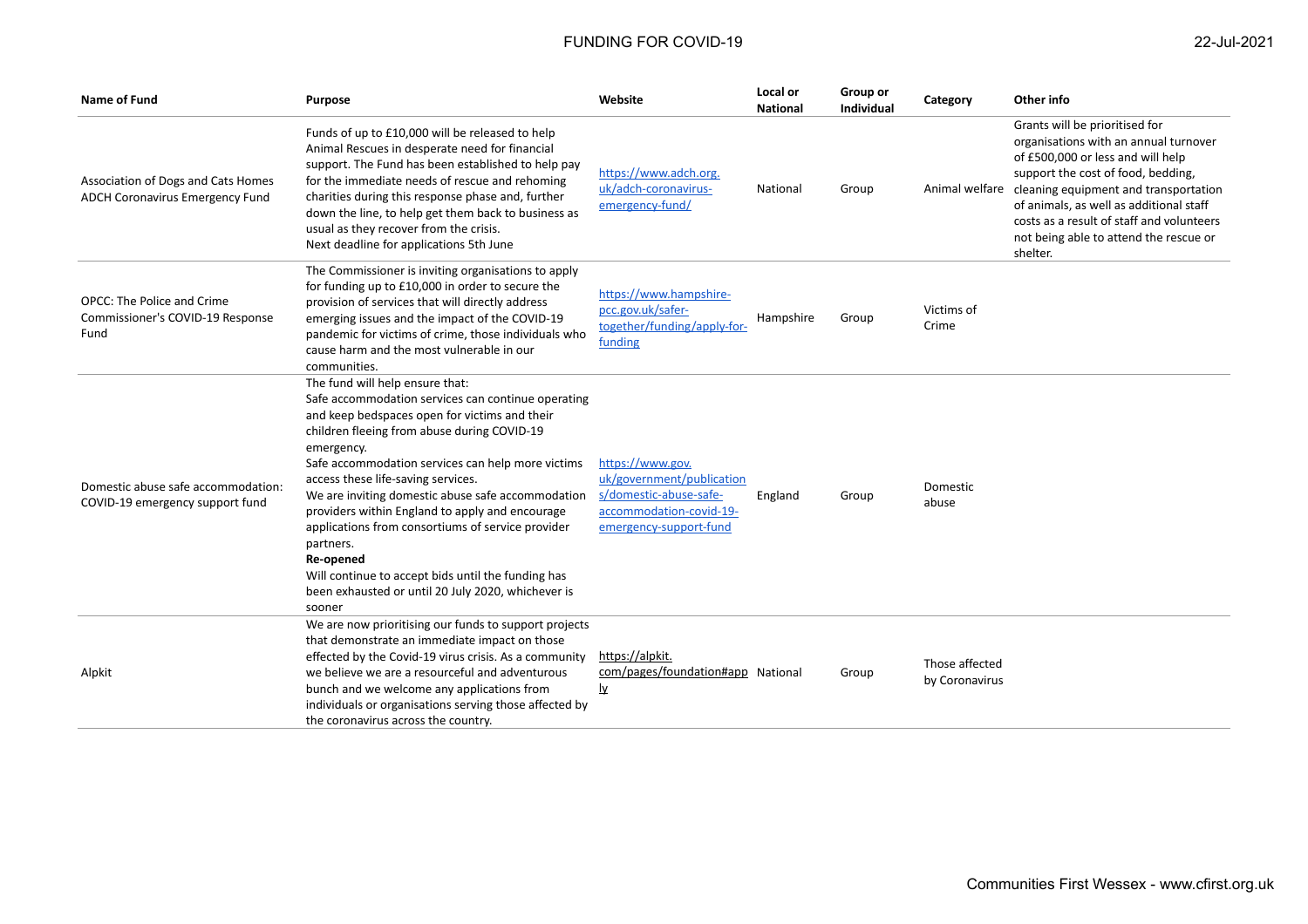| Name of Fund                                                     | <b>Purpose</b>                                                                                                                                                                                                                                                                                                                                                                                                                                                                                                                                                                                                                                                                                                                        | Website                                                                                                                                                            | Local or<br><b>National</b> | Group or<br><b>Individual</b> | Category             | Other info |
|------------------------------------------------------------------|---------------------------------------------------------------------------------------------------------------------------------------------------------------------------------------------------------------------------------------------------------------------------------------------------------------------------------------------------------------------------------------------------------------------------------------------------------------------------------------------------------------------------------------------------------------------------------------------------------------------------------------------------------------------------------------------------------------------------------------|--------------------------------------------------------------------------------------------------------------------------------------------------------------------|-----------------------------|-------------------------------|----------------------|------------|
| Coronavirus Community Support Fund<br>(via the National Lottery) | The Government's new Coronavirus Community<br>Support Fund will open for applications at 10am on<br>Friday 22nd May. "As well as our own National<br>Lottery funding we're delighted that we are<br>distributing funding on behalf of the Government to<br>support communities through COVID-19."<br>The Fund has two key objectives:<br>- To increase community support to vulnerable<br>people affected by the COVID-19 crisis, through the<br>work of civil society organisations.<br>- To reduce temporary closures of essential charities<br>and social enterprises, ensuring services for<br>vulnerable people impacted by COVID-19 have the<br>financial resources to operate, and so reduce the<br>burden on public services. | https://www.<br>tnlcommunityfund.org.<br>uk/news/press-<br>releases/2020-05-<br>20/statement-about-the-<br>coronavirus-community-<br>support-fund                  | National                    | Group                         | Vulnerable<br>People |            |
| Food Charities Grant Fund - DEFRA                                | If you run a front-line food aid charity in England, you<br>can apply for a grant of up to £100,000 to help you<br>continue to provide food to the vulnerable. You can<br>apply for funding as a group of charities to meet the<br>criteria for applications.<br>The Department for Environment, Food and Rural<br>Affairs (Defra) will assess applications to the fund in<br>the order they are submitted.                                                                                                                                                                                                                                                                                                                           | https://www.gov.<br>uk/guidance/coronavirus-<br>covid-19-apply-for-the-<br>food-charities-grant-<br>fund#eligibility-to-apply                                      | National                    | Group                         | Vulnerable<br>Food   |            |
| £5 million Loneliness Covid-19 Grant<br>Fund                     | National organisations working to tackle loneliness<br>and build social connections are invited to apply for a<br>share of £5 million of funding, which the government<br>is investing to help them to continue and adapt their<br>critical work.<br>The deadline for applications is 12pm Friday 29th<br>May 2020.                                                                                                                                                                                                                                                                                                                                                                                                                   | https://www.gov.<br>uk/government/publication<br>s/5-million-loneliness-covid-<br>19-grant-fund/5-million-<br>loneliness-covid-19-fund-<br>guidance-for-applicants | National                    | Group                         | Loneliness           |            |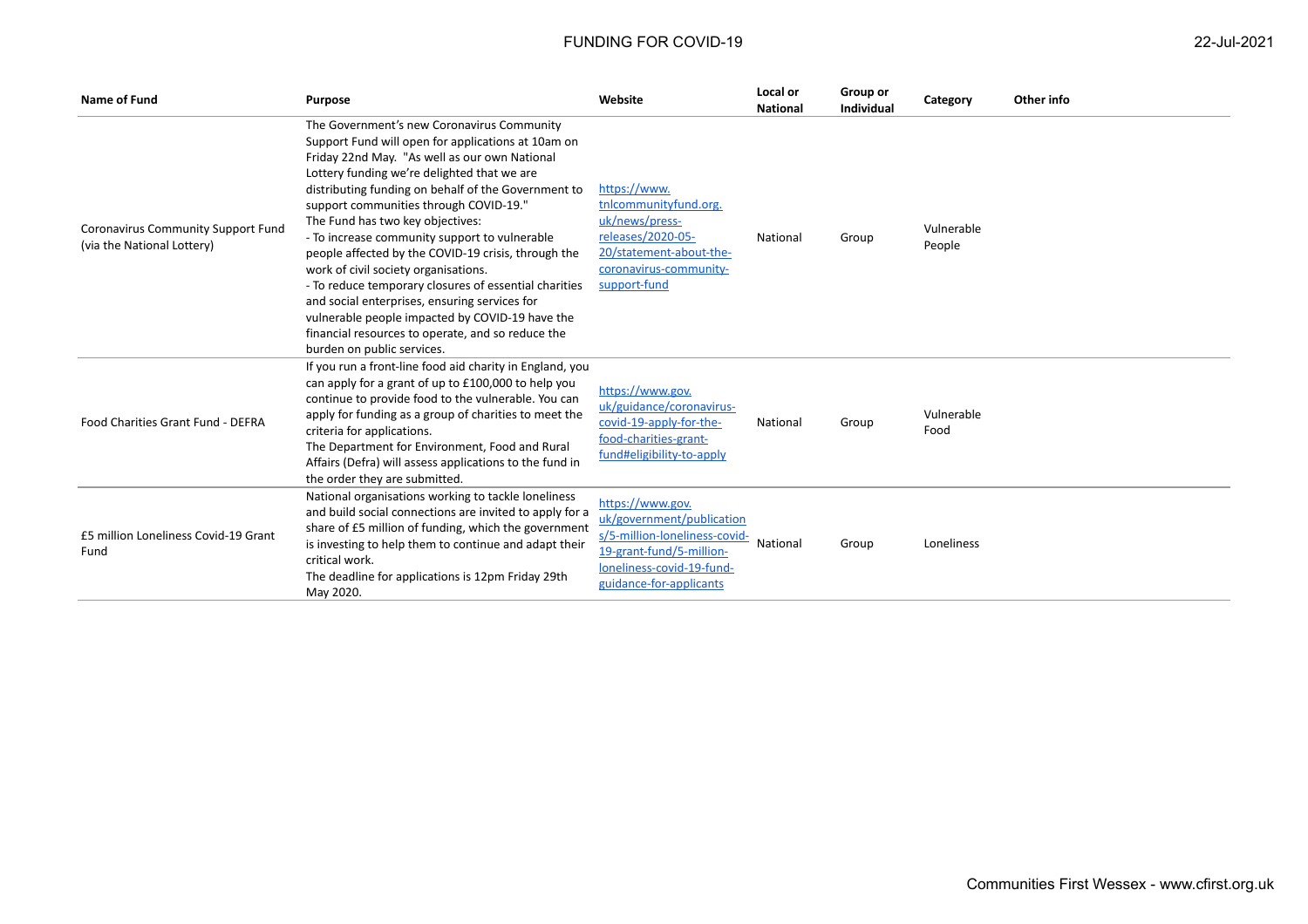| <b>Name of Fund</b>                     | Purpose                                                                                                                                                                                                                                                                                                                                                                                                                                                                                                                                                                                                                                                                                                                                                                                                    | Website                                                                                                                                             | Local or<br><b>National</b> | Group or<br>Individual | Category                | Other info                                                                                                                     |
|-----------------------------------------|------------------------------------------------------------------------------------------------------------------------------------------------------------------------------------------------------------------------------------------------------------------------------------------------------------------------------------------------------------------------------------------------------------------------------------------------------------------------------------------------------------------------------------------------------------------------------------------------------------------------------------------------------------------------------------------------------------------------------------------------------------------------------------------------------------|-----------------------------------------------------------------------------------------------------------------------------------------------------|-----------------------------|------------------------|-------------------------|--------------------------------------------------------------------------------------------------------------------------------|
| COVID-19 Homelessness Response Fund     | The funding comes from The Ministry of Housing,<br>Communities and Local Government (MHCLG) and<br>will be distributed to frontline services by Homeless<br>Link. Round 1 deadline was 27 May 2020. Awards<br>must be spent by 30 October 2020. Homeless Link<br>have now opened the COVID-19 Homelessness<br>Response Fund for a second round. They will not<br>fund organisations that were successful in Round 1.<br>The deadline for the Comic Relief funding stream is 3<br><b>August 2020.</b><br>There are two deadlines for the National Lottery<br>Community Fund funding stream:<br>3 August 2020 and 14 September 2020<br>The closing date for applications is now 28<br>September 2020.                                                                                                        | https://www.homeless.org.<br>uk/connect/blogs/2020/jul/<br>13/covid-19-homelessness- National<br>response-fund-launches-<br>second-round-of-funding |                             | Group                  | Homelessness            |                                                                                                                                |
| Clinks (UK) - Covid-19 Response Fund    | Clinks, which supports the voluntary sector working<br>in the criminal justice system has launched a Covid-<br>19 Response Fund to assist organisations working in<br>the criminal justice system during the pandemic.<br>Distributing £275,000 on behalf of Her Majesty's<br>Prison and Probation Service (HMPPS) and the<br>Ministry of Justice in recognition of the continued<br>challenges presented to voluntary organisations at<br>this time. The funding is available to organisations<br>with an existing relationship with HMPPS with under<br>£500,000 annual income who are delivering, or have<br>a track record of delivering, services to support<br>people in prison, through-the-gate and in the<br>community. Also see separate entry for the Clinks<br>(UK) Phase 2 Recovery Programme | https://www.clinks.org/our-<br>work/coronavirus-covid-19                                                                                            | National                    | Organisation           |                         | Clinks expects to provide grants of<br>Criminal Justice £3,000 - £5,000. No organisation will be<br>granted more than £20,000. |
| Clinks (UK) - Covid-19 Recovery Phase 2 | The grants programme - phase two<br>With the remaining funding, we are moving into the<br>next phase of the programme, looking beyond<br>immediate needs brought about by Covid-19 and<br>towards recovery and a 'new normal'. The deadline<br>for applications is Monday 17th August at 9am.                                                                                                                                                                                                                                                                                                                                                                                                                                                                                                              | https://www.clinks.<br>org/community/blog-<br>posts/covid-19-response-<br>grants-looking-towards-<br>recovery                                       | National                    | Organisation           | <b>Criminal Justice</b> |                                                                                                                                |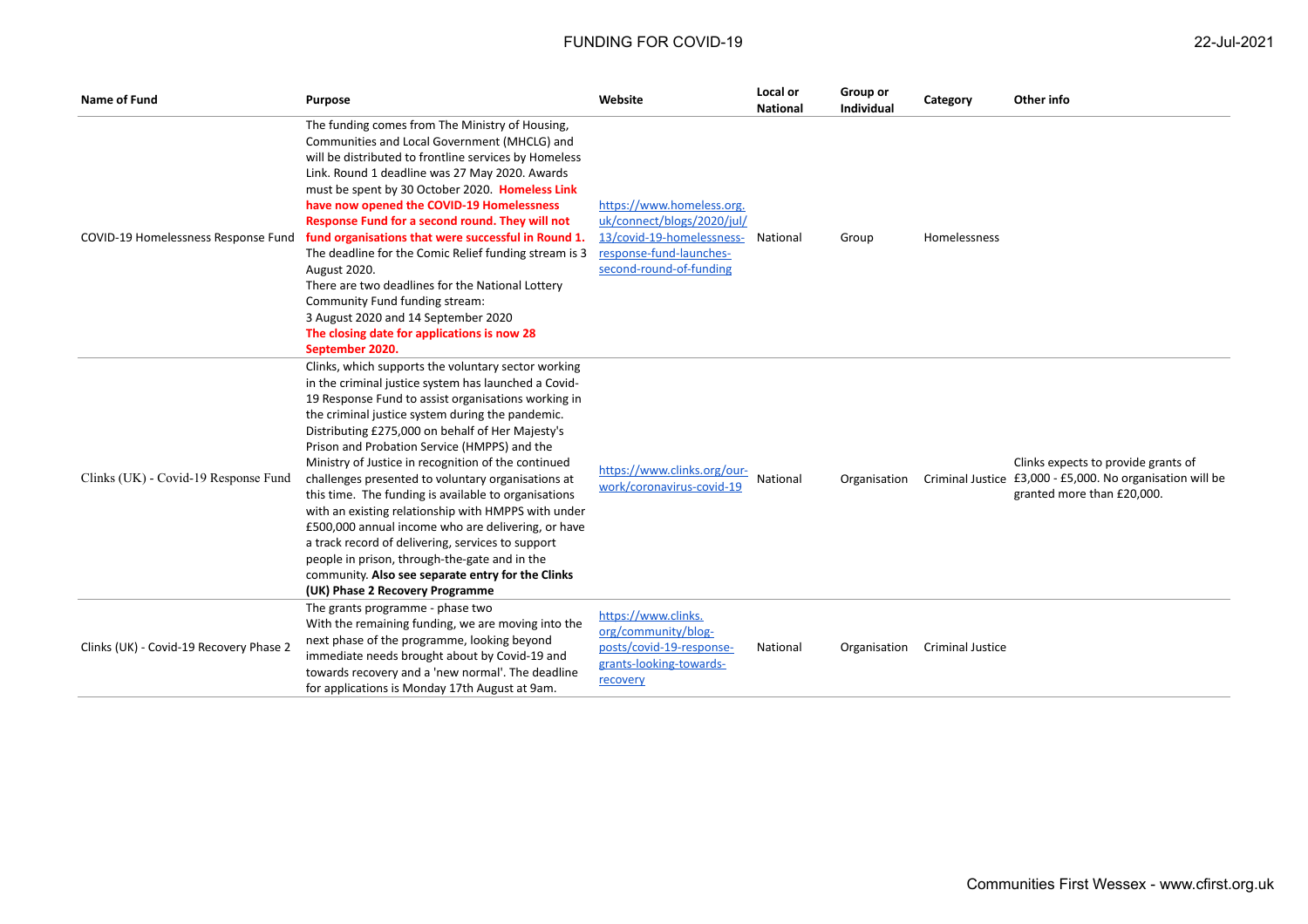| 22-Jul-2021 |
|-------------|
|-------------|

| Name of Fund                                                                          | <b>Purpose</b>                                                                                                                                                                                                                                                                                                                                                                                                                                                                                                       | Website                                                                                                       | Local or<br><b>National</b> | Group or<br>Individual               | Category                                                                | Other info |
|---------------------------------------------------------------------------------------|----------------------------------------------------------------------------------------------------------------------------------------------------------------------------------------------------------------------------------------------------------------------------------------------------------------------------------------------------------------------------------------------------------------------------------------------------------------------------------------------------------------------|---------------------------------------------------------------------------------------------------------------|-----------------------------|--------------------------------------|-------------------------------------------------------------------------|------------|
| Independent Age Grants Fund                                                           | £2 million Independent Age Grants Fund to help<br>smaller charities across the UK working with older<br>people hardest hit by the Coronavirus. The funding<br>will be made available over three separate funding<br>rounds. In each round Independent Age will make<br>£500,000 available. Charities working with older<br>people will be able to apply for grants of up to<br>£15,000. Round 3 opened 17/8/20 and closes 9am<br>on 11 September 2020                                                                | https://www.<br>independentage.<br>org/community/grants-fund                                                  | National                    | Group                                | Older People                                                            |            |
| Sport England Active Together<br>Programme                                            | £1 million crowdfunding support for clubs and<br>organisations                                                                                                                                                                                                                                                                                                                                                                                                                                                       | https://www.sportengland.<br>org/news/%C2%A31-<br>million-crowdfunding-<br>support-clubs-and-<br>organisation | National                    | Clubs and<br>Groups                  | Sport/Physical<br>Activity                                              |            |
| Covid-19 Support Fund (launched by UK<br>insurance and long-term savings<br>industry) | The key aim is to provide immediate relief to<br>charities affected by Covid-19, as well as a longer-<br>term programme of support for people,<br>communities, and issues where there is the greatest<br>need, including:<br>- Community based charities that are under<br>unprecedented strain<br>- Charities supporting the most vulnerable - in<br>particular, families and children living in poverty and<br>older people in isolation<br>- Initiatives to promote wellbeing and mental health<br>across society | https://www.<br>covid19support.org.uk/                                                                        | National                    | Groups                               | Vulnerable<br>Wellbeing<br><b>Mental Health</b><br>Community<br>Support |            |
| Aim Crisis Fund for Independent Music<br>Contractors                                  | AIM and its members have launched a support fund<br>aimed at the contractors and freelance workers in<br>the independent music industry whose source of<br>income has been severed without warning due to<br>lost work in April and May as a result of the COVID-19<br>pandemic. AIM Rightsholder members can now invite<br>their artists and their artists' managers to nominate<br>candidates to be pre-approved on this basis.                                                                                    | https://www.aim.org.<br>uk/#/opportunities/view/ai<br>m-crisis-fund-for-<br>independent-music-<br>contractors | National                    | Contractors/fr<br>eelance<br>workers | Music                                                                   |            |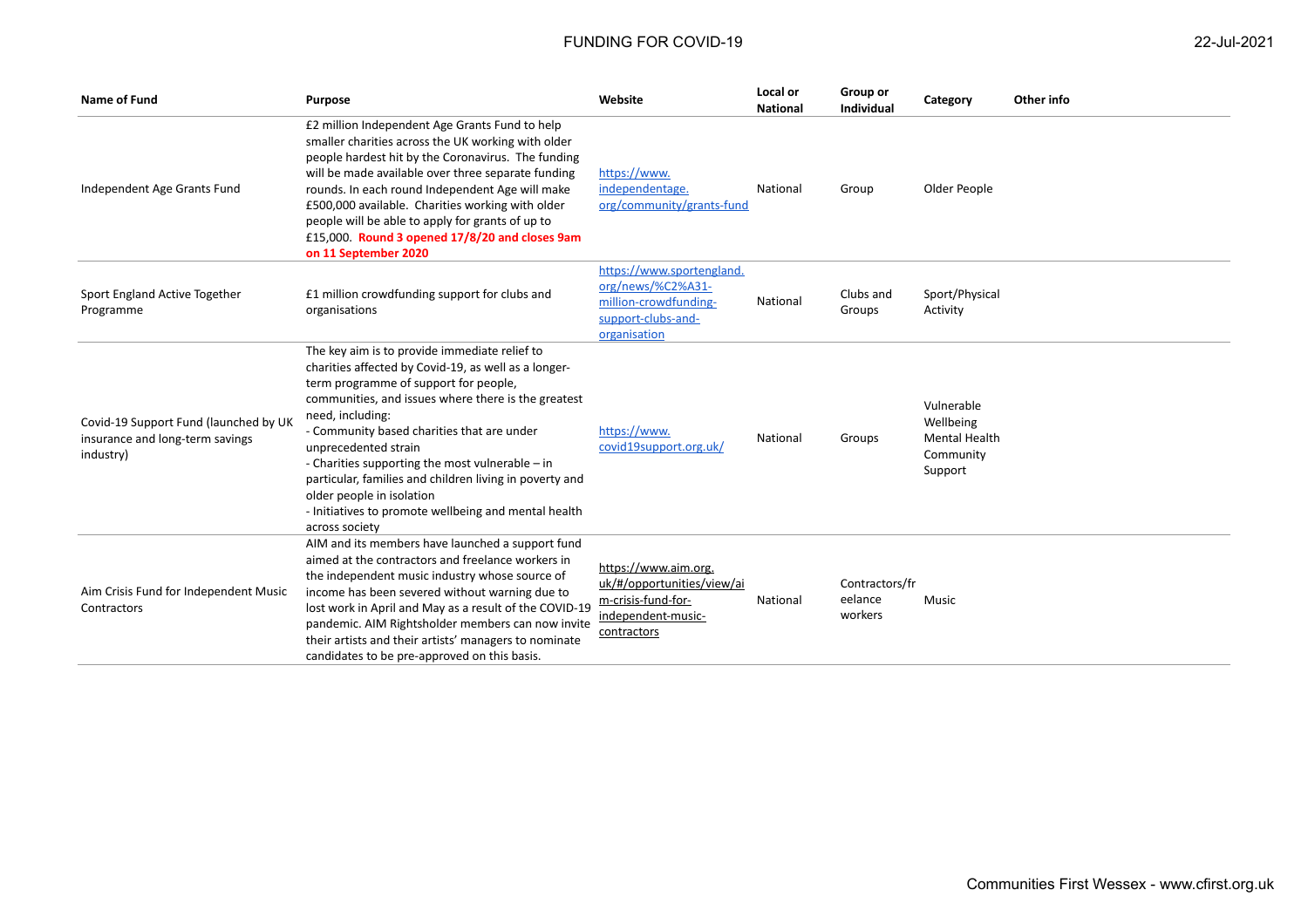| Name of Fund                                                                                                                                                   | Purpose                                                                                                                                                                                                                                                                                                                                                                                                                                                                                                                                                                                                                                                                                                                                                                                                       | Website                                                                                                                                                             | Local or<br><b>National</b> | Group or<br>Individual | Category                               | Other info |
|----------------------------------------------------------------------------------------------------------------------------------------------------------------|---------------------------------------------------------------------------------------------------------------------------------------------------------------------------------------------------------------------------------------------------------------------------------------------------------------------------------------------------------------------------------------------------------------------------------------------------------------------------------------------------------------------------------------------------------------------------------------------------------------------------------------------------------------------------------------------------------------------------------------------------------------------------------------------------------------|---------------------------------------------------------------------------------------------------------------------------------------------------------------------|-----------------------------|------------------------|----------------------------------------|------------|
| Strengthening Civil Society programme                                                                                                                          | Supports civil society to use the law to achieve social<br>change, is launching three new funding streams to<br>support our grantholders and broader civil society to<br>tackle the challenges posed by the Covid-19<br>pandemic.<br>This funding will run throughout 2020 and represents<br>a commitment of up to £1,000,000 to supporting civil<br>society at this time.<br>1. Supporting legal action related to Covid-19 – open<br>to all - Deadlines are staggered throughout 2020. The<br>first deadline is Midday on Thursday 28 May 2020.<br>2&3. Two further streams of funding will support<br>both current grantholders and other organisations<br>which have received funding from this programme<br>(since January 2016)                                                                         | https://baringfoundation.<br>org.uk/news-<br>story/strengthening-civil-<br>society-programme-new-<br>funding-to-support-civil-<br>society-through-the-<br>pandemic/ | Natonal                     | Group                  | Those facing<br>Covid-19<br>challenges |            |
| Covid-19 Response Grants - BBC<br>Children in Need<br>- Booster Grants Programme<br>- COVID-19 Next Steps Grant (Large<br>Grants) - Between £5,000 and £80,000 | Pausing their current grant programmes to launch<br>two new Covid-19 Response Grants to enable<br>organisations to continue to support disadvantaged<br>children and young people aged 18 years and under.<br>The funding will be open to current grantees and<br>new applicants to help them to respond and adapt to<br>the impact of the coronavirus. From 18/5/20 current<br>grant-holders will be able to apply for funding of up<br>to £5,000 over a six-month period through the Covid-<br>19 2020 Booster Grants Programme. From 8/6/20<br>registered not-for-profit organisations will be able to<br>apply to the Covid-19 Large Grants programme for<br>funding of up to £80,000 over an 18-month period.<br>Details on both funds will be made available shortly.<br>Next Steps Grant closes 1/7/20 | https://www.<br>bbcchildreninneed.co.<br>uk/grants/apply/main-<br>grants/                                                                                           | National                    | Group                  | Children and<br>Young People           |            |
| Tampon Tax Fund                                                                                                                                                | We welcome organisations applying to this round of<br>funding to include activities that seek to address the<br>consequences of COVID-19 for disadvantaged women<br>and girls. Please refer to the 'Guidance for<br>Applicants' for more information.                                                                                                                                                                                                                                                                                                                                                                                                                                                                                                                                                         | https://www.gov.<br>uk/government/publication<br>s/tampon-tax-fund-<br>application-form-2020-<br>2021-funding-round                                                 | National                    | Organisation           | Disadvantaged<br>Women and<br>Girls    |            |
| Ernest Hecht Charitable Foundation                                                                                                                             | The Foundation provides funding to a broad range of<br>UK-registered charities working to support or<br>improve the lives of recipients through art,<br>healthcare, literature, music and theatre. Accepting<br>applications from charities struggling to survive<br>funding crises during the Covid-19 pandemic, as well<br>as charities seeking funding for future<br>projects/activities.                                                                                                                                                                                                                                                                                                                                                                                                                  | https:<br>//ernesthechtcharitablefou<br>ndation.org/                                                                                                                | National                    | Group                  | Various                                |            |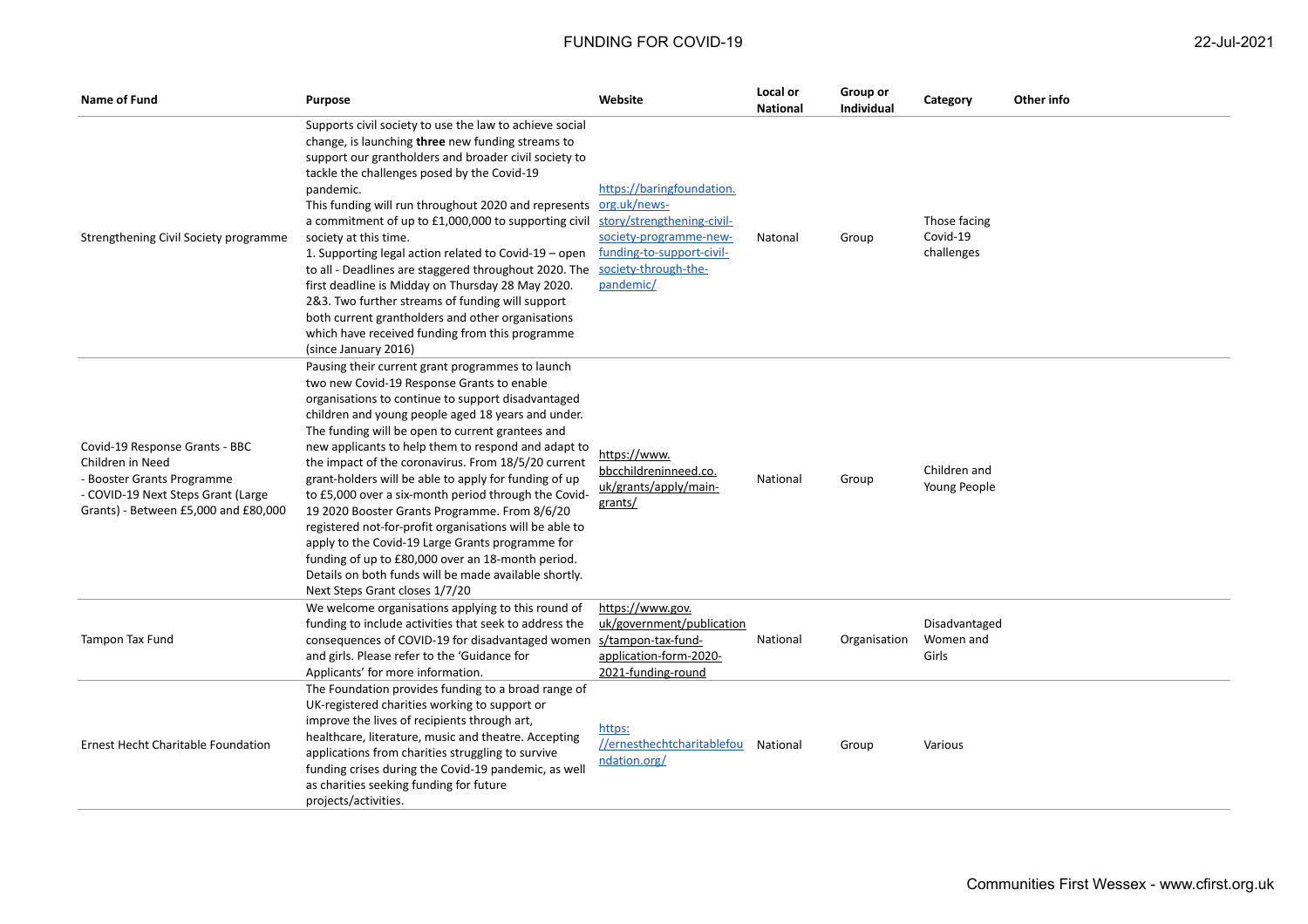| Name of Fund                                                                | Purpose                                                                                                                                                                                                                                                                                                                                                                                                                                                                                                                                                                                                                                                                                                                                     | Website                                                                                   | Local or<br><b>National</b> | Group or<br><b>Individual</b> | Category                               | Other info |
|-----------------------------------------------------------------------------|---------------------------------------------------------------------------------------------------------------------------------------------------------------------------------------------------------------------------------------------------------------------------------------------------------------------------------------------------------------------------------------------------------------------------------------------------------------------------------------------------------------------------------------------------------------------------------------------------------------------------------------------------------------------------------------------------------------------------------------------|-------------------------------------------------------------------------------------------|-----------------------------|-------------------------------|----------------------------------------|------------|
| Esmee Fairburn Collections Fund -<br>Sustaining Engagement with Collections | In response to the current difficulties facing<br>museums, we are diverting £350k to a new type of<br>small grant, Sustaining Engagement with Collections,<br>which will offer grants of up to £30k for projects of<br>up to a year. This will enable us to support 12-15<br>organisations to explore different ways of engaging<br>with collections while physical access is not available<br>or is severely limited.<br>The deadline for applications to this fund is 26 May<br>2020.<br><b>Expression of interest deadlines are 26 April for</b><br>grant awards in July and 13 September 2021 for<br>awards in December                                                                                                                 | https://www.<br>museumsassociation.<br>org/funding/esmee-<br>fairbairn-collections-fund/# | National                    | Groups                        | Museums                                |            |
| Freelands Foundation Emergency Fund<br>a-n The Artists Information Company  | Funding of £1.5 million is available to all artists and<br>visual arts freelancers in England and Northern<br>Ireland who are experiencing financial difficulty due<br>to the coronavirus crisis. The Freelands Foundation<br>Emergency Fund will provide hardship grants of<br>between £1,500 and £2,500 per person to enable<br>individuals, including those on short-term PAYE<br>contracts, to survive financially while they explore<br>other ways of sustaining themselves. Additional costs fund/<br>relating to disability access requirements of up to<br>£500 may also be made. Applications can be made at<br>any time from 2pm on the 7th May 2020 until the<br>18th June 2020, with decisions being made on a<br>weekly basis. | https://www.a-n.co.<br>uk/news/freelands-<br>foundation-emergency-                        | National                    | Individuals                   | Artists/Visual<br>Arts<br>Freelancers  |            |
| COVID-19 Emergency Fund - Hope for<br>the Young (UK)                        | The COVID-19 Emergency Relief Fund will provide<br>support for young refugees or asylum seekers up to<br>the age of 30 who are vulnerable and in need of<br>immediate financial support to help in the relief of<br>social isolation and financial hardship during the<br>Coronavirus pandemic. Priority will be given to young<br>people receiving support from Hope for the Young<br>who meet the Emergency Relief Fund criteria, in the<br>first instance. However, the fund is open to external<br>applications. The maximum grant available is £250.                                                                                                                                                                                   | https://hopefortheyoung.<br>org.uk/covid-19-<br>emergency-relief-fund/                    | National                    | Individuals                   | Young asylum<br>seekers or<br>refugees |            |
| MU Coronavirus Hardship Fund                                                | In response to the widespread cancellation of work<br>that has hit our profession as a result of the<br>Coronavirus (COVID-19) pandemic, we have taken<br>the decision to set up a £1M hardship fund that<br>members of Musicians' Union with genuine and<br>pressing hardship can apply to.                                                                                                                                                                                                                                                                                                                                                                                                                                                | https://www.<br>musiciansunion.org.<br>uk/hardshipfund                                    | National                    | Individuals                   | <b>Musicians</b>                       |            |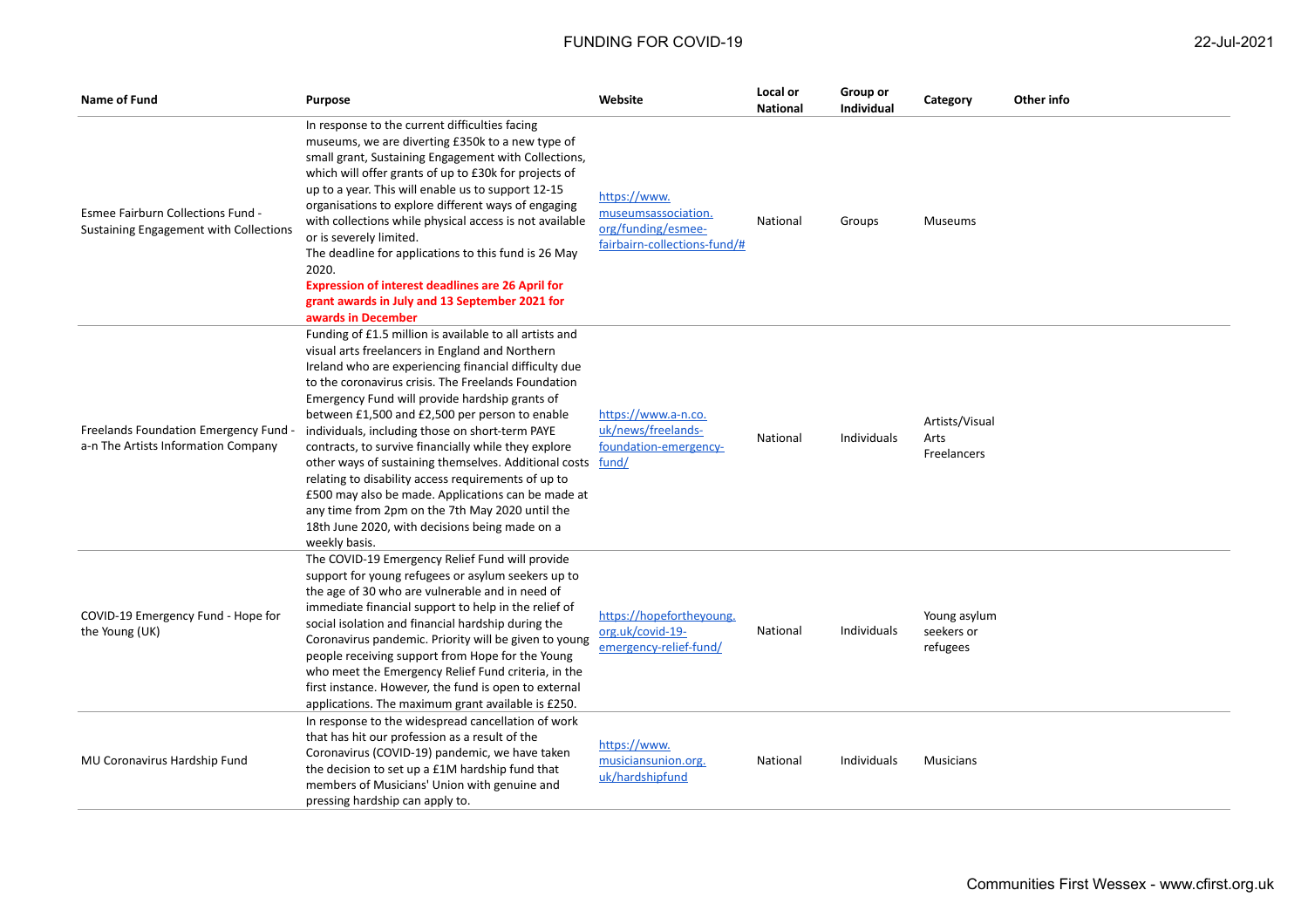| Name of Fund                                              | <b>Purpose</b>                                                                                                                                                                                                                                                                                                                                                                                                                                                                                                                                                                                                                                                                                                                                                                                                                                                                                          | Website                                                                        | Local or<br><b>National</b> | Group or<br><b>Individual</b> | Category                               | Other info |
|-----------------------------------------------------------|---------------------------------------------------------------------------------------------------------------------------------------------------------------------------------------------------------------------------------------------------------------------------------------------------------------------------------------------------------------------------------------------------------------------------------------------------------------------------------------------------------------------------------------------------------------------------------------------------------------------------------------------------------------------------------------------------------------------------------------------------------------------------------------------------------------------------------------------------------------------------------------------------------|--------------------------------------------------------------------------------|-----------------------------|-------------------------------|----------------------------------------|------------|
| Resourcing Racial Justice Fund                            | To provide financial support to individuals and<br>organisations that are working to redress the impact<br>of COVID-19 and beyond on those who identify as<br>People of Colour (POC). POC includes other terms<br>such as BAME, black, indigenous, people of colour<br>(BIPOC).<br>The first round of Applications opened on 18 May<br>2020 and will close on 15th June 2020                                                                                                                                                                                                                                                                                                                                                                                                                                                                                                                            | http:<br>//resourcingracialjustice.<br>$org/$                                  | National                    | Groups and<br>Individuals     | People of<br>colour POC                |            |
| The Resilience & Recovery Loan Fund<br>(RRLF) - SIB Group | For social enterprises and charities who are<br>experiencing disruption to their normal business<br>model as a result of COVID-19. It has been<br>established to make an existing government scheme<br>(the Coronavirus Business Interruption Loan Scheme)<br>more easily accessible to charities and social<br>enterprises.<br>The closing date for applications is 11.59 pm on the<br>31st March 2021.                                                                                                                                                                                                                                                                                                                                                                                                                                                                                                | https://www.sibgroup.org.<br>uk/resilience-and-recovery- National<br>loan-fund |                             | Groups                        | Social<br>Enterprises and<br>Charities |            |
|                                                           | To help support the electrical waste reuse and<br>recycling sector as a result of the impact of the<br>coronavirus. With many household waste recycling<br>centres closed and other waste electrical collections<br>reduced, the flow of electricals for reuse and<br>recycling has been constrained.<br>The package will help support the continuation of the<br>UK WEEE reuse and recycling system as the sector<br>WEEE Support Grants and Loans Package deals with the impact of the coronavirus. The<br>funding will provide £5 million of interest free loans<br>to electrical waste treatment facilities and £0.6<br>million of grants to charity sector reuse<br>organisations.<br>Applications for the loans are open from now until<br>end May 2020. Loans are available to all registered<br>commercial AATFs based on the evidence they issued<br>for the treatment they undertook in 2019. | https://www.weeefund.uk/ National                                              |                             | Charities                     | Recycling                              |            |
| Youth Endowment Fund                                      | The Youth Endowment Fund opens new £6.5m<br>COVID-19 grant round to support vulnerable young<br>people, aged 10 to 14, at risk of youth violence. This<br>can include the digital or virtual delivery of support<br>programmes; and face-to-face activity that can be<br>delivered whilst adhering to social distancing/stay at<br>home guidelines. The minimum grant that can be<br>applied for is £25,000 and the deadline for<br>applications is midday on the 3rd June 2020.                                                                                                                                                                                                                                                                                                                                                                                                                        | https:<br>//youthendowmentfund.<br>org.uk/grants-2/covid-19-<br>round/         | National                    | Groups                        | Vulnerable<br>young people             |            |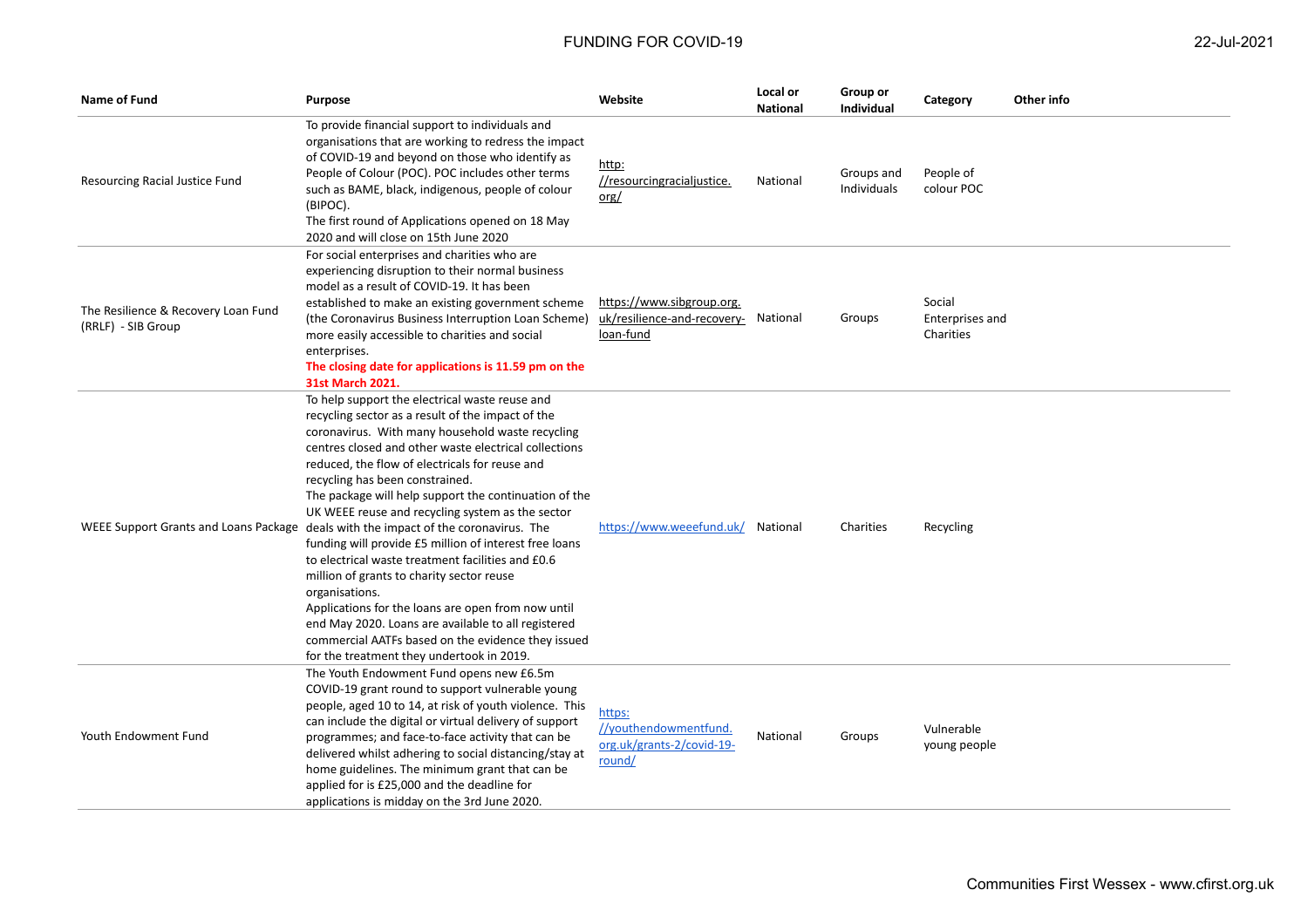| <b>Name of Fund</b>                                                                                                                   | <b>Purpose</b>                                                                                                                                                                                                                                                                                                                                                                                                                                                                                                                                                        | Website                                                                                                                                                                   | Local or<br><b>National</b> | Group or<br><b>Individual</b> | Category                            | Other info |
|---------------------------------------------------------------------------------------------------------------------------------------|-----------------------------------------------------------------------------------------------------------------------------------------------------------------------------------------------------------------------------------------------------------------------------------------------------------------------------------------------------------------------------------------------------------------------------------------------------------------------------------------------------------------------------------------------------------------------|---------------------------------------------------------------------------------------------------------------------------------------------------------------------------|-----------------------------|-------------------------------|-------------------------------------|------------|
| Coronavirus (COVID-19): Support for<br>zoos and aquariums<br>Zoo Animals Fund                                                         | If you run a licensed zoo or aquarium in England and<br>are experiencing severe financial difficulties because<br>of lost revenue, you can apply for a grant of up to<br>£100,000.                                                                                                                                                                                                                                                                                                                                                                                    | https://www.gov.<br>uk/guidance/coronavirus-<br>covid-19-support-for-zoos-<br>and-aquariums                                                                               | National                    |                               | Organisations Animal welfare        |            |
| The Albert Hunt Trust                                                                                                                 | The Trustees of the Albert Hunt Trust are very aware<br>of the severe impact COVID-19 is having on the<br>charity sector. During this unprecedented crisis we<br>will continue to support charities and have no plans<br>to scale back the overall level of our grant making.<br>However, we wish to ensure that funding provided<br>by the Albert Hunt Trust is applied as effectively as<br>possible, to benefit the health and welfare of people<br>in need.                                                                                                       | https://www.<br>alberthunttrust.org.<br>uk/coronavirus-update/                                                                                                            | National                    | Groups                        | Health and<br>Welfare               |            |
| <b>Pitch Preparation Funding</b>                                                                                                      | A new £9.56m fund aimed at helping clubs and<br>organisations get their natural and artificial grass<br>pitches ready for when the government advice allows<br>football to start being played again.                                                                                                                                                                                                                                                                                                                                                                  | https://footballfoundation.<br>org.uk/grant/pitch-<br>preparation-fund                                                                                                    | National                    | Clubs and<br>Organisations    | Sport Football                      |            |
| 7 Stars Foundation - Charity Support<br>Fund                                                                                          | Launches in July: We are launching an unrestricted<br>grant funding programme for charities across the UK<br>looking after our at risk young people across the<br>themes of abuse; addiction; homelessness and those<br>who are supporting our young child carers.<br>Grants are available up to £2,500 for charities with a<br>turnover of under £1.5M to be directed on<br>overheads; salary costs and however else the charity<br>sees fit to ensure their survival and sustainable<br>service in the future.<br>Next deadline 30/4/21 (then 31/7/21 and 31/10/21) | https:<br>//the7starsfoundation.co.<br>uk/                                                                                                                                | National                    | Groups                        | Young People<br>and Young<br>Carers |            |
| Financial support for voluntary,<br>community and social enterprise (VCSE)<br>organisations to respond to coronavirus<br>$(COVID-19)$ | The government has pledged £750 million to ensure<br>VCSE can continue their vital work supporting the<br>country during the coronavirus (COVID-19) outbreak,<br>including £200 million for the Coronavirus<br>Community Support Fund, along with an additional<br>£150 million from dormant bank and building society<br>accounts.<br>Use the link for a summary of the various funding<br>strands, a number of which are included on this<br>spreadsheet.                                                                                                           | https://www.gov.<br>uk/guidance/financial-<br>support-for-voluntary-<br>community-and-social-<br>enterprise-vcse-<br>organisations-to-respond-<br>to-coronavirus-covid-19 | National                    | <b>VCSE</b><br>Organisations  | Various                             |            |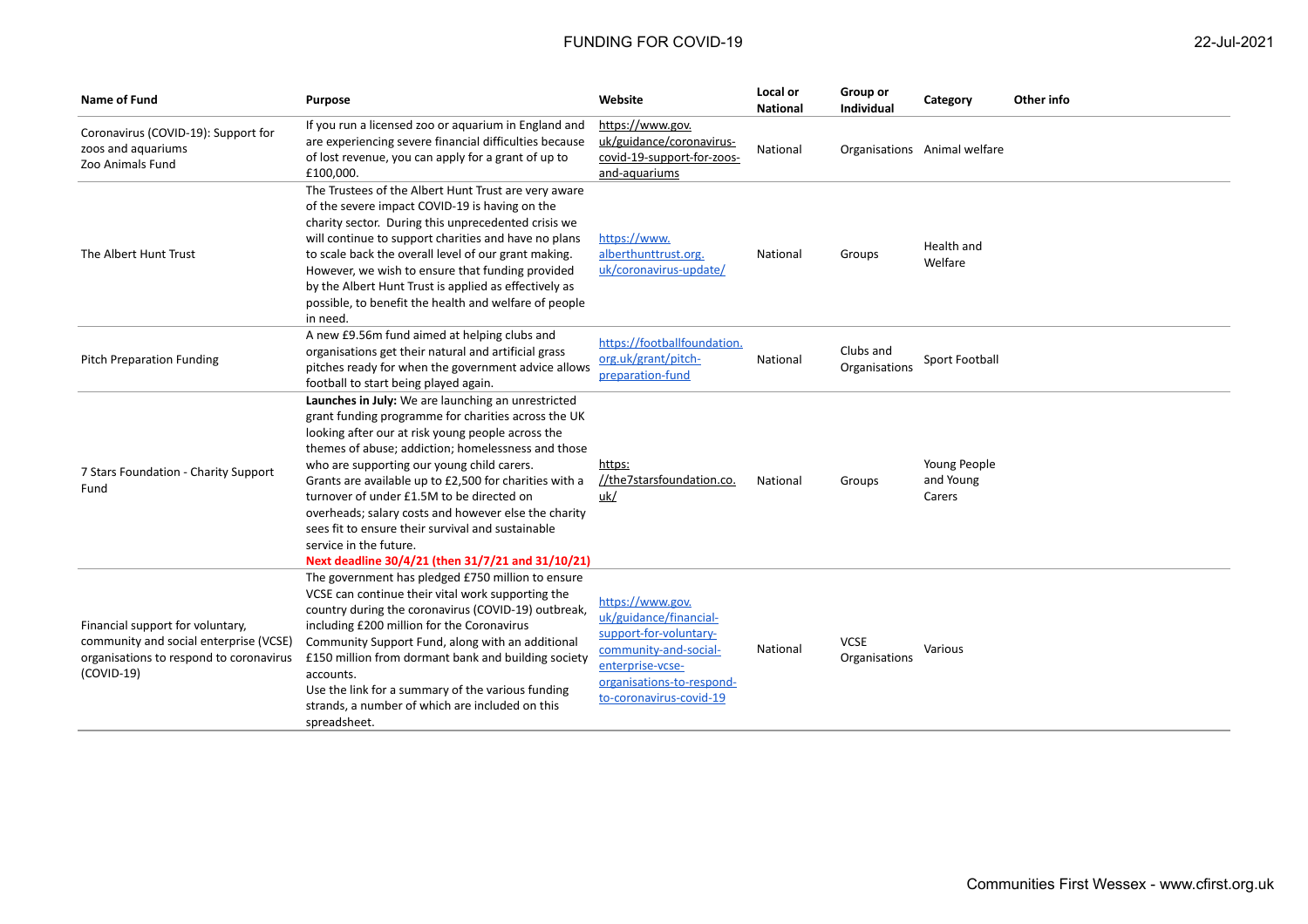| Name of Fund                                               | <b>Purpose</b>                                                                                                                                                                                                                                                                                                                                                                                                                                       | Website                                                                                           | Local or<br><b>National</b> | Group or<br><b>Individual</b>   | Category                   | Other info |
|------------------------------------------------------------|------------------------------------------------------------------------------------------------------------------------------------------------------------------------------------------------------------------------------------------------------------------------------------------------------------------------------------------------------------------------------------------------------------------------------------------------------|---------------------------------------------------------------------------------------------------|-----------------------------|---------------------------------|----------------------------|------------|
| Youth Futures Foundation - Emergency<br>Covid-19 Funding   | In response to Covid-19 we have acted swiftly to<br>develop an emergency funding response:<br>We have significantly increased funding available for<br>development and impact grants to rapidly increase<br>youth employment provision<br>We are launching an emergency levelling up youth<br>fund to support young people from the hardest hit<br>communities                                                                                       | https:<br>//youthfuturesfoundation.<br>org/grants/                                                | National                    | Groups                          | Young People               |            |
| <b>Supporting Town Centres Fund</b>                        | A capital fund of £500,000 is available to support<br>social distancing, transport safety and measures to<br>help the long-term vitality of town centres in the<br>@enterprisem3 region.<br>Initial submissions by 5th June 12pm                                                                                                                                                                                                                     | https://www.enterprisem3<br>org.uk/supporting-town-<br>centres-fund-documents                     | Hampshire /<br>Surrey       |                                 | Organisations Town Centres |            |
| Local Authority Discretionary Grant<br>Scheme - HBC        | The Local Authority Discretionary Grant Scheme is<br>aimed at small businesses with ongoing fixed<br>property-related costs who were not eligible for the<br>Small Business Grant Fund or the Retail, Leisure and<br>Hospitality Fund. Businesses must complete their<br>application by 6pm on Thursday 11 June 2020.<br>Criteria changed & new deadline midnight 16th<br>August<br>Round 4 New criteria: Closes midnight Thursday 27<br>August 2020 | https://www.havant.gov.<br>uk/news/hbc-takes-<br>initiative-help-more-local-<br><b>businesses</b> | Havant<br>Borough           | <b>Business</b>                 | <b>Business</b>            |            |
| Local Authority Discretionary Grant<br>Scheme - EHDC       | The Local Authority Discretionary Grant Scheme is<br>aimed at small businesses with ongoing fixed<br>property-related costs. Businesses must complete<br>their application by midnight on Thursday 11 June<br>2020.<br>Criteria changed & new deadline midnight 16th<br><b>August</b>                                                                                                                                                                | https://www.easthants.gov. East<br>uk/discretionary-grant-<br>scheme                              | Hampshire<br>District       | <b>Business incl</b><br>Charity | <b>Business</b>            |            |
| Local Authority Discretionary Grant<br>Scheme - Winchester | Aimed at small businesses and charities with under<br>50 employees, that were trading on 11 March 2020,<br>and can demonstrate a significant drop in income<br>and significant ongoing fixed property-related costs.<br>Closes midnight on Monday 15 June. New deadline<br>9am 17 August 2020.                                                                                                                                                       | https://www.winchester.<br>gov.<br>uk/business/discretionary-<br>grant-fund                       | Winchester                  | <b>Business incl</b><br>Charity | <b>Business</b>            |            |
| Local Authority Discretionary Grant<br>Scheme - Fareham    | Aimed at small and micro businesses [1] who were<br>not eligible for the Small Business Grant Fund or the<br>Retail, Hospitality and Leisure Grant Fund. Closes<br>Tuesday 16th June 2020 at 16:30. The fund is only<br>open for applications until the funds run out, or 28<br><b>August, whichever comes first.</b>                                                                                                                                | https://www.fareham.gov.<br>uk/business/business rates Fareham<br>/ladgf.aspx                     |                             | <b>Business incl</b><br>Charity | <b>Business</b>            |            |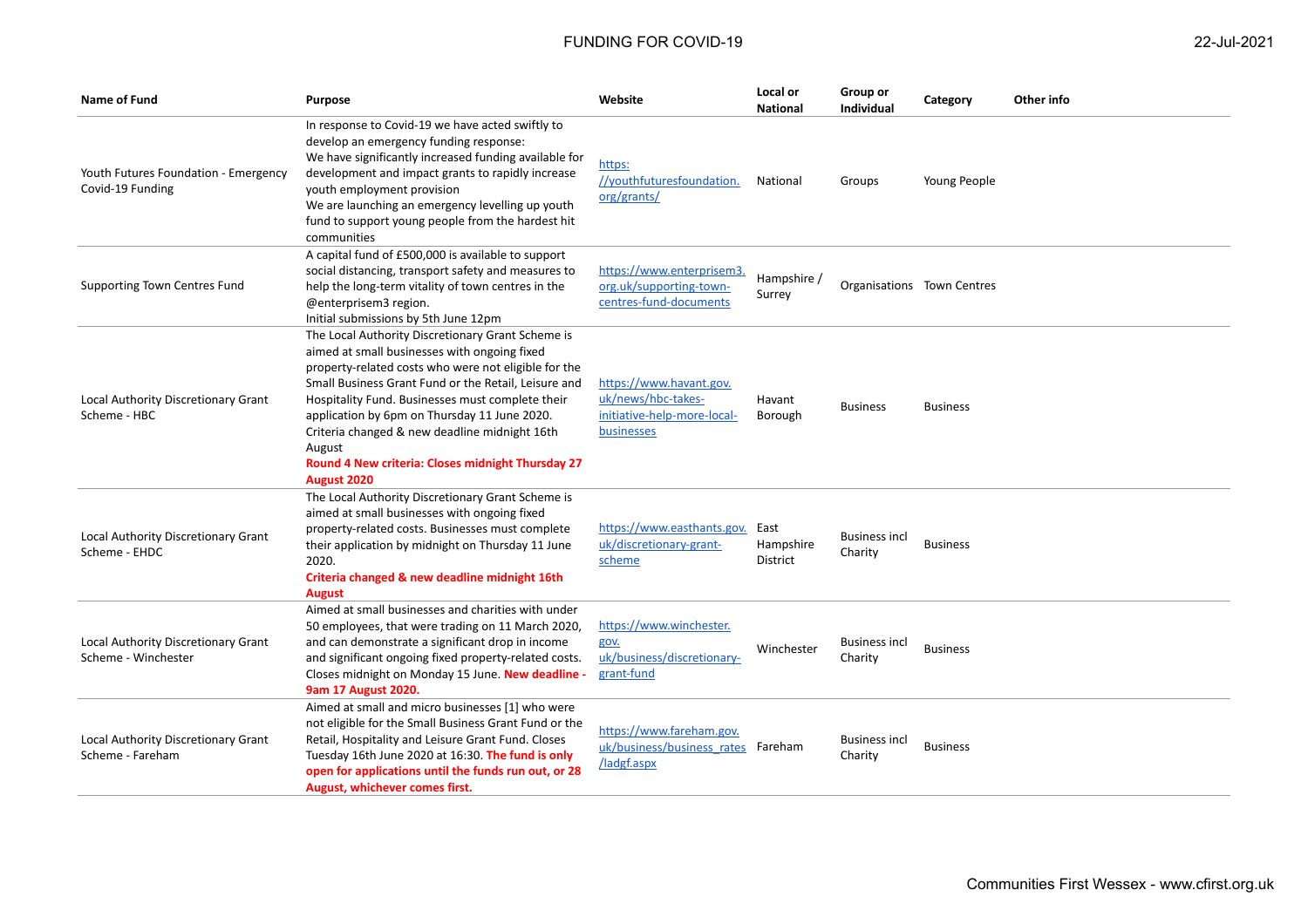| <b>Name of Fund</b>                                                                                                                                   | <b>Purpose</b>                                                                                                                                                                                                                                                                                                                                                                                                                                                                                                                                | Website                                                                                                                           | Local or<br><b>National</b> | Group or<br>Individual                                       | Category                                                              | Other info |
|-------------------------------------------------------------------------------------------------------------------------------------------------------|-----------------------------------------------------------------------------------------------------------------------------------------------------------------------------------------------------------------------------------------------------------------------------------------------------------------------------------------------------------------------------------------------------------------------------------------------------------------------------------------------------------------------------------------------|-----------------------------------------------------------------------------------------------------------------------------------|-----------------------------|--------------------------------------------------------------|-----------------------------------------------------------------------|------------|
| Local Authority Discretionary Grant<br>Scheme - New Forest                                                                                            | Aimed at supporting small businesses who were not<br>eligible for the Small Business Grant Fund or the<br>Retail, Leisure and Hospitality Fund or unable to<br>access other grant or income support funding. This<br>additional fund is aimed at supporting small<br>businesses located within the New Forest district<br>with ongoing fixed property-related costs and who<br>have had a significant fall in income due to COVID-19.<br>Applications will close at 5pm on Friday 12 June<br>2020. Re-opened, closes 5pm on Friday 14 August. | http://newforest.gov.<br>uk/Discretionary                                                                                         | New Forest                  | <b>Business incl</b><br>Charity                              | <b>Business</b>                                                       |            |
| OPCC: The Police and Crime<br><b>Commissioner's Extraordinary Funding</b><br>for Domestic Abuse and Sexual Violence<br><b>Support Services Grants</b> | Support for victims and survivors of Domestic Abuse,<br>Sexual Violence, vulnerable children and their<br>families, as well as victims of modern slavery, during<br>the COVID-19 emergency pandemic. The deadline<br>for applications has been extended to Friday 5 June<br>at 13:00                                                                                                                                                                                                                                                          | https://www.hampshire-<br>pcc.gov.uk/safer-<br>together/funding/apply-for-<br>funding                                             | Hampshire                   | Charities &<br>Social<br>Enterprises                         | Domestic<br>abuse, sexual<br>violence,<br>children,<br>modern slavery |            |
| Explore/Cast                                                                                                                                          | Grant funding and 12 week support programme for<br>charities and not-for-profit organisations to explore<br>digital service delivery challenges. Programme closes<br>12pm, Monday 22nd June. We expect to make 40-50<br>grants of £5,000-7,500, totalling up to £230,000.                                                                                                                                                                                                                                                                     | https://wearecast.org.<br>uk/explore/                                                                                             | National                    | Charities and<br>not-for-profit<br>organisations of services | Implementing<br>online delivery                                       |            |
| Rosa's Covid-19 Response Fund                                                                                                                         | On 24/11/20 Rosa announces plans to build a Covid-<br>19 response fund that gives multi-year grants to<br>specialist organisations led 'by and for' Black and<br>minoritised women across the UK. These<br>organisations have unprecedented levels of trust and<br>reach into communities where need is greatest but<br>resource is lacking. We aim to raise a minimum of £1<br>million for this fund.                                                                                                                                        | https://rosauk.<br>org/2020/11/24/rosa-<br>builds-next-phase-covid-19- National<br>response-for-bme-led-<br>womens-organisations/ |                             | Group                                                        | Women                                                                 |            |
| ASDA Foundation - Covid-19 Grants -<br>Hygiene Grant and Healthy Holiday<br>Grant                                                                     | Due to Covid-19, we have made the decision to<br>launch two, brand new C-19 Grants which support<br>Healthy Holidays and Hygiene in your community.                                                                                                                                                                                                                                                                                                                                                                                           | https://www.<br>asdafoundation.org/how-<br>to-apply                                                                               | National                    | Group                                                        | Residents in<br>care, and<br>children                                 |            |
| <b>Comic Relief</b>                                                                                                                                   | We're seeking LGBTQ+ led Intermediary partners<br>with the ability, expertise, networks and knowledge<br>to distribute funding quickly to organisations across<br>the UK. Deadline for application is Midnight Monday<br>8th June.                                                                                                                                                                                                                                                                                                            | https://www.comicrelief.<br>com/intermediary-funding-<br>Igbtg-led-partner-<br>opportunity/                                       | National                    | Group                                                        | LGBTQ+                                                                |            |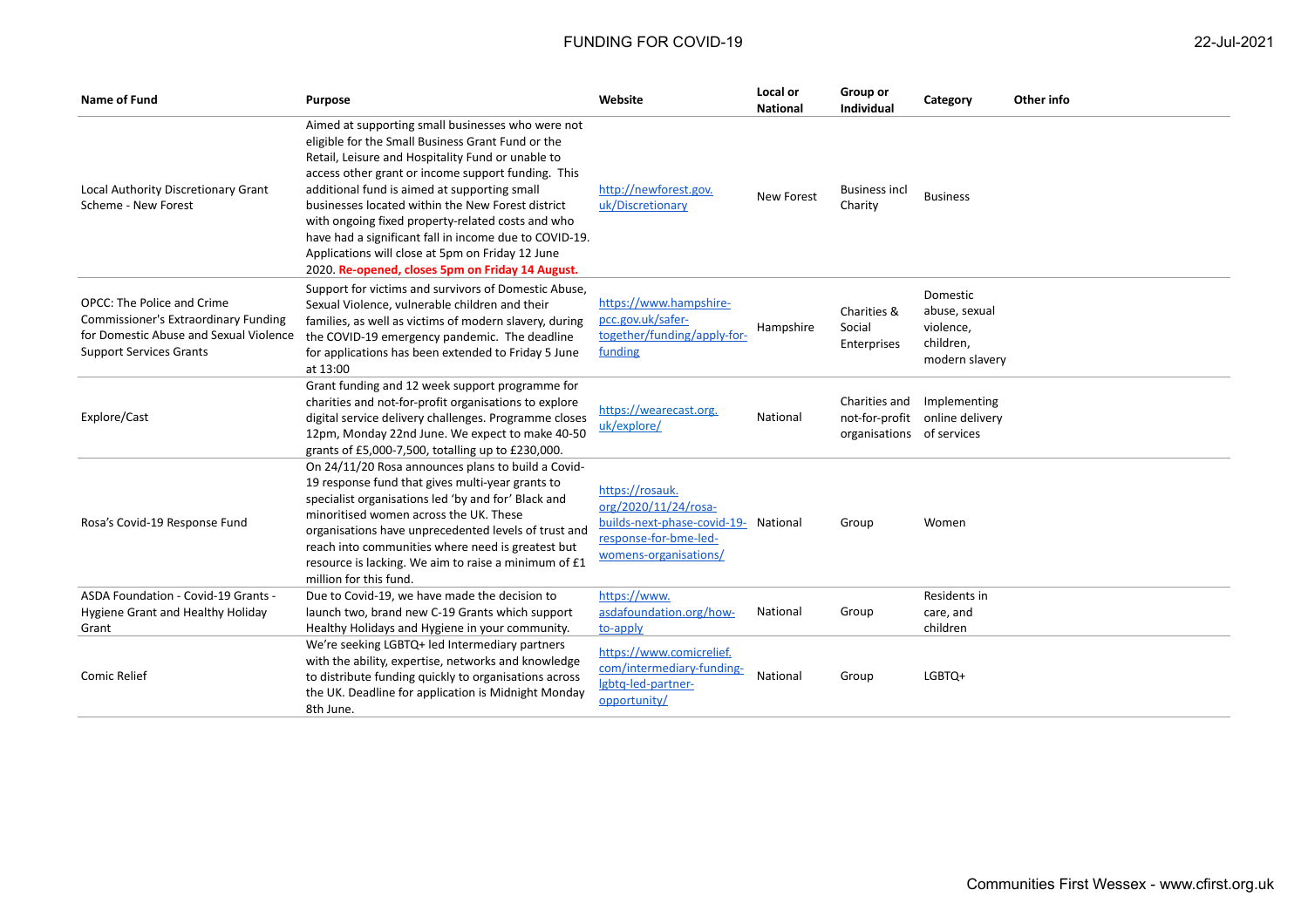| Name of Fund                                                                                                     | <b>Purpose</b>                                                                                                                                                                                                                                                                                                                                                                                                                                                                                                                                                           | Website                                                                                                                                                                                                                                                                    | Local or<br><b>National</b> | Group or<br><b>Individual</b> | Category                                      | Other info |
|------------------------------------------------------------------------------------------------------------------|--------------------------------------------------------------------------------------------------------------------------------------------------------------------------------------------------------------------------------------------------------------------------------------------------------------------------------------------------------------------------------------------------------------------------------------------------------------------------------------------------------------------------------------------------------------------------|----------------------------------------------------------------------------------------------------------------------------------------------------------------------------------------------------------------------------------------------------------------------------|-----------------------------|-------------------------------|-----------------------------------------------|------------|
| Joseph Rowntree Foundation Covid-19<br>Initiatives Fund                                                          | A Covid-19 initiatives fund, open to grantees and<br>non-grantees, to support new initiatives rooted in<br>the values of equity, rights, peace, climate justice and<br>power and accountability that either a) challenge<br>current responses to and narratives about the crisis,<br>or b) build support for systemic change in a post-<br>Covid society. We hope to launch this fund over the<br>summer and will publish full details on our website.<br>Deadlines have now been published.                                                                             | https://www.jrct.org.<br>uk/when-to-apply                                                                                                                                                                                                                                  | National                    | Group                         | Various                                       |            |
| School funding: exceptional costs<br>associated with coronavirus (COVID-19)<br>for the period March to July 2020 | The financial support the Department for Education<br>will put in place to ensure schools can focus on the<br>vital role they are playing at this time. "While we do<br>not know how long the current situation will<br>continue, this guidance covers support for schools up<br>to the end of the 2019 to 2020 summer term."                                                                                                                                                                                                                                            | https://www.gov.<br>uk/government/publication<br>s/coronavirus-covid-19-<br>financial-support-for-<br>schools/school-funding-<br>exceptional-costs-<br>associated-with-<br>coronavirus-covid-19-for-<br>the-period-march-to-july-<br>2020#eligibility-for-this-<br>funding | National                    | <b>Schools</b>                | Education                                     |            |
| John Spedan Lewis Foundation<br>JSLF Emergency Fund: Covid-19                                                    | Emergency funding available to support UK<br>registered charities who are experiencing financial<br>hardship due to Covid-19. Grants of up to £20,000<br>are available.<br>We will accept funding applications from UK<br>registered charities for which natural history topics<br>and horticulture are explicitly stated among their<br>charitable purposes.<br>We will prioritise those applications where the<br>funding will make a significant improvement to the<br>charity's solvency and ability to operate over the next<br>3-12 months. Closes 14th June 2020. | https:<br>//johnspedanlewisfoundati<br>on.org/covid-19/                                                                                                                                                                                                                    | National                    | Group                         | <b>Natural History</b><br>and<br>Horticulture |            |
| Unison There for You COVID-19<br>Response Fund                                                                   | There for You has set up a special response fund to<br>help UNISON members in immediate financial<br>difficulty due to coronavirus. We can provide a one-<br>off grant of £250 to help with essential expenses<br>such as food and bills.<br>Please note that this is a limited fund and grants will<br>continue to be paid until the fund is exhausted.                                                                                                                                                                                                                 | https://www.unison.org.<br>uk/get-help/services-<br>support/there-for-<br>you/financial-assistance/                                                                                                                                                                        | National                    | Individuals                   | Unison<br>Members                             |            |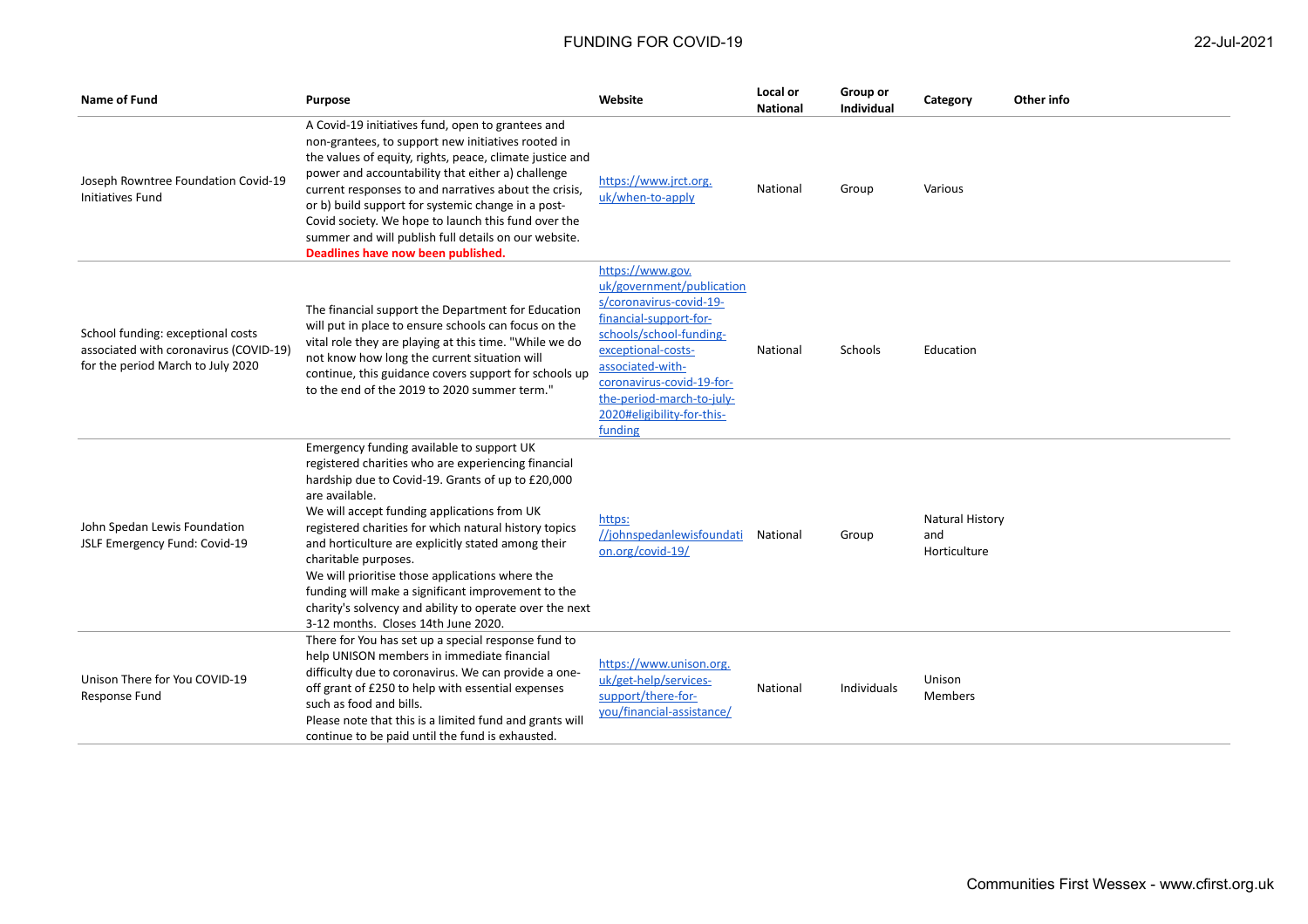| <b>Name of Fund</b>                                      | <b>Purpose</b>                                                                                                                                                                                                                                                                                                                                                                                                                                                                                                                                                                                                                                                                                                                                                                     | Website                                    | Local or<br><b>National</b> | Group or<br>Individual              | Category              | Other info |
|----------------------------------------------------------|------------------------------------------------------------------------------------------------------------------------------------------------------------------------------------------------------------------------------------------------------------------------------------------------------------------------------------------------------------------------------------------------------------------------------------------------------------------------------------------------------------------------------------------------------------------------------------------------------------------------------------------------------------------------------------------------------------------------------------------------------------------------------------|--------------------------------------------|-----------------------------|-------------------------------------|-----------------------|------------|
| The Covid-19 Emergency Heritage at Risk<br>Response Fund | Grants to help fund urgent maintenance, repairs and<br>surveys at some of England's locally-cherished<br>historic buildings and sites.<br>The work funded will help heritage sites reopen to<br>the public and thrive once again as quickly as possible https://historicengland.org.<br>- subject of course to Covid-19 restrictions. The<br>business generated will help heritage specialists who,<br>we know from our recent research, have been<br>severely affected by the Covid-19 outbreak.<br>Complete an expression of interest (EOI) survey -<br>deadline Sunday 28 June 2020                                                                                                                                                                                             | uk/coronavirus/covid-19-<br>HAR-fund/      | National                    | Groups                              | Heritage              |            |
| The Austin and Hope Pilkington Trust<br>(UK)             | In response to the Coronavirus, the Austin and Hope<br>Pilkington Trust have reviewed their grant criteria to<br>enable them to spread their funds as widely as<br>possible to help those with greatest need. The Trust<br>awards grants to UK registered charities or<br>organisations that are exempt from registration with<br>projects that address specific categories set out by<br>the Trust each year. The next round of funding will be<br>aimed at supporting disadvantaged and vulnerable<br>people aged 60 and over affected by the crisis. UK<br>registered charities with an income and expenditure<br>of £1,000,000 and over will be able to apply for<br>grants of £1,000 to continue their much-needed<br>support. Round 2 dates yet to be confirmed at<br>8/3/21 | https://austin-hope-<br>pilkington.org.uk/ | National                    | Group                               | BAME.<br>Homelessness |            |
| Payment for PPE Hampshire                                | The Waterlooville Events Team has secured a grant of<br>£1000 from The National Emergencies Trust and<br>Hampshire & IOW community fund. This grant is to<br>be used to reimburse small groups/individual<br>volunteers for costs associated with supporting the<br>vulnerable (PPE etc.) throughout Hampshire and the<br>IOW. If you need this support please email<br>waterlooville.events@gmail.com to arrange. Please<br>note this is only for volunteers and does not apply if<br>you are being paid for this service.                                                                                                                                                                                                                                                        |                                            | Hampshire                   | <b>Small Groups</b><br>& Volunteers | PPE                   |            |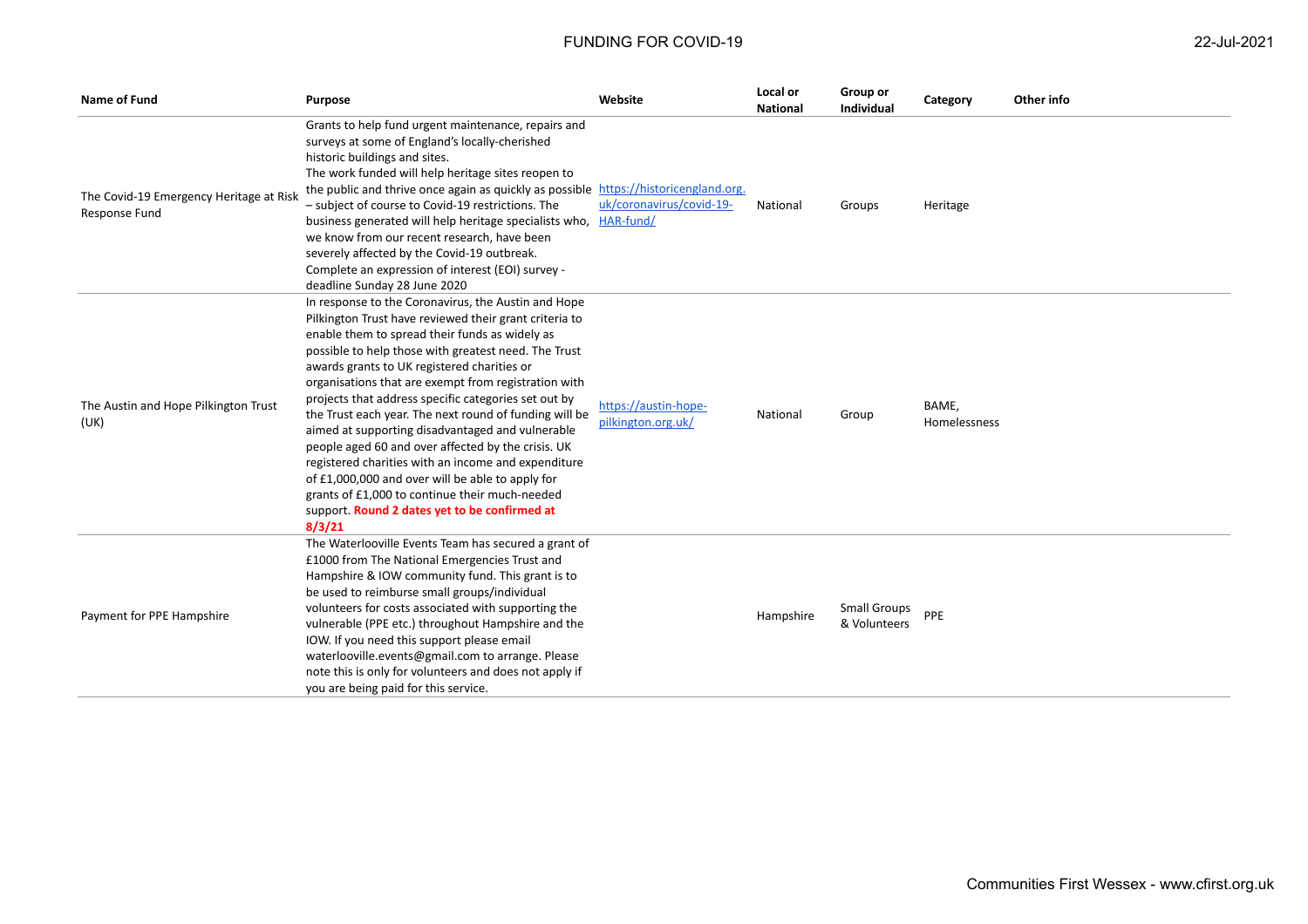| Name of Fund                                                   | Purpose                                                                                                                                                                                                                                                                                                                                                                                                                                                                                                                                                                                                                                                                          | Website                                                                                                                               | Local or<br><b>National</b> | Group or<br><b>Individual</b> | Category      | Other info |
|----------------------------------------------------------------|----------------------------------------------------------------------------------------------------------------------------------------------------------------------------------------------------------------------------------------------------------------------------------------------------------------------------------------------------------------------------------------------------------------------------------------------------------------------------------------------------------------------------------------------------------------------------------------------------------------------------------------------------------------------------------|---------------------------------------------------------------------------------------------------------------------------------------|-----------------------------|-------------------------------|---------------|------------|
| Edge Post Covid-19 Revival Fund                                | This is a one-off fund with up to £250,000 of grant<br>funding available. Applications are welcomed for<br>grants of between £10,000 and £50,000.<br>The purpose of the fund is to address the educational<br>challenges arising from the aftermath of the Covid-19<br>crisis. The fund will be a responsive programme of<br>grant funding, open to institutions and not-for-profit<br>organisations working in the educational sector to<br>support the development of projects and initiatives<br>to revive education and support the sector to build<br>back better. Closes midday on Thursday, 9th July<br>2020.                                                             | https://www.edge.co.<br>uk/projects/covid-revival-<br>fund                                                                            | National                    | Organisations Education       |               |            |
| The Emerging Futures Fund (National<br>Lottery Community Fund) | We want to find out how to help communities move<br>towards recovery and renewal after the impact of<br>COVID-19 and draw on all the creativity we've seen in<br>communities and across civil society. So we're<br>funding organisations to look at how things are<br>changing, what is needed in this transition, and what<br>is possible in the future<br>UK-wide £20,000 - £50,000 Application deadline<br>Thursday 25 June, 5pm                                                                                                                                                                                                                                              | https://www.<br>tnlcommunityfund.org.<br>uk/funding/programmes/e<br>merging-futures-<br>fund#section-4                                | National                    | Group                         | Recovery      |            |
| <b>Foyle Foundation Small Grants Scheme</b>                    | Re-open for new applications from 1 June. It will<br>operate until further notice under the following<br>revised criteria for support reflecting the impact of<br>COVID-19.<br>The Foundation understands that charities are now<br>operating within very different circumstances since<br>the March 2020 COVID-19 lockdown. We are keen to<br>be as flexible as can be in our support of small<br>charities during this difficult and constantly changing<br>ongoing period, while maintaining a focus on those<br>who can demonstrate a clear (usually local) need for<br>their services and financial viability over the twelve<br>months from the date of their application. | http://www.<br>foylefoundation.org.<br>uk/how-to-<br>apply/forms/WeTCRSGS%<br>20IGAM%20Guidelines%20<br>(June%202020)%20(002).<br>pdf | National                    | Group                         | Grass roots   |            |
| Art Fund (Artfund) Respond and<br><b>Reimagine Grants</b>      | These new grants aim to help museums, galleries and<br>cultural organisations respond to immediate<br>challenges connected to the Covid-19 crisis, and offer<br>support to adapt and reimagine ways of working for<br>the future.<br>- Round 1: Apply by Monday 6 July 2020<br>- Round 2: Apply by Monday 17 August 2020<br>- Round 3: Apply by Monday 12 October 2020                                                                                                                                                                                                                                                                                                           | https://www.artfund.<br>org/supporting-<br>museums/programmes/res<br>pond-and-reimagine-grants                                        | National                    | Group                         | Arts Heritage |            |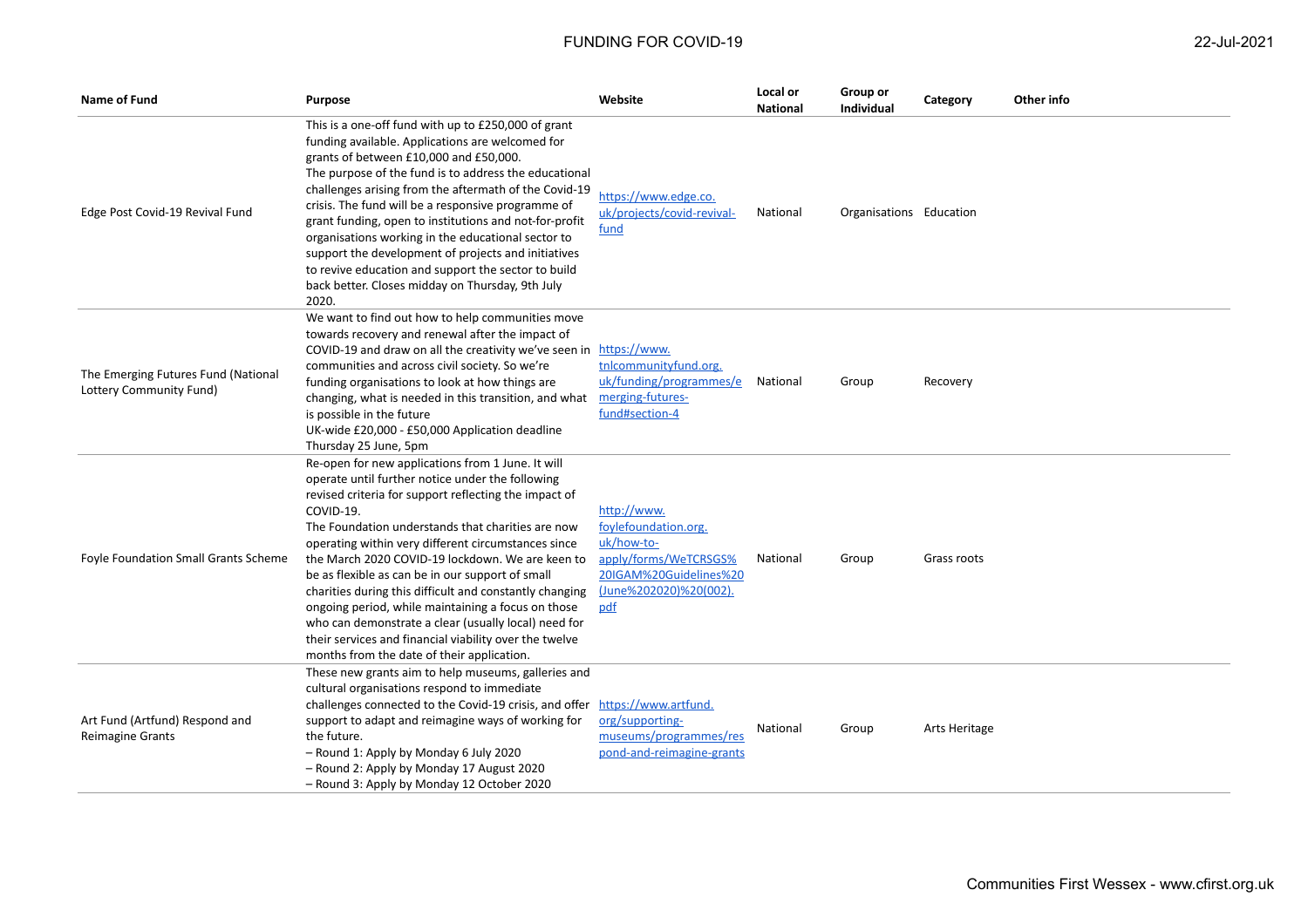| 22-Jul-2021 |
|-------------|
|-------------|

| <b>Name of Fund</b>                                                                                     | <b>Purpose</b>                                                                                                                                                                                                                                                                                                                                                                                                                                                                                                                                                                                                                                                                                                                                                                                                                                                           | Website                                                                                                                                                   | Local or<br><b>National</b> | Group or<br><b>Individual</b> | Category                    | Other info |
|---------------------------------------------------------------------------------------------------------|--------------------------------------------------------------------------------------------------------------------------------------------------------------------------------------------------------------------------------------------------------------------------------------------------------------------------------------------------------------------------------------------------------------------------------------------------------------------------------------------------------------------------------------------------------------------------------------------------------------------------------------------------------------------------------------------------------------------------------------------------------------------------------------------------------------------------------------------------------------------------|-----------------------------------------------------------------------------------------------------------------------------------------------------------|-----------------------------|-------------------------------|-----------------------------|------------|
| Developing occupational therapy<br>contribution to COVID-19 management<br><b>Elizabeth Casson Trust</b> | Second round open, closes 9th July:<br>New ideas and ways of working to develop the<br>contribution of occupational therapists in COVID-19<br>management.<br>For registered occupational therapists in the UK                                                                                                                                                                                                                                                                                                                                                                                                                                                                                                                                                                                                                                                            | https://elizabethcasson.org.<br>uk/news-<br>announcements/awards-<br>developing-occupational-<br>therapy-contribution-to-<br>covid-19-management/         | National                    | Individuals                   | Health<br>Wellbeing         |            |
| Equity Charitable Trust and Audible -<br>Coronavirus Emergency Welfare Support                          | Audible is proud to have partnered with the Equity<br>Charitable Trust, who will be distributing a number of<br>discretionary welfare grants to actors, performers<br>and voice over artists who have helped make Audible<br>what it is today.<br>The Audible grants will be aimed at supporting<br>emerging talent who are facing hardship and are just<br>finding their feet in the professional world. Please<br>note that it won't be open to producers, writers,<br>students or sound engineers.                                                                                                                                                                                                                                                                                                                                                                    | http://www.<br>equitycharitabletrust.org.<br>uk/coronavirusemergencys<br>upport/                                                                          | National                    | Individuals                   | Performing<br>Arts          |            |
| Debt advice providers helping people<br>affected by Coronavirus (gov.uk)                                | An extra £37.8 million support package will be<br>available to debt advice providers this year (20-21) so<br>they can continue to provide essential services to<br>help more people who are struggling with their<br>finances due to Coronavirus. The Money and<br>Pensions Service (MaPS), will oversee the allocation<br>of the funds, including to charities, for debt advice<br>and other money guidance services.<br>The support package, which will bring the MaPS<br>budget for debt advice to over £100 million this<br>financial year, will help providers to deliver advice to<br>more people in England who may be experiencing<br>financial problems due to coronavirus. It will also<br>help providers who have seen a fall in their income<br>streams, enabling them to continue their vital work<br>and supporting their staff to deliver these services. | https://www.gov.<br>uk/government/news/almo<br>st-38-million-support-<br>package-for-debt-advice-<br>providers-helping-people-<br>affected-by-coronavirus | National                    | Group                         | Money Advice                |            |
| Social & Community Capital<br><b>S&amp;CC Coronavirus Response Fund Nat-</b><br>West                    | We're offering £1 million in grants to organisations<br>across the UK who employ people from<br>disadvantaged or vulnerable groups.<br>Applications open at midday on Monday, 22 June,<br>and will stay open for at least a week. Visit our<br>Twitter page (@SocComCap) for further information.<br>This fund has now closed.                                                                                                                                                                                                                                                                                                                                                                                                                                                                                                                                           | https://www.business.<br>natwest.<br>com/business/loans-and-<br>finance/social-and-<br>community-<br>capital/coronavirus-<br>response-fund.html           | National                    | Group                         | Disadvantaged<br>Vulnerable |            |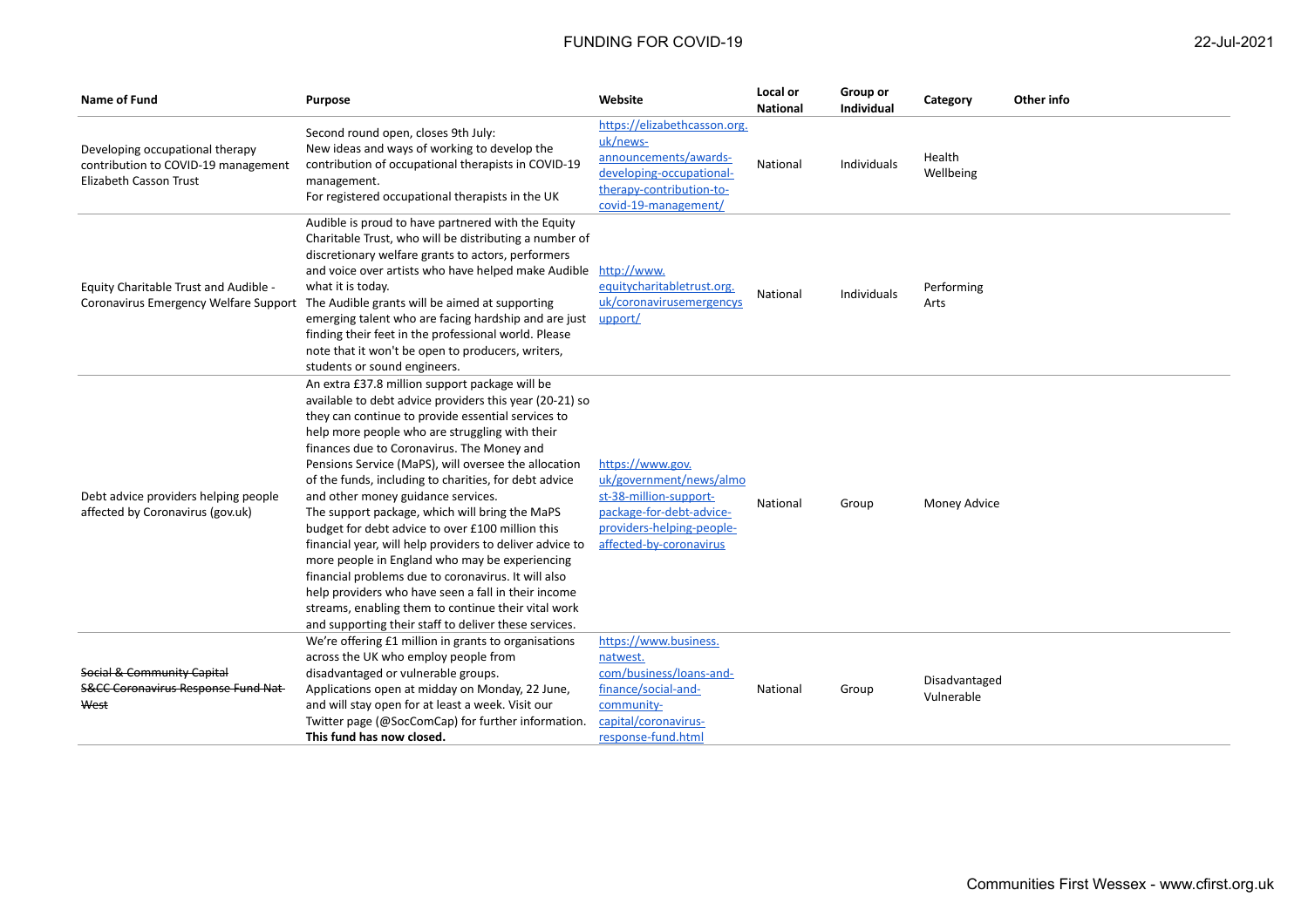| Name of Fund                                                             | <b>Purpose</b>                                                                                                                                                                                                                                                                                                                                                                                                                                                                                                                                                                                                                                                                                                                                               | Website                                                                                                                                                                                                                 | Local or<br><b>National</b> | Group or<br><b>Individual</b> | Category                                       | Other info |
|--------------------------------------------------------------------------|--------------------------------------------------------------------------------------------------------------------------------------------------------------------------------------------------------------------------------------------------------------------------------------------------------------------------------------------------------------------------------------------------------------------------------------------------------------------------------------------------------------------------------------------------------------------------------------------------------------------------------------------------------------------------------------------------------------------------------------------------------------|-------------------------------------------------------------------------------------------------------------------------------------------------------------------------------------------------------------------------|-----------------------------|-------------------------------|------------------------------------------------|------------|
| British Red Cross Hardship Fund                                          | The Hardshp Fund gives cash grants to the poorest<br>people facing financial hardship because of the<br>pandemic. At the start of the COVID-19 outbreak,<br>Aviva and the Aviva Foundation* donated £10 million<br>to the British Red Cross to support people most at<br>risk. Half of this is being used for the Hardship Fund.<br>These may be families living below the poverty line,<br>those fleeing domestic violence, people seeking<br>asylum or homeless people staying in temporary<br>accommodation.<br>People get special cash cards preloaded with either a<br>one-off payment of £120 or a grant of £120 each<br>month for three months. The cards can be used<br>online or in shops, or people can withdraw up to £35<br>from a cash machine. | https://hardshipfund.<br>redcross.org.uk/                                                                                                                                                                               | International Individuals   |                               | Hardship,<br>homeless,<br>domestic<br>violence |            |
| COVID-19 Telecoms Fund                                                   | In this national crisis, SwitchAid has launched a rapid<br>response fund to help smaller registered charities<br>and not for profits that have been affected by the<br>impact of COVID-19.<br>The aim of this fund is to support charitable<br>organisations that are having communication issues<br>as a result of COVID-19 by provided a professional<br>cloud phone system, fully funded for 3 months.                                                                                                                                                                                                                                                                                                                                                    | https://switchaid.org/covid-<br>19-telecoms-fund/                                                                                                                                                                       | National                    | Group                         | Communicatio<br>ns, technology                 |            |
| Vulnerable Children National Charities<br>Strategic Relief Fund (gov.uk) | Keeping vulnerable children safe during coronavirus<br>(COVID-19) is our urgent priority. This Fund is to<br>provide relief to national children's charities that<br>provide services to safeguard vulnerable children and<br>that have financially suffered due to the impact of<br>coronavirus (COVID-19). The £7.6m fund is aimed at<br>large, national VCSEs and fits alongside a range of<br>government and other support, including the<br>National Lottery coronavirus (COVID-19) community<br>fund which supports small and medium-sized VCSEs.<br>Closes midday on 24 June 2020                                                                                                                                                                     | https://www.gov.<br>uk/government/publication<br>s/vulnerable-children-<br>national-charities-strategic-<br>relief-fund/vulnerable-<br>children-national-charities-<br>strategic-relief-fund-<br>prospectus#eligibility | National                    | Group                         | Children's<br>Charities                        |            |
| Arts Council National Lottery Project<br>Grants                          | National Lottery Project Grants supports thousands<br>of individual artists, community and cultural<br>organisations. Until 31 August 2021, the fund will<br>focus on the needs of smaller independent<br>organisations and individual practitioners. Arts,<br>Museums and Library projects. We've reopened the<br>fund with additional supplementary guidance which<br>applies until 31 August 2021                                                                                                                                                                                                                                                                                                                                                         | https://www.artscouncil.<br>org.uk/projectgrants#                                                                                                                                                                       | National                    | Group and<br>Individual       | Arts, Heritage                                 |            |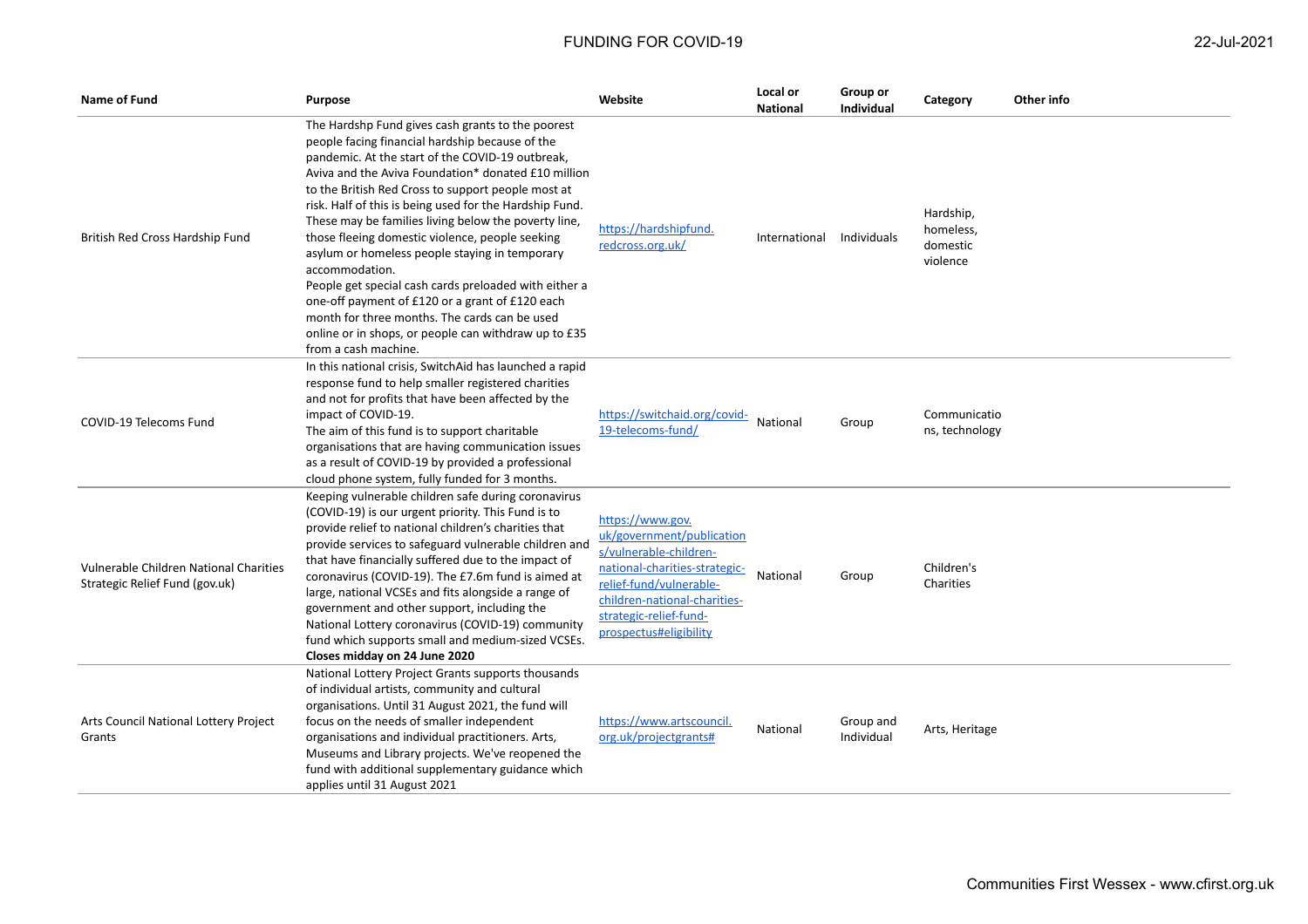| Name of Fund                                                           | <b>Purpose</b>                                                                                                                                                                                                                                                                                                                                                                                                                                                                                           | Website                                                                                                                              | Local or<br><b>National</b> | Group or<br><b>Individual</b>               | Category                                                                  | Other info |
|------------------------------------------------------------------------|----------------------------------------------------------------------------------------------------------------------------------------------------------------------------------------------------------------------------------------------------------------------------------------------------------------------------------------------------------------------------------------------------------------------------------------------------------------------------------------------------------|--------------------------------------------------------------------------------------------------------------------------------------|-----------------------------|---------------------------------------------|---------------------------------------------------------------------------|------------|
| Brighter Life Community Programme -<br>Sun Life                        | Through our Brighter Life Community Programme<br>donations, we give back to communities in<br>Hampshire – helping to improve the lives of<br>individuals and families.<br>We focus our support on health, but we also fund<br>arts, culture and education projects.<br>During the Covid-19 crisis we have made additional<br>funding available to support Hampshire based<br>charities, where the charity itself or its beneficiaries<br>have been impacted by the crisis.                               | https://www.sloc.co.<br>uk/slfuk/About+us/ch.<br>The+Brighter+Life+Commun Hampshire<br>ity+Programme.mobile?<br>vgnLocale=en CA      |                             | Group                                       | Health +                                                                  |            |
| Charity Survival Fund - Julia and Hans<br>Rausing                      | The Charity Survival Fund has been set up in<br>response to Julia and Hans' ongoing concern about<br>Covid-19's economic impact on charities. This £10m<br>Fund will provide core funding to help charities,<br>especially small and medium sized, to offset lost<br>income in the current financial year.                                                                                                                                                                                               | https://www.<br>juliahansrausingtrust.<br>org/charity-survival-fund/                                                                 | National                    | Group                                       | Health and<br>Wellbeing,<br>Welfare and<br>Education, Arts<br>and Culture |            |
| <b>BAME Infrastructure Fund - UK</b><br><b>Community Foundations</b>   | UKCF is making a new infrastructure fund available<br>for organisations that can help even more BAME-led<br>organisations to apply for NET grants through their<br>local Community Foundations. An initial £250,000<br>has been allocated for this purpose, with more funds<br>anticipated on a rolling basis.<br>UKCF is seeking applications from BAME-led<br>infrastructure organisations to access the new fund.<br>Grants between £5,000 - £20,000 over a maximum<br>of three months are available. | https://www.<br>ukcommunityfoundations.<br>org/news-article/bame-<br>infra-fund                                                      | National                    | Group                                       | <b>BAME</b>                                                               |            |
| COVID-19 Recovery Fund - South Downs<br><b>National Park Authority</b> | A COVID-19 Recovery Fund of £375,000 has been<br>approved by the South Downs National Park<br>Authority to help support local communities and step<br>up the National Park's role as a 'natural health<br>service'. Grants are between £500 and £10,000.                                                                                                                                                                                                                                                 | https://www.southdowns.<br>gov.uk/national-park-<br>authority/our-<br>communities/grants-and-<br>funding/covid-19-recovery-<br>fund/ | Local                       | South Downs<br><b>National Park</b><br>area | Wellbeing,<br>heritage,<br>conservation                                   |            |
| Covid-19 Equine Rescues Emergency<br>Fund                              | The Petplan Charitable Trust (PPCT) has joined<br>together with World Horse Welfare and the National<br>Equine Welfare Council (NEWC) to create a Covid-19<br>Equine Rescues Emergency Fund. The purpose of the<br>fund is to help smaller equine welfare organisations<br>across the UK who are being significantly impacted<br>by the current crisis and is now live.<br>Next deadline 15 Jan 21.                                                                                                      | https:<br>//petplancharitabletrust.<br>org.uk/covid-19-equine-<br>emergency-fund/                                                    | National                    | Groups                                      | Animal welfare                                                            |            |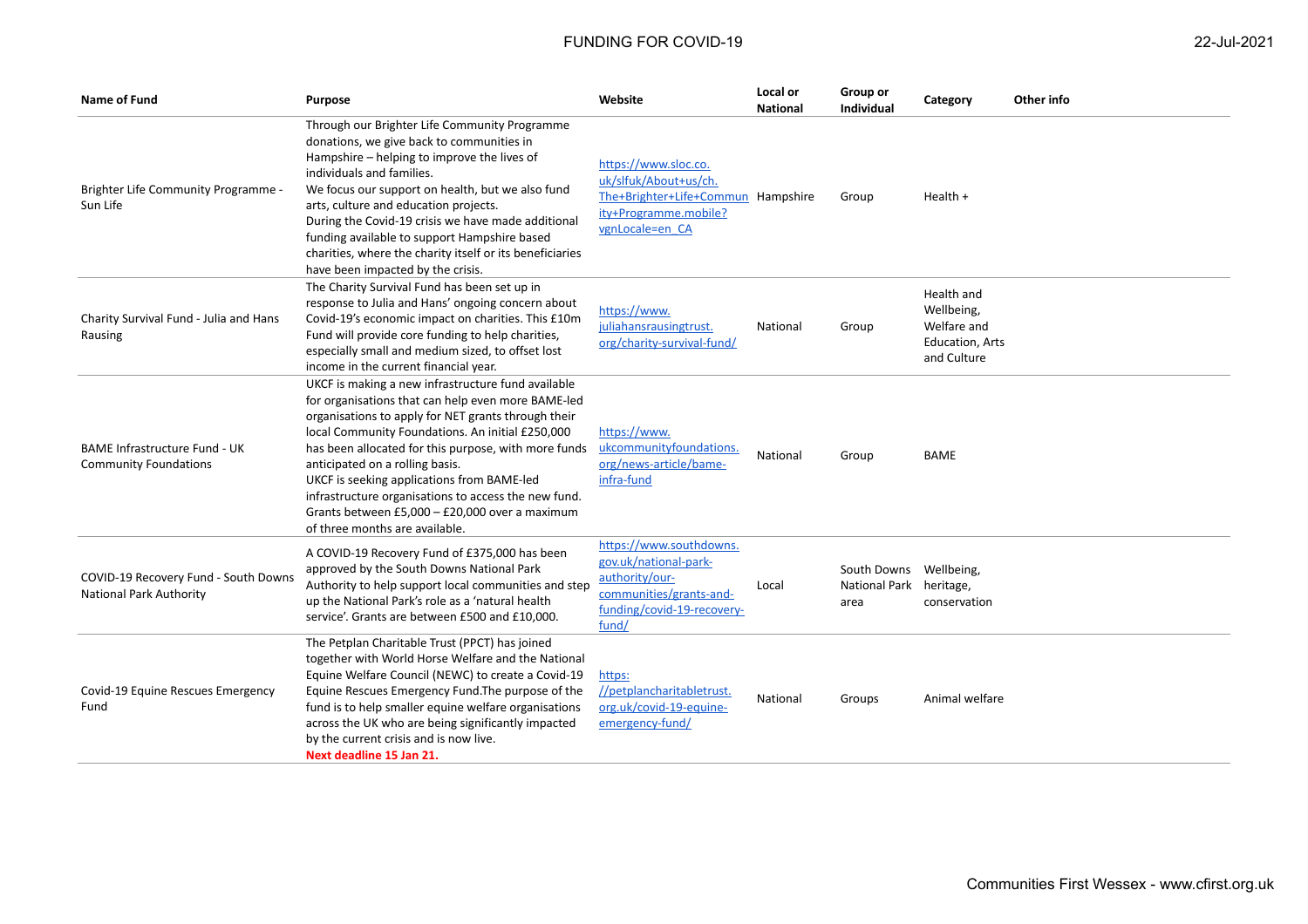| 22-Jul-202 |  |
|------------|--|
|------------|--|

| Name of Fund                                                          | <b>Purpose</b>                                                                                                                                                                                                                                                                                                                                                                                                                                                                                                                                                                                                                                                                                                                                                                         | Website                                                                                                      | Local or<br><b>National</b> | Group or<br><b>Individual</b> | Category                        | Other info |
|-----------------------------------------------------------------------|----------------------------------------------------------------------------------------------------------------------------------------------------------------------------------------------------------------------------------------------------------------------------------------------------------------------------------------------------------------------------------------------------------------------------------------------------------------------------------------------------------------------------------------------------------------------------------------------------------------------------------------------------------------------------------------------------------------------------------------------------------------------------------------|--------------------------------------------------------------------------------------------------------------|-----------------------------|-------------------------------|---------------------------------|------------|
| Comic Relief - Change Makers                                          | We're looking for organisations that will make a<br>significant contribution to their sector, whether that'<br>s forging new ways of working in the wake of COVID-<br>19, contributing evidence that will move things<br>forward, cross-sector collaboration which recognises<br>the way issues intersect, advocacy and campaigning<br>work, or other change making efforts that are<br>relevant to Comic Relief's social change themes.<br>Announced another round of funding . Up to<br>£70,000 for not-for-profit organisations that are<br>defining, testing, or developing user-centred digital<br>solutions to address social needs. Applications that<br>aim to adapt or re-purpose existing technology are<br>also actively encouraged'. Details will be published<br>on 7 Jan | https://www.comicrelief.<br>com/funding/funding-<br>opportunities/change-<br>makers/                         | National                    | Groups                        | Various,<br>Equalities,<br>BAME |            |
| Comic Relief COVID-19 Community Fund<br>- Groundwork and Comic Relief | The Comic Relief COVID-19 Community Fund will<br>provide grants of £4,000 to English grass roots<br>organisations in order for them to respond to the<br>current crisis and recover through enhanced Capacity<br>building grants of £1000. We understand that many<br>small grassroots organisations have had to respond<br>rapidly to the COVID-19 crisis, so these funds will be<br>distributed quickly through a simplified application<br>process and weekly grants panels. Open for<br>applications until the end of 2020.                                                                                                                                                                                                                                                        | https://www.groundwork.<br>org.uk/comic-relief-apply-<br>for-a-covid-19-community-<br>grant/                 | National                    | Groups                        | Various                         |            |
| Comic Relief - BAME                                                   | To help address these inequalities as part of its wider<br>Covid-19 crisis response, Comic Relief has partnered<br>with the National Emergencies Trust to award £3.4<br>m <sup>*</sup> worth of grants to 10 BAME-led organisation<br>who will distribute the funding to small and micro<br>projects across the UK. This includes £2.75m in<br>emergency funding from the NET's Coronavirus<br>Appeal.                                                                                                                                                                                                                                                                                                                                                                                 | https://www.comicrelief.<br>com/news/comic-relief-<br>delivers-3-4-million-fund-<br>for-bame-led%20projects/ | National                    | Groups                        | <b>BAME</b>                     |            |
| <b>Community Justice Fund</b>                                         | The Community Justice Fund is a joint initiative to<br>help specialist social welfare legal advice<br>organisations cope with the immediate impact of the<br>COVID-19 pandemic and lay the foundations for<br>longer-term renewal. Wave 1 of 2 funding closed 18<br>Sep. Further information to be published around<br>December 2020.                                                                                                                                                                                                                                                                                                                                                                                                                                                  | https://www.<br>communityjusticefund.org.<br>uk/                                                             | National                    | Groups                        | Social welfare<br>legal advice  |            |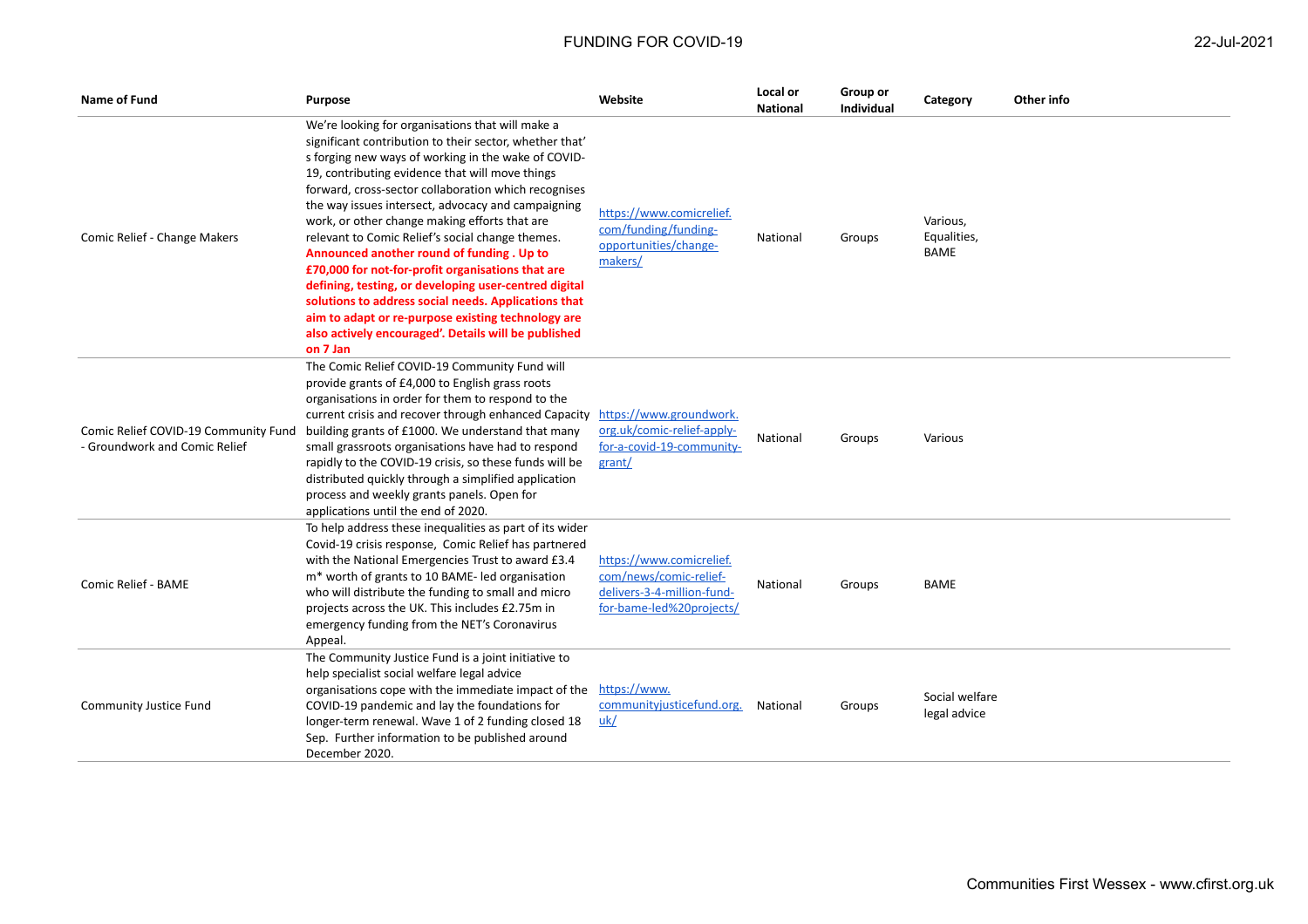| Name of Fund                                           | Purpose                                                                                                                                                                                                                                                                                                                                                                                                                                                                                                                                                               | Website                                                                                      | Local or<br><b>National</b> | Group or<br>Individual    | Category      | Other info |
|--------------------------------------------------------|-----------------------------------------------------------------------------------------------------------------------------------------------------------------------------------------------------------------------------------------------------------------------------------------------------------------------------------------------------------------------------------------------------------------------------------------------------------------------------------------------------------------------------------------------------------------------|----------------------------------------------------------------------------------------------|-----------------------------|---------------------------|---------------|------------|
| <b>COVID-19 UK Dedicated Grants</b><br>Programme - MSD | The COVID-19 pandemic is creating unprecedented<br>challenges for health charities and for the<br>populations that they support. In recognition of this,<br>we are launching a dedicated Grants Programme to<br>support health charities and vulnerable populations<br>around the UK. Our aim is to support charities to<br>continue projects, which might otherwise have<br>proven too difficult to implement or, to support the<br>creation of new projects which are now needed.<br><b>Closes 31st July</b>                                                        | https://www.msd-uk.<br>com/partnerships/partners<br>hips.xhtml#grants                        | National                    | Groups                    | Health        |            |
| Inspiring Futures - Youth Futures<br>Foundation        | Eligible organisations will be able to apply for<br>between £10,000 and £80,000 for work commencing<br>in October 2020.<br><b>Closes 31st July</b>                                                                                                                                                                                                                                                                                                                                                                                                                    | https://www.<br>bbcchildreninneed.co.<br>uk/grants/inspiring-futures/                        | National                    | Groups                    | Youth         |            |
| Sport for Good Response Fund                           | The Sport for Good Response Fund aims to ensure<br>that Sport for Development programmes can<br>continue in times of crisis and that vital new channels<br>to young people can be created to ensure that they<br>get the support they need both now and when we<br>begin to emerge from this pandemic.                                                                                                                                                                                                                                                                | https://www.laureus.<br>com/sport-for-<br>good/response-fund                                 | National                    | Groups                    | Sport         |            |
| Social Enterprise Support Fund                         | The Social Enterprise Support Fund is aimed at social<br>enterprises supporting people at high health risk<br>from Covid-19, and those supporting people facing<br>increased social and economic challenges as a result<br>of Covid-19. They are particularly encouraging<br>applications from enterprises led by those with direct<br>lived experience of the social issues they are trying to<br>solve.<br>Deadlines: Round 2 opens from 1pm on 13 August to<br>1pm on 20 August 2020 and Round 3<br>opens from 1pm on 10 September to 1pm on 17<br>September 2020. | https:<br>//socialenterprisesupportfu National<br>nd.org.uk/                                 |                             | Groups and<br>Individuals | Health        |            |
| The Mirror and Pride of Britain Fund                   | We are offering 50 projects a £1,000 fund and 20<br>projects £2,500 to help them get back on their feet as<br>we all adapt to a 'new-normal'.                                                                                                                                                                                                                                                                                                                                                                                                                         | https://www.mirror.co.<br>uk/play/competitions/pride<br>-of-britain-fund-mirror-<br>22297262 | National                    | Groups                    | Community     |            |
| <b>Trade Back</b>                                      | In response to the economic crisis, the School for<br>Social Entrepreneurs (SSE) has created Trade Back: a<br>new type of business support grant that incentivises<br>social impact organisations to trade, while supporting<br>them to recover and rebuild.<br>Trade Back grants match 'pound-for-pound' an<br>increase in income from trading above Covid period<br>levels.                                                                                                                                                                                         | https://www.matchtrading.<br>com/match-trading-<br>grants/trade-back/                        | National                    | Groups                    | Social impact |            |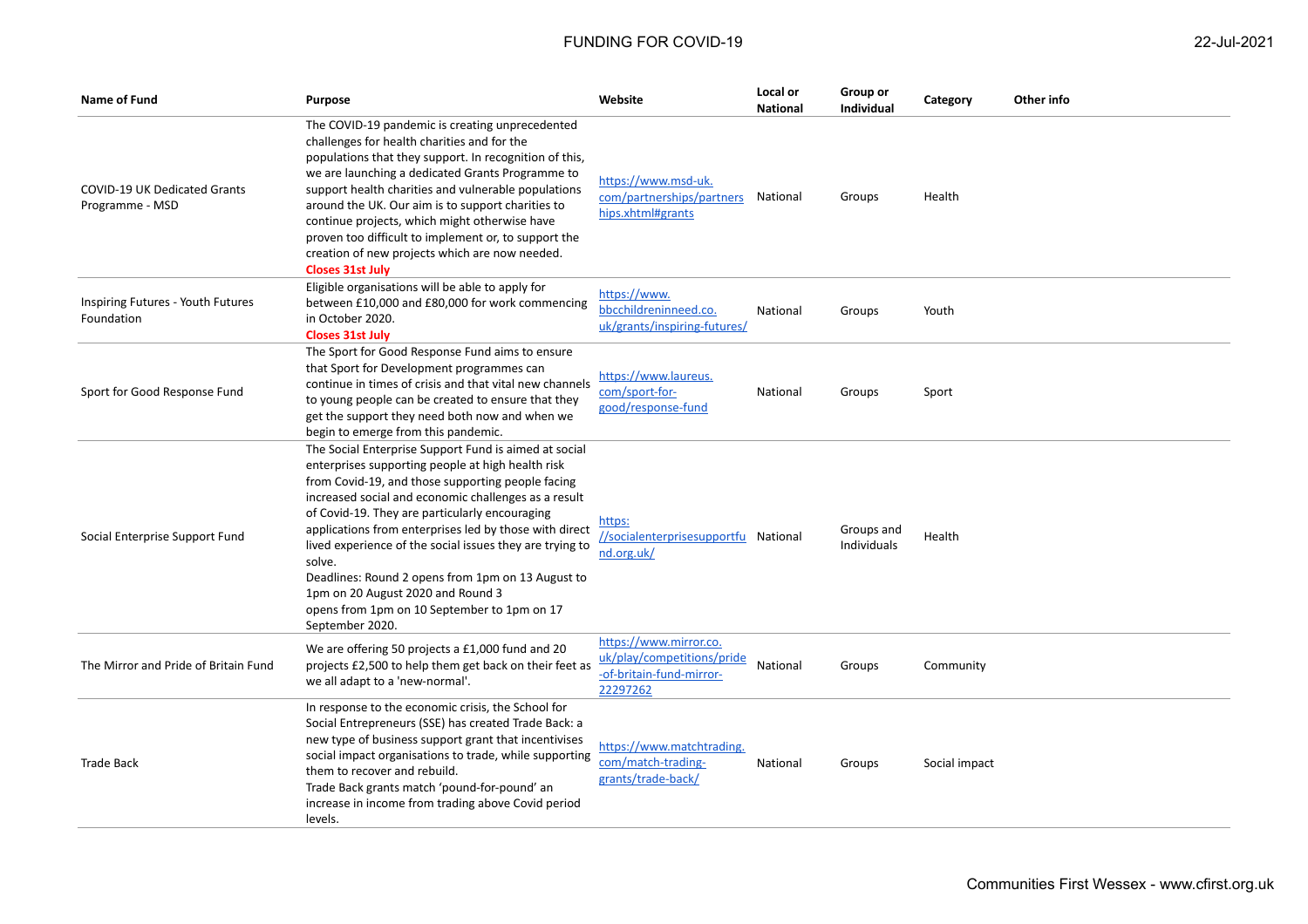| Name of Fund                                            | <b>Purpose</b>                                                                                                                                                                                                                                                                                                                                                                                                                                                                                                                                                                                      | Website                                                                                                                           | Local or<br><b>National</b> | Group or<br>Individual | Category    | Other info |
|---------------------------------------------------------|-----------------------------------------------------------------------------------------------------------------------------------------------------------------------------------------------------------------------------------------------------------------------------------------------------------------------------------------------------------------------------------------------------------------------------------------------------------------------------------------------------------------------------------------------------------------------------------------------------|-----------------------------------------------------------------------------------------------------------------------------------|-----------------------------|------------------------|-------------|------------|
| Arts Council National Lottery Project<br>Grants         | On 22 July we'll be open again for applications, with a<br>budget of £59.8 million available until April 2021.<br>We have prioritised reopening this programme to<br>help fund independent organisations, creative<br>practitioners and freelancers as quickly as possible.<br>What's changed? Our supplementary guidance<br>outlines what has changed to make the fund more<br>responsive to the needs of smaller independent<br>organisations and individual practitioners during<br>Covid-19.                                                                                                    | https://www.artscouncil.<br>org.uk/projectgrants##                                                                                | National                    | Groups                 | Arts        |            |
| Covid-19 Community-Led Organisations<br>Recovery Scheme | Grants up to £100,000 to community organisations in<br>England who are facing financial difficulties caused by<br>Covid-19. The scheme is aimed at organisations<br>delivering services in their local community to<br>support people who are at high risk from Covid-19,<br>with an emphasis on Black, Asian and Minority Ethnic<br>(BAME)-led or BAME-supporting businesses.<br>The recovery scheme will open on Tuesday 28 July<br>for applications from 10am till 1pm. And then for a<br>further two rounds on Tuesday 4 August from 10am<br>till 1pm and Tuesday 11 August from 10am till 1pm. | https://www.<br>powertochange.org.uk/get-<br>support/programmes/covid<br>-19-community-led-<br>organisations-recovery-<br>scheme/ | National                    | Group                  | <b>BAME</b> |            |
| Childs Charitable Trust - Emergency<br><b>Funding</b>   | The trustees are aware that in addition to the<br>personal impact the current pandemic is having, it is<br>also causing financial difficulty for a number of<br>charities and therefore they have put together an<br><b>Emergency Funding Application.</b><br>Whilst the trustees cannot guarantee to fund<br>everyone who applies, they will give prayerful<br>consideration to each request received.<br>The trustees aim to meet every month to discuss any<br>emergency requests received. Closes 30 September.                                                                                 | https:<br>//childscharitabletrust.<br>org/emergency-funding/                                                                      | National                    | Group                  | Various     |            |
| <b>Schroder Charity Trust</b>                           | The Schroder Charity Trust continues to accept<br>applications from charities during the Covid-19<br>pandemic. If you wish to make a new application,<br>please go to the 'Apply' section of the homepage.<br>We have added a question to the application form to<br>enable you to illustrate the impact of Covid-19 on<br>your charity where applicable.                                                                                                                                                                                                                                           | https:<br>//schrodercharitytrust.<br>org/frequently-asked-<br>questions-fags                                                      | National                    | Group                  | Various     |            |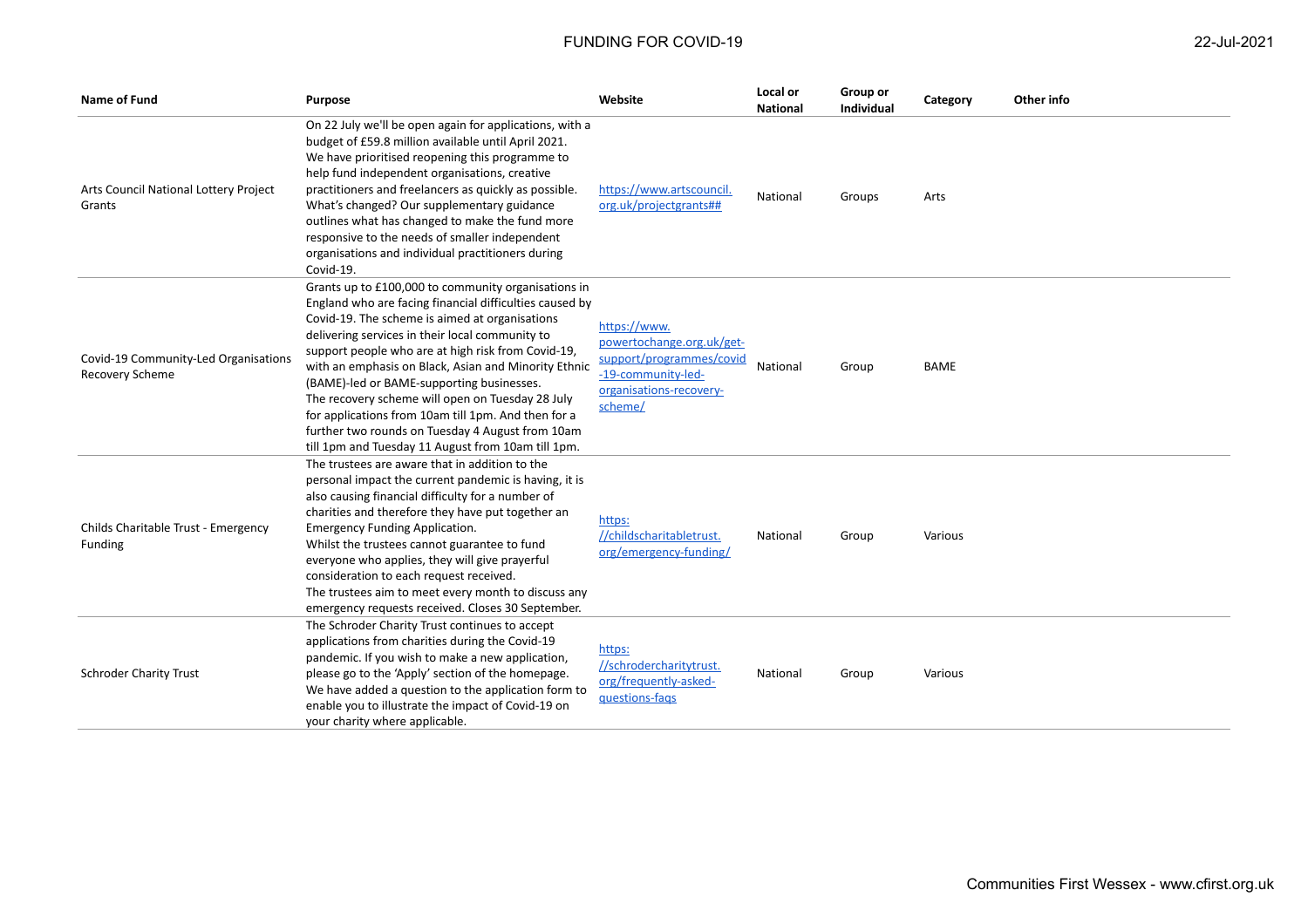| 22-Jul-2021 |  |
|-------------|--|
|             |  |

| Name of Fund                                    | Purpose                                                                                                                                                                                                                                                                                                                                                                                                                                                                                                                                                                                                                                                                                                                                       | Website                                                                                                                                                                               | Local or<br><b>National</b> | Group or<br><b>Individual</b> | Category     | Other info |
|-------------------------------------------------|-----------------------------------------------------------------------------------------------------------------------------------------------------------------------------------------------------------------------------------------------------------------------------------------------------------------------------------------------------------------------------------------------------------------------------------------------------------------------------------------------------------------------------------------------------------------------------------------------------------------------------------------------------------------------------------------------------------------------------------------------|---------------------------------------------------------------------------------------------------------------------------------------------------------------------------------------|-----------------------------|-------------------------------|--------------|------------|
| COVID-19 Support Fund - Barrow<br>Cadbury Trust | Barrow Cadbury Trust is partnering with the National<br>Lottery Community Fund (NLCF) to distribute COVID-<br>19 emergency response funding to the migration<br>charity sector in England. If you are a charity or not<br>for profit organisation registered in England with an<br>income of between £10,000 and £1 million whose<br>main focus is on providing support to refugees,<br>asylum seekers or migrants, you can apply to us for a<br>grant. The maximum you can apply for is £50,000 or<br>three months' expenditure, whichever is the smaller.<br>The programme will open for applications on<br>Monday 13 July and close on Sunday 2 August.                                                                                    | https://www.<br>barrowcadbury.org.<br>uk/what-we-<br>do/programmes/covid-19-<br>support-fund/                                                                                         | National                    | Group                         | Migration    |            |
| Next Steps Accommodation Programme              | The UK Government has announced a £266 million<br>housing fund for rough sleepers and vulnerable<br>people. Available to councils and their local partners<br>to help break the cycle of homelessness by ensuring<br>as few people as possible helped off the streets and<br>into emergency accommodation during the Covid-19<br>pandemic return to sleeping rough. £105 million has<br>been allocated to cover property costs and support<br>new tenancies to ensure they continue to have a safe<br>place to stay. £161 million has been allocated to help<br>people into long term accommodation by delivering<br>3,300 units of longer-term, move-on<br>accommodation. The deadline for submitting bids is<br>11:59pm on the 20th August. | https://www.grantsonline.<br>org.uk/coronavirus.html                                                                                                                                  | National                    | Group                         | Homelessness |            |
| Hellenic Society Hardship Grants                | The Society is offering, on a temporary basis, small<br>hardship grants to those who have been affected by<br>the COVID-19 crisis. All those working on an area of<br>Hellenic Studies are eligible to apply. Next closing<br>date 31 Oct 20.                                                                                                                                                                                                                                                                                                                                                                                                                                                                                                 | https://www.<br>hellenicsociety.org.<br>uk/grants/                                                                                                                                    | National                    | Individuals                   | Education    |            |
| COVID-19 rapid response funding                 | Through this new COVID-19 rapid response funding<br>call, we invite proposals for research that can<br>generate evidence to improve understanding of the<br>effects of the pandemic on behaviours, systems and<br>structures associated with modern slavery. This<br>includes both the effects of the pandemic and the<br>responses to it by governments, businesses and<br>organisations, which can affect people's vulnerability<br>to exploitation, and the systems underpinning<br>exploitative practices. The projects must be hosted<br>by an eligible institution in the UK, but may look<br>globally in their scope and impact. Rolling basis                                                                                         | https://ahrc.ukri.<br>org/funding/apply-for-<br>funding/current-<br>opportunities/modern-<br>slavery-policy-and-<br>evidence-centre-the-<br>impact-of-covid-19-on-<br>modern-slavery/ | National                    | Groups                        | Human rights |            |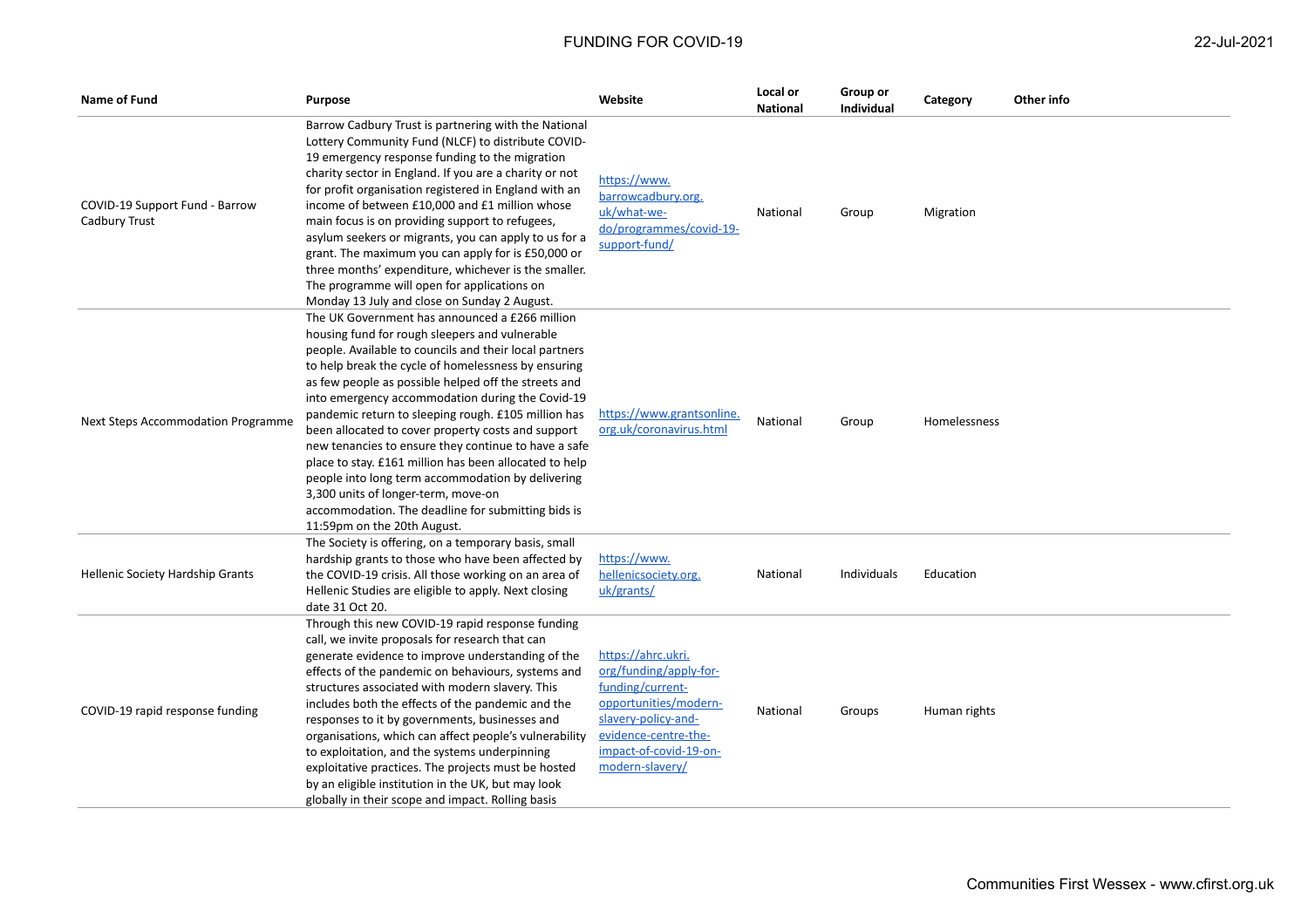| Name of Fund                                 | <b>Purpose</b>                                                                                                                                                                                                                                                                                                                                                                                                                                                                                                                                                                                                                                        | Website                                                                                                                            | Local or<br><b>National</b> | Group or<br>Individual | Category       | Other info |
|----------------------------------------------|-------------------------------------------------------------------------------------------------------------------------------------------------------------------------------------------------------------------------------------------------------------------------------------------------------------------------------------------------------------------------------------------------------------------------------------------------------------------------------------------------------------------------------------------------------------------------------------------------------------------------------------------------------|------------------------------------------------------------------------------------------------------------------------------------|-----------------------------|------------------------|----------------|------------|
| Green Recovery Challenge Fund                | A short-term competitive fund to kick-start<br>environmental renewal whilst creating and retaining<br>a range of jobs in England. It is open to<br>environmental charities and their partners.<br>The Green Recovery Challenge Fund is accepting<br>applications for two grant levels:<br>£50,000 - £250,000 and £250,000 - £5million. We are<br>distributing this government funding in partnership<br>with Defra.<br>Up to £250k, deadline 2 Oct 21.<br>Over £250k, deadline 24 Sept 21<br>Round 2 Deadlines: £50,000 to £250,000 - Deadline<br>12noon 14 April 2021. £250,000 to £2m - Deadline<br>for Expressions of Interest 12noon 22 March 202 | https://www.heritagefund.<br>org.uk/funding                                                                                        | National                    | Groups                 | Conservation   |            |
| Covid-19 Hardship Grants - Racing<br>Welfare | Since the outbreak of the Coronavirus, Racing<br>Welfare has seen an increase in people coming to the<br>charity for financial advice. In response to the<br>situation, a streamlined application process for the<br>provision of Covid-19 hardship grants has been<br>introduced. The grants are for anyone working in the<br>British horseracing and breeding industry and are<br>designed to help those who are in need of immediate<br>financial assistance due to the outbreak.                                                                                                                                                                  | https://racingwelfare.co.<br>uk/racing-welfare-<br>introduce-streamlined-<br>application-process-for-<br>covid-19-hardship-grants/ | National                    | <b>Both</b>            | Animal welfare |            |
| The Radcliffe Trust                          | The Trust is aware that traditional performance-<br>based projects will be impracticable for the<br>foreseeable future. However, many organisations are<br>finding creative new ways to reach their audiences or<br>to reach altogether new audiences. For the<br>forthcoming round of applications the Trustees wish<br>to support such innovative and imaginative projects<br>developed in response to the current challenging<br>times. Deadline to midnight on 14th September<br>2020.                                                                                                                                                            | https://theradcliffetrust.<br>org/music-grants/                                                                                    | Natonal                     | Groups                 | Arts           |            |
| The Fore's RAFT Transition Fund              | In Autumn 2020, The Fore's RAFT Transition Fund is<br>offering unrestricted grants of up to £15,000 to help<br>fantastic small charities and social enterprises plan<br>for the longer term and gain a stronger footing in a<br>post-coronavirus world. The Transition Fund will<br>offer grants in two rounds. The first round opens for<br>registration on the 20th July and a second round of<br>funding will open for registration in September.<br>On 7th January 2021 our Spring funding round will<br>open offering grants of up to £30,000.                                                                                                   | https://www.thefore.<br>org/applying-for-funding/                                                                                  | National                    | Groups                 | Various        |            |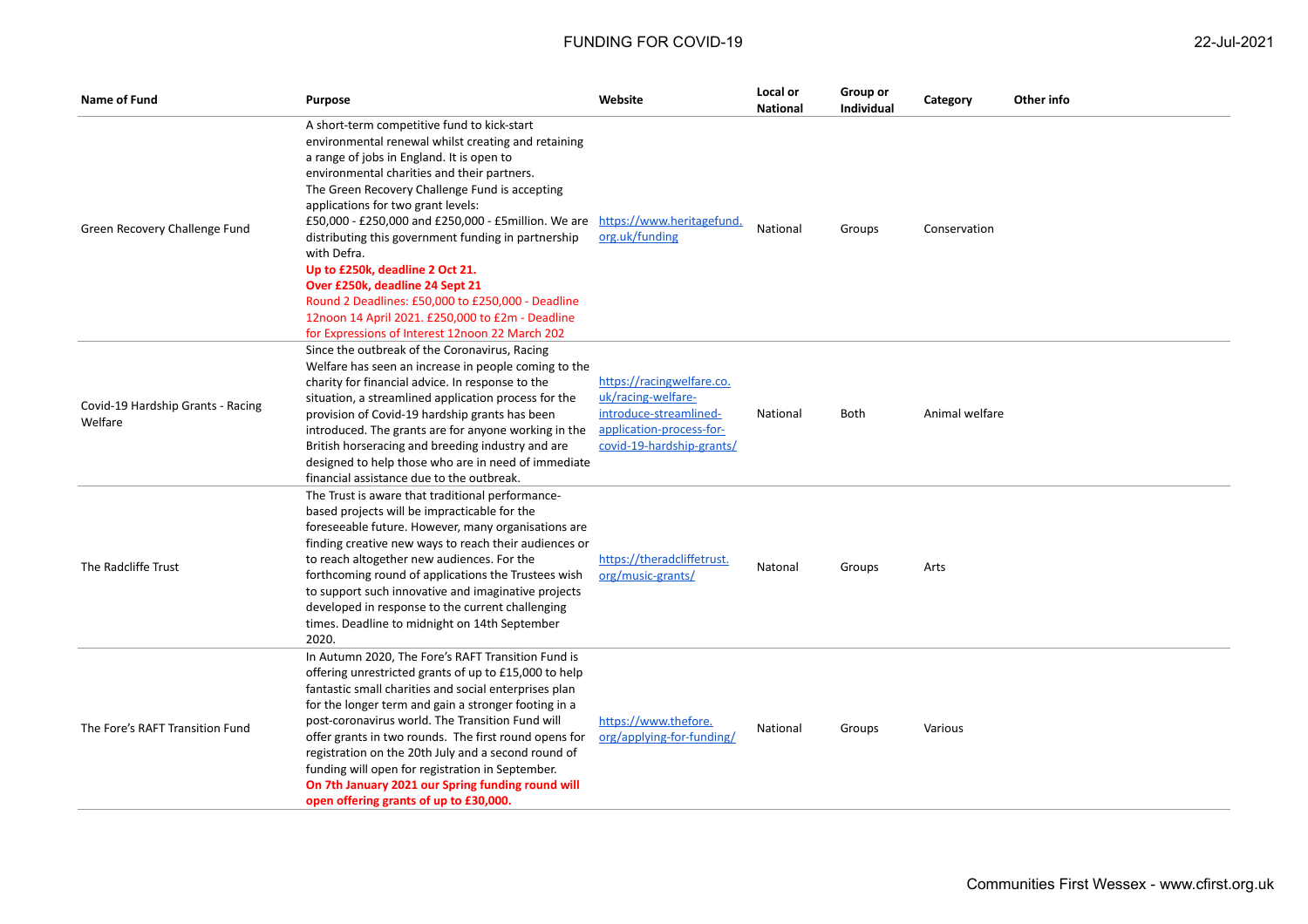| <b>Name of Fund</b>                                                                                       | <b>Purpose</b>                                                                                                                                                                                                                                                                                                                                                                                                                                                                                                                          | Website                                                                                                             | Local or<br><b>National</b>    | Group or<br><b>Individual</b> | Category                          | Other info |
|-----------------------------------------------------------------------------------------------------------|-----------------------------------------------------------------------------------------------------------------------------------------------------------------------------------------------------------------------------------------------------------------------------------------------------------------------------------------------------------------------------------------------------------------------------------------------------------------------------------------------------------------------------------------|---------------------------------------------------------------------------------------------------------------------|--------------------------------|-------------------------------|-----------------------------------|------------|
| The Shipwrecked Mariners' Society -<br>COVID-19 Response Fund                                             | The Shipwrecked Mariners' Society has established a<br>£1M COVID-19 Response Fund to provide financial<br>support to UK merchant seafarers and fishers<br>affected by the coronavirus pandemic.                                                                                                                                                                                                                                                                                                                                         | https:<br>//shipwreckedmariners.org.<br>uk/care-and-<br>support/society-launches-<br>1m-covid-response-fund/        | National                       | $\cdot$                       | Marine                            |            |
| Theatres Protection Fund - Theatres<br>reopening                                                          | We've repurposed the small grants schemes in our<br>Theatres Protection Fund to help theatres affected<br>by the pandemic. Funding from these schemes is<br>normally restricted to capital improvement projects<br>and emergency repairs, but in light of the<br>coronavirus, theatre organisations will be able to<br>apply for grants towards adapting their buildings for<br>reopening, in line with any new health and safety<br>guidance. Deadline for applications 5pm on 30<br>December 2020.                                    | http://www.theatrestrust.<br>org.uk/how-we-<br>help/coronavirus-<br>crisis/grants-to-support-<br>theatres-reopening | National                       | Group                         | Arts                              |            |
| Covid-19 Action Fund                                                                                      | Our Covid-19 Action Fund provides grants for<br>Churchill Fellows to increase their vital contribution<br>to the national effort against Covid-19.                                                                                                                                                                                                                                                                                                                                                                                      | https://www.wcmt.org.<br>uk/covid-19-action-<br>hub/covid-19-action-fund                                            | National                       | Individuals                   | Health,<br>wellbeing,<br>children |            |
| Kickstart Tourism and Restart and<br>Recovery SME Grants - Enterprise M3<br>(also see Solent LEP's offer) | The Enterprise M3 Local Enterprise Partnership has<br>launched a pre-application information page to help<br>businesses prepare. https://www.enterprisem3.org.<br>uk/kickstart-tourism-and-restart-and-recovery-sme-<br>grants. Both open midday 15 September.<br>Both are closed as capacity reached.<br>Submissions will now be validated by Exemplas and<br>those who are eligible will be contacted. Once this<br>process is complete, should there be a shortfall of<br>applications, we may re-open the call.                     |                                                                                                                     | Local<br>Enterprise M3<br>area | Businesses &<br><b>SMEs</b>   | Tourism and<br>Recovery           |            |
| Kickstart Tourism and Restart and<br>Recovery SME Grants - Solent LEP<br>(also see Enterprise M3 offer)   | The Restart and Recovery & Kickstarting Tourism<br>grant fund has been created specifically to help small<br>and medium-sized enterprises (SMEs) in the Solent<br>LEP area to adapt and diversify in response to the<br>impacts of Covid-19.<br>Grants of between £1,000 - £3,000 (and up to £5,000<br>in exceptional circumstances). All grants must cover<br>100% of the cost of the product or service applied<br>for, with no requirement for match-funding. Round<br>two is now open until 11.59 pm on Monday 23<br>November 2020. | https://solentlep.org.<br>uk/small-business-recovery-<br>grants-erdf/                                               | Local Solent<br>LEP area       | Businesses &<br><b>SMEs</b>   | Tourism and<br>Recovery           |            |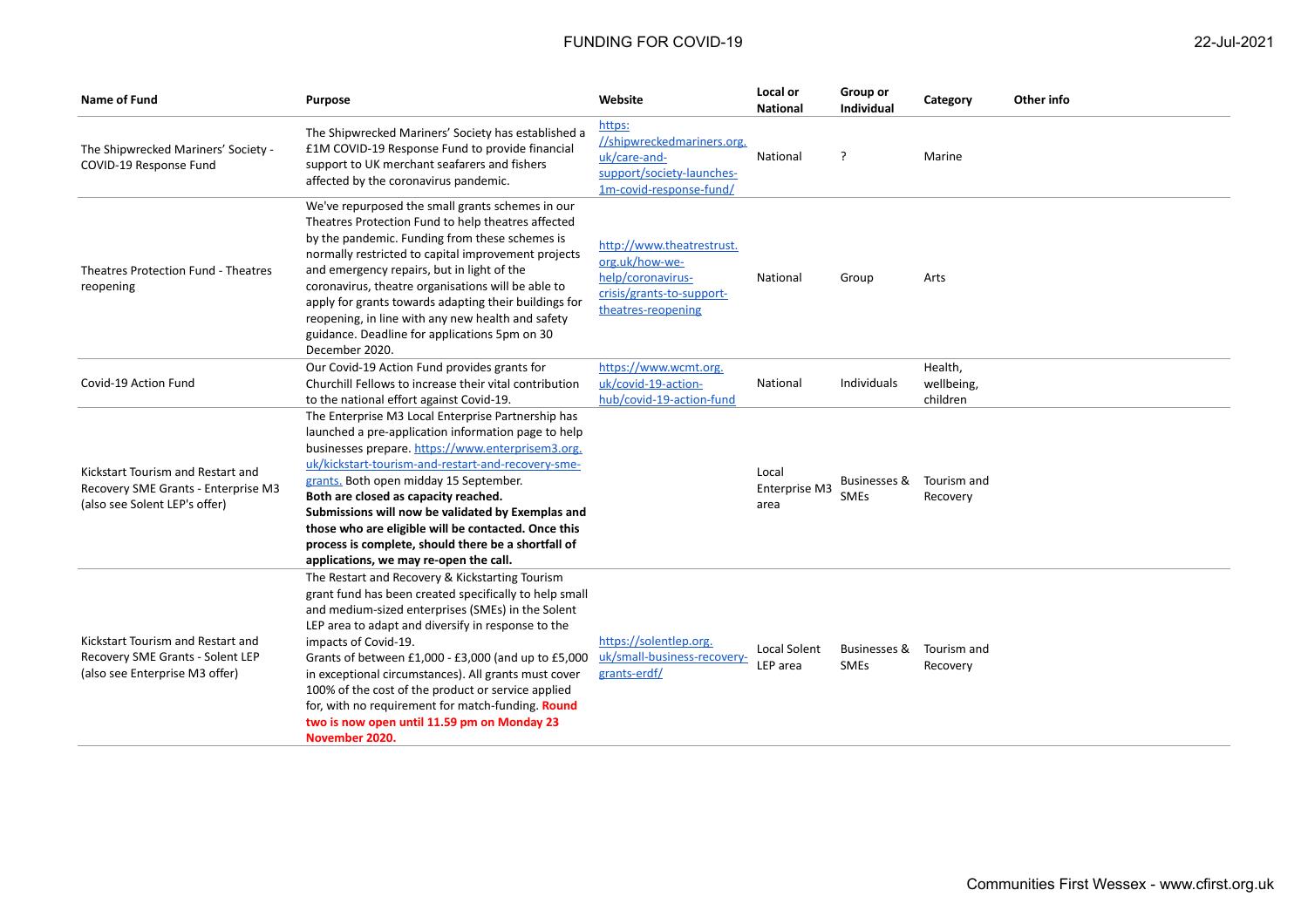| <b>Name of Fund</b>                                                 | <b>Purpose</b>                                                                                                                                                                                                                                                                                                                                                                                                                                                                                                                                                                                                                                                                                                                         | Website                                                                                             | Local or<br><b>National</b> | Group or<br><b>Individual</b>                      | Category                       | Other info |
|---------------------------------------------------------------------|----------------------------------------------------------------------------------------------------------------------------------------------------------------------------------------------------------------------------------------------------------------------------------------------------------------------------------------------------------------------------------------------------------------------------------------------------------------------------------------------------------------------------------------------------------------------------------------------------------------------------------------------------------------------------------------------------------------------------------------|-----------------------------------------------------------------------------------------------------|-----------------------------|----------------------------------------------------|--------------------------------|------------|
| Hope Beyond                                                         | Aims to enable churches and Christian charities to<br>meet changing needs within their communities,<br>helping them and the communities they support to<br>adapt to the challenges and opportunities presented<br>by the Coronavirus pandemic. Through our Hope<br>Beyond grants, we aim to fund innovative, impactful<br>projects that will enable people, organisations and<br>communities to flourish in life after lockdown,<br>building resilience and encouraging hope. Grants of<br>up to £50,000 are available to churches and Christian<br>charities, and the amount you receive will depend<br>upon the cost of your project and the level of need in<br>your community, ranging from 10% of project cost<br>through to 80%. | http://www.allchurches.co.<br>uk/what-we-<br>fund/hopebeyond/                                       | National                    | Groups -<br>Churches and<br>Christian<br>charities | Various. Health<br>& Wellbeing |            |
| Burg-Wächter Secure Communities<br>Scheme                           | During the current national situation, Burg-Wächter<br>is offering free security kits (value £150) for<br>community properties, equipment or outdoor areas<br>that need extra security at this time and have limited<br>funds to meet these needs.                                                                                                                                                                                                                                                                                                                                                                                                                                                                                     | https://www.burg.<br>biz/uk/community/                                                              | National                    | Groups                                             | Health and<br>Safety           |            |
| <b>Emergency Grassroots Music Venues</b><br>Fund - via Arts Council | The £2.25 million Emergency Grassroots Music<br>Venues Fund seeks to ensure the survival of<br>grassroots music venues from now until 30<br>September 2020. Application portal closed: 12pm<br>(midday) Monday 3 August 2020                                                                                                                                                                                                                                                                                                                                                                                                                                                                                                           | https://www.artscouncil.<br>org.uk/funding/emergency-<br>grassroots-music-venues-<br>fund#section-1 | National                    | Groups                                             | Arts, Music                    |            |
| Global Resilience Fund for Girls and<br>Young Women                 | The Global Resilience Fund supports girl and young<br>women activists at this watershed moment, with fully<br>flexible rapid response grants of up to \$5,000.<br>We are accepting applications from:<br>Registered and unregistered community<br>organisations led by girls, young women and/or trans<br>and intersex youth with incomes of below \$50,000<br>per year.<br>Informal collectives led by girls, young women and/or<br>trans and intersex youth with incomes of below<br>\$50,000 per year                                                                                                                                                                                                                               | https://www.<br>theglobalresiliencefund.<br>$org/$                                                  | International               | Groups                                             | Girls, Women                   |            |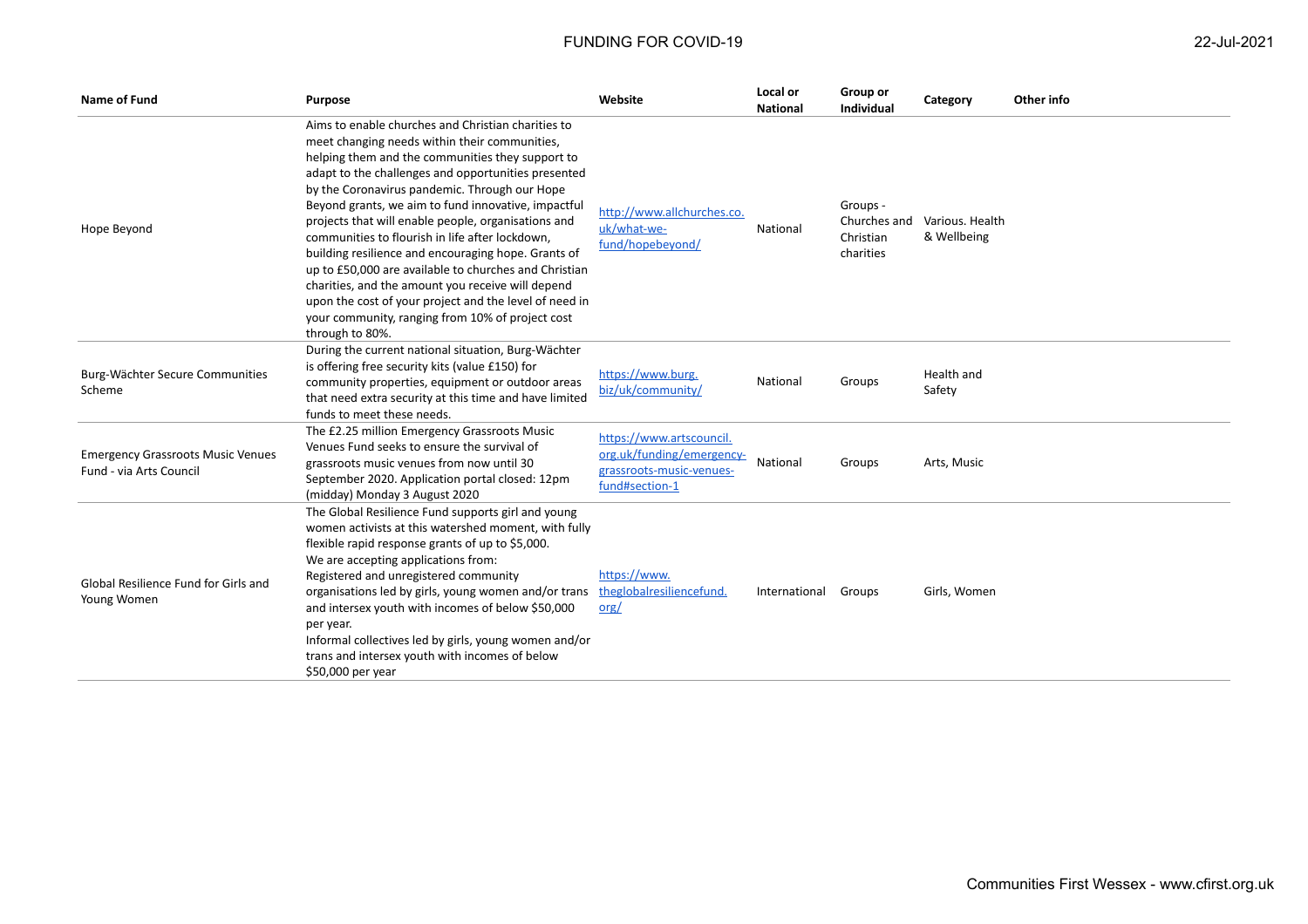| Name of Fund                                    | <b>Purpose</b>                                                                                                                                                                                                                                                                                                                                                                                                                                                                                                                                                                                                                                                                                                                                                                                                                                                                                                                                         | Website                                                                   | Local or<br><b>National</b> | Group or<br>Individual | Category                    | Other info |
|-------------------------------------------------|--------------------------------------------------------------------------------------------------------------------------------------------------------------------------------------------------------------------------------------------------------------------------------------------------------------------------------------------------------------------------------------------------------------------------------------------------------------------------------------------------------------------------------------------------------------------------------------------------------------------------------------------------------------------------------------------------------------------------------------------------------------------------------------------------------------------------------------------------------------------------------------------------------------------------------------------------------|---------------------------------------------------------------------------|-----------------------------|------------------------|-----------------------------|------------|
| <b>GSK IMPACT Awards</b>                        | Charities are facing significant challenges as a result<br>of the Covid-19 pandemic, while continuing to<br>provide vital services to keep people healthy and<br>connected.<br>Organisations must be at least three years old,<br>working in a health-related field in the UK, with<br>income between £80,000 and £2.5 million. Up to 20<br>awards will be made, ranging from £3,000 to<br>£40,000; the training and development is valued at a<br>further £9,500.<br>The deadline for applications is 5pm on Monday 14<br>September 2020.                                                                                                                                                                                                                                                                                                                                                                                                             | https://www.kingsfund.org.<br>uk/projects/gsk-impact-<br>awards           | National                    | Groups                 | Health and<br>Wellbeing     |            |
| To Absent Friends Small Grants Fund             | To support organisations to put on remembrance<br>events as part of this year's To Absent Friends<br>festival. (1-7 November 2020.) Two types of small<br>grants (of up to £250) are available:<br>Community grants: These are for organisations and<br>communities who want to plan private remembrance<br>events at which their community can come together<br>(online, outside or in small gatherings) to share<br>memories, stories and solace.<br>Public grants: These are for organisations who want<br>to organise an interactive public event (online,<br>outside or in a large public space) such as a concert,<br>exhibition or installation, freely open to members of<br>the public.<br>We are keen to support communities to organise<br>events that remember people who have died from<br>covid-19 and during the lockdown period, also to<br>remember people who died in previous years or long<br>ago, but who remain in their hearts. | https://www.<br>toabsentfriends.org.<br>uk/content/small-grants-<br>2020/ | National                    | Group                  | Bereavement,<br>Remembrance |            |
| Covid Recovery Fund - Lloyds Bank<br>Foundation | To support small and medium-sized charities to<br>recover and renew beyond the immediate health<br>crisis. Beyond unrestricted funding, we know that<br>charities need the space and support to adapt their<br>organisational, income generation and service<br>delivery models which have been significantly<br>impacted by the pandemic. To meet these needs, our<br>COVID Recovery Fund will offer around 140 charities<br>a two-year unrestricted grant of up to £50,000<br>alongside a Development Partner to help charities<br>navigate a tumultuous future.                                                                                                                                                                                                                                                                                                                                                                                     | https://www.<br>lloydsbankfoundation.org.<br>uk/we-fund                   | National                    | Group                  | Covid Recovery              |            |

The closing date for applications is 11 September

2020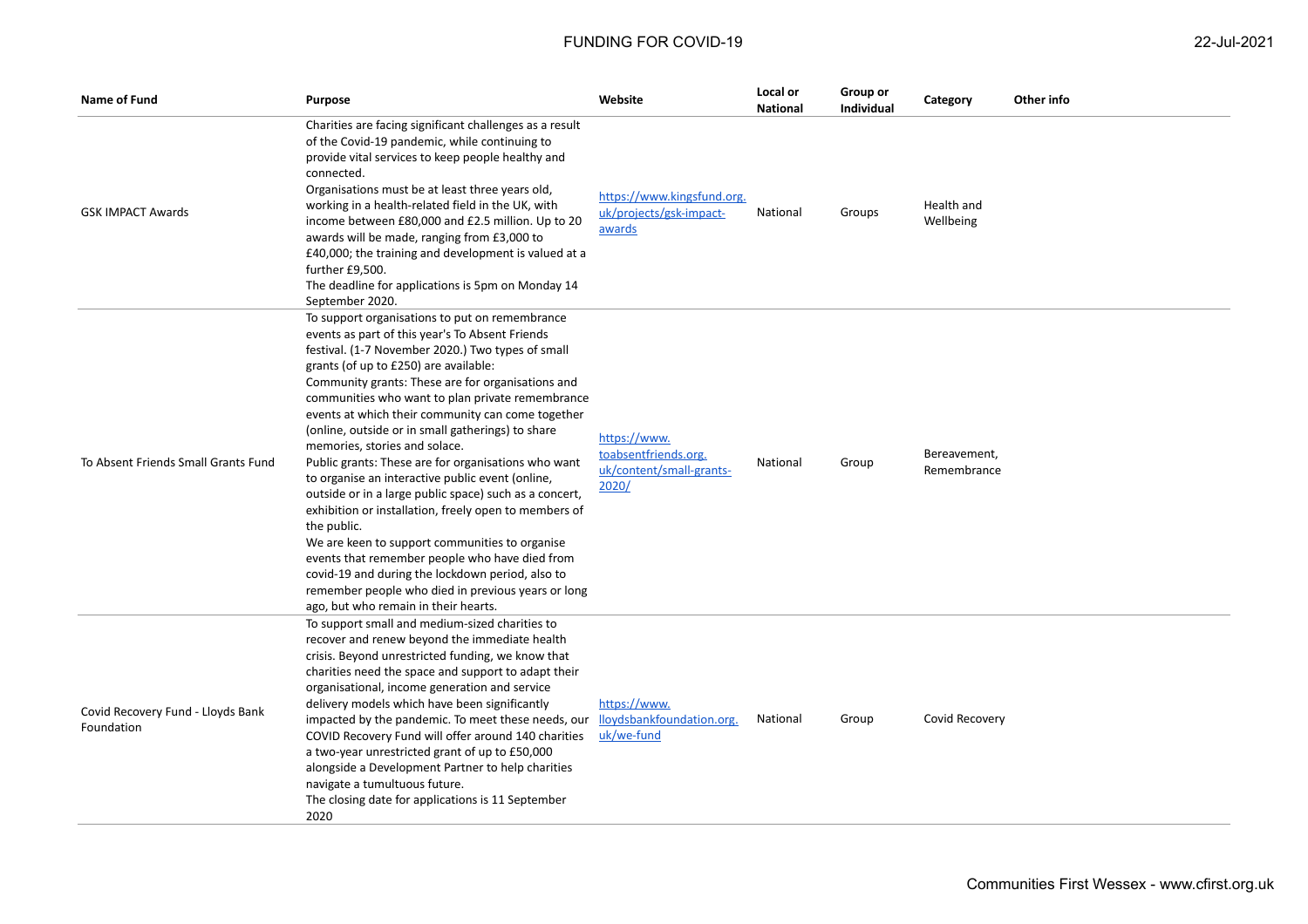| Name of Fund                                                                                                                        | <b>Purpose</b>                                                                                                                                                                                                                                                                                                                                                                                                                                                                                                                                                                                        | Website                                                                                    | Local or<br><b>National</b> | Group or<br><b>Individual</b> | Category                             | Other info |
|-------------------------------------------------------------------------------------------------------------------------------------|-------------------------------------------------------------------------------------------------------------------------------------------------------------------------------------------------------------------------------------------------------------------------------------------------------------------------------------------------------------------------------------------------------------------------------------------------------------------------------------------------------------------------------------------------------------------------------------------------------|--------------------------------------------------------------------------------------------|-----------------------------|-------------------------------|--------------------------------------|------------|
| Culture Recovery Fund - Arts Council                                                                                                | This fund offers financial support for cultural<br>organisations that were financially stable before<br>Covid-19, but are now at imminent risk of failure.<br>Minimum of £50,000 up to a maximum of £3 million.<br>Round 1 - Application Open Date: midday 10 August,<br>Application Deadline: 12pm (midday), 21 August<br>Round 2 - Application Open Date: 4pm, 21 August,<br>Application Deadline: 12pm (midday), 4 September                                                                                                                                                                       | https://www.artscouncil.<br>org.<br>uk/funding/CRFgrants#secti<br>$on-1$                   | National                    | Group                         | Arts, Culture                        |            |
| Common Call Covid Fund - Do It Now<br>Now                                                                                           | The Common Call COVID Fund is specifically aimed at<br>supporting Black-led social enterprises and charities<br>so that they are able to survive and even thrive in the<br>COVID period.<br>We are providing grants between £1K and £3K to UK<br>based organisations led by people that identify as<br>Black or Mixed with Black. We are specifically looking<br>for organisations that are creating impact in deprived<br>communities and providing services to people that<br>have been adversely affected by the COVID crisis in<br>terms of physical health, mental health and/or<br>financially. | https://www.commoncall.<br>fund/eligibility.html                                           | National                    | Group                         | <b>BAME</b>                          |            |
| Positive Pathways Programme part of<br>the Veterans' Mental Health and<br><b>Wellbeing Fund</b><br>Armed Forces Covenant Fund Trust | Part of the Veterans' Mental Health and Wellbeing<br>Fund, the Positive Pathways programme will award<br>fixed grants of £35,000 for projects developed by and<br>for veterans. Projects should aim to improve<br>veterans' mental health and wellbeing by getting<br>veterans out and active.                                                                                                                                                                                                                                                                                                        | https://covenantfund.org.<br>uk/programme/positive-<br>pathways/#themes-and-<br>priorities | National                    | Group                         | Veterans,<br>Health and<br>Wellbeing |            |
| The 2020 National Lottery Awards                                                                                                    | The Awards celebrate the ordinary people who do<br>extraordinary things with the help of National Lottery<br>funding. This year, for the first time, the Awards will,<br>honour individuals who have made an extraordinary<br>impact in their community especially those who have<br>adapted during the ongoing Covid-19 pandemic.<br>Winners will receive a £3,000 cash prize for their<br>project. Nominations close on midnight Wednesday<br>19 August 2020.                                                                                                                                       | https://www.<br>lotterygoodcauses.org.<br>uk/awards                                        | National                    | Nominated<br>Individuals      | Community<br>impact                  |            |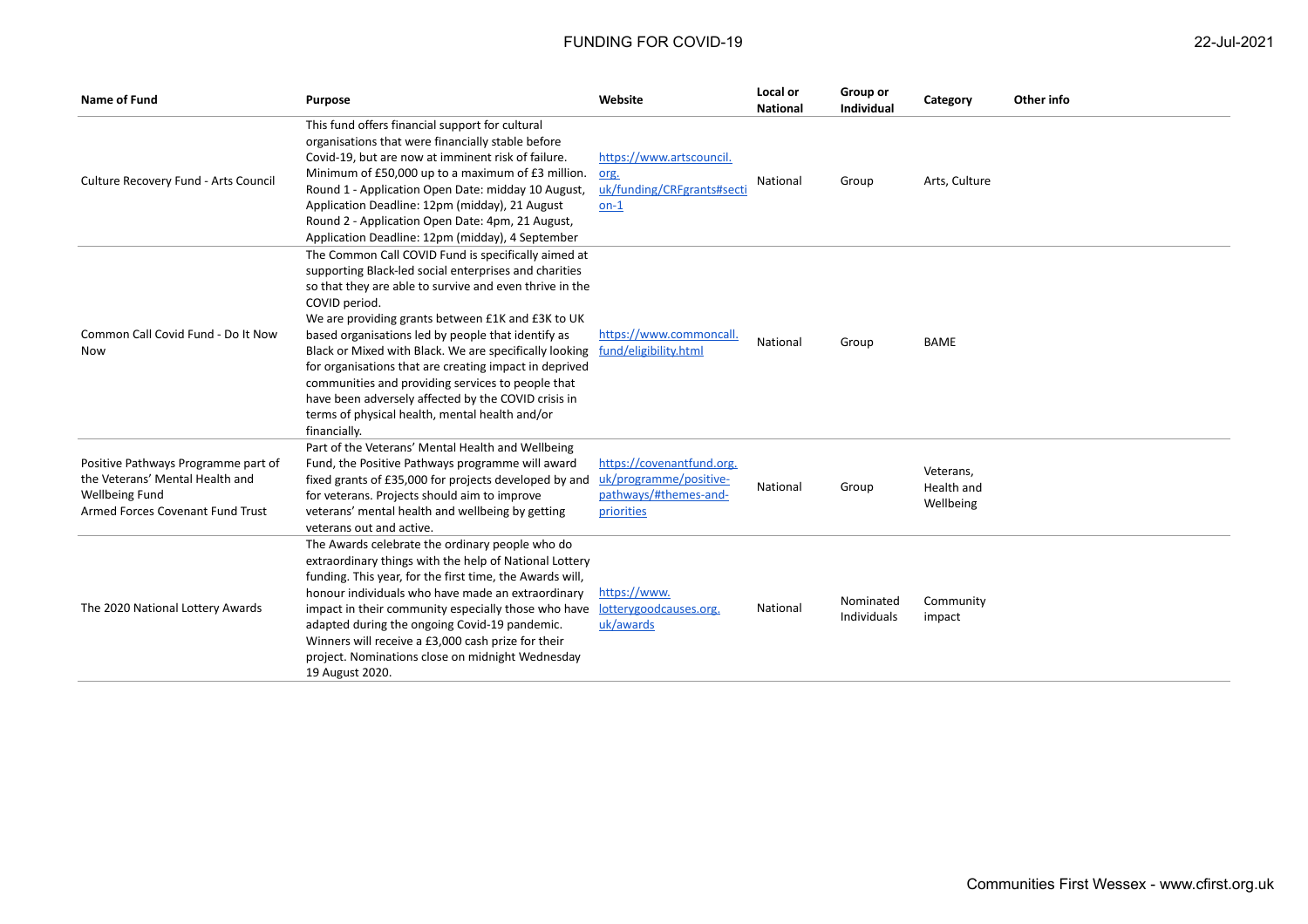| <b>Name of Fund</b>                                                          | <b>Purpose</b>                                                                                                                                                                                                                                                                                                                                                                                                                                                                                                                                                                                                                                                                                                                                                                 | Website                                                                                          | Local or<br><b>National</b> | Group or<br><b>Individual</b> | Category                        | Other info |
|------------------------------------------------------------------------------|--------------------------------------------------------------------------------------------------------------------------------------------------------------------------------------------------------------------------------------------------------------------------------------------------------------------------------------------------------------------------------------------------------------------------------------------------------------------------------------------------------------------------------------------------------------------------------------------------------------------------------------------------------------------------------------------------------------------------------------------------------------------------------|--------------------------------------------------------------------------------------------------|-----------------------------|-------------------------------|---------------------------------|------------|
| UK Theatres Grants Scheme - Theatres<br>Trust supported by the Linbury Trust | Up to £5,000 to theatres across the UK run by<br>charities and not-for-profit groups that can clearly<br>demonstrate the value capital improvements to their<br>theatres would make to their work in local<br>communities. In response to the coronavirus crisis,<br>the scheme will now be able to support theatres to<br>cover the additional costs of reopening after<br>Applications as soon as possible, but no later than<br>Monday 5 October 2020 at noon. Depending on<br>demand and government guidelines, we may award<br>grants before the October deadline, so please apply<br>as soon as you know relevant costs. Must have been<br>another round: closes 7th June 2021 by 5pm.<br>The next deadline for applications is 5pm on<br><b>Monday 8 November 2021.</b> | http://www.theatrestrust.<br>org.uk/smallgrants                                                  | National                    | Group                         | Theatres,<br>Performing<br>Arts |            |
| LGBTQ+ COVID-19 Fund - Metro / Comic<br>Relief                               | LGBTQ+ organisations and groups across the UK will<br>soon be able to apply for grants of up to £15,000 to<br>support their vital role in supporting LGBTQ+<br>communities through the coronavirus pandemic and<br>beyond.<br>Small grants applications will close on 22nd<br>September 2020.<br>Medium/Large grants applications will close on 30th<br>September 2020.                                                                                                                                                                                                                                                                                                                                                                                                        | https://metrocharity.org.<br>uk/LGBTQfundapply                                                   | National                    | Group                         | LGBTQ+                          |            |
| The Sylvia Waddilove Foundation UK<br>COVID-19 Emergency Fund                | The Foundation has set up an emergency fund to<br>help small to medium sized organisations who are<br>struggling to manage the financial impact of COVID-<br>19 either because of increased demand for their<br>services or loss of income. The fund is targeted at<br>organisations in a critical position. Grants are for a<br>maximum of £1,000. Fund has re-opened at May<br>2021                                                                                                                                                                                                                                                                                                                                                                                          | https://www.pwwsolicitors.<br>co.uk/charity-grants/13-<br>the-sylvia-waddilove-<br>foundation-uk | National                    | Group                         | Covid Recovery                  |            |
| Persimmon Community Champions                                                | Each of our 31 businesses and our PLC head office<br>are giving away up to £2000 each every month -<br>that's a whopping £64,000 a month available to fund<br>local community initiatives. From 1st April for the<br>foreseeable future, we want to focus on<br>organisations that support the over-70s - a<br>vulnerable group in our society that we feel need our<br>support at this time.                                                                                                                                                                                                                                                                                                                                                                                  | https://www.<br>persimmonhomes.<br>com/community-champions                                       | National                    | Group                         | Older People                    |            |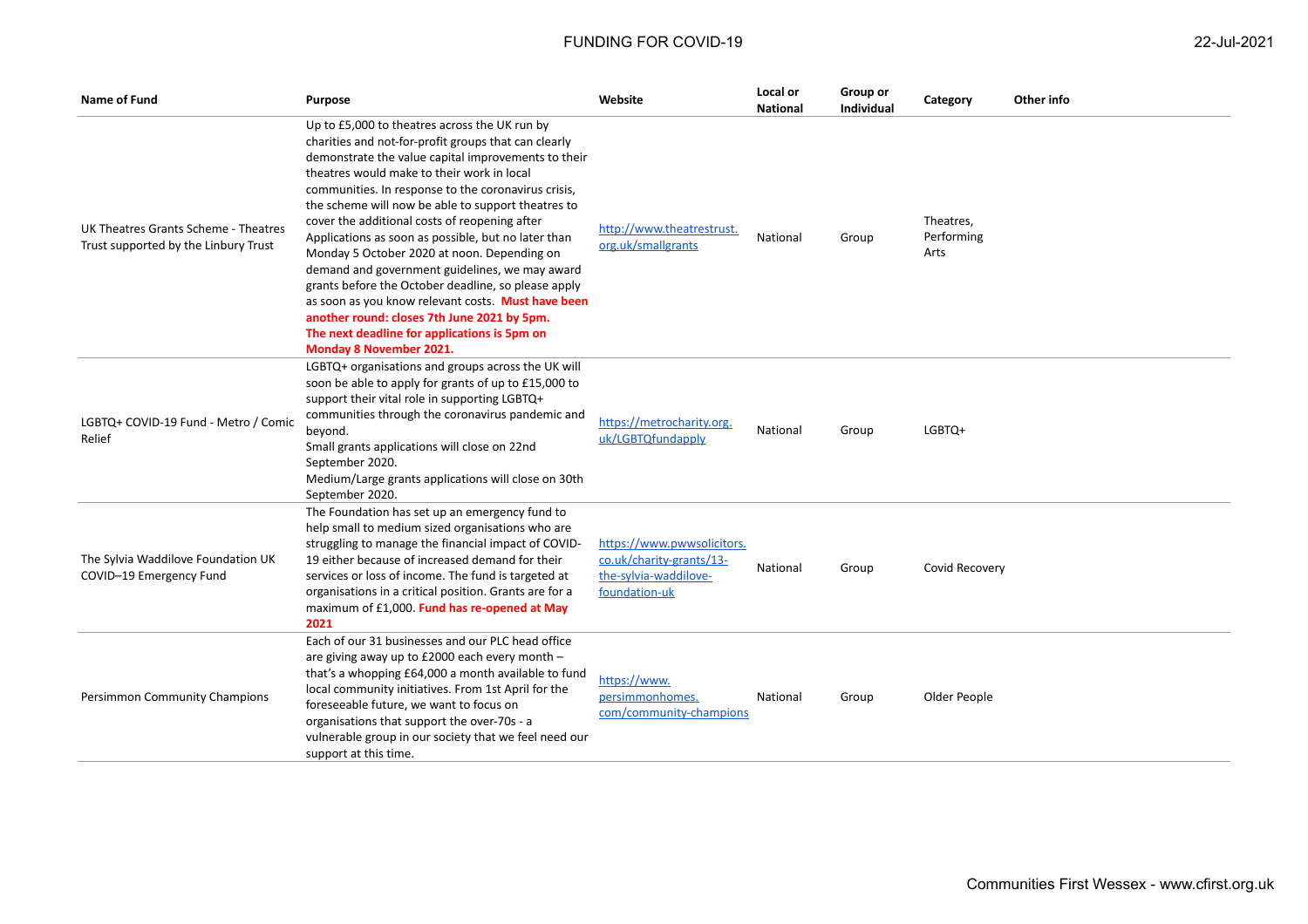| <b>Name of Fund</b>                                                 | Purpose                                                                                                                                                                                                                                                                                                                                                                                                                                                                                                                                                                                                                             | Website                                                                                                                                                                                                       | Local or<br><b>National</b> | Group or<br><b>Individual</b>      | Category                     | Other info |
|---------------------------------------------------------------------|-------------------------------------------------------------------------------------------------------------------------------------------------------------------------------------------------------------------------------------------------------------------------------------------------------------------------------------------------------------------------------------------------------------------------------------------------------------------------------------------------------------------------------------------------------------------------------------------------------------------------------------|---------------------------------------------------------------------------------------------------------------------------------------------------------------------------------------------------------------|-----------------------------|------------------------------------|------------------------------|------------|
| Armed Forces Covenant Fund Trust -<br>Force for Change              | Local grant programme, awarding grants up to<br>£20,000 to projects supporting Armed Forces<br>communities to become less isolated and engage<br>more in their local area.<br>Round 2 - 30th November 2020 by 12pm noon.                                                                                                                                                                                                                                                                                                                                                                                                            | https://covenantfund.org.<br>uk/programme/armed-<br>forces-covenant-fund-force-<br>for-change-programme                                                                                                       | National                    | Group                              | <b>Armed Forces</b>          |            |
| Aviva Community Fund                                                | For small charities/groups with innovative ideas that<br>benefit their community, funding of up to £50,000<br>for projects that build more connected, more<br>resilient communities and give people the tools to<br>become more financially independent. In response to<br>the Covid-19 Aviva are temporarily opening up the<br>Fund to projects that will ensure organisations can<br>adapt or maintain critical services and infrastructure<br>in response to the impacts of COVID-19. Projects<br>must still relate to one of Aviva's key funding areas.<br>The closing date for this funding round is the 13th<br>October 2020. | https://www.<br>avivacommunityfund.co.<br>uk/start-<br>crowdfunding#criteria                                                                                                                                  | National                    | Group                              | Various                      |            |
| Culture Recovery Fund - BFI England                                 | £30m has been allocated to the Culture Recovery<br>Fund for Independent Cinemas in England which will<br>be open for applications from Monday 10 August -<br>Friday 30 October 2020. Intended for independent<br>cinemas across England whose businesses have been<br>unavoidably interrupted by the COVID-19 pandemic,<br>and will continue to be disrupted upon re-opening.                                                                                                                                                                                                                                                       | https://www.bfi.org.<br>uk/culture-recovery-fund-<br>independent-cinemas                                                                                                                                      | National                    | Group                              | <b>Arts Culture</b><br>Media |            |
| BFI Fan - Film Exhibition Fund                                      | The Film Exhibition Fund is to support FAN Members<br>to resume cultural programming and engage a broad<br>and diverse audience as they navigate reopening. It is<br>not for new organisations or new projects, as it is<br>geared toward helping existing hub members to<br>reboot activity and re-engage audiences.                                                                                                                                                                                                                                                                                                               | https://filmlondon.org.<br>uk/resource/film-<br>exhibition-fund                                                                                                                                               | National                    | <b>Group FAN</b><br><b>Members</b> | Arts Culture<br>Media        |            |
| The Phoenix Fund - National Lottery and<br>Global Fund for Children | The investment will support the co-creation and<br>delivery of the Phoenix Fund, a new black and ethnic<br>minority-led fund, that will support communities and<br>BAME leadership practice in England.<br>The fund will also be part of a wider response to help<br>address long standing inequalities present within<br>both the sector and wider society - exposed by the<br>ongoing COVID-19 pandemic.<br>Grants of up to £20,000.<br>Round 3: Application deadline: 16 September 2020<br>Round 4: Application deadline: 30 September 2020                                                                                      | https://www.wired-gov.<br>net/wg/news.<br>nsf/articles/The+National+L<br>ottery+Community+Fund+c<br>ommits+1.<br>4+million+to+a+new+partn<br>ership+with+Global+Fund+f<br>or+Children+040820201110<br>00?open | National                    | Group                              | <b>BAME</b>                  |            |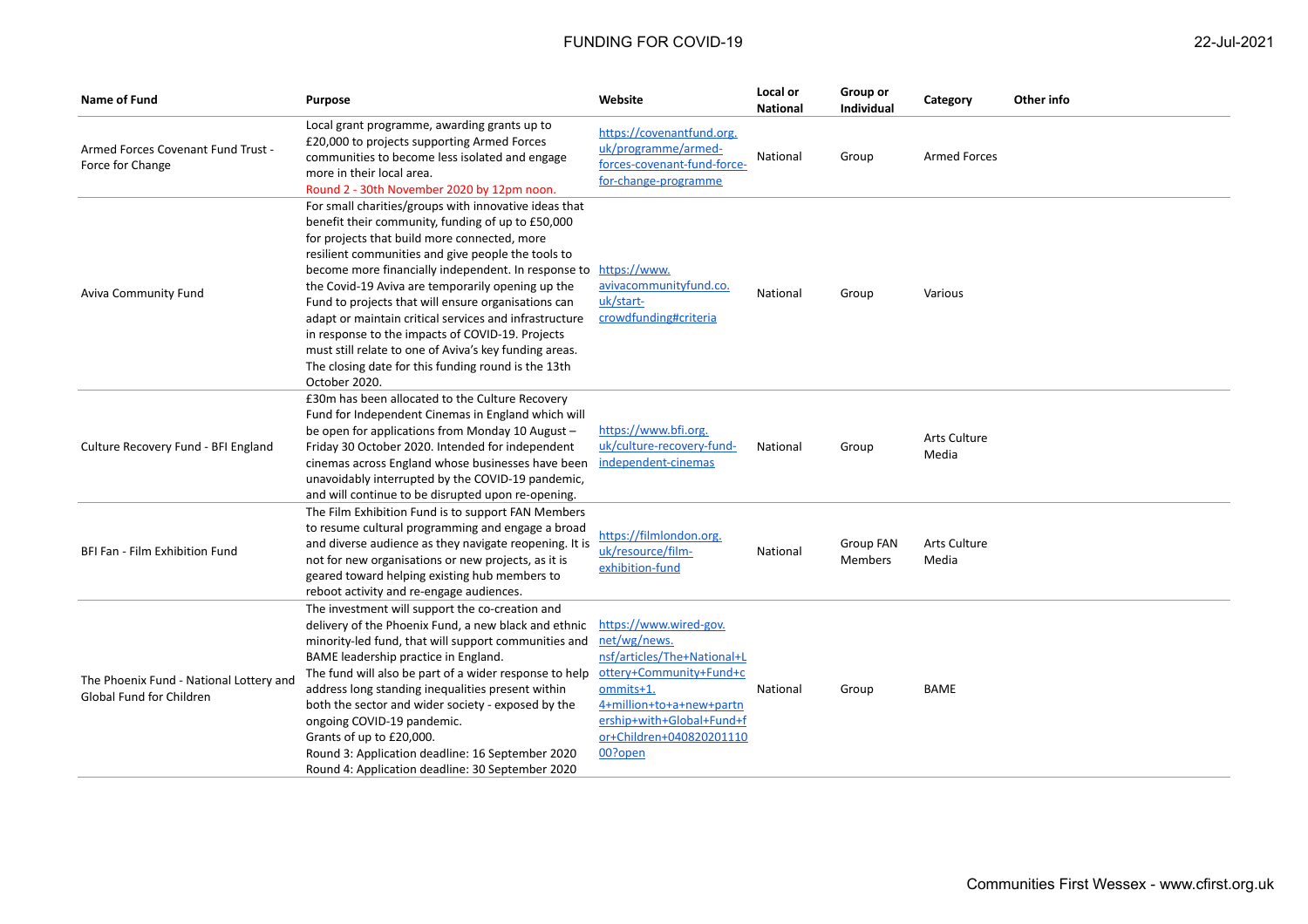| Name of Fund                                                                  | <b>Purpose</b>                                                                                                                                                                                                                                                                                                                                                                                                                                                                                                                                   | Website                                                                                      | Local or<br><b>National</b> | Group or<br><b>Individual</b> | Category                             | Other info |
|-------------------------------------------------------------------------------|--------------------------------------------------------------------------------------------------------------------------------------------------------------------------------------------------------------------------------------------------------------------------------------------------------------------------------------------------------------------------------------------------------------------------------------------------------------------------------------------------------------------------------------------------|----------------------------------------------------------------------------------------------|-----------------------------|-------------------------------|--------------------------------------|------------|
| Peoples Postcode Lottery - Community<br><b>Funding Programmes</b>             | Applications are open until Wednesday 19 August<br>and organisations can apply to one of four trusts,<br>depending on the aim of their project. Eligible<br>organisations can apply for grants between £500 and<br>£20,000.                                                                                                                                                                                                                                                                                                                      | https://www.<br>postcodelottery.co.<br>uk/about-<br>us/news/community-<br>programmes-funding | National                    | Group                         | Various                              |            |
| The Covid-19 Response Fund - Volant<br>Trust                                  | The Covid-19 response fund covers the UK and<br>international, providing that the charity applying<br>demonstrates a strong focus on alleviating social<br>deprivation and helping vulnerable groups who have<br>been particularly impacted by the Covid-19<br>pandemic.<br>Deadlines: Round 1 - 31st December 2020 and Round<br>2 - 31st July 2021.                                                                                                                                                                                             | https://www.volanttrust.<br>org/how-to-apply-covid-19/                                       | International               | Group                         | Social<br>deprivation,<br>vulnerable |            |
| Community Infrastructure Levy - Havant<br><b>Borough Council</b>              | From Wednesday 19 August 2020 community groups<br>and councillors can submit bids for resources to<br>contribute to local infrastructure projects and<br>schemes that help to address the pressures that new<br>development places on communities. A range of local<br>projects can be nominated.                                                                                                                                                                                                                                                | https://www.havant.gov.<br>uk/spending-bid-process                                           | Local                       | Group                         | Various                              |            |
| Solent Supporting Employment<br>Programme-ROUND 1 - HIWCF<br>Round 2 now open | To support organisations who are able to reach and<br>work with individuals with complex barriers to<br>employment, enabling them to move closer or into<br>employment. The fund provides grants of £30,000 to<br>£60,000 to groups working in the Solent LEP area.<br>Priority will be given to those working in areas of the<br>highest unemployment and deprivation. Projects that<br>support Solent LEP residents within Hampshire and<br>Isle of Wight will be considered. Closes 16<br>September.<br>Round two now open and closed 1 March | https://www.hiwcf.<br>com/funds/solent-<br>supporting-education-<br>programme/               | Local                       | Group                         | Unemployment                         |            |
| Small Grants Plus Programme - Road<br>Safety Trust                            | The minimum amount that can be applied for to<br>£20K and the maximum amount to £50K. We<br>particularly encourage applications that respond to<br>changing road use and emerging road safety issues as<br>a result of the Covid-19 pandemic. All applications<br>must include a focus on evaluation of effectiveness.                                                                                                                                                                                                                           | https://www.<br>roadsafetytrust.org.<br>uk/small-grants                                      | National                    | Group                         | Road Safety                          |            |
| Dairy Response Fund 2020 - UK Govt                                            | The Dairy Response Fund 2020 provides support to<br>eligible dairy farmers in England who produce cows'<br>milk. They can apply for a one-off payment.                                                                                                                                                                                                                                                                                                                                                                                           | https://www.gov.<br>uk/government/publication National<br>s/dairy-response-fund-2020         |                             | <b>Businesses</b>             | Dairy Farming                        |            |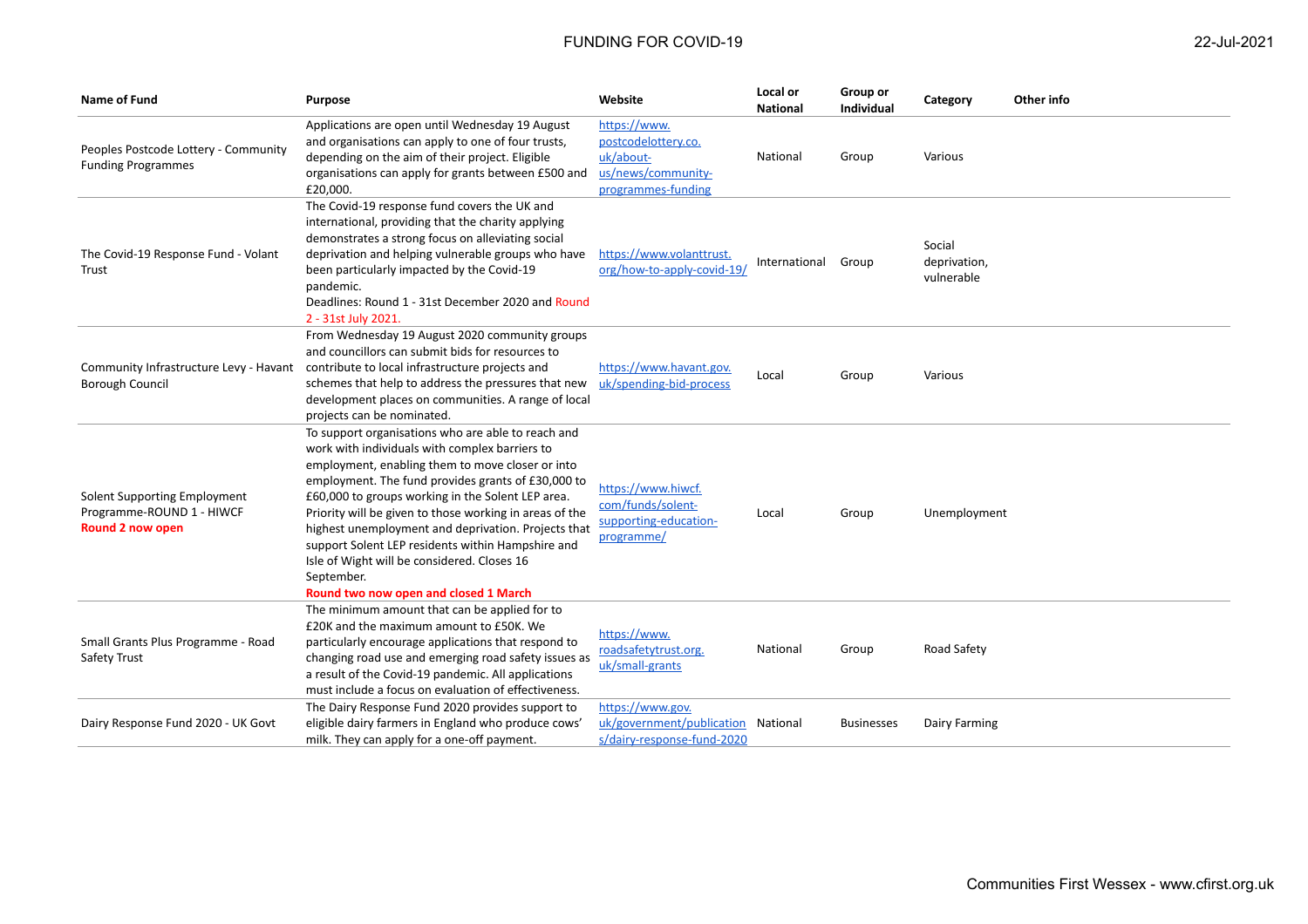| <b>Name of Fund</b>                                                                                                                  | <b>Purpose</b>                                                                                                                                                                                                                                                                                                                                                                                                                                                                                                                                                 | Website                                                                                                                    | Local or<br><b>National</b> | Group or<br>Individual | Category       | Other info |
|--------------------------------------------------------------------------------------------------------------------------------------|----------------------------------------------------------------------------------------------------------------------------------------------------------------------------------------------------------------------------------------------------------------------------------------------------------------------------------------------------------------------------------------------------------------------------------------------------------------------------------------------------------------------------------------------------------------|----------------------------------------------------------------------------------------------------------------------------|-----------------------------|------------------------|----------------|------------|
| Santander Universities Covid19 SME<br>Business Grant - Solent Region -<br>Portsmouth University Portsmouth<br><b>Business School</b> | This year to help SME's (under 250 employees)<br>charitable and third sector organisations as they<br>come out of Covid19 lockdown, they have allocated a<br>fund for the Portsmouth Business School to manage.<br>10 businesses based in the Solent Region can benefit<br>from a grant of £1600.00 to purchase additional<br>goods or services to help them to successfully pivot<br>their business, or look to support their workers with<br>equipment or training, or strengthen their marketing<br>capabilities, or whatever would benefit them.           | https://docs.google.<br>com/forms/d/e/1FAIpQLSfK<br>uo FAqouX4u2rlqBdzUhTCJ Solent<br>BbC8iRvN4lUhD7lDmGEvDX<br>Q/viewform |                             | Group                  | Covid Recovery |            |
| Govt Growth Hub Funding                                                                                                              | Thousands of smaller businesses in England are set to<br>benefit from £20 million of new government funding<br>to help them recover from the effects of the<br>coronavirus pandemic. Small and medium sized<br>businesses will have access to grants of between<br>£1,000 - £5,000 to help them access new technology<br>and other equipment as well as professional, legal,<br>financial or other advice to help them get back on<br>track. The funding has been allocated to Growth<br>Hubs within each LEP area in line with the current<br>ERDF Programme. | https://www.gov.<br>uk/government/news/20-<br>million-in-new-grants-to-<br>boost-recovery-of-small-<br>businesses?         | National                    | <b>SME</b>             | Covid Recovery |            |
| Catalyst and The National Lottery<br>Community Fund COVID-19 Digital<br>Response                                                     | This fund is aimed at organisations whose work has<br>been affected by COVID-19 and who need emergency<br>funding to continue to deliver essential services. It<br>will support them to develop the digital, data and<br>design capabilities that allow them to address urgent<br>issues and serve the most vulnerable.<br>This funding is a combination of direct grants and<br>payment for support from digital agencies.<br>Application deadline:<br>7th September 2020, 5pm (Discovery Programme)<br>20th September 2020, 5pm (Development<br>Programme)   | https://www.thecatalyst.<br>org.uk/covid-digital-fund                                                                      | National                    | Group                  | Digital        |            |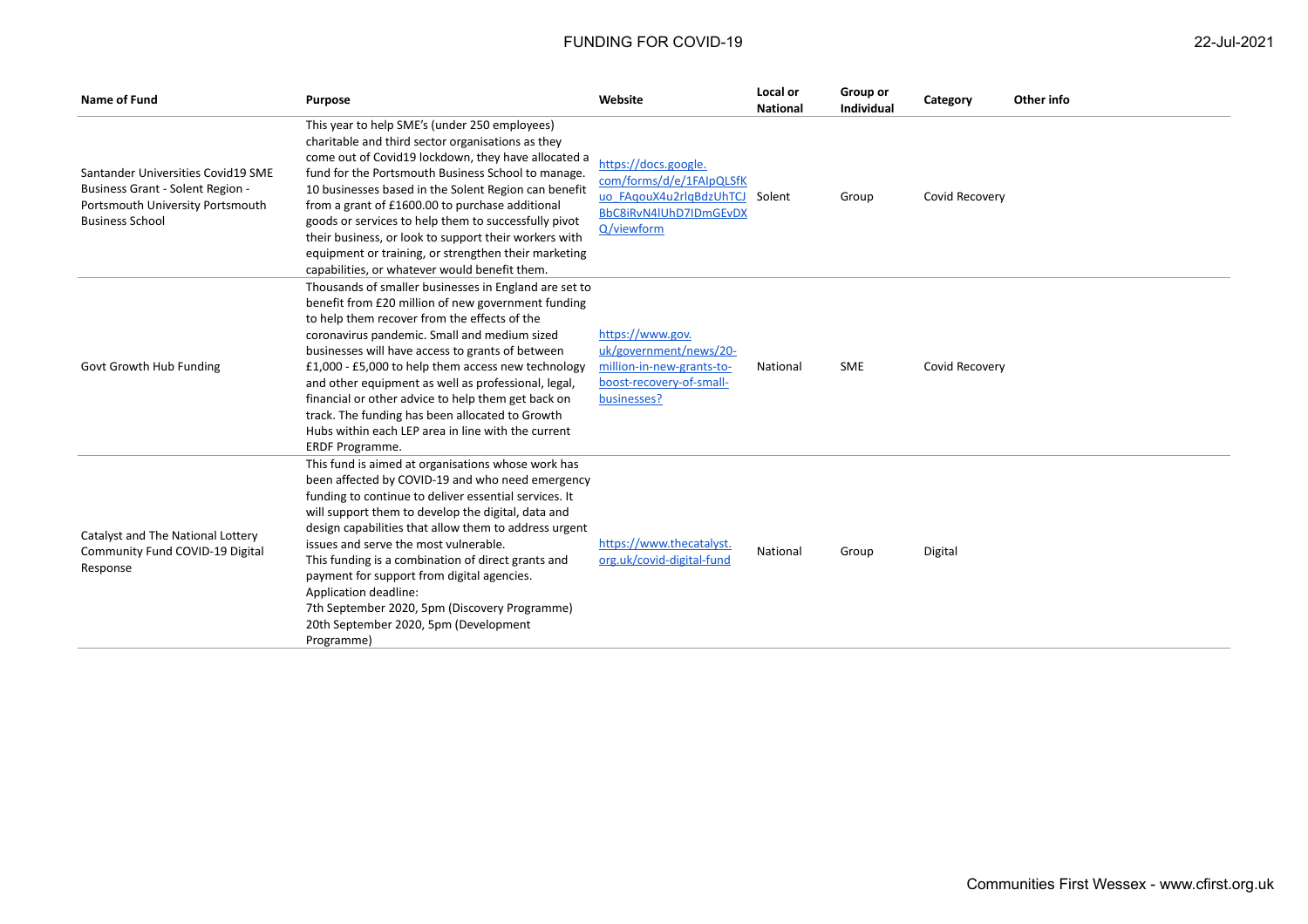| Name of Fund                                                              | Purpose                                                                                                                                                                                                                                                                                                                                                                                                                                                                                                                                                                                                                                                                            | Website                                                                                                                    | Local or<br><b>National</b> | Group or<br>Individual                          | Category        | Other info |
|---------------------------------------------------------------------------|------------------------------------------------------------------------------------------------------------------------------------------------------------------------------------------------------------------------------------------------------------------------------------------------------------------------------------------------------------------------------------------------------------------------------------------------------------------------------------------------------------------------------------------------------------------------------------------------------------------------------------------------------------------------------------|----------------------------------------------------------------------------------------------------------------------------|-----------------------------|-------------------------------------------------|-----------------|------------|
| <b>Strengthening Social Care Analytics -</b><br><b>Health Foundation</b>  | New £300,000 funding programme launched for<br>projects addressing a key challenge to help the social<br>care sector respond to COVID-19 and its aftermath.<br>We're looking for projects that can demonstrate how<br>data analytics can be used to improve social care and<br>help to catalyse further change in the social care data<br>analytics system by sharing their findings and<br>methods with our community of practice. The<br>programme will support up to five teams across the<br>UK with funding of up to £60,000 per project for up<br>to 12 months. The programme is now open for<br>expressions of interest and will close at midday,<br>Friday 2 October 2020. | https://www.health.org.<br>uk/funding-and-<br>partnerships/programmes/s National<br>trengthening-social-care-<br>analytics |                             | Group                                           | Social care     |            |
| Arts Council - Cultural Capital Kickstart<br>Fund                         | Funding capital expenditure for existing Arts Council<br>capital grant holders who can demonstrate a capital<br>funding shortfall due to Covid-19.                                                                                                                                                                                                                                                                                                                                                                                                                                                                                                                                 | https://www.artscouncil.<br>org.<br>uk/CRFcapitalkickstart#secti<br>$on-1$                                                 | National                    | Group<br>Existing grant Arts Culture<br>holders |                 |            |
| Small Charities Challenge Fund - UK Aid<br>Direct                         | SCCF project grants of up to £50,000 are available for<br>projects of up to two years, for UK-registered<br>organisations working towards addressing the Global<br>Goals, to improve the lives of the most vulnerable<br>and marginalised.                                                                                                                                                                                                                                                                                                                                                                                                                                         | https://www.ukaiddirect.<br>org/apply/sccf/                                                                                | National                    | Group                                           | Vulnerable      |            |
| LGBT+ Futures Grant Programme -<br><b>National Emergencies Trust</b>      | Thanks to the National Emergencies Trust, a total<br>funding pot of £350,000 is available to LGBT+ non-<br>profit groups, organisations and projects. The funding<br>is available to address the additional needs of LGBT+<br>people and communities most adversely impacted by<br>the Covid-19 pandemic and to support and<br>strengthen LGBT+ organisations that have been<br>impacted by the Covid-19 pandemic.<br>There are no deadlines for this fund. Applications will<br>be considered on a rolling basis until all the funding<br>has been awarded.                                                                                                                       | https://www.consortium.<br>lgbt/NETFund/                                                                                   | National                    | Group                                           | LGBTQ+          |            |
| Betty Messenger Charitable Foundation<br>(BMCF) grant-giving<br>programme | Administered by Small Charities Coalition, £100-<br>£1,000 for small registered charities that are<br>temporarily struggling, but otherwise viable.<br>Primarily UK-based, and when overseas only through<br>UK-based charities.                                                                                                                                                                                                                                                                                                                                                                                                                                                   | https://mailchi.<br>mp/smallcharities/betty-<br>messenger-charitable-<br>foundation-small-grants-<br>programme-now-open    | National                    | Group                                           | Small charities |            |
| VCSE health and wellbeing fund<br>applications 2020 to 2021               | The Department of Health and Social Care (DHSC),<br>NHS England and Improvement, and Public Health<br>England (PHE) are inviting applications from<br>voluntary, community and social enterprise (VCSE)<br>organisations to join the VCSE health and wellbeing<br>fund Starting Well.                                                                                                                                                                                                                                                                                                                                                                                              | https://www.gov.<br>uk/government/publication<br>s/vcse-health-and-<br>wellbeing-fund-<br>applications-2020-to-2021        | National                    | Group                                           | BAME, Children  |            |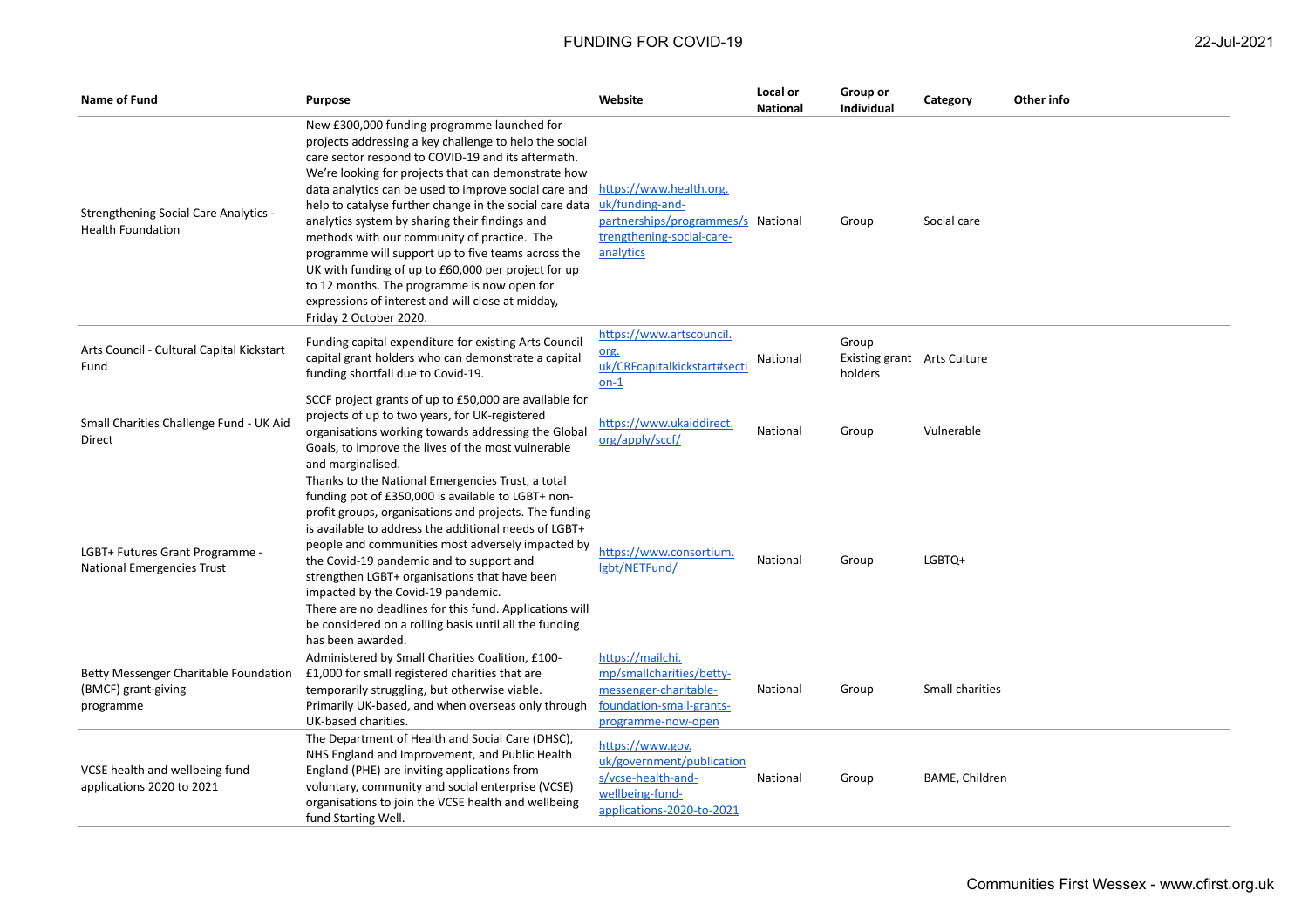| Name of Fund                                                                                                          | Purpose                                                                                                                                                                                                                                                                                                                                                                                                                                                                                                                                                                                   | Website                                                                                                                                          | Local or<br>National | Group or<br>Individual  | Category                  | Other info |
|-----------------------------------------------------------------------------------------------------------------------|-------------------------------------------------------------------------------------------------------------------------------------------------------------------------------------------------------------------------------------------------------------------------------------------------------------------------------------------------------------------------------------------------------------------------------------------------------------------------------------------------------------------------------------------------------------------------------------------|--------------------------------------------------------------------------------------------------------------------------------------------------|----------------------|-------------------------|---------------------------|------------|
| Kellogg's Support for Breakfast Clubs                                                                                 | From September 21st, we're offering your school the<br>opportunity to apply for a grant of £1000 to help<br>fund your breakfast club. A limited number of grants<br>are available so priority will be given to those schools<br>that have 35% and above of children in receipt of<br>pupil premium funding.                                                                                                                                                                                                                                                                               | https://www.kelloggs.co.<br>uk/en GB/our-<br>story/feeding-people-in-<br>need/support-for-school-<br>breakfast-clubs/grants-for-<br>schools.html | National             | School                  | Children<br>Disadvantaged |            |
| Newby Trust - COVID-19 Special Fund                                                                                   | The Trust has designated a Special Fund for smaller<br>charities to provide support during the COVID-19<br>pandemic.<br>Priority will be given to existing and recent grant<br>recipients and to charities working in the areas of<br>homelessness, food supplies, domestic violence,<br>mental health, young people and older people.<br>Grants of up to £5,000 may be made to cover core<br>costs or to fund operational changes made in<br>response to the crisis.<br>There is also a special category for 2020-2021 -<br>smaller charities supporting prisoners and ex-<br>offenders. | https://www.newby-trust.<br>org.uk/special-category/                                                                                             | National             | Group                   | Various                   |            |
| <b>Rural Community Awards - Housing</b><br>Executive (Rural Community Spirit and<br><b>Community Champion Awards)</b> | Applications are now open for our sixth annual Rural<br>Housing Awards.<br>Since 2014, rural communities have had an<br>opportunity to showcase how they've gone the extra<br>mile to make their area better places to live.<br>This year, there's also a focus on how they have<br>helped support residents throughout the Covid-19<br>lockdown period.                                                                                                                                                                                                                                  | https://www.nihe.gov.<br>uk/Home/News/Sixth-<br>annual-Rural-Community-<br>Awards                                                                | National             | Group and<br>Individual | Rural<br>Communities      |            |
| Cash4Clubs                                                                                                            | Cash4Clubs is a sports funding scheme giving clubs in<br>the UK and Ireland the chance to apply for grants to<br>improve facilities, purchase new equipment, gain<br>coaching qualifications, and invest in the<br>sustainability of their club. In 2020 we're increasing<br>our grant amounts to up to $E/\epsilon$ 5,000 to provide vital<br>additional funding to clubs affected by COVID-19.<br>Closes on the 8th September at 23:59                                                                                                                                                  | https://cash-4-clubs.com/                                                                                                                        | National             | Group                   | Sports                    |            |
| BBC Children in Need Emergency<br><b>Essentials Programme</b>                                                         | Supports children and young people who are facing<br>exceptionally difficult circumstances, and is delivered<br>by Family Fund Business Services. The programme<br>provides items that meet a child's most basic needs<br>such as a bed to sleep in, a cooker to provide a hot<br>meal and other items or services critical to a child's<br>wellbeing.<br>All applications must be made by a registered<br>referrer. Can be made at any time.                                                                                                                                             | https://www.<br>familyfundservices.co.<br>uk/emergency-essentials/                                                                               | National             | Group                   | Children                  |            |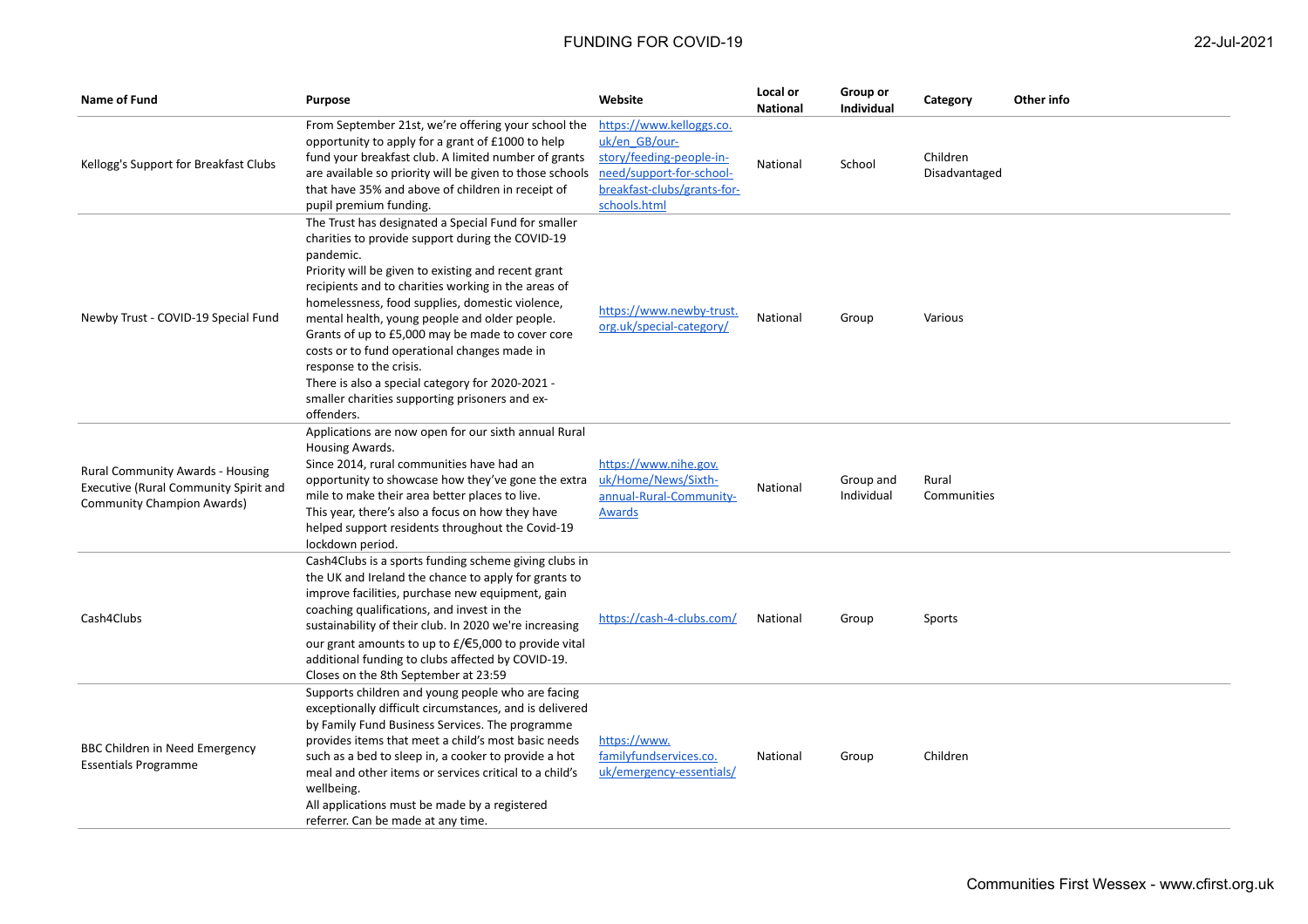| 22-Jul-20 |  |
|-----------|--|
|-----------|--|

| Name of Fund                                            | Purpose                                                                                                                                                                                                                                                                                                                                                                                                                                                                                                                                                                                                                                                        | Website                                                                              | Local or<br><b>National</b> | Group or<br>Individual | Category           | Other info |
|---------------------------------------------------------|----------------------------------------------------------------------------------------------------------------------------------------------------------------------------------------------------------------------------------------------------------------------------------------------------------------------------------------------------------------------------------------------------------------------------------------------------------------------------------------------------------------------------------------------------------------------------------------------------------------------------------------------------------------|--------------------------------------------------------------------------------------|-----------------------------|------------------------|--------------------|------------|
| DPO (Disabled people's organisations)<br>NET & Spectrum | Disabled people's organisations (DPOs) working on<br>the frontline of the coronavirus pandemic will be able<br>to apply for a share of a new £1.5 million emergency<br>fund to help them respond to the COVID-19-related<br>needs of disabled people.<br>The DPO funding - between £1,000 and £25,000 for<br>each project - will only be available to those<br>organisations run and controlled by disabled people,<br>with applications open to any DPO in the UK. Being<br>administered by Spectrum in the South East.<br>Closing date is 5 October 2020.<br>Closing date for Hearing Impaired groups and<br>Learning Difficulty groups is now 19th October. | https://www.<br>disabilityaction.org/dpo-<br>covid-19-emergency-fund                 | National                    | Group                  | Disability         |            |
| Elton John Aids Foundation                              | The Elton John AIDS Foundation is partnering with<br>Frontline AIDS on our second round of emergency<br>funding for people living with and affected by HIV<br>during the COVID-19 pandemic. Through this<br>partnership, the Foundation will draw on Frontline<br>AIDS' experience to ensure funding reaches even<br>more of those in the greatest need - including the<br>LGBT community, sex workers, people living with HIV<br>and people who use drugs.<br>Organisations can now apply for Emergency Grants<br>or Catalytic Grants. (Catalytic Grants now closed)                                                                                          | https://www.<br>eltonjohnaidsfoundation.<br>org/what-we-do/what-we-<br>fund/covid19/ | National                    | Group                  | HIV/Aids           |            |
| Theatre Artists Fund                                    | Set up to provide emergency support for theatre<br>workers and freelancers across the UK. It is for<br>theatre professionals who are in need of urgent and<br>critical financial support due to the devastating<br>impact of Covid-19 on the theatre sector.<br>The second round of applications is now open until<br>12pm on Thursday 10th September.                                                                                                                                                                                                                                                                                                         | https://theatreartists.<br>fund/how-do-i-access-<br>theatre-artists-fund/            | National                    | Individuals            | Performing<br>Arts |            |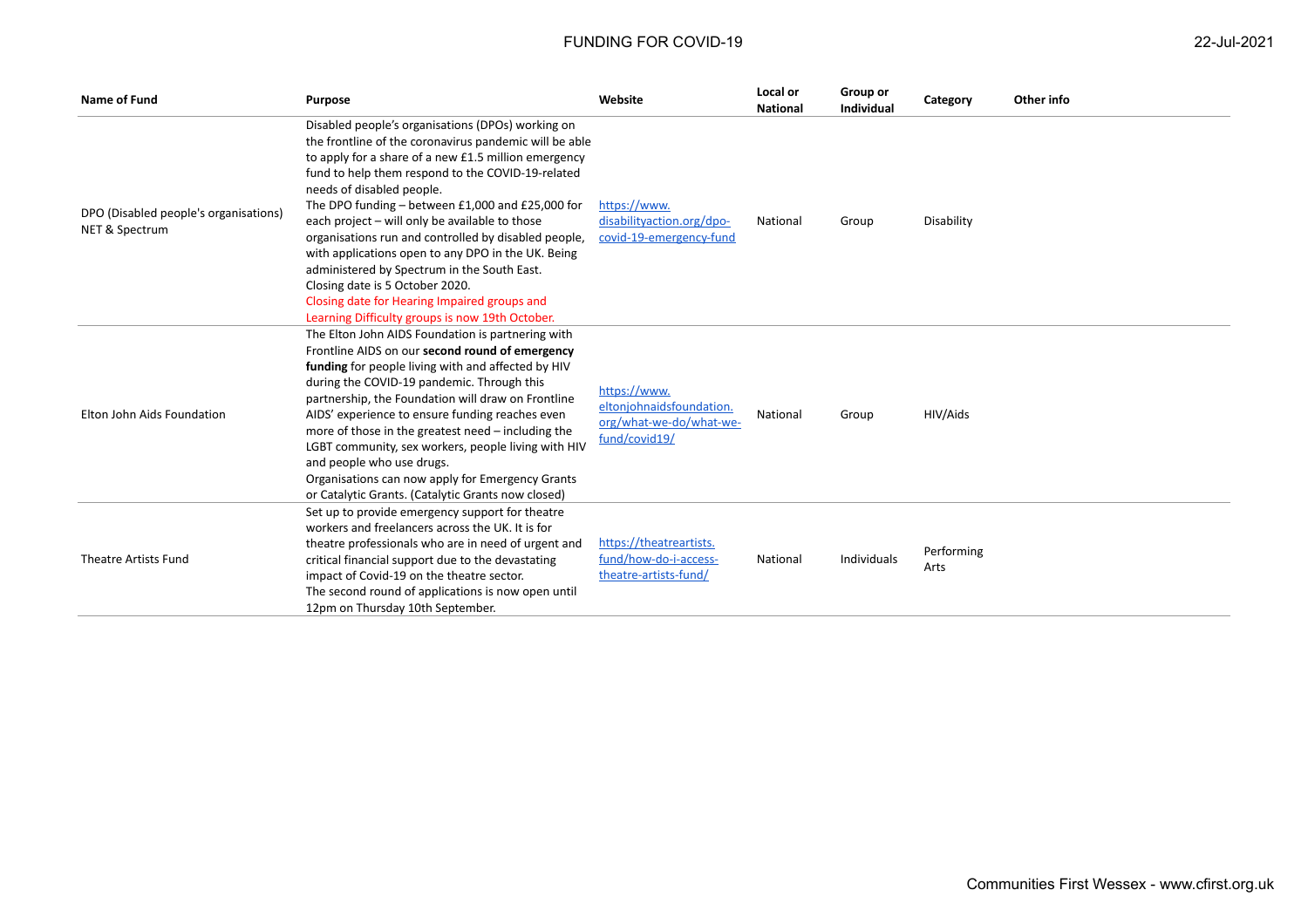| Name of Fund                                                  | Purpose                                                                                                                                                                                                                                                                                                                                                                                                                                                                                                                                                                                                                                                                                                                                                                                                                                                   | Website                                                              | Local or<br><b>National</b> | Group or<br>Individual | Category       | Other info |
|---------------------------------------------------------------|-----------------------------------------------------------------------------------------------------------------------------------------------------------------------------------------------------------------------------------------------------------------------------------------------------------------------------------------------------------------------------------------------------------------------------------------------------------------------------------------------------------------------------------------------------------------------------------------------------------------------------------------------------------------------------------------------------------------------------------------------------------------------------------------------------------------------------------------------------------|----------------------------------------------------------------------|-----------------------------|------------------------|----------------|------------|
| The MSE Charity - Money Saving Expert                         | Our next Grant round is now open. If you have<br>successfully taken our Eligibility Quiz, prepared your<br>answers, please complete our online Application<br>Form.<br>The grant round closes on Friday 25th September at<br>5pm or earlier if we have already accepted 40<br>applications. If we have closed the grant round early<br>the application form will NOT be accessible for you to<br>complete.<br>We have kept our overarching themes for these, but<br>modified the criteria due to the Covid-19 pandemic.<br>The focus for September's round is supporting people<br>who need the most help now, to build and develop<br>financial resilience.<br>Our February 2021 grant round will focus on<br>supporting young people under 25 to learn financial<br>life skills, to enable them to grow and thrive in a<br>difficult financial climate. | https://www.msecharity.<br>com/home                                  | National                    | Group                  | Covid Recovery |            |
| Westquay Southampton Giving Back<br>Project                   | Westquay has launched the 'Giving Back Project', a<br>new scheme which will award grants of £2,000 to ten<br>local charities that have been affected by the Covid-<br>19 pandemic. The scheme has been developed in<br>partnership with the Hampshire and Isle of Wight<br>Community Foundation (HIWCF), which will help<br>Westquay allocate the ten grants.<br>The Giving Back Project is specifically designed to<br>support those local charities and organisations in<br>Southampton that have been hardest hit by the<br>pandemic and lockdown.<br>Applications close on 9th September 2020                                                                                                                                                                                                                                                         | https://www.hiwcf.<br>com/westquay-launches-<br>giving-back-project/ | Local                       | Group                  | Various        |            |
| The Blagrave Trust Regional Funding<br>Programme (South East) | Our core focus is young people ages 14 upwards; our<br>mission is to enable them to make a successful<br>transition to adulthood.<br>Throughout Covid-19 and beyond, we continue to<br>back our network of policy and service delivery<br>partners with unrestricted funding which allows<br>them the flexibility to respond to young people's<br>needs. Our regional funding programme is for youth<br>organisations in the South of England (outside<br>London). We prioritise work that makes the biggest<br>difference to young people in the context of the<br>impact of Covid-19.                                                                                                                                                                                                                                                                   | https://www.blagravetrust.<br>org/                                   | Local                       | Group                  | Young People   |            |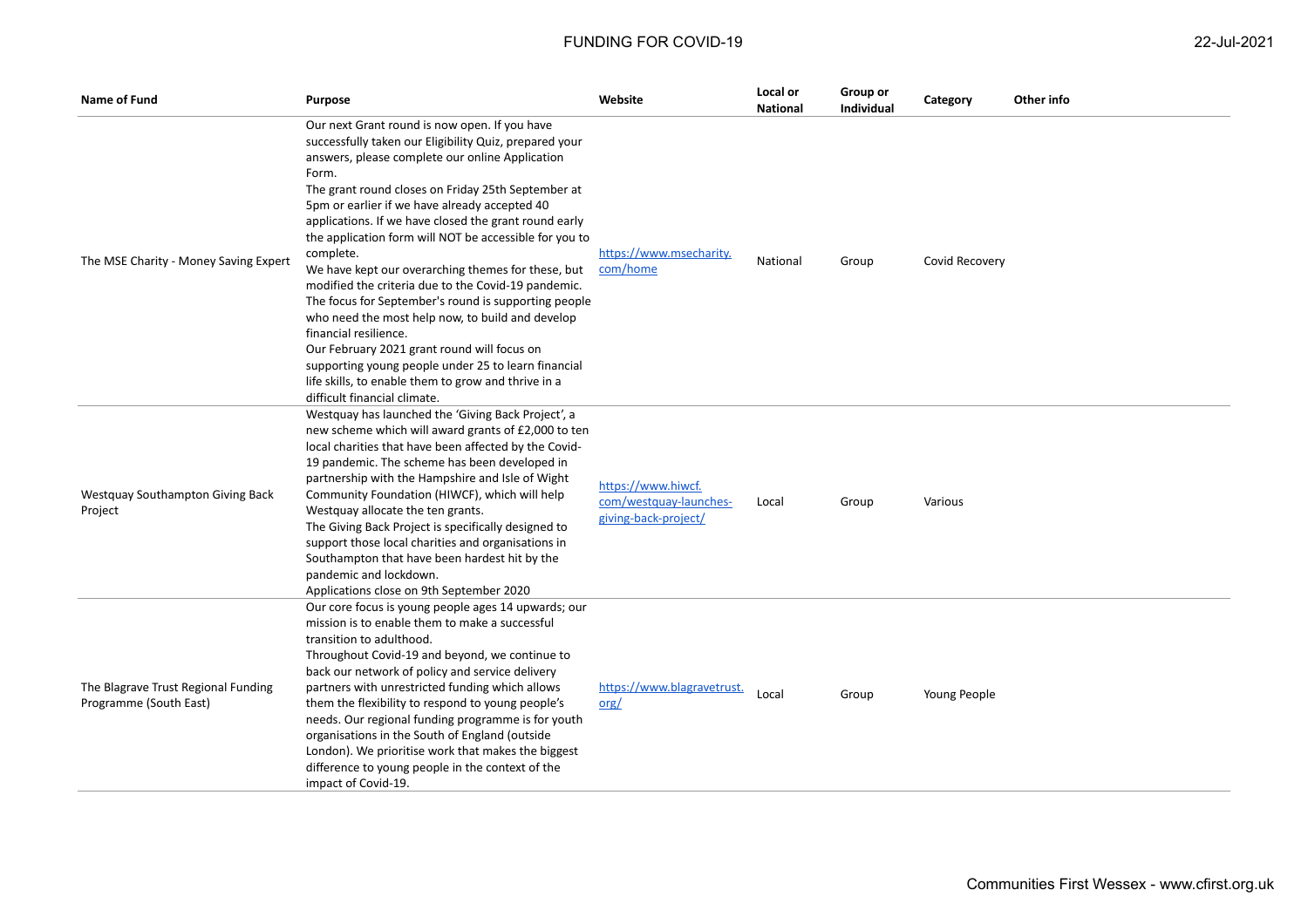| Name of Fund                                     | <b>Purpose</b>                                                                                                                                                                                                                                                                                                                                                                                                                                                                                                                                                                                                                                               | Website                                                                                                                     | Local or<br><b>National</b>                                                  | Group or<br><b>Individual</b> | Category             | Other info |
|--------------------------------------------------|--------------------------------------------------------------------------------------------------------------------------------------------------------------------------------------------------------------------------------------------------------------------------------------------------------------------------------------------------------------------------------------------------------------------------------------------------------------------------------------------------------------------------------------------------------------------------------------------------------------------------------------------------------------|-----------------------------------------------------------------------------------------------------------------------------|------------------------------------------------------------------------------|-------------------------------|----------------------|------------|
| The Sustainable Innovation Fund -<br>Innovate UK | UK registered businesses can apply for a share of up<br>to £10 million for new projects focusing on<br>sustainable economic recovery from COVID-19<br>Competition opens: 1 September 2020 and closes: 30<br>September 2020 11:00am                                                                                                                                                                                                                                                                                                                                                                                                                           | https://apply-for-<br>innovation-funding.service.<br>gov.<br>uk/competition/709/overvi<br>ew                                | National                                                                     | <b>Businesses</b>             | Economic<br>Recovery |            |
| Movember Social Connections Challenge            | A total of £1.86 M is being invested in<br>digital/technology-based solutions that are being<br>utilized to maintain men's social connections and<br>address their isolation.<br>If you are interested in submitting an idea, please<br>click here to learn more or email<br>socialconnections@movember.com. The closing date<br>for submissions in all markets is 15 October 2020, 5:<br>00 pm EDT                                                                                                                                                                                                                                                          | https://uk.movember.<br>com/about/funding                                                                                   | International:<br>Australia,<br>Canada,<br>Ireland, New<br>Zealand and<br>UK | Group                         | Men                  |            |
| Matchday Support Fund - Football<br>Foundation   | Matchday Support Fund<br>Funded by the Premier League, the Matchday<br>Support Fund offers a range of grants for eligible<br>National League System (Step 1 to 6), FA Women's<br>Pyramid (Tier 1 to 5) and Welsh Premier League clubs<br>to prepare for the safe return of football and<br>supporters to their stadia. Every applicant must be a<br>club with a minimum of 12 months' security of<br>tenure over their stadium for the 2020/21 season by<br>freehold, leasehold or licence, and have the<br>responsibility for operating it on matchdays.<br>Alternatively, you must have a groundshare<br>agreement for the entirety of the 2020/21 season. | https://footballfoundation.<br>org.uk/grant/matchday-<br>support-fund                                                       | National                                                                     | Group                         | Football             |            |
| <b>Business Lockdown Grants - Gov.uk</b>         | Businesses in England that are required to shut<br>because of local interventions will now be able to<br>claim up to £1,500 per property every three weeks.                                                                                                                                                                                                                                                                                                                                                                                                                                                                                                  | https://www.gov.<br>uk/government/news/minis<br>ters-announce-new-grants-<br>for-businesses-affected-by-<br>local-lockdowns | National -<br>local<br>lockdown<br>areas                                     | <b>Business</b>               | Economy              |            |
| Havant Community Sport Recovery Fund             | Local sports clubs, voluntary and community<br>organisations in Havant Borough that provide sports<br>or other physical activity and local level leagues and<br>associations can apply for a grant of up to £500 from<br>Havant Borough Council. The funding is for those<br>groups that haven't been able to claim other<br>recovery grants and could use a small financial boost<br>to get them back on their feet. Closes 31 Oct                                                                                                                                                                                                                          | https://www.havant.gov.<br>uk/news/community-sport-<br>groups-encouraged-apply-<br>new-coronavirus-recovery-<br>funding     | Local Havant<br>Borough                                                      | Group                         | Sport                |            |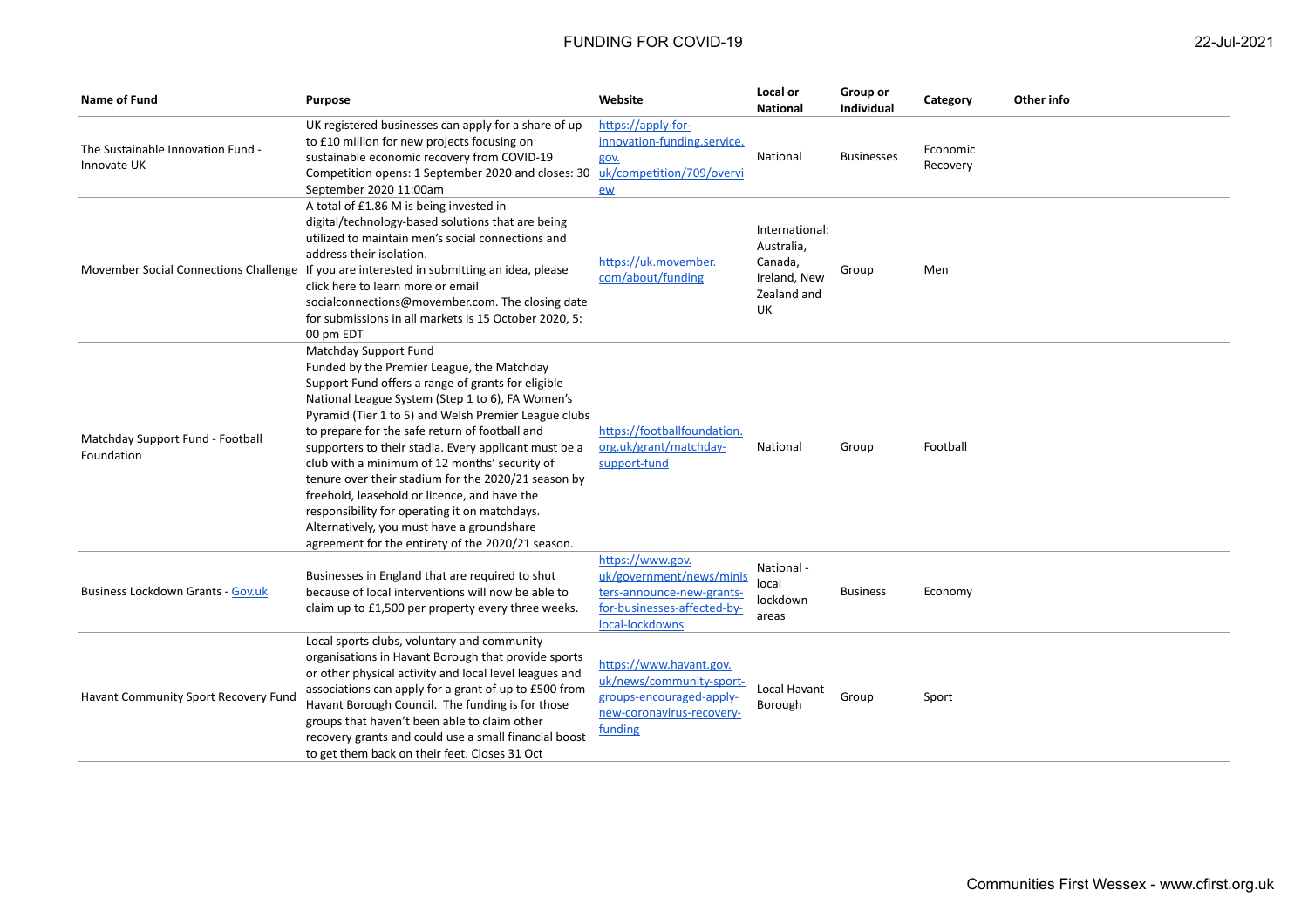| Name of Fund                                                               | <b>Purpose</b>                                                                                                                                                                                                                                                                                                                                                                                                                                                                                                                                                                                                                                                                         | Website                                                                                                            | Local or<br><b>National</b> | Group or<br>Individual | Category                           | Other info |
|----------------------------------------------------------------------------|----------------------------------------------------------------------------------------------------------------------------------------------------------------------------------------------------------------------------------------------------------------------------------------------------------------------------------------------------------------------------------------------------------------------------------------------------------------------------------------------------------------------------------------------------------------------------------------------------------------------------------------------------------------------------------------|--------------------------------------------------------------------------------------------------------------------|-----------------------------|------------------------|------------------------------------|------------|
| Music Education Hub Development Fund<br>(England) - Youth Music Network    | Round 2 of the Music Education Hub (MEH)<br>Development fund. Grants of up to £50,000 are<br>available to partnerships of at least three Music<br>Education Hub lead organisations such as local<br>authorities, schools, other hubs, art organisations,<br>community or voluntary organisations. An<br>opportunity to respond to the life-shaping events of<br>2020 by encouraging Hubs to work together to adapt<br>their practice and put the inclusion of young people<br>in music education front and centre of current and<br>future planning.<br>The online application form will be available from<br>12th October, and must be completed by 5pm on the<br>13th November 2020. | https://network.<br>youthmusic.org.uk/music-<br>education-hub-meh-<br>development-fund                             | National                    | Group                  | Music, Youth                       |            |
| Garfield Weston Culture Fund                                               | Garfield Weston Foundation has announced a £25m<br>one-off fund to support museums, performing and<br>visual arts organisations across the UK. Open to<br>applications until the 9 November.<br>It is open to performing and visual arts organisations,<br>arts centres, accredited museums and galleries<br>(excluding those who are local authority maintained)<br>with a minimum annual income of £500,000 in a<br>typical year. Grants will range from a minimum of<br>£100,000 up to a maximum of £2 million based on<br>the size of the organisation.                                                                                                                            | https://garfieldweston.<br>org/weston-culture-<br>fund/about-the-weston-<br>culture-fund/                          | National                    | Group                  | <b>Arts Culture</b>                |            |
| Tackling Loneliness programme - Armed<br><b>Forces Covenant Fund Trust</b> | This programme seeks to target groups of people<br>within the Armed Forces community who are<br>traditionally harder to reach. Fixed, two-year grants<br>of £70,000. Deadline noon 9 October.                                                                                                                                                                                                                                                                                                                                                                                                                                                                                          | https://covenantfund.org.<br>uk/programme/tackling-<br>loneliness-programme/                                       | National                    | Group                  | Loneliness,<br><b>Armed Forces</b> |            |
| Leaders with Lived Experience 2020 -<br>National Lottery                   | For organisations set up or run by people with first-<br>hand experience of a social issue, who are trying to<br>create positive change for communities and people<br>who share those experiences. This funding will<br>support lived experience leadership, and make sure<br>lived experience plays a key role in shaping how<br>communities move towards recovery and renewal<br>after the impact of COVID-19. We expect to fund<br>between 30 and 40 grants. £20,000 to £50,000.<br>Deadline 13 October 2020, 5pm                                                                                                                                                                   | https://www.<br>tnlcommunityfund.org.<br>uk/funding/programmes/le National<br>aders-with-lived-<br>experience-2020 |                             | Group                  | Social issue                       |            |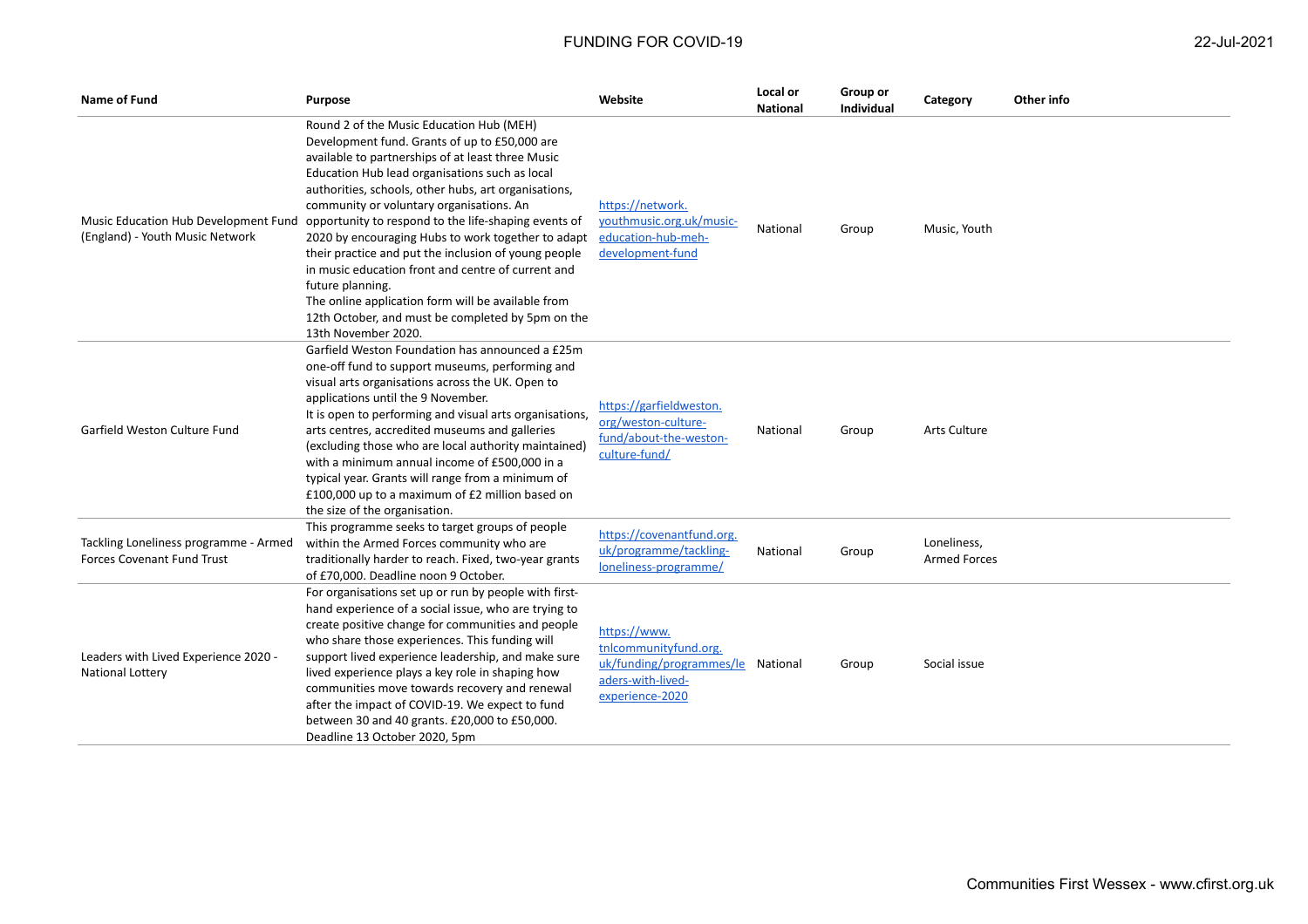| <b>Name of Fund</b>                                      | <b>Purpose</b>                                                                                                                                                                                                                                                                                                                                                                                                                                                                                                                                                                                                         | Website                                                                                                                         | Local or<br><b>National</b> | Group or<br><b>Individual</b> | Category   | Other info |
|----------------------------------------------------------|------------------------------------------------------------------------------------------------------------------------------------------------------------------------------------------------------------------------------------------------------------------------------------------------------------------------------------------------------------------------------------------------------------------------------------------------------------------------------------------------------------------------------------------------------------------------------------------------------------------------|---------------------------------------------------------------------------------------------------------------------------------|-----------------------------|-------------------------------|------------|------------|
| COVID-19 Recovery Fund - Film & TV<br>Charity            | The Film and TV Charity is announcing a new Covid-<br>19 Recovery Fund that will distribute up to £2m to UK<br>film, TV and cinema workers who have been hit<br>hardest by Covid-19, helping to sustain them and<br>their careers through and out of the pandemic.<br>Up to £750 a month for up to 6 months,<br>supplemented with financial advice, wellbeing<br>support and industry access. Deadline 12 Oct.                                                                                                                                                                                                         | https://filmtvcharity.org.<br>uk/covid-19-help-<br>advice/covid-19-recovery-<br>fund/                                           | National                    | <b>Individuals</b>            | Media Arts |            |
| Community Business Renewal Fund -<br>Power to Change     | The Community Business Renewal Fund provides<br>grants to community businesses in England affected<br>by the Covid-19 crisis to adapt, renew and rebuild<br>their business so they can remain financially viable.<br>The fund is aimed at organisations delivering services<br>in their local community to support those who have<br>been most affected by the Covid-19 crisis. An<br>unrestricted grant between £10,000 and £20,000<br>Round two: Opening 10am on Tuesday 12 January -<br>closing at 4pm on Tuesday 19 January<br>Round three: Opening 10am on Tuesday 2 March -<br>closing at 4pm on Tuesday 9 March | https://www.<br>powertochange.org.<br>uk/news/new-5million-<br>help-community-business-<br>navigate-pandemic/                   | National                    | Group<br><b>Business</b>      | Recovery   |            |
| <b>Investing in Communities</b>                          | Energise Me and Sport England are launching a new<br>Investing in Communities project. The project will<br>support groups across Hampshire and the Isle of<br>Wight in the wake of COVID-19. It aims to reduce<br>widening inequalities in physical activity and sport.                                                                                                                                                                                                                                                                                                                                                | https://www.energiseme.<br>org/funding-<br>support/support-for-the-<br>sector-during-covid-<br>19/investing-in-<br>communities/ | Hampshire &<br><b>IOW</b>   | Group                         | Sport      |            |
| Hospice Fund programme - Sir Jules<br><b>Thorn Trust</b> | The Trust is accelerating its annual Hospice Fund<br>programme, in recognition of the additional<br>pressures many hospices are experiencing due to<br>COVID-19 and the associated restrictions on normal<br>activities. For 2020, the Trust has simplified the<br>application process and amended its normal<br>eligibility criteria. The available funding will be used<br>to provide one-off grants of up to £5,000 to support<br>hospices' core costs. Closes midnight Sunday 11th<br>October.                                                                                                                     | https://julesthorntrust.org.<br>uk/programmes/hospice-<br>fund/                                                                 | National                    | Hospices                      | Health     |            |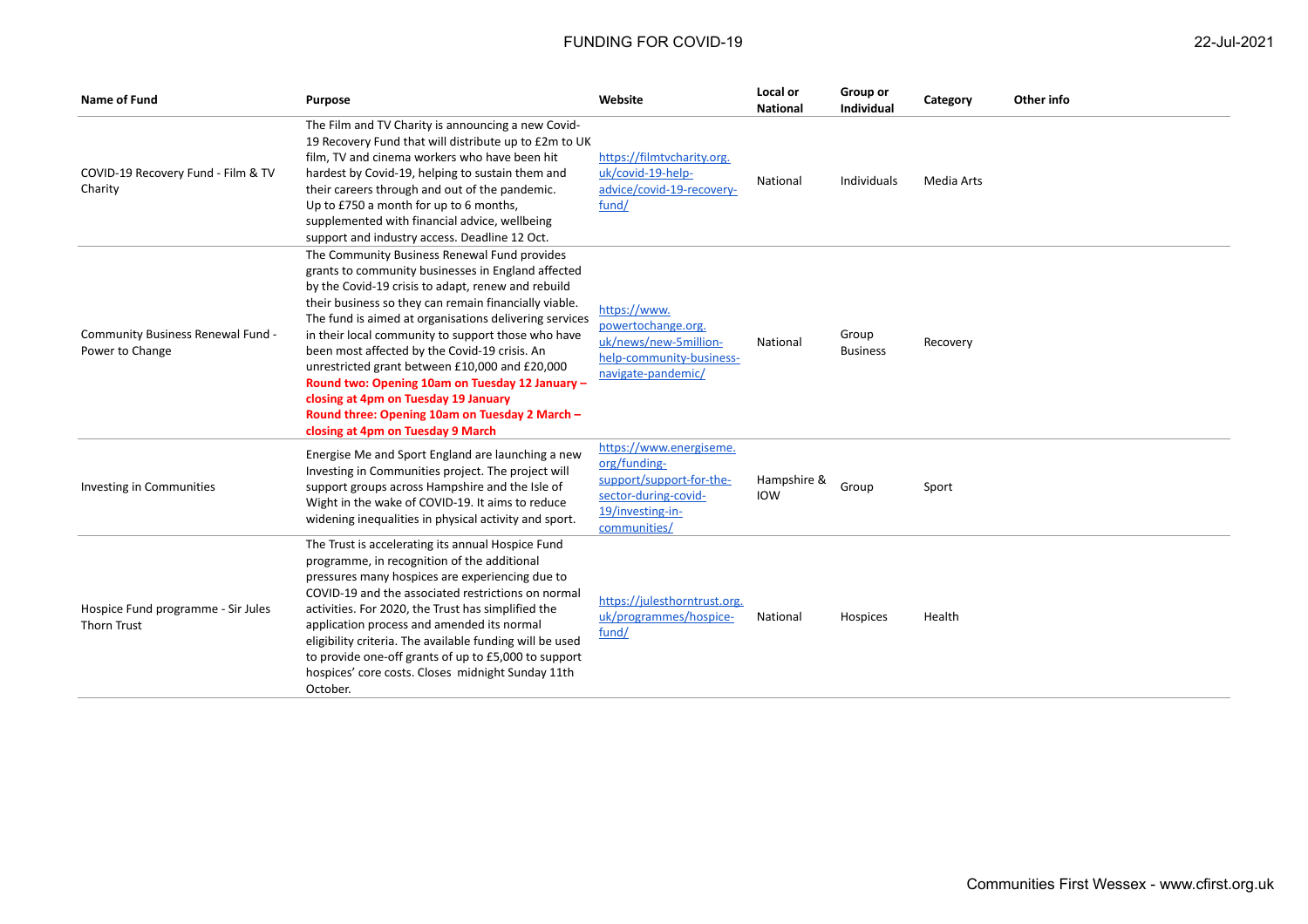| <b>Name of Fund</b>                                | Purpose                                                                                                                                                                                                                                                                                                                                                                                                                                                                                                                                                                             | Website                                                                   | Local or<br><b>National</b> | Group or<br><b>Individual</b> | Category               | Other info |
|----------------------------------------------------|-------------------------------------------------------------------------------------------------------------------------------------------------------------------------------------------------------------------------------------------------------------------------------------------------------------------------------------------------------------------------------------------------------------------------------------------------------------------------------------------------------------------------------------------------------------------------------------|---------------------------------------------------------------------------|-----------------------------|-------------------------------|------------------------|------------|
| Postcode Recovery Fund - Postcode<br>Dream Trust   | To support charities to address the many issues<br>affecting people as society recovers from the effects<br>of the pandemic. Charities can apply for up to<br>£1million for a project that addresses a systemic<br>societal issue related to the pandemic. Applications<br>close at 5.30pm on 30th October. Priority areas for<br>support include educational inequalities,<br>homelessness, domestic violence, health and<br>wellbeing, poverty, social exclusion and isolation.<br>Applications where there are other clear benefits to<br>the community will also be considered. | https://www.<br>postcodedreamtrust.org.<br>uk/postcode-recovery-<br>fund/ | National                    | Group                         | Recovery,<br>Multiple  |            |
| <b>BAME Healthy Communities Surviving</b>          | With this fund we want to help small and medium<br>sized BAME groups and their communities build<br>wellbeing, resilience and capacity through their<br>Covid-19 - African Health Policy Network various funded projects following the pandemic.<br>Three levels: grants up to £5k, grants up to 10k,<br>micro grants £500-£1k                                                                                                                                                                                                                                                      | https://www.ahpn.org.<br>uk/grants                                        | National                    | Group                         | BAME,<br>Recovery      |            |
| Getting Schools Back on Track - ASDA<br>Foundation | This new Asda Foundation grant is to help families<br>who may be struggling financially and need extra<br>support. Please be aware that these grants are not<br>for individual students. It is for schools to purchase<br>items on behalf of children or provide additional<br>services. Open until 15th November 2020<br>eg Stationery, Breakfast/After School Clubs. Uniform<br>Bank Basics, PE Kit Basics, PPE Needs, Salary Costs,<br>technology, coats, food parcels, holiday activities                                                                                       | https://www.<br>asdafoundation.org/how-<br>to-apply                       | National                    | Group                         | Children,<br>Education |            |
| Surplus with Purpose Fund - FareShare              | The Surplus With Purpose fund is open to companies<br>seeking to unlock new or hard to reach surplus (or<br>'waste') food, as well as those that haven't previously<br>worked with FareShare. Businesses could be eligible<br>for up to £50,000* worth of funding (greater sums<br>can be negotiated where appropriate for high<br>volumes of surplus food). We'll safely divert your<br>edible surplus food via our UK-wide network of<br>almost 11,000 frontline charities and community<br>groups.                                                                               | https://fareshare.org.<br>uk/giving-food/                                 | National                    | Group                         | Food                   |            |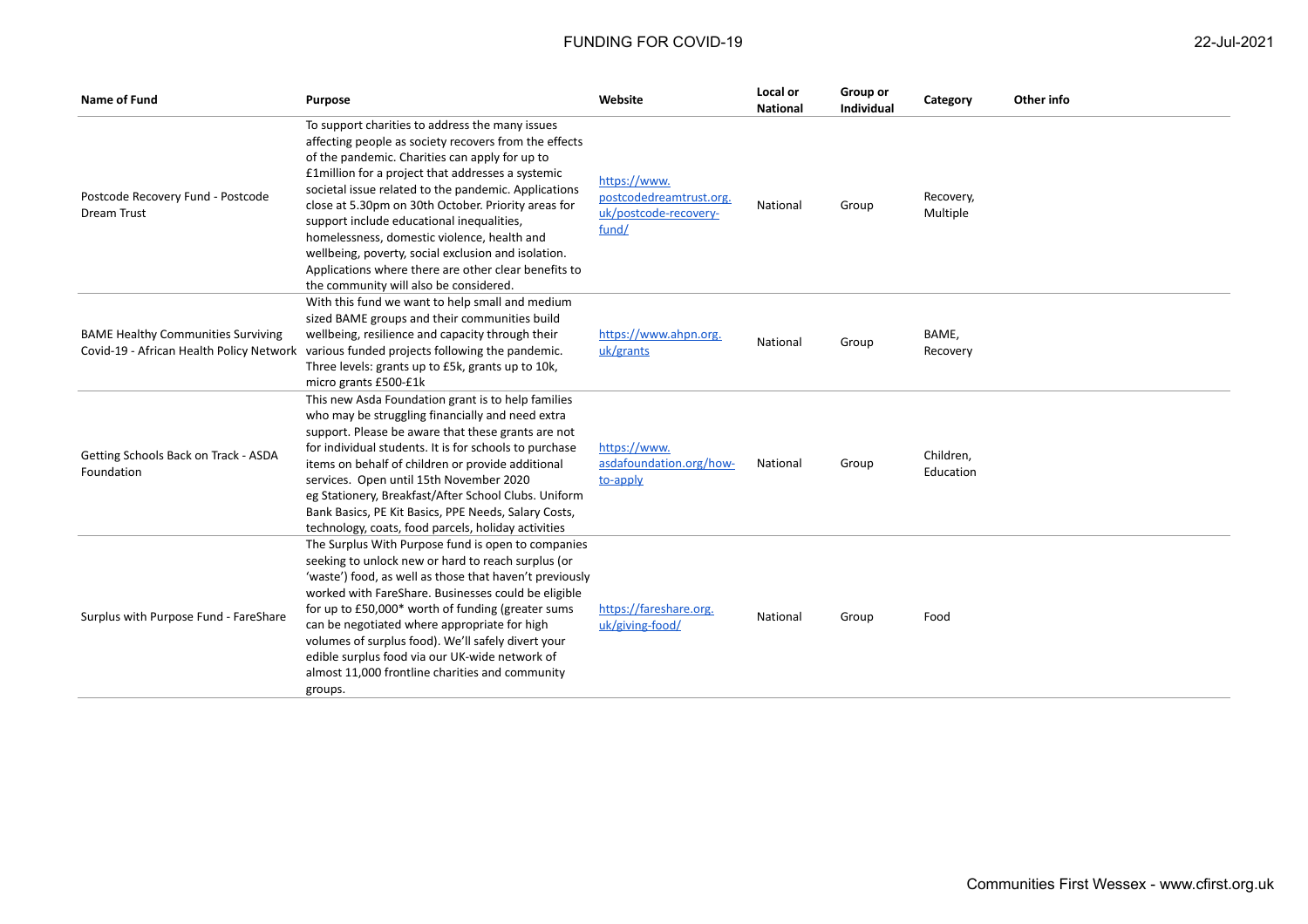| Name of Fund                                                                                   | <b>Purpose</b>                                                                                                                                                                                                                                                                                                                                                                                                                                                                                                                                                                                                                 | Website                                                   | Local or<br><b>National</b> | Group or<br><b>Individual</b> | Category                          | Other info |
|------------------------------------------------------------------------------------------------|--------------------------------------------------------------------------------------------------------------------------------------------------------------------------------------------------------------------------------------------------------------------------------------------------------------------------------------------------------------------------------------------------------------------------------------------------------------------------------------------------------------------------------------------------------------------------------------------------------------------------------|-----------------------------------------------------------|-----------------------------|-------------------------------|-----------------------------------|------------|
| £1m Coronavirus Fund - Localgiving                                                             | for organisations who are delivering critical work to<br>support people and communities in response to<br>COVID-19. Themes:<br>Provide services and support for vulnerable people,<br>for which there will be increased demand as a result<br>of the COVID-19 crisis<br>Support people and communities who experience<br>disproportionate challenge and difficulty as a result<br>of the COVID-19 crisis                                                                                                                                                                                                                       | https://localgiving.<br>org/about/covid-fund              | National                    | Group                         | Vulnerable,<br>Hardship           |            |
|                                                                                                | Connect communities and support communities to<br>work together to respond to COVID-19. Two stages:<br>Between 10:00 on 27th October 2020 and 09:59 on<br>3rd November 2020 donations will be matched up to<br>£75<br>Between 10:00 on 3rd November 2020 and 12:00 on<br>the 9th November 2020 donations will be matched<br>up to £5,000                                                                                                                                                                                                                                                                                       |                                                           |                             |                               |                                   |            |
| Recovery Grants and Programme Grants<br>- Paul Hamlyn Foundation                               | We have also created a £20 million Emergency Fund,<br>in addition to the £30 million already allocated to our<br>grant-making programmes for 2020/2021. We will<br>open to new applications again from late October,<br>running a mix of recovery grants and programme<br>grants. This will allow those we fund and those<br>applying to adjust their plans in the light of their<br>experiences and learning.                                                                                                                                                                                                                 | https://www.phf.org.<br>uk/covid-19-support/              | National                    | Group                         | Covid<br>Response and<br>Recovery |            |
| Time to Shine Covid-19 Resilience<br>Programme - Rank Foundation<br>and Covid-19 Recovery Fund | The Rank Foundation is one of nineteen funders,<br>foundations and philanthropists who are partnering<br>with the Government's Community Match Challenge<br>scheme. The Rank Foundation has been awarded £5<br>million. The Rank Foundation will create a new<br>programme, the Time to Shine Covid-19 Resilience<br>Programme, and will distribute a total of £10 million<br>to small and medium-sized charities and social<br>enterprises, primarily to those within their network,<br>RankNet.<br>The Rank Foundation Covid-19 Recovery Fund<br>Programme - no deadline but funds must be spent<br>by 31/3/21. £10k to £25k | https://rankfoundation.<br>com/covid19-recovery-<br>fund/ | National                    | Group                         | tbc                               |            |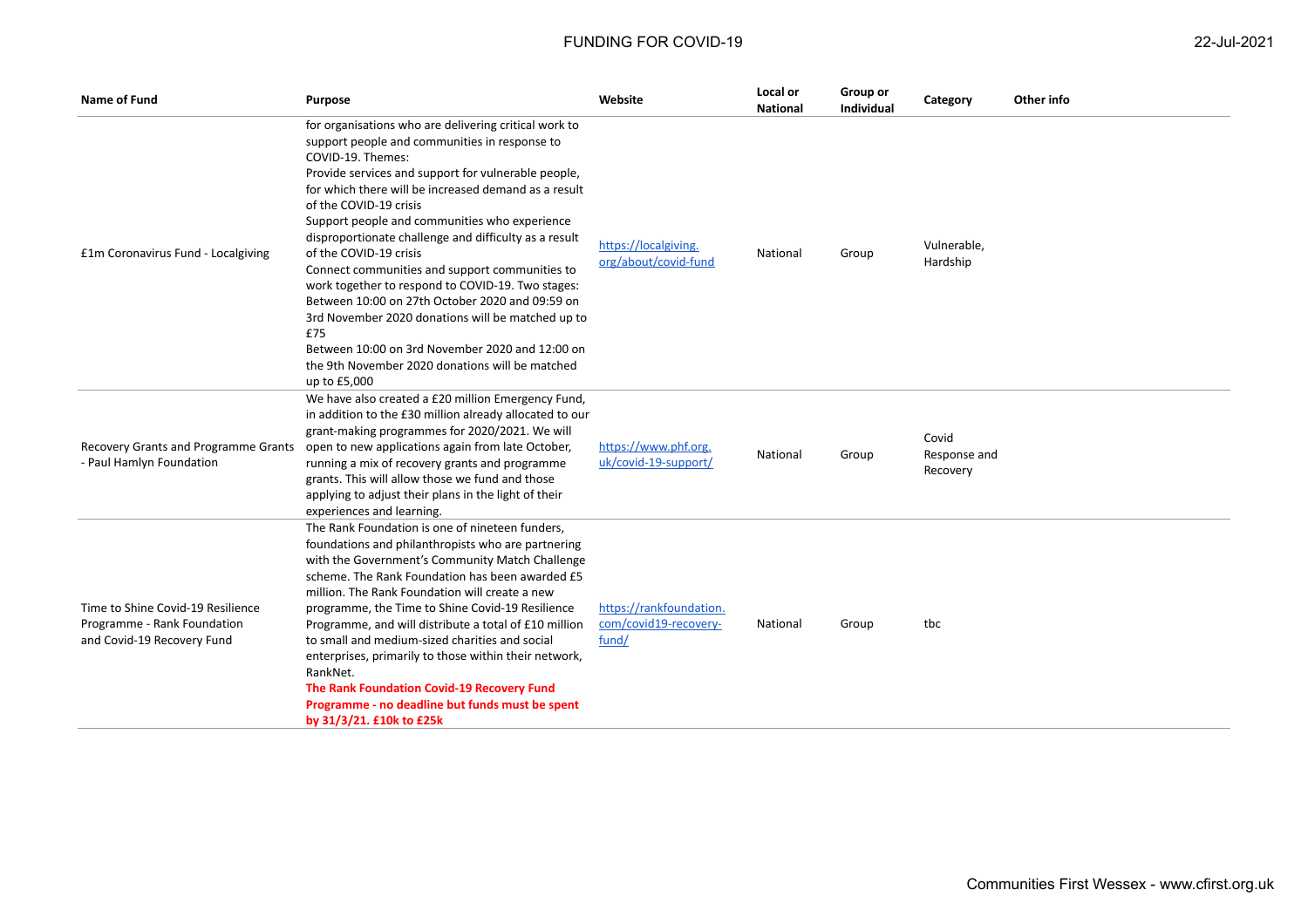| <b>Name of Fund</b>                                                                   | Purpose                                                                                                                                                                                                                                                                                                                                                                                                                                                                                                                                                                                                                                                                                                 | Website                                                                                       | Local or<br><b>National</b> | Group or<br><b>Individual</b> | Category                     | Other info |
|---------------------------------------------------------------------------------------|---------------------------------------------------------------------------------------------------------------------------------------------------------------------------------------------------------------------------------------------------------------------------------------------------------------------------------------------------------------------------------------------------------------------------------------------------------------------------------------------------------------------------------------------------------------------------------------------------------------------------------------------------------------------------------------------------------|-----------------------------------------------------------------------------------------------|-----------------------------|-------------------------------|------------------------------|------------|
| The Rapid Recovery Challenge - Nesta                                                  | The Challenge will find and scale tools and services<br>that improve access to jobs and money for people<br>within the UK, focusing on those hardest hit by the<br>economic shock resulting from COVID-19. The £2.8<br>million Challenge is funded by Nesta, in partnership<br>with JPMorgan Chase Foundation and Money and<br>Pensions Service.<br>Through a phased process of development and<br>evaluation, twelve semi-finalists will be selected in<br>December 2020, six finalists will be selected in May<br>2021 and two winners will be announced at the end<br>of the Challenge in September 2021.                                                                                            | https://rapidrecovery.<br>challenges.org/about-the-<br>challenge/                             | National                    | Group                         | Money, Jobs                  |            |
| Adopting Innovation - The Health<br>Foundation                                        | Through the Adopting Innovation programme, we<br>will support local health systems across the UK in<br>facilitating effective adoption of health care<br>innovations. In doing this, health care organisations<br>can create long-lasting impact for patients and<br>patient care. Expressions of interest are now open<br>until 12.00 (midday) 11 November 2020.                                                                                                                                                                                                                                                                                                                                       | https://www.health.org.<br>uk/funding-and-<br>partnerships/programmes/<br>adopting-innovation | National                    |                               | Organisations Health Systems |            |
| Keeping Communities Safer Funding -<br>Safer Streets<br>Police and Crime Commissioner | PCC, Michael Lane, has opened up a third round of<br>his COVID-19 Keeping Communities Safer Fund that<br>offers timely grants of up to £500 to help people stay<br>safe, with this round having a focus on creating safer<br>streets. The Fund is open until the end of October<br>and offers existing voluntary groups, informal<br>community groups established in direct response to<br>COVID-19, Parish and Town councils and schools the<br>opportunity to bid for a small grant using a quick and<br>easy process.                                                                                                                                                                                | https://www.hampshire-<br>pcc.gov.uk/safer-<br>together/funding/apply-for-<br>funding         | Hampshire                   | Organisations Safety          |                              |            |
| Magic Little Grants 2020                                                              | Successful projects will support and inspire people to<br>participate in sports or exercise with the primary aim<br>of improving the physical health of participants.<br>Important Coronavirus Update:<br>Organisations now have longer than 12 months to<br>spend the grant and we do not require specific dates<br>for projects that you would like us to support. We<br>want our funding to be able to be used flexibly and<br>trust that you will deliver projects only when it is safe<br>to do so.<br>We are happy to support projects that support<br>people to stay active during social distancing, such as<br>online fitness classes delivered via video<br>conferencing software or Youtube. | https://localgiving.<br>org/about/magic-little-<br>grants/                                    | National                    | Group                         | Health, fitness              |            |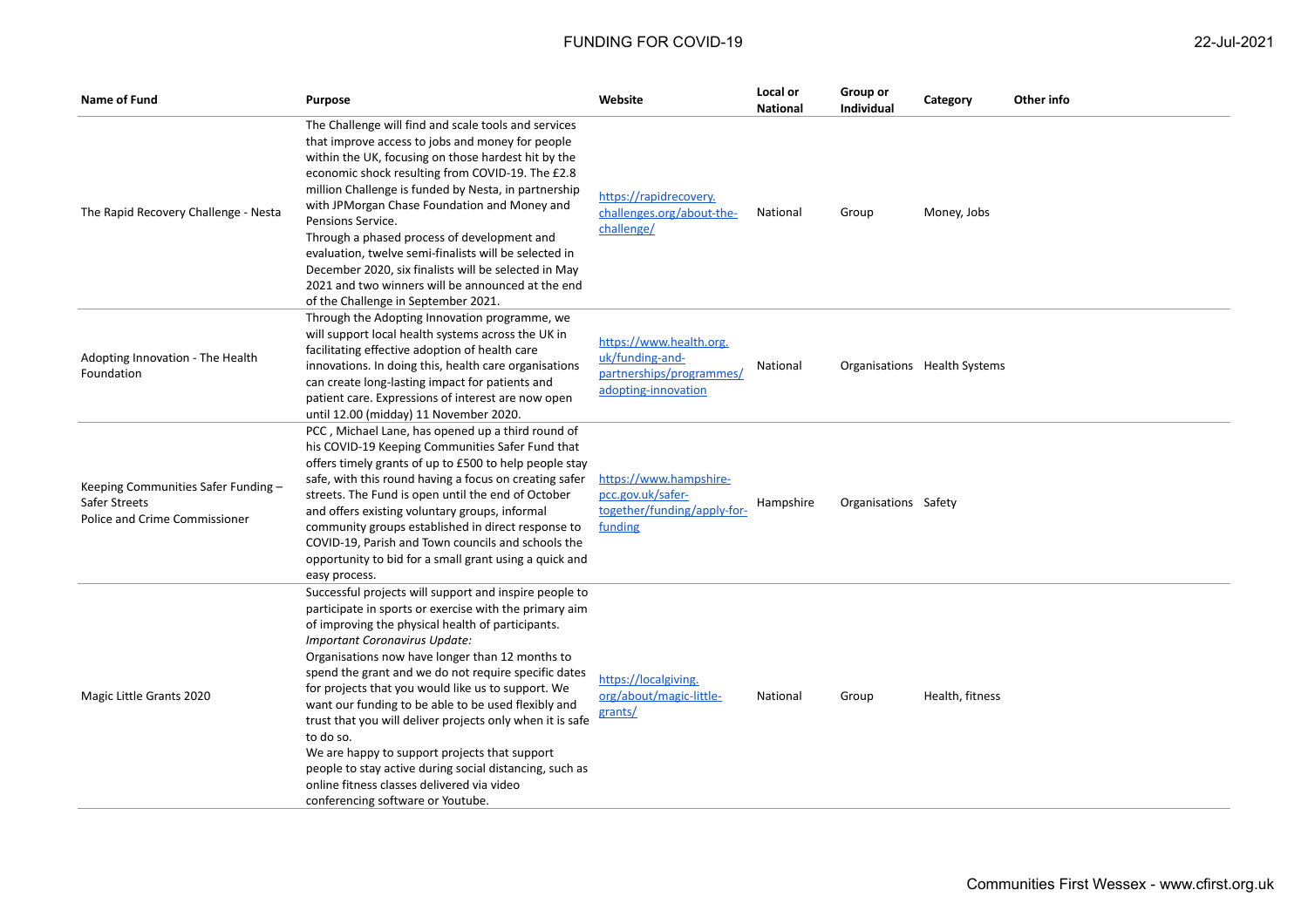| Name of Fund                                                                 | Purpose                                                                                                                                                                                                                                                                                                                                                                                                                                                                                                                                                                                                                                                                                                             | Website                                                                                                                  | Local or<br><b>National</b> | Group or<br>Individual | Category                                   | Other info |
|------------------------------------------------------------------------------|---------------------------------------------------------------------------------------------------------------------------------------------------------------------------------------------------------------------------------------------------------------------------------------------------------------------------------------------------------------------------------------------------------------------------------------------------------------------------------------------------------------------------------------------------------------------------------------------------------------------------------------------------------------------------------------------------------------------|--------------------------------------------------------------------------------------------------------------------------|-----------------------------|------------------------|--------------------------------------------|------------|
| British & Foreign School Society                                             | The BFSS supports charitable organisations running<br>UK and International projects to improve access to<br>education or the quality of education for vulnerable<br>or deprived children and young people under the age<br>of 25.<br>For UK projects we have recently narrowed our focus<br>and will only consider applications to improve the<br>educational outcomes and life chances of Young<br>Carers and Children Looked After for the foreseeable<br>future.<br>BFSS is keen to receive applications for approaches<br>that seek to directly address the impact of Covid-19<br>on these young people and which work to close the<br>disadvantage gap that has likely widened as a result<br>of the pandemic. | https://bfss.org.uk/grant-<br>giving/                                                                                    | International               | Group                  | Education,<br>Children and<br>Young People |            |
| Architectural Heritage Fund - Cultural<br><b>Recovery Funding</b>            | The Architectural Heritage Fund today (9 October)<br>announces a new £1 million grant programme to<br>support charities and social enterprises occupying<br>historic buildings to develop new business plans and<br>strategies in light of the COVID-19 crisis. The deadline<br>for applications will be 12pm, 9th November 2020.<br>Grants of up to £50,000 per organisation will be<br>awarded (with potentially a further round to follow in<br>early 2021) to projects that can demonstrate they are<br>significantly threatened by COVID.                                                                                                                                                                      | http://ahfund.org.uk/news-<br>source/2020/10/9/architect<br>ural-heritage-fund-<br>awarded-cultural-recovery-<br>funding | National                    | Group                  | Heritage                                   |            |
| CO-OP COVID-19 - CO-OP Tackling Food<br>Poverty in Local Communities - HIWCF | HIWCF new partnership with Co-op, which will<br>support local charities, community groups and<br>voluntary organisations to tackle food poverty, to<br>help vulnerable people in local communities during<br>these challenging times. Funds have been raised<br>thanks to customer purchases from the Co-op picnic<br>range, with Co-op generously donating over £35,000<br>to support communities in Hampshire and the Isle of<br>Wight (including Portsmouth and Southampton)<br>impacted by the Covid-19 crisis.<br>Grants of £1,000 to £5,000 - please apply before<br>midday on Friday 13th November 2020.                                                                                                     | https://www.hiwcf.com/co-<br>op-tackling-food-poverty-in-<br>local-communities/                                          | Local<br>Hampshire          | Group                  | Food Poverty                               |            |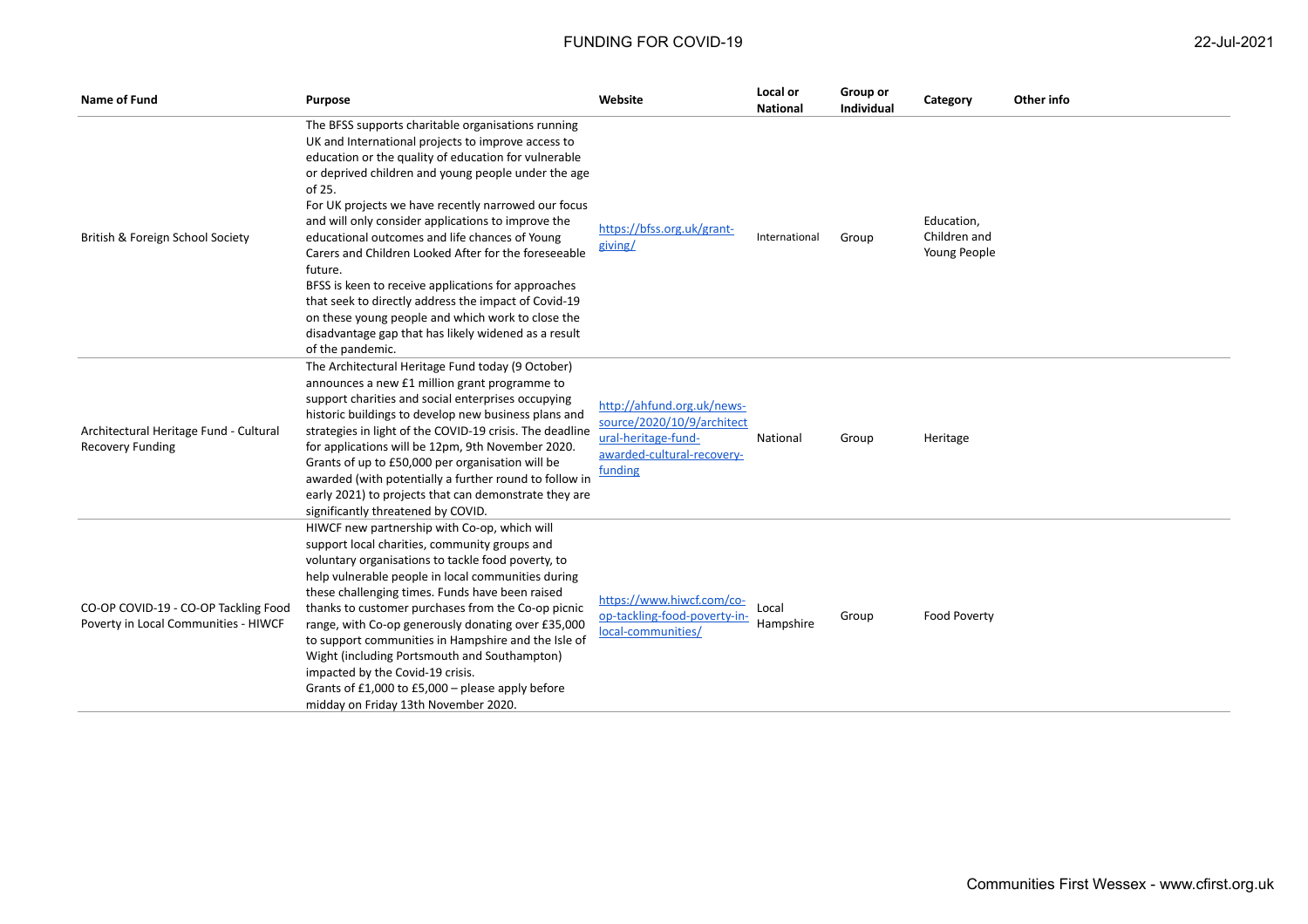| 22-Jul-2021 |  |
|-------------|--|
|             |  |

| Name of Fund                                                                              | Purpose                                                                                                                                                                                                                                                                                                                                                                                                                                                                                                                                                                                                                                         | Website                                                                               | Local or<br><b>National</b> | Group or<br><b>Individual</b> | Category      | Other info |
|-------------------------------------------------------------------------------------------|-------------------------------------------------------------------------------------------------------------------------------------------------------------------------------------------------------------------------------------------------------------------------------------------------------------------------------------------------------------------------------------------------------------------------------------------------------------------------------------------------------------------------------------------------------------------------------------------------------------------------------------------------|---------------------------------------------------------------------------------------|-----------------------------|-------------------------------|---------------|------------|
| Return to Play Fund - Sport England                                                       | New £16.5 million fund to give additional help to the<br>sport and physical activity sector during the<br>coronavirus (Covid-19) pandemic. Will support<br>groups, clubs and organisations who've been<br>impacted by restrictions brought in to tackle the<br>disease. There are three parts to this new fund -<br>Small Grants and the Community Asset Fund, which<br>have been adapted from pre-coronavirus funds, and<br>Active Together crowdfunding, which has been<br>extended - with all three now focusing on a safe<br>return to play and narrowing the inequalities gap in<br>sport and physical activity. Deadline: 30th June 2021. | https://www.sportengland.<br>org/how-we-can-help/our-<br>funds                        | National                    | Group                         | Sport         |            |
| CAF Resilience Fund - Charities Aid<br>Foundation                                         | The CAF Resilience Fund exists to help charitable<br>organisations in England that support the people<br>hardest hit by Covid-19. Through hundreds of<br>targeted grants, this fund will support those working<br>with vulnerable and disadvantaged groups such as<br>those living in deprived areas, those supporting<br>Black, Asian and minority ethnic communities and<br>people with disabilities. Both registered and<br>unregistered charitable organisations, including<br>community interest companies and social<br>enterprises, can apply for the CAF Resilience Fund.<br>Applications close midday (GMT) on 10 November<br>2020.    | https://www.cafonline.<br>org//charities/grantmaking/ National<br>caf-resilience-fund |                             | Group                         | Disadvantaged |            |
| Women's Sector Resilience Fund - Covid-<br>19 Frontline Women's Fund - Smallwood<br>Trust | Organisations will be able to apply if:<br>• They are supporting women who experience<br>disproportionate challenges and difficulty as a result<br>of the COVID-19 crisis; and<br>• They are providing services and support for<br>vulnerable women, for which there will be increased<br>demand as a result of the COVID-19 crisis.<br>Funds are for women's organisations and services<br>that are supporting women aged 18+ whose poverty<br>has been exacerbated by the pandemic or those that<br>have been pushed into new poverty and financial<br>hardship.                                                                              | https://www.<br>smallwoodtrust.org.<br>uk/covid-19-frontline-<br>women%E2%80%99s-fund | National                    | Group                         | Women         |            |
| The Ireland Funds Great Britain                                                           | The objective of the Grant Round is to contribute<br>much needed funds to organisations supporting<br>communities across Great Britain and the island of<br>Ireland. This year we welcome applications that are<br>in response to the COVID-19 crisis. Closes 6<br>November                                                                                                                                                                                                                                                                                                                                                                     | https://irelandfunds.<br>org/chapters/worldwide/gr<br>eat-britain/grants/             | National                    | Group                         | Various       |            |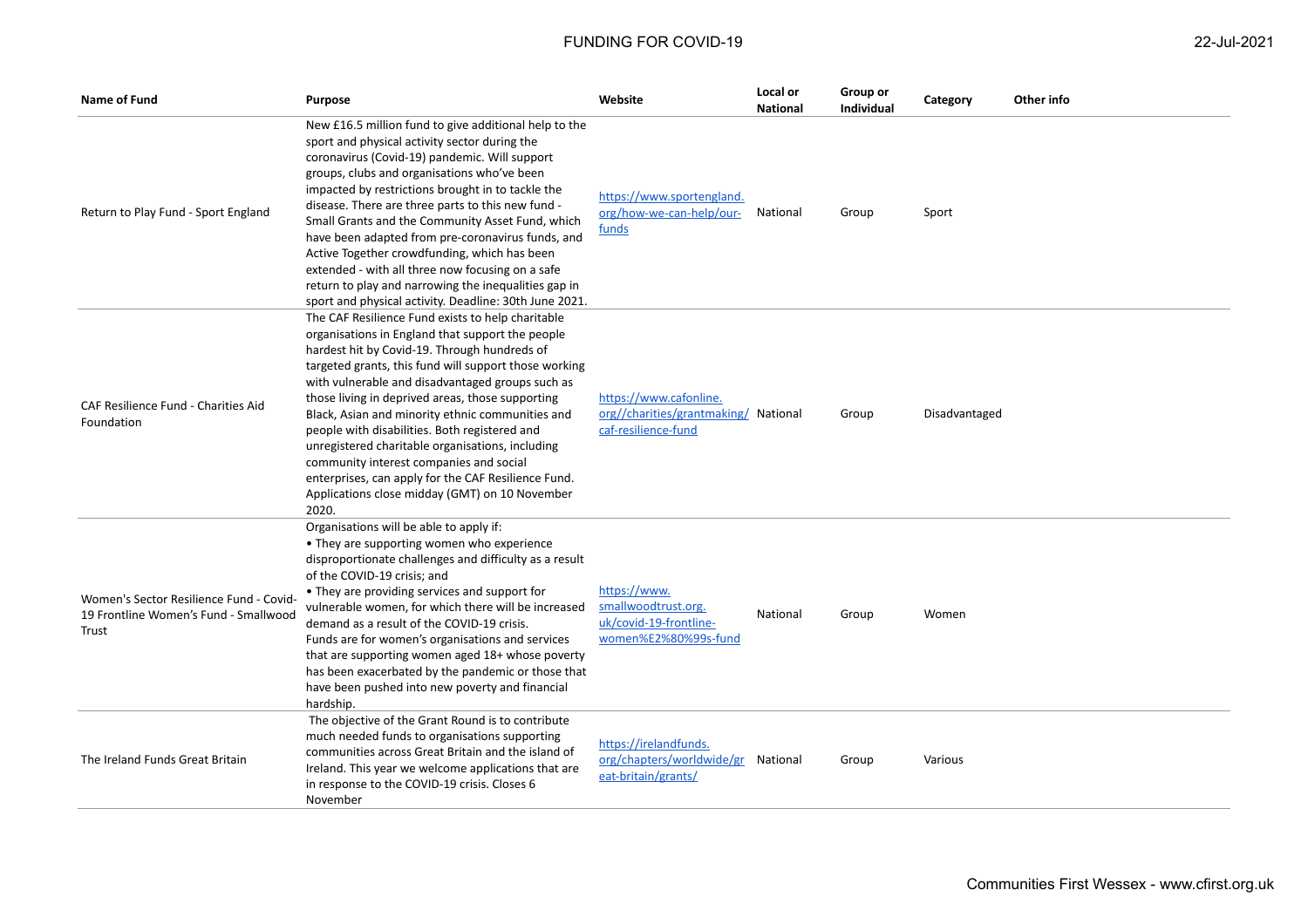| <b>Name of Fund</b>                                                        | Purpose                                                                                                                                                                                                                                                                                                                                                                                                                                                                                                                                                                                                                                              | Website                                                                                                                                 | Local or<br><b>National</b> | Group or<br>Individual | Category                                              | Other info |
|----------------------------------------------------------------------------|------------------------------------------------------------------------------------------------------------------------------------------------------------------------------------------------------------------------------------------------------------------------------------------------------------------------------------------------------------------------------------------------------------------------------------------------------------------------------------------------------------------------------------------------------------------------------------------------------------------------------------------------------|-----------------------------------------------------------------------------------------------------------------------------------------|-----------------------------|------------------------|-------------------------------------------------------|------------|
| NAAFI Fund 2020/21 - The Armed Forces<br>Covenant Fund                     | The NAAFI Fund makes grants to UK Armed Forces<br>units, located in the UK or overseas; for projects that<br>improve the quality of life for serving personnel and<br>their families living on base or at an Armed Forces<br>unit. The NAAFI Fund is a rolling programme. This<br>guidance is to apply for a grant by 23rd November<br>2020. We know that the Covid pandemic has had a<br>significant impact. You should tell us in your<br>application if your project will have a specific impact<br>on reducing isolation that serving personnel and<br>Armed Forces families have experienced on your unit<br>as a result of Covid restrictions. | https://covenantfund.org.<br>uk/wp-<br>content/uploads/2020/09/<br>NAAFI-Fund-Guidance-Final.<br>pdf                                    | National                    | Group                  | <b>Armed Forces</b>                                   |            |
| Homelessness Winter Transformation<br><b>Fund - Homeless Link</b>          | Homelessness, faith, community and voluntary sector<br>organisations can now apply for transformation<br>funding to provide single room and COVID-19 secure<br>accommodation for people experiencing<br>homelessness this winter.<br>Deadline for panel 1 is 1pm, Wednesday 4 November<br>2020<br>Deadline for panel 2 is 1pm, Wednesday 2 December<br>2020                                                                                                                                                                                                                                                                                          | https://www.homeless.org.<br>uk/connect/blogs/2020/oct<br>/20/homelessness-winter-<br>transformation-fund-<br><b>launches</b>           | National                    | Group                  | Homelessness                                          |            |
| Local Giving £1m Coronavirus Fund                                          | Localgiving Foundation is delighted to announce that<br>it is accepting applications for £1m grant funding<br>available for organisations who are delivering critical https://localgiving.<br>work to support people and communities in response org/about/covid-fundd<br>to COVID-19.<br>Match fund campaign launches 27 October                                                                                                                                                                                                                                                                                                                    |                                                                                                                                         | National                    | Group                  | Vulnerable,<br>Disadvantaged,<br>Community<br>Support |            |
| Sport England Tackling Inequalities<br>Fund: Delivered by Versus Arthritis | This fund has been setup to help reduce the negative<br>impact of COVID19 and the widening of the<br>inequalities in sport and physical activity. As well as<br>supporting specific activities to increase availability of<br>exercise opportunities in local communities, this fund<br>will also support organisations and groups facing<br>financial hardship due to the COVID crisis, with a<br>view of enabling delivery of sport and physical<br>activity work in the future.                                                                                                                                                                   | https://www.<br>versusarthritis.<br>org/news/2020/october/ins<br>piring-active-communities-<br>in-england-how-to-apply-<br>for-funding/ | National                    | Group                  | Arthritis, Sport                                      |            |
| COVID 19 Partnership Fund -<br>Voice4Change                                | This fund is for Black, Asian and Minority Ethnic<br>(BAME) community groups and organisations,<br>working to deliver COVID-19 services in England.<br>Designed to help tackle the disproportionate impact<br>of COVID 19 on BAME communities. Application<br>deadline Tuesday 3rd Nov. Re-opens for applications<br>on the 25th November 2020. Round 2 closes 4th<br>December 2020 by 5pm.                                                                                                                                                                                                                                                          | https://voice4change-<br>england.com/covid-19-<br>grants-programme/                                                                     | National                    | Group                  | BAME                                                  |            |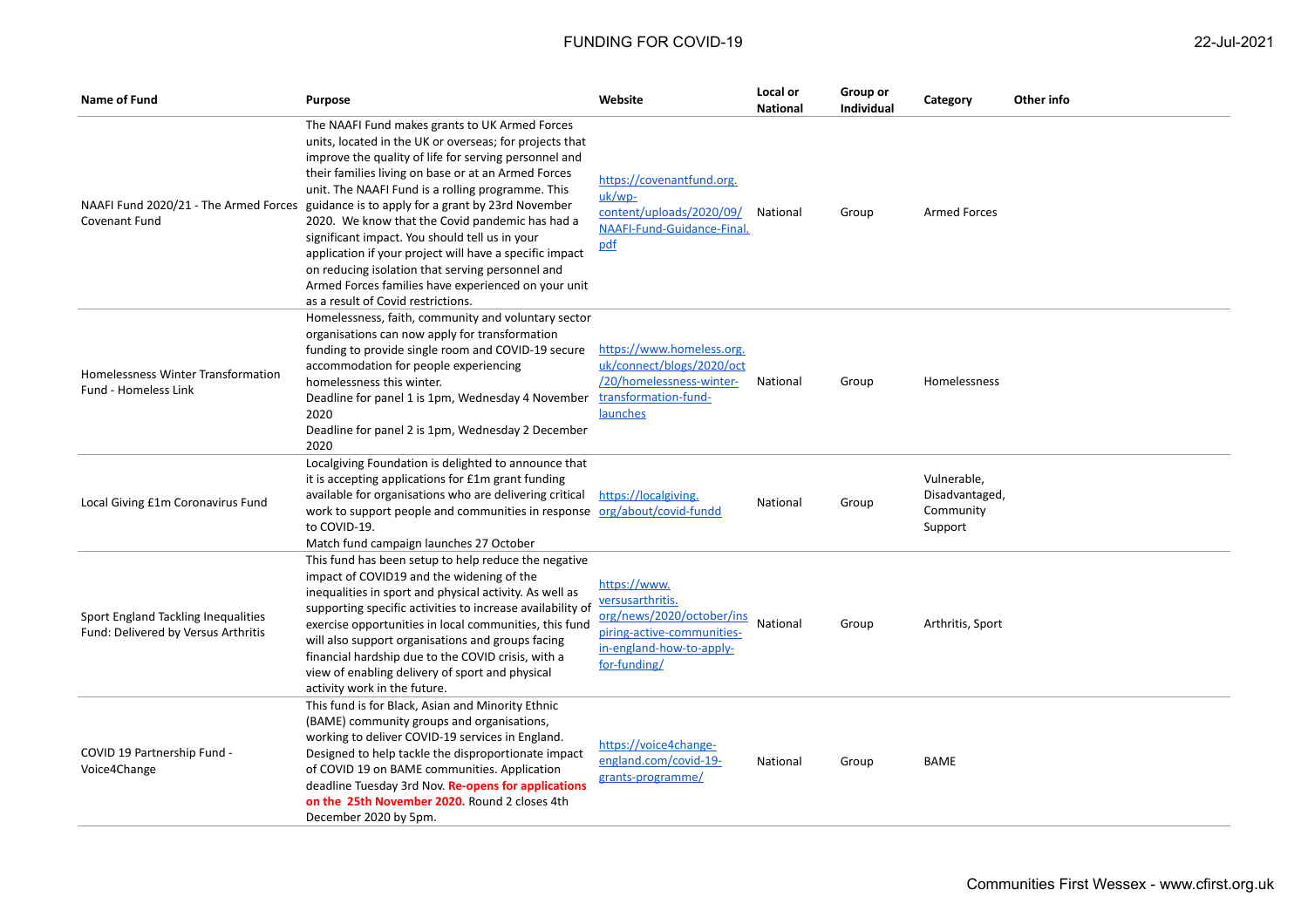| Name of Fund                                                                                                  | <b>Purpose</b>                                                                                                                                                                                                                                                                                                                                                                                                                                                                                                                                                                                         | Website                                                                                                                               | Local or<br><b>National</b> | Group or<br><b>Individual</b> | Category                                             | Other info |
|---------------------------------------------------------------------------------------------------------------|--------------------------------------------------------------------------------------------------------------------------------------------------------------------------------------------------------------------------------------------------------------------------------------------------------------------------------------------------------------------------------------------------------------------------------------------------------------------------------------------------------------------------------------------------------------------------------------------------------|---------------------------------------------------------------------------------------------------------------------------------------|-----------------------------|-------------------------------|------------------------------------------------------|------------|
| Increasing Access Fund - Peter Sowerby<br>Foundation                                                          | To support organisations to develop new services<br>that respond to the Covid-19 situation, or to adapt<br>existing services to meet local and national needs.<br>The Fund is aimed specifically at ensuring or<br>increasing access to key services and activities for<br>beneficiaries who have struggled with access due to<br>Covid-19. The Foundation will also consider<br>supporting programmes which provide access for<br>beneficiaries to new services which have been<br>developed in response to a clear Covid-19 need.<br>Applications must be with us by 5pm on Monday<br>16th November. | https://www.<br>petersowerbyfoundation.<br>com/increasing-access-fund                                                                 | National                    | Group                         | Healthcare,<br>Young People,<br>Environment,<br>Arts |            |
| GiveBack2020 - Giving Tuesday 2020                                                                            | Giving Tuesday UK has introduced a fundraising<br>initiative for this year's event in support of the<br>country's charities. Giving Tuesday 2020 takes place<br>on 1 December, and new for this year in the UK is<br>GiveBack2020. To help charities by encouraging<br>people to give back to those that have supported<br>them, their families and communities throughout the<br>pandemic, and help them survive, whether through<br>donations of time, money or other assistance.                                                                                                                    | https://fundraising.co.<br>uk/2020/10/14/giving-<br>tuesday-launches-<br>giveback2020-initiative-<br>encourage-support-<br>charities/ | National                    | Group                         | Various                                              |            |
| Tipping Point Grants Scheme - Isla<br>Foundation                                                              | Grants of up to £40,000 for projects and activities<br>addressing homelessness. This can include tackling<br>the root causes, tackling re-insertion in society or<br>developing a response to the challenges which have<br>arisen as a result of the coronavirus crisis.<br>Organisations are encouraged to collaborate.<br>Deadline 12 November 2020.                                                                                                                                                                                                                                                 | https://islafoundation.<br>com/our-grants/grants-<br>opportunities/tipping-point-<br>grants/                                          | National                    | Group                         | Homelessness                                         |            |
| Digital Collaboration Fund - British<br>Council                                                               | To support arts organisations to collaborate<br>internationally. Grants of up to £50k. In response to<br>increasing restrictions on global travel due to Covid-<br>19, and rising concerns about the sustainability of<br>face-to-face collaborations, we are now looking for<br>new ways to foster these international connections.<br>Deadline 18 Nov 2020 11:59GMT                                                                                                                                                                                                                                  | https://www.britishcouncil.<br>org/arts/digital-<br>collaboration-fund                                                                | International Group         |                               | Arts                                                 |            |
| Digital Skills for Heritage Tranche 7<br>funding: Connected Heritage - Heritage<br>Fund                       | Funding is available for organisations and<br>partnerships that can work with open and<br>collaborative communities of practice to deliver<br>heritage resources.                                                                                                                                                                                                                                                                                                                                                                                                                                      | https://www.heritagefund.<br>org.uk/funding/digital-skills-<br>heritage-tranche-7-funding-<br>connected-heritage                      | National                    | Group                         | Heritage,<br>Digital Skills                          |            |
| Digital Skills for Heritage Tranche 5<br>funding: Answering The Sector's Digital<br>Questions - Heritage Fund | Funding is available to organisations or partnerships<br>that can answer small to medium sized heritage<br>organisation's most pressing and frequently asked<br>digital questions.                                                                                                                                                                                                                                                                                                                                                                                                                     | https://www.heritagefund.<br>org.uk/funding/digital-skills-<br>heritage-tranche-5-funding-<br>$q\bar{a}$                              | National                    | Group                         | Heritage,<br>Digital Skills                          |            |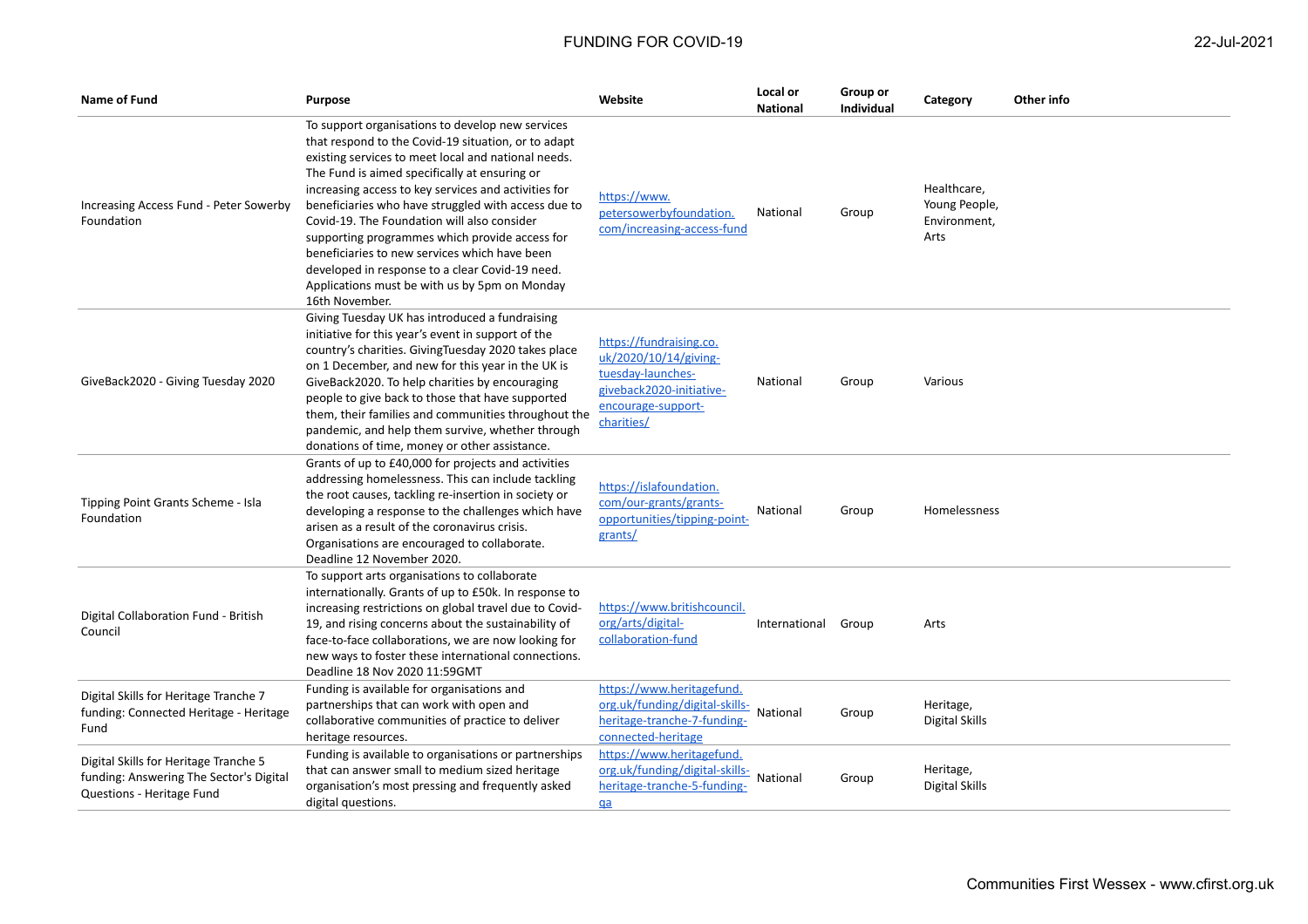| Name of Fund                                                                                | <b>Purpose</b>                                                                                                                                                                                                                                                                                                                                                                                                                                       | Website                                                                                                                | Local or<br><b>National</b> | Group or<br>Individual | Category                           | Other info |
|---------------------------------------------------------------------------------------------|------------------------------------------------------------------------------------------------------------------------------------------------------------------------------------------------------------------------------------------------------------------------------------------------------------------------------------------------------------------------------------------------------------------------------------------------------|------------------------------------------------------------------------------------------------------------------------|-----------------------------|------------------------|------------------------------------|------------|
| Digital Skills for Heritage Tranche 2<br>funding: Taking Digital Forward -<br>Heritage Fund | Funding is available to organisations or partnerships<br>that can offer digital skills development focused on<br>innovation, enterprise and business planning to small<br>heritage organisations.                                                                                                                                                                                                                                                    | https://www.heritagefund.<br>org.uk/funding/digital-skills-<br>heritage-tranche-2-funding-<br>taking-digital-forward   | National                    | Group                  | Heritage,<br><b>Digital Skills</b> |            |
| Southern Co-op Feed a Family Fund                                                           | Southern Co-op has made an initial donation of<br>£5,000 to its Feed a Family Fund so local food banks<br>can start applying for help straightaway. The micro<br>grants of £200, which will be distributed via the<br>online platform Neighbourly, will ensure the funding<br>helps a wide number of food banks and reaches<br>those who need it most.                                                                                               | https://www.neighbourly.<br>com/FeedAFamilyFund                                                                        | Local                       | Group                  | Food poverty,<br>Food banks        |            |
| - NHS Blood and Transplant                                                                  | Part of NHS Blood and Transplant's commitment to<br>build support for donation amongst Black, Asian,<br>Community Investment Scheme Round 3 mixed heritage and minority ethnic communities.<br>The scheme funds community and faith/beliefs<br>organisations to drive awareness, understanding and<br>behaviour change.                                                                                                                              | https://www.nhsbt.nhs.<br>uk/how-you-can-help/get-<br>involved/community-<br>investment-scheme/round-<br>$\frac{3}{2}$ | National                    | Group                  | <b>BAME, Health</b><br>inequality  |            |
| The Global Majority Fund                                                                    | Comic Relief is proud to partner with the NET,<br>Barclays and The Clothworkers' Foundation to launch<br>The Global Majority Fund, dedicated to further<br>Covid-19 response work with communities<br>experiencing racial inequality. Closes 30 November<br>2020 at midday                                                                                                                                                                           | https://www.comicrelief.<br>com/funding/funding-<br>opportunities/the-global-<br>majority-fund/                        | National                    | Group                  | Racial<br>inequality               |            |
| The Inclusive Recovery Fund - UnLtd                                                         | To help social entrepreneurs deliver their important<br>services and grow their impact while adapting to the<br>challenges the Coronavirus crisis has presented.<br>Closes 13 November                                                                                                                                                                                                                                                               | https://www.unltd.org.<br>uk/our-support/our/irf/                                                                      | National                    | Group                  | BAME,<br>Disability                |            |
| The UK Youth Fund - Covid Relief                                                            | To support youth organisations who have not had<br>access to the crisis funding they require to survive<br>the Covid pandemic. Youth organisations with an<br>income of under £250,000, that are based in, and<br>deliver their work in England are eligible to apply for<br>up to £50,000.                                                                                                                                                          | https://funding.ukyouth.<br>$\text{org}/$                                                                              | National                    | Group                  | Youth                              |            |
| Local Restrictions Support Grant - New<br><b>Forest District Council</b>                    | Funding has been made available to offer further<br>support to local businesses which have been legally<br>forced to close from 5 November 2020 to 2<br>December 2020 due to the national restrictions put<br>in place to manage coronavirus.<br>Note: For businesses NOT eligible for the above Local<br>Restrictions Support Grant Scheme, the Council is<br>currently awaiting detailed guidance on the<br>'Additional Restrictions Grant' (ARG). | https://www.newforest.<br>gov.<br>uk/article/1274/Financial-<br>support-for-businesses-<br>affected-by-coronavirus     | Local New<br>Forest         | SME                    | <b>Business</b><br>support         |            |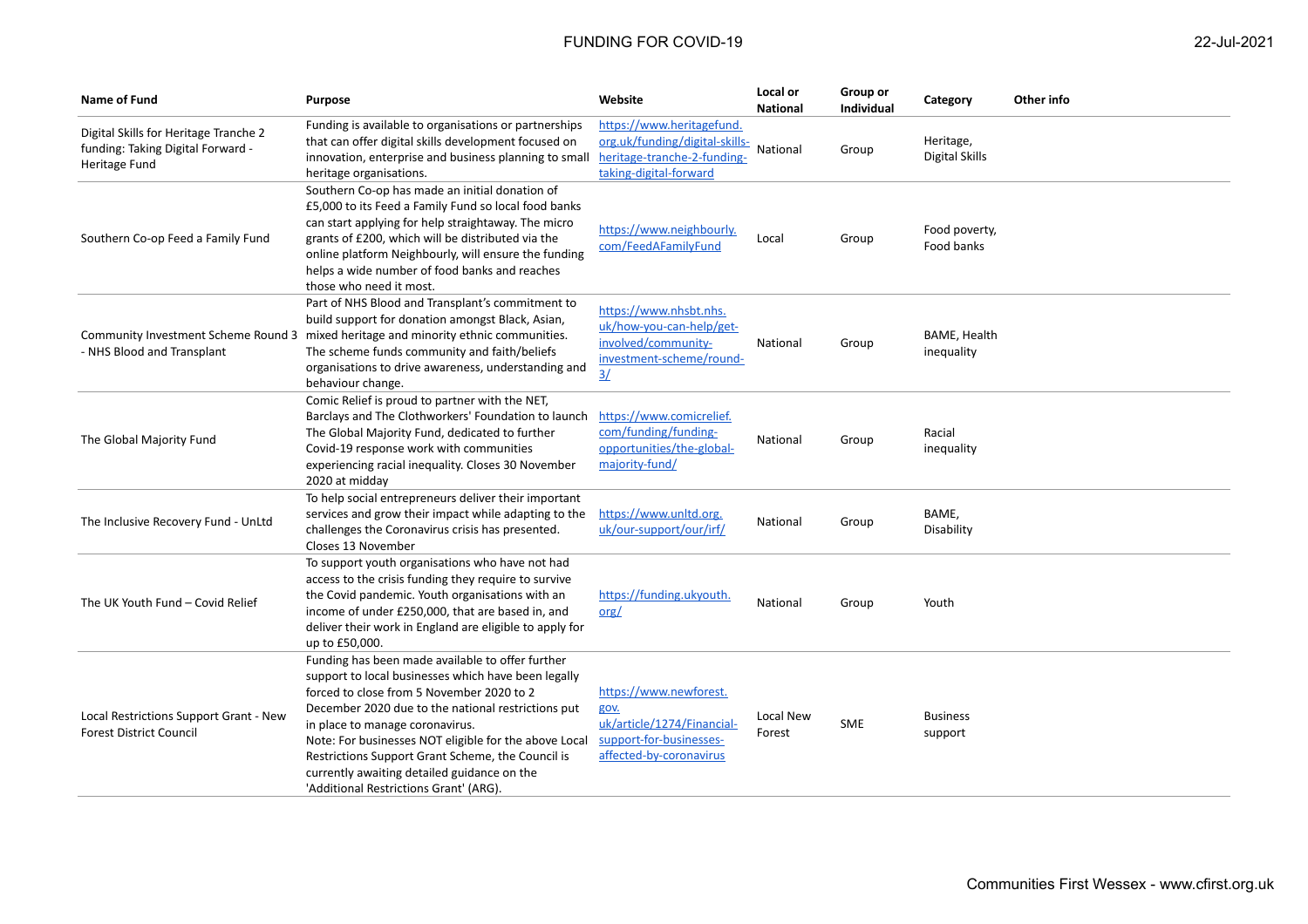| Name of Fund                                                          | <b>Purpose</b>                                                                                                                                                                                                                                                                                                                                                                                                                                                                                        | Website                                                                                                                                  | Local or<br><b>National</b> | Group or<br><b>Individual</b> | Category                   | Other info |
|-----------------------------------------------------------------------|-------------------------------------------------------------------------------------------------------------------------------------------------------------------------------------------------------------------------------------------------------------------------------------------------------------------------------------------------------------------------------------------------------------------------------------------------------------------------------------------------------|------------------------------------------------------------------------------------------------------------------------------------------|-----------------------------|-------------------------------|----------------------------|------------|
| Local Restrictions Support Grant -<br>Havant Borough Council          | Businesses that have been forced to close as part of<br>the current national restrictions to slow the spread of<br>coronavirus can now claim a grant through Havant<br><b>Borough Council</b>                                                                                                                                                                                                                                                                                                         | https://www.havant.gov.<br>uk/news/businesses-forced-<br>close-under-national-<br>coronavirus-restrictions-<br>should-claim-grant-now    | Local Havant<br>Borough     | <b>SME</b>                    | <b>Business</b><br>support |            |
| Local Restrictions Support Grant - East<br>Hampshire District Council | Businesses that have been forced to close as part of<br>the current national restrictions to slow the spread of<br>coronavirus can now claim a grant through East<br>Hampshire District Council                                                                                                                                                                                                                                                                                                       | https://www.easthants.gov.<br>uk/news/businesses-forced-<br>close-under-national-<br>coronavirus-restrictions-<br>should-claim-grant-now | Local East<br>Hants         | <b>SME</b>                    | <b>Business</b><br>support |            |
| Local Restrictions Support Grant -<br>Winchester City Council         | Businesses forced to close as part of the current<br>national restrictions to slow the spread of<br>coronavirus can now claim a grant through<br>Winchester City Council                                                                                                                                                                                                                                                                                                                              | https://www.winchester.<br>gov.uk/business/business-<br>rates/important-<br>information-on-business-<br>rates                            | Local<br>Winchester         | <b>SME</b>                    | <b>Business</b><br>support |            |
| Local Restrictions Support Grant -<br>Fareham Borough Council         | Funding has been made available for Fareham<br>Borough Council to offer further support to local<br>businesses which are forced to close as a result of the<br>new national restrictions which came into force on<br>Thursday 5 November 2020.                                                                                                                                                                                                                                                        | https://www.fareham.gov.<br>uk/business/business_rates<br>/intro.aspx                                                                    | Local<br>Fareham            | <b>SME</b>                    | <b>Business</b><br>support |            |
| Crowdfunder Solent - Solent LEP                                       | Get up to £5,000. This fund provides support for<br>existing micro and small businesses, social<br>enterprises or charities seeking to cope in or adapt to<br>challenging trading conditions as a result of Covid-19,<br>or those seeking to secure growth funding.                                                                                                                                                                                                                                   | https://www.crowdfunder.<br>co.uk/funds/crowdfund-<br>solent                                                                             | Local Solent<br>LEP area    | Group                         | <b>Business</b><br>support |            |
| Sector Challenge Programme - Catalyst                                 | Grants of up to £10,000 for organisations working in<br>early years; financial wellbeing; mental health and<br>wellbeing; and sexual abuse and domestic violence.<br>There are 12 Sector Challenges across these four<br>sectors most affected by COVID-19. For each<br>challenge, we are funding three charity or civil<br>society organisations working in that area to come<br>together with a digital partner to explore solutions<br>using digital, data and design. Deadline 27 Nov 11.59<br>pm | https://thecatalyst.org.<br>uk/sector-challenge-<br>grants/sector-challenge-<br>grants                                                   | National                    | Group                         | Digital                    |            |
| <b>ASDA Feeding Communities Grant</b>                                 | Feeding Communites Grant has been designed to<br>help provide meals to anyone in need in the lead up<br>to Christmas. With more local and national<br>lockdowns in place and changes anticipated to the<br>coming weeks, supporting those with food provision<br>is needed more than ever. Meals can be provided for<br>individuals, families, meals at children's healthy<br>holiday clubs. Deadline 6th December 2020.                                                                              | https://www.<br>asdafoundation.org/how-<br>to-applyy                                                                                     | National                    | Group                         | Food poverty               |            |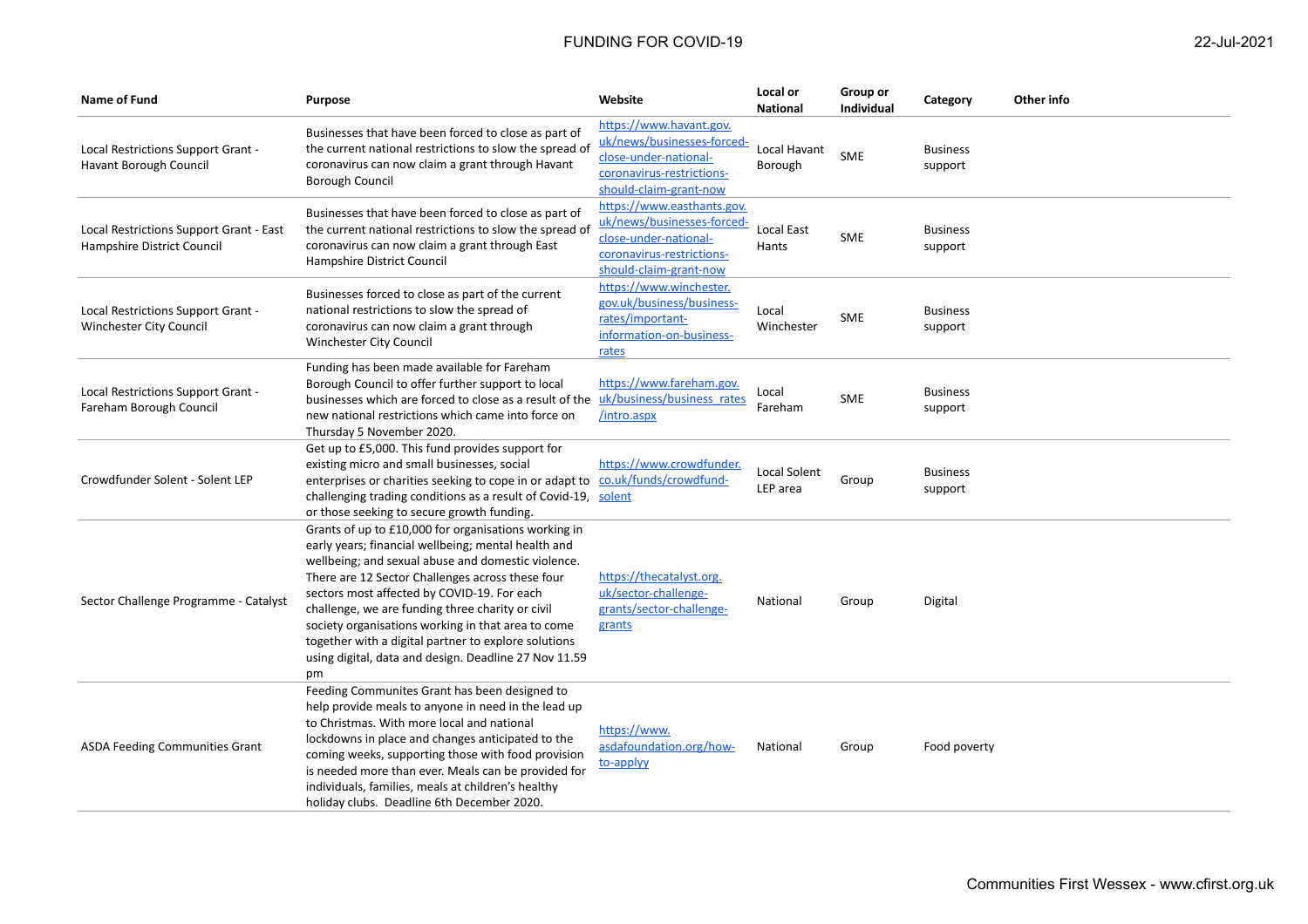| Name of Fund                                                    | <b>Purpose</b>                                                                                                                                                                                                                                                                                                                                                                                                                                                          | Website                                                                                                  | Local or<br><b>National</b> | Group or<br><b>Individual</b> | Category                                              | Other info |
|-----------------------------------------------------------------|-------------------------------------------------------------------------------------------------------------------------------------------------------------------------------------------------------------------------------------------------------------------------------------------------------------------------------------------------------------------------------------------------------------------------------------------------------------------------|----------------------------------------------------------------------------------------------------------|-----------------------------|-------------------------------|-------------------------------------------------------|------------|
| Community Business Crowd Match -<br>Power to Change             | Power to Change has teamed up with Crowdfunder.<br>Crowdmatch provides an incentive to maximise your<br>crowdfunding campaign by match-funding what you<br>raise from a crowd, up to £10,000. This programme<br>will help community businesses respond to the<br>Covid-19 crisis, whether it's for launching new ideas<br>to help your neighbourhood, help meet increased<br>demand, save a community space or help bridge a<br>funding gap.                            | https://www.<br>powertochange.org.uk/get-<br>support/programmes/com<br>munity-business-<br>crowdmatch/   | National                    | Group                         | Covid<br>Response and<br>Recovery                     |            |
| Community Shares ReBoost Fund -<br>Power to Change              | Community Shares ReBoost fund aims to support<br>community businesses to raise community shares<br>capital that can support their recovery, pivot or<br>expand the business in response to Covid-19.<br>Development grants - between £3-5k to prepare a<br>recovery community share offer and be awarded the<br><b>Community Shares Standard Mark</b><br>Match equity investment - typically matching pound<br>for pound up to £25,000 invested by the ReBoost<br>fund. | https://www.<br>powertochange.org.uk/get-<br>support/programmes/com<br>munity-business-reboost-<br>fund/ | National                    | Group                         | Recovery,<br>Community<br><b>Businesses</b>           |            |
| Digital Innovation and Engagement Fund<br>- Museums Association | Grants of up to £50k for museums to scale up and<br>evaluate the new ways of working that they have<br>developed during the Covid-19 pandemic.<br>An associated programme, 'Mindsets for Museums of<br>the Future', will support museums to probe and<br>action their own post-Covid futures through a series<br>of workshops and networking opportunities.<br>Applications close 21 December 2020                                                                      | https://www.<br>museumsassociation.<br>org/funding/digital-<br>innovation-and-<br>engagement-fund/#      | National                    | Group                         | Museums, Arts,<br>Heritage                            |            |
| Powering Up - Power to Change                                   | To increase community business leaders' knowledge,<br>to provide wellbeing support and to build peer<br>relationships to boost recovery across the sector. The<br>programme is open to any community business in<br>England to apply; however, we will be prioritising<br>support to community businesses in the most<br>deprived areas of England, as well as organisations<br>that are supporting and led by disabled people                                          | https://www.<br>powertochange.org.uk/get-<br>support/programmes/powe<br>$ring-up/$                       | National                    | Group                         | Various,<br>Wellbeing,<br>BAME,<br>Disabled<br>People |            |

and/or people from Black, Asian and Minority Ethnic

**Must have re-opened. Deadline for applications is** 

(BAME\*) groups. Closed 30 Nov.

**17 May at 10am.**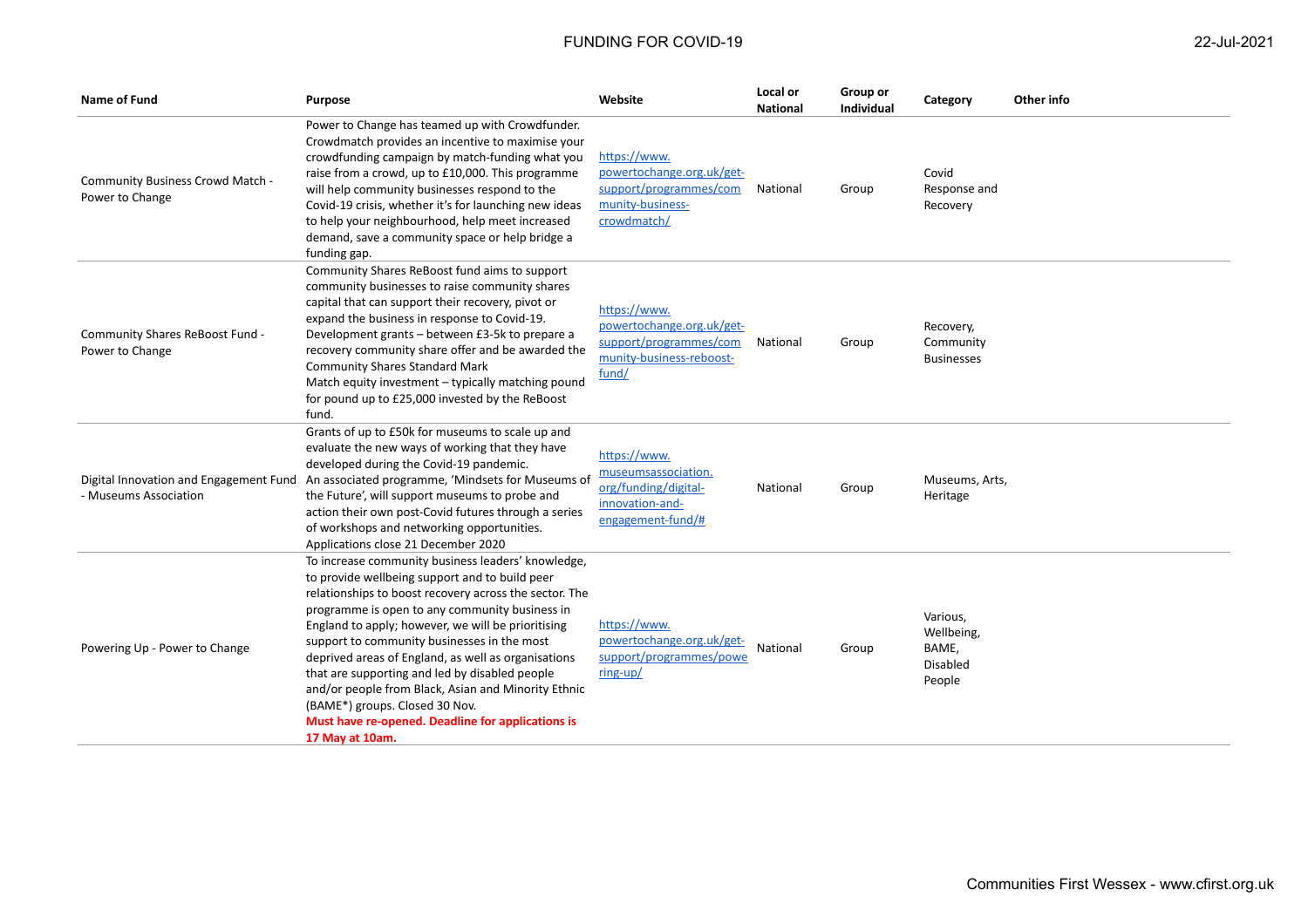| <b>Name of Fund</b>                                                      | <b>Purpose</b>                                                                                                                                                                                                                                                                                                                                                                                                                                                                                                | Website                                                                                              | Local or<br><b>National</b> | Group or<br>Individual | Category               | Other info |
|--------------------------------------------------------------------------|---------------------------------------------------------------------------------------------------------------------------------------------------------------------------------------------------------------------------------------------------------------------------------------------------------------------------------------------------------------------------------------------------------------------------------------------------------------------------------------------------------------|------------------------------------------------------------------------------------------------------|-----------------------------|------------------------|------------------------|------------|
| Heritage Recovery and Resilience Loans<br>National Lottery Heritage Fund | Heritage Recovery and Resilience Loans are long-<br>term investment to support the actions needed to<br>stabilise and modify operations, build organisational<br>resilience, and adapt programmed projects as part of<br>your organisation's recovery from the impact of<br>COVID-19. You can apply to us for a loan of between<br>£50,000 and £250,000.<br>The application deadline is 14 February 2021                                                                                                      | https://www.heritagefund.<br>org.uk/funding/heritage-<br>recovery-resilience-<br>loans#who-can-apply | National                    | Group                  | Heritage               |            |
| Alec Dickson Trust                                                       | The COVID-19 global pandemic is having an<br>unprecedented impact on individuals and<br>communities. Youth volunteering has an important<br>role to play as part of society's response to this issue.<br>To help young people to volunteer in response to<br>COVID-19. Up to £500 from UK-based volunteering or<br>community service projects, organised and run by<br>people under 30 years old, which directly or<br>indirectly respond to COVID-19. Closes 17 Dec. New<br>deadline Wednesday 23rd June 8pm | http://www.<br>alecdicksontrust.org.<br>uk/apply/                                                    | National                    | Group                  | Youth,<br>Volunteering |            |
| BBC Children in Need Main & Small<br><b>Grants Programmes</b>            | Due to the COVID-19 pandemic, we have temporarily<br>broadened the types of applications we accept. We<br>are currently offering funding that can be used more<br>flexibly than usual. The deadline for all applications<br>is 21st December 2020 at 11.30am                                                                                                                                                                                                                                                  | https://www.<br>bbcchildreninneed.co.<br>uk/grants/covid-19-funding-<br>streams/                     | National                    | Group                  | Children               |            |
| Crowdfunder Solent - Solent LEP                                          | To increase social connectedness, and help<br>communities cope with the impact of COVID-19.<br>£25,000 - £50,000. By working with those<br>communities most impacted by the COVID-19<br>pandemic, including black, Asian and ethnically<br>diverse communities.<br>Deadline 12pm (midday), 8 January 2021                                                                                                                                                                                                     | https://www.artscouncil.<br>org.uk/thriving-<br>communities-fund#section-                            | National                    | Group                  | <b>BAME, various</b>   |            |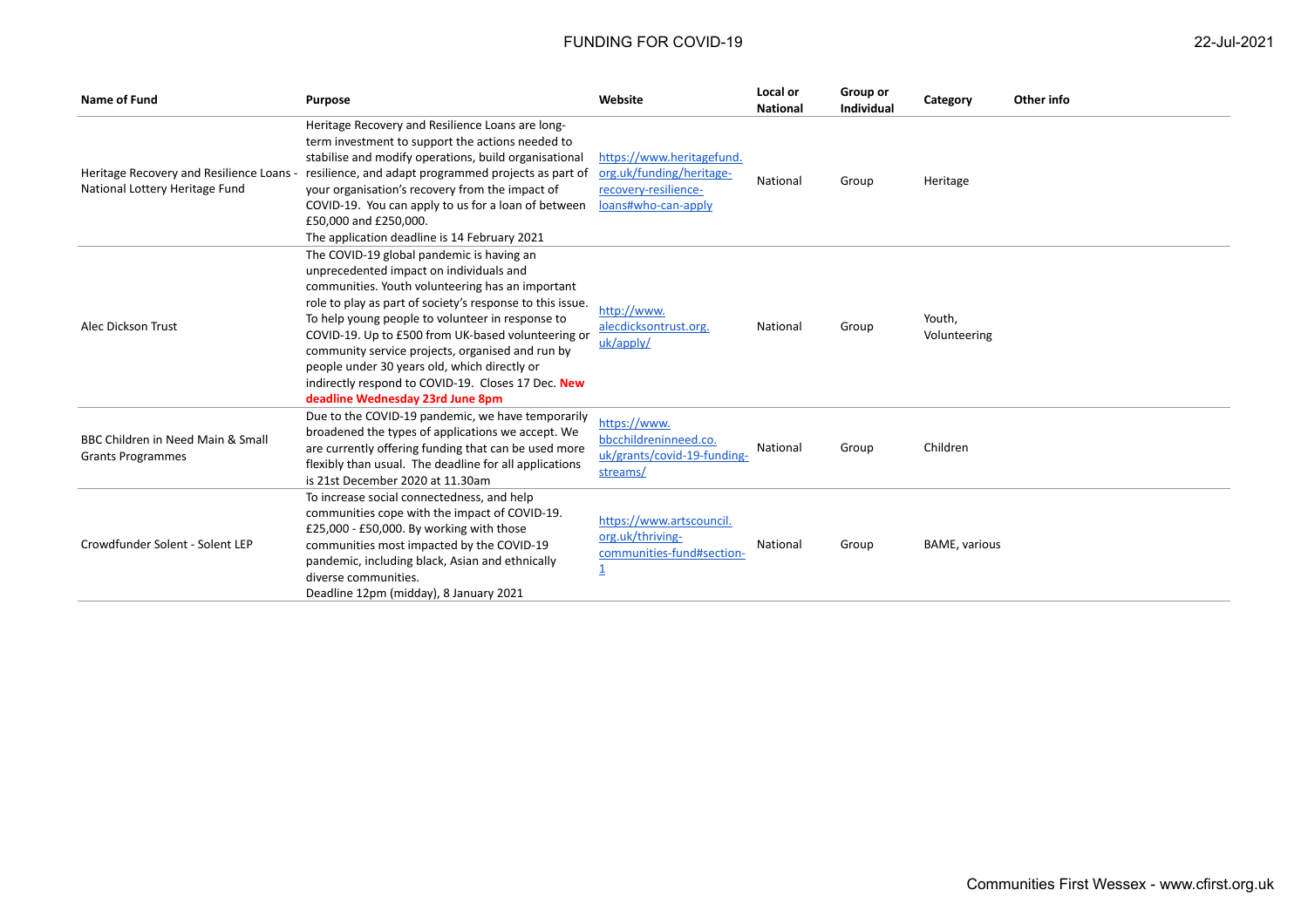| <b>Name of Fund</b>                                                                | <b>Purpose</b>                                                                                                                                                                                                                                                                                                                                                                                                                                                                                                                                                                                                                                                                                                                                      | Website                                                                                                                                               | Local or<br>National | Group or<br>Individual | Category                                 | Other info |
|------------------------------------------------------------------------------------|-----------------------------------------------------------------------------------------------------------------------------------------------------------------------------------------------------------------------------------------------------------------------------------------------------------------------------------------------------------------------------------------------------------------------------------------------------------------------------------------------------------------------------------------------------------------------------------------------------------------------------------------------------------------------------------------------------------------------------------------------------|-------------------------------------------------------------------------------------------------------------------------------------------------------|----------------------|------------------------|------------------------------------------|------------|
| National Lottery Grants for Heritage -<br>Resilience and inclusion project funding | To support organisations working with heritage to<br>adapt and respond to the changing environment they<br>are now operating in, or are focused on inclusion, led<br>by and/or engaging diverse groups typically under-<br>represented in heritage (for example, young people,<br>minority ethnic and LGBT+ communities, disabled<br>people and people from lower socio-economic<br>backgrounds). Grants from £3,000 to £10,000 and<br>£10,000 to £100,000<br>Phase 2 - applications for grants from £100,000-<br>£250,000 and £250,000-£5 million will be accepted<br>starting from 8 February 2021. This will mark a<br>return to NLHF's core business, but NLHF will not be<br>returning to pre-Covid-19 "business as usual" in its<br>approach. | https://www.heritagefund.<br>org.uk/funding/application-<br>guidance-national-lottery-<br>grants-heritage-ps3000-<br>ps10000-and-ps10000-<br>ps100000 | National             | Group                  | Heritage,<br>diversity                   |            |
| Youth Covid-19 Support Fund (DCMS /<br>PwC)                                        | Open to grassroots youth clubs, uniformed youth<br>groups, and national youth and umbrella<br>organisations, to help to mitigate the impact of lost<br>income during the winter period due to the<br>coronavirus pandemic, and ensure services providing<br>vital support can remain open. Applications to the<br>Fund will be open for four weeks, and will close at<br>5pm on the 12th February 2021.                                                                                                                                                                                                                                                                                                                                             | https://www.gov.<br>uk/guidance/apply-for-the-<br>youth-covid-19-support-<br>fund                                                                     | National             | Group                  | Youth                                    |            |
| Mental Health Sustainability Fund                                                  | Funding costs that can positively impact the<br>sustainability of an org - specifically those supporting<br>the mental health and wellbeing of communities<br>disproportionately impacted by Covid-19; with a<br>focus on those led by and/or are supporting Black,<br>Asian, Minority Ethnic communities. Also<br>organisations supporting other disadvantaged groups<br>such as the homeless community, those in contact<br>with the criminal justice system, children and young<br>people, women and girls, victims of domestic<br>violence etc. Deadline 11.59pm on 13th December<br>2020                                                                                                                                                       | https://amhp.org.uk/our-<br>work/mh-sustainability-<br>programme/mental-health-<br>sustainability-fund/                                               | National             | Group                  | Mental Health,<br>BAME.<br>Disadvantaged |            |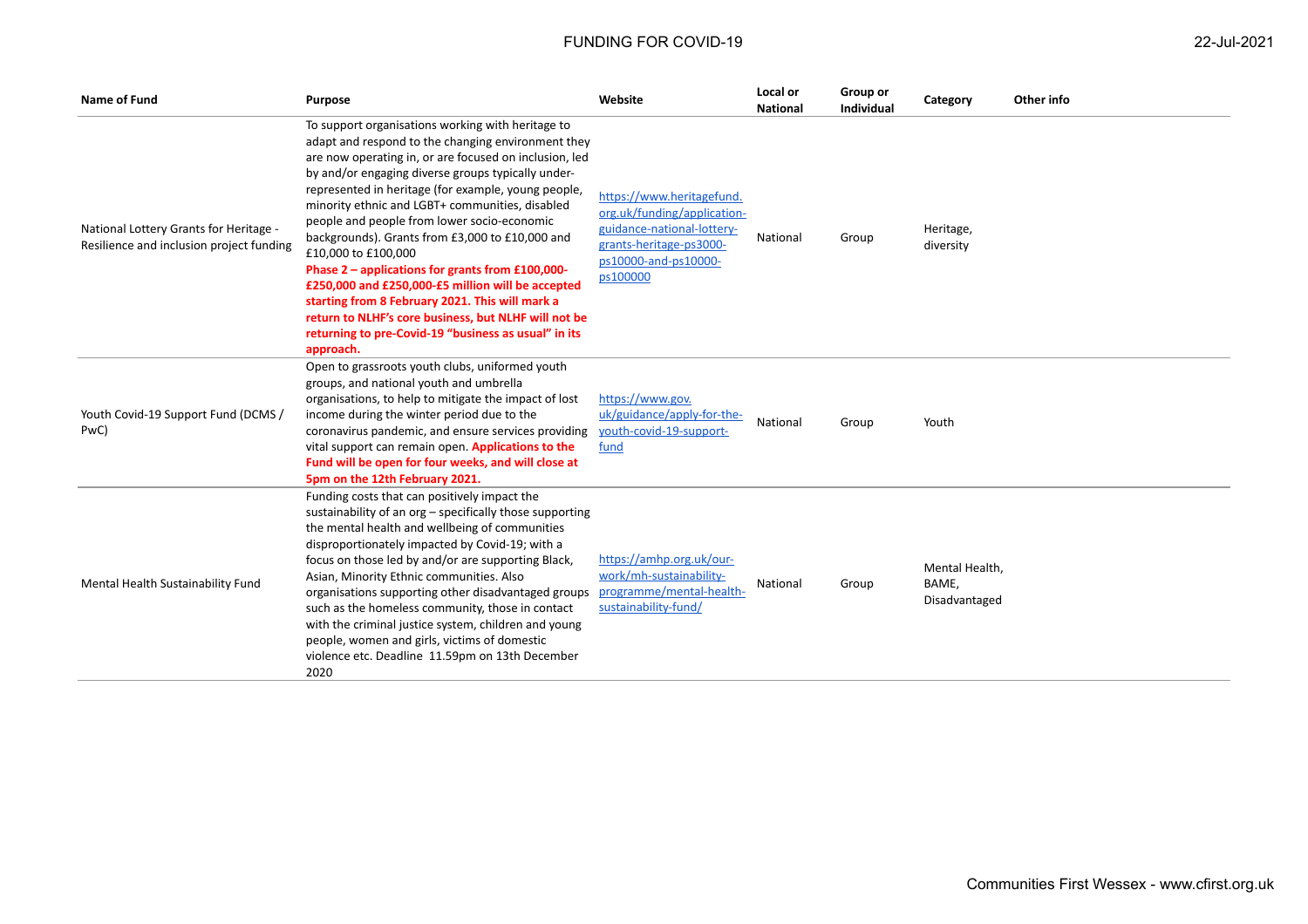| Name of Fund                                              | <b>Purpose</b>                                                                                                                                                                                                                                                                                                                                                                                                                                                                                                                                                                                                                                                                                    | Website                                                                                   | Local or<br><b>National</b> | Group or<br><b>Individual</b> | Category                | Other info |
|-----------------------------------------------------------|---------------------------------------------------------------------------------------------------------------------------------------------------------------------------------------------------------------------------------------------------------------------------------------------------------------------------------------------------------------------------------------------------------------------------------------------------------------------------------------------------------------------------------------------------------------------------------------------------------------------------------------------------------------------------------------------------|-------------------------------------------------------------------------------------------|-----------------------------|-------------------------------|-------------------------|------------|
| The Leslie Sell Charitable Trust                          | Scouting and Guiding activities 2 additional grants.<br>£100 for IT support (e.g. towards a zoom<br>membership for one year or the purchasing of<br>firesticks or similar) to assist with delivering a<br>blended Scout or Guide programme. The second to<br>help with the Census/Insurance costs for 2021 due to<br>falling subscription payments and lack of other<br>fundraising opportunities in 2020 - 75% of the Group<br>annual charge up to a maximum of £750. These new<br>grants will be reviewed in May 2021.                                                                                                                                                                          | http://lesliesellct.org.uk/                                                               | National                    | Group                         | Youth,<br>Scouts/Guides |            |
| connect4communities - HCC - Winter<br><b>Grant Scheme</b> | connect4communities is a new initiative developed<br>by HCC and IOW Council in collaboration with<br>partners, with funding from the DWP.<br>The purpose of this programme is to support<br>vulnerable families during the winter as the<br>coronavirus pandemic continues and help ensure<br>children and young people do not go hungry or<br>without essential items. Vouchers and grants<br>Extra funding worth more than £1 million has been<br>awarded to the 'connect4communities' programme<br>- an initiative developed by Hampshire County<br>Council in collaboration with partners – to help<br>ensure that no child goes hungry during the 2-16<br><b>April Easter school holiday</b> | https://www.hants.gov.<br>uk/News/180321WGSfundi Hampshire<br>ngextended                  |                             | Individuals<br>and Groups     | Youth, Food<br>poverty  |            |
| Thriving Communities Fund                                 | For local projects that bring together place-based<br>partnerships to improve and increase the range and<br>reach of available social prescribing community<br>activities - especially for those people most impacted communities-fund#section-<br>by COVID19 and health inequalities.<br>Deadline: 12pm (midday), 8 January 2021                                                                                                                                                                                                                                                                                                                                                                 | https://www.artscouncil.<br>org.uk/thriving-<br>11                                        | National                    | Groups                        | Social<br>Prescribing   |            |
| Local Connections Fund - Gov DCMS /<br>National Lottery   | For charities and interest groups that reduce social<br>isolation. Small grants between £300 and £2,500. To<br>help local organisations bring people and<br>communities together as the country recovers from<br>the coronavirus pandemic. First round will open for<br>applications on 5 January and close on 26 January<br>2021. 2 rounds; January 21 and summer 21.<br>Deadline 6th August 2021 5pm.                                                                                                                                                                                                                                                                                           | https://www.<br>tnlcommunityfund.org.<br>uk/funding/programmes/lo<br>cal-connections-fund | National                    | Groups                        | Social Isolation        |            |
| Clinks COVID-19 Winter Support Grants                     | Voluntary organisations working in the criminal<br>justice system with an annual income under<br>£250,000 can apply now for grant funding to support<br>their vital work through the winter. The deadline for<br>applications is 9am on Monday 4th January 2021,<br>although early applications are encouraged.                                                                                                                                                                                                                                                                                                                                                                                   | https://www.clinks.org/our-<br>work/coronavirus-covid-<br>19#grants                       | National                    | Groups                        | Criminal justice        |            |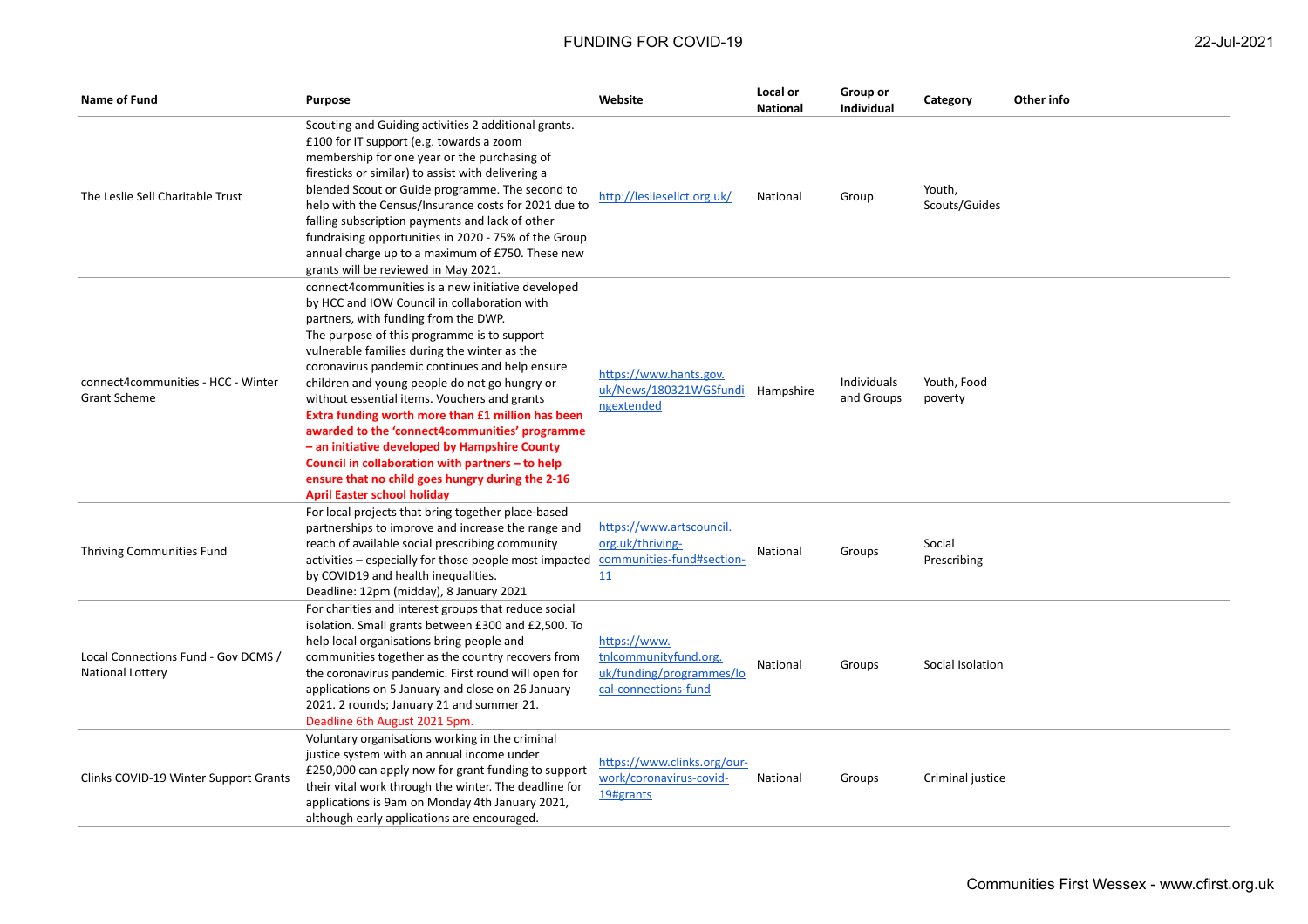| Name of Fund                                                         | <b>Purpose</b>                                                                                                                                                                                                                                                                                                                                                                                                                                                                                                                                          | Website                                                                                                                                    | Local or<br><b>National</b> | Group or<br><b>Individual</b> | Category                              | Other info |
|----------------------------------------------------------------------|---------------------------------------------------------------------------------------------------------------------------------------------------------------------------------------------------------------------------------------------------------------------------------------------------------------------------------------------------------------------------------------------------------------------------------------------------------------------------------------------------------------------------------------------------------|--------------------------------------------------------------------------------------------------------------------------------------------|-----------------------------|-------------------------------|---------------------------------------|------------|
| Culture Recovery Fund: Repayable<br>Finance Round Two - Arts Council | This investment is intended to maintain England's<br>cultural ecology by supporting culturally significant<br>organisations so we can ensure that, by 31 March<br>2022, successful applicants are operating fully on a<br>viable and sustainable basis. Loans of £1 million or<br>over. Application Deadline: 12pm (midday), 7 January 1<br>2021                                                                                                                                                                                                        | https://www.artscouncil.<br>org.uk/funding/culture-<br>recovery-fund-repayable-<br>finance-round-two#section-                              | National                    | Groups                        | Arts, Heritage                        |            |
| Culture Recovery Fund for Heritage:<br>Second Round                  | Part of the rescue package announced by DCMS to<br>safeguard cultural and heritage organisations across<br>England from the economic impact of COVID-19. This<br>second round will offer grants of between £10,000<br>and £3m to support organisations to make the<br>transition towards full reopening.<br>Open for applications 7 January 2021 until 26<br>January 2021.<br>The other element of Culture Recovery Fund support<br>available is Repayable Finance - details on the<br>website                                                          | https://www.heritagefund.<br>org.uk/funding/culture-<br>recovery-fund-heritage-<br>second-round                                            | National                    | Groups                        | Arts, Heritage                        |            |
| Healthcare Workers' Foundation - Family<br>Fund                      | The Healthcare Workers' Foundation has launched a<br>new fund that will support the families of healthcare<br>workers who have lost their lives to COVID-19. Since<br>the start of the pandemic, more than 600 healthcare<br>workers in the UK have lost their lives. The Family<br>Fund will provide bereaved families with access to<br>counselling, legal and financial advice, respite breaks<br>and mentoring services on careers and education to<br>children. The charity is inviting the public to support<br>the fund.                         | https://fundraising.co.<br>uk/2020/12/24/fund-<br>launched-to-support-<br>families-of-healthcare-<br>workers-who-died-from-<br>$covid-19/$ | National                    | Individuals                   | Bereavement,<br>Healthcare<br>Workers |            |
| Government Loneliness during Winter<br>Fund                          | Funding will help provide immediate and targeted<br>relief to those most at risk of loneliness during the<br>coronavirus pandemic. The funding will be<br>distributed via three existing schemes:<br>£5 million to Arts Council England for arts and library<br>services, (of which £3.5 million has been awarded by<br>DCMS to national charity The Reading Agency)<br>£2 million to extend the Government's Loneliness<br>Fund launched in May this year<br>£500,000 to be distributed amongst the Audio<br>Content Fund and the Community Radio Fund | https://www.gov.<br>uk/government/news/gove<br>rnment-announces-75-<br>million-funding-to-tackle-<br>loneliness-during-winter              | National                    | Groups and<br>Individuals ?   | Loneliness                            |            |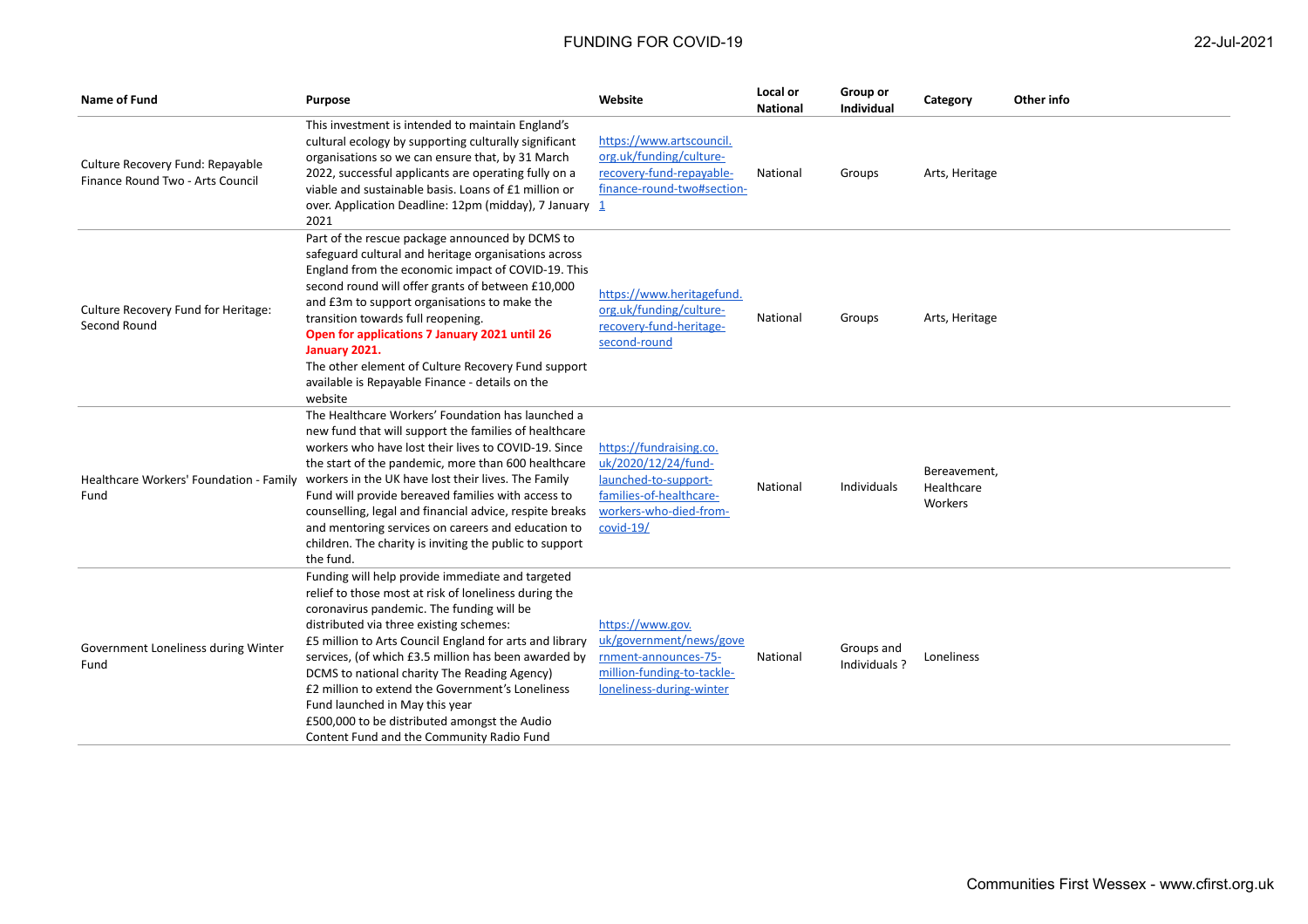| 22-Jul-2021 |  |
|-------------|--|
|             |  |

| Name of Fund                                                          | <b>Purpose</b>                                                                                                                                                                                                                                                                                                                                                                                                                                                                                                                                                                                                                                                       | Website                                                                                                                              | Local or<br><b>National</b> | Group or<br><b>Individual</b> | Category             | Other info |
|-----------------------------------------------------------------------|----------------------------------------------------------------------------------------------------------------------------------------------------------------------------------------------------------------------------------------------------------------------------------------------------------------------------------------------------------------------------------------------------------------------------------------------------------------------------------------------------------------------------------------------------------------------------------------------------------------------------------------------------------------------|--------------------------------------------------------------------------------------------------------------------------------------|-----------------------------|-------------------------------|----------------------|------------|
| Community Radio Fund                                                  | Help to fund the core costs of running Ofcom-<br>licensed community radio stations. For 2020-21,<br>grants will be provided as emergency cash funding to<br>support stations facing severe financial difficulty due<br>to the coronavirus ("Covid-19") outbreak. Closed 3<br>August. Due to the ongoing impact of Covid-19, an<br>additional £200,000 has now been made available by<br>DCMS for a third funding round in 2020-21 to<br>support community radio stations which are taking<br>steps to tackle loneliness and isolation within their<br>communities. The window for applications opens on<br>18 December 2020 and closes at 5pm on 14 January<br>2021. | https://www.ofcom.org.<br>uk/tv-radio-and-on-<br>demand/information-for-<br>industry/radio-<br>broadcasters/community-<br>radio-fund | National                    | Group                         | Media                |            |
| Disrupt 2021                                                          | DISRUPT is a brand new digital arts festival taking<br>place 8-9 July 2021. The event will explore how the<br>performing arts has supported communities during<br>the pandemic and how a year of uncertainty and<br>change has encouraged new and radical ways of<br>working. We have structured the call around three<br>programme strands, and you can apply for between<br>£1,000 and £5,000.<br>The deadline for applications is noon, 30 January<br>2021. You must be able to premiere an aspect of<br>your work digitally for DISRUPT 2021.                                                                                                                    | https://www.gsmd.ac.<br>uk/disrupt/                                                                                                  | National                    | Group and<br>Individuals      | Performing<br>Arts   |            |
| Carers Wellbeing COVID fund Hampshire<br>- HCC                        | Unpaid family carers in Hampshire are being offered<br>financial and practical support during the national<br>lockdown. We're urging anyone who is caring for<br>their vulnerable loved ones to come forward for the<br>support, which includes one-off payments to help<br>with any additional challenges.<br>The money from the Carers Wellbeing COVID fund is<br>designed to address the individual needs of the carer<br>for example financial help with technology,<br>equipment or personal care. It is open to anyone<br>including younger carers. Closes end of March 2021                                                                                   | https://www.hants.gov.<br>uk/News/20210122carers                                                                                     | Local                       | Individual                    | <b>Unpaid Carers</b> |            |
| TECH FOR GOOD BUILD 2021 - Comic<br>Relief and Paul Hamlyn Foundation | The COVID-19 crisis has since increased the need for<br>organisations to explore how digital and design<br>approaches can be used to create more impact for<br>the people they work with.<br>The Tech for Good 2021 'Build' programme will<br>enable organisations or partnerships to define, test<br>and develop digital solutions over nine months that<br>meet a social need or challenge.<br>Closes 12 GMT (noon) on Friday 12th February 2021                                                                                                                                                                                                                   | https://www.comicrelief.<br>com/funding/funding-<br>opportunities/tech-for-<br>good-build-2021/                                      | National                    | Group                         | Digital              |            |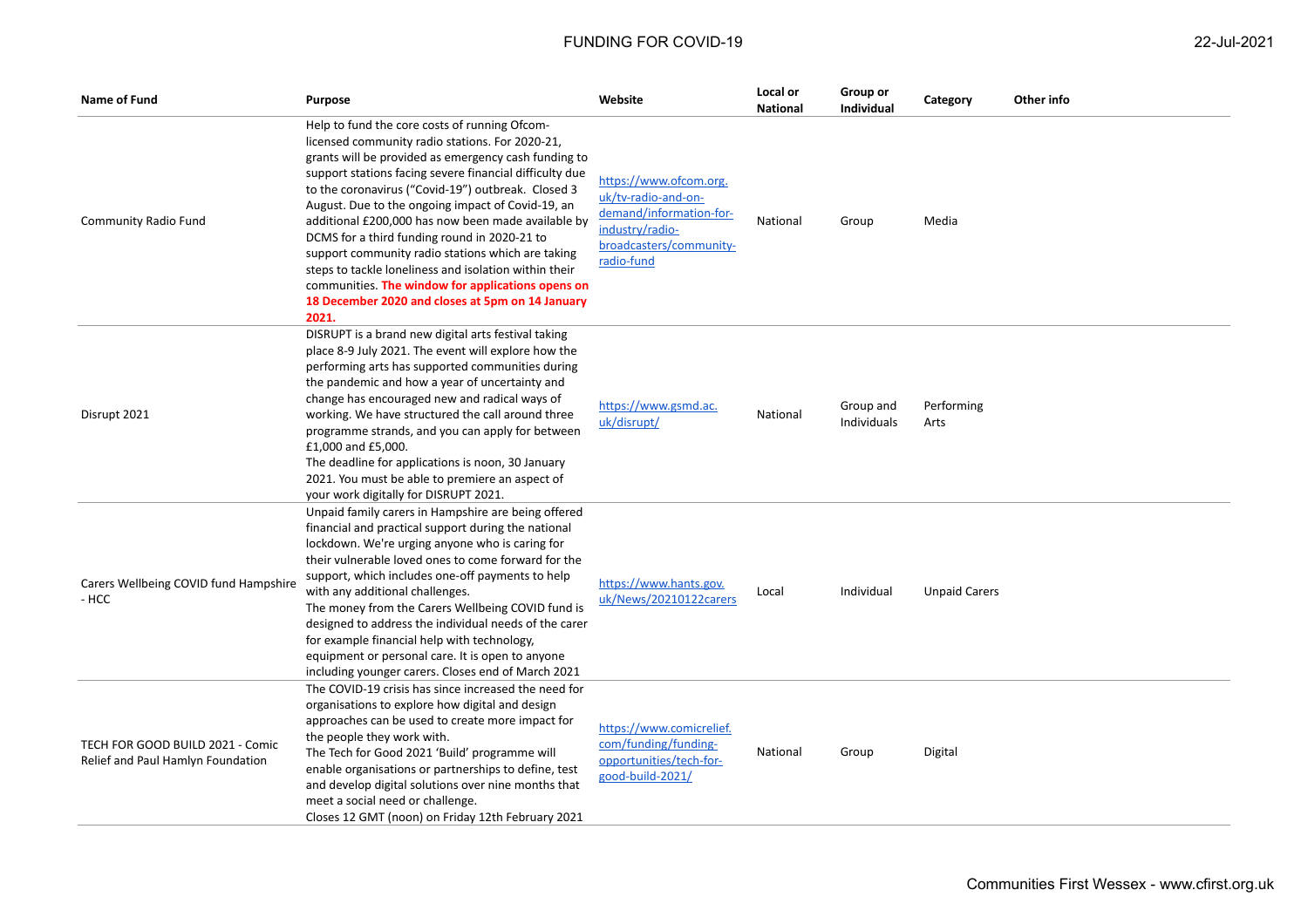| Name of Fund                                                                                | <b>Purpose</b>                                                                                                                                                                                                                                                                                                                                                                | Website                                                                                          | Local or<br><b>National</b> | Group or<br>Individual  | Category              | Other info |
|---------------------------------------------------------------------------------------------|-------------------------------------------------------------------------------------------------------------------------------------------------------------------------------------------------------------------------------------------------------------------------------------------------------------------------------------------------------------------------------|--------------------------------------------------------------------------------------------------|-----------------------------|-------------------------|-----------------------|------------|
| The DofE Resilience Fund                                                                    | To help young people facing disadvantage to recover<br>from the effects of the pandemic, we've launched<br>the DofE Resilience Fund to reduce barriers to DofE<br>participation this financial year (until 31 March<br>$2021$ ).                                                                                                                                              | https://www.dofe.org/the-<br>dofe-resilience-fund/                                               | National                    | Group or<br>Individual? | Young People          |            |
| True Colours Trust - UK Small Grants                                                        | This programme is designed to support excellent<br>local organisations and projects that work with:<br>disabled children and young people; children and<br>young people with life-limiting conditions; and their<br>families. It provides grants of up to £10,000, although<br>many grants are smaller than this.                                                             | https://www.<br>truecolourstrust.org.<br>uk/small-grants-uk/                                     | National                    | Group                   | Young People          |            |
| Barclays 100x100 UK Covid-19<br>Community Relief Fund - Prince's<br>Countryside Fund        | The Prince's Countryside Fund has grants of up to<br>£10,000 available for projects from across the UK<br>which are working to create resilient rural<br>communities.<br>Barclays 100x100 UK Covid-19 Community Relief<br>Fund is OPEN for applications<br>Friday 19th March<br><b>Current round: Applications close at 6pm (UK time)</b><br>on Friday 6 August, 2021.        | https://www.<br>princescountrysidefund.org.<br>uk/grant-giving-<br>programme/grant-<br>programme | National                    | Group                   | Rural<br>Communities  |            |
| Swimathon Foundation Covid-19 Relief<br>Fund                                                | Small swimming and aquatic organisations<br>experiencing short-term financial hardship from the<br>effects of Covid-19 can apply for a grant to help them<br>make ends meet. Grants of between £250 and<br>£1,000. Deadline 26 February                                                                                                                                       | https:<br>//swimathonfoundation.<br>$org$                                                        | National                    | Group                   | Sport,<br>Swimming    |            |
| Culture Recovery Fund for<br>Independent Cinemas in England - BFI                           | Round two of the Fund, as covered by this guidance,<br>is intended for independent cinemas to support them<br>as they transition back to a viable and sustainable<br>operating model during April-June 2021.                                                                                                                                                                  | https://www.bfi.org.uk/get-<br>funding-support/culture-<br>recovery-fund-<br>independent-cinemas | National                    | Group                   | Arts, Cinema          |            |
| Support Adoption for Pets<br><b>UK Covid Core Funding</b><br><b>Emergency Grant Funding</b> | We support charities and not-for-profit organisations<br>whose main activity is either: the rescue and<br>rehoming of UK pets or the provision of temporary<br>support to ensure pets can remain with their owners.<br>Rolling programme<br>This grant programme has been redeveloped to<br>support rescues throughout the short and<br>mediumterm impact of the coronavirus. | https://www.<br>supportadoptionforpets.co. National<br>uk/grant-programme/                       |                             | Group                   | Animal welfare        |            |
| Allan & Nesta Ferguson Charitable Trust                                                     | Still accepting applications both in response to the<br>current pandemic but also for projects looking to<br>deliver longer terms results.                                                                                                                                                                                                                                    | https://www.fergusontrust.<br>$\overline{\text{co.uk}}$                                          | National                    | Group                   | Education,<br>Poverty |            |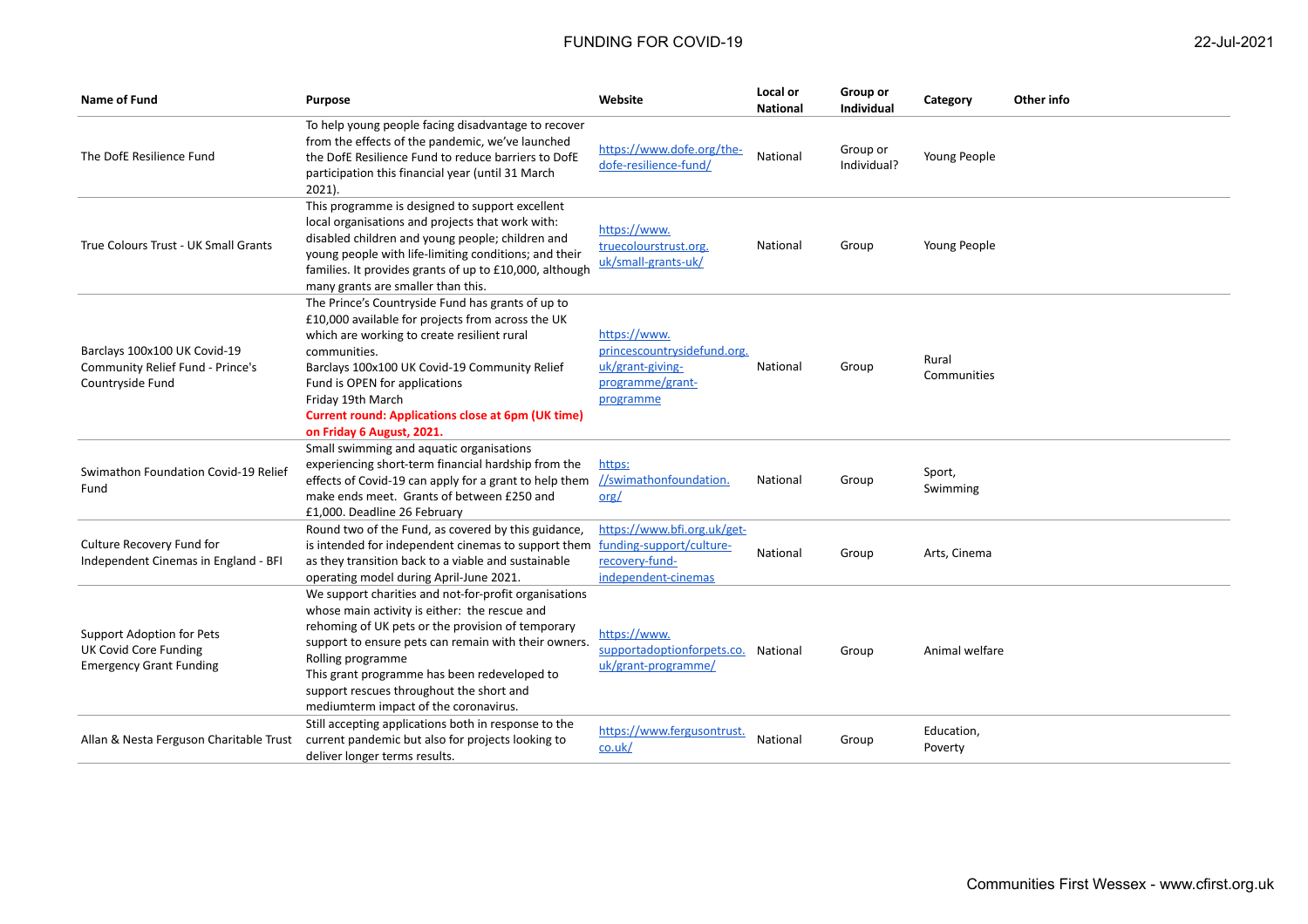| Name of Fund                                    | Purpose                                                                                                                                                                                                                                                                                                                                                                                                                                                                                                                                                                                                                                                                                                                                                                                                                              | Website                                                                                                  | Local or<br><b>National</b> | Group or<br><b>Individual</b> | Category                                     | Other info |
|-------------------------------------------------|--------------------------------------------------------------------------------------------------------------------------------------------------------------------------------------------------------------------------------------------------------------------------------------------------------------------------------------------------------------------------------------------------------------------------------------------------------------------------------------------------------------------------------------------------------------------------------------------------------------------------------------------------------------------------------------------------------------------------------------------------------------------------------------------------------------------------------------|----------------------------------------------------------------------------------------------------------|-----------------------------|-------------------------------|----------------------------------------------|------------|
| Women Thrive Fund - Rosa and<br>Smallwood Trust | Grants of up to £40,000 to specialist women's<br>organisations across the UK. Organisations should be<br>working to enable women and girls to improve their<br>mental health and wellbeing and/or improve their<br>financial resilience. The fund responds directly to<br>what women's and girls' organisations have told us<br>throughout the pandemic: that declining mental<br>health, increased risk of emotional trauma and<br>increased poverty levels are their biggest concerns<br>for women and girls across the UK. Deadline 5:00pm<br>on Thursday March 25th.                                                                                                                                                                                                                                                             | https://rosauk.<br>org/funds/women-thrive-<br>fund/                                                      | National                    | Group                         | Women                                        |            |
| Austin Hope and Pilkington Trust                | Our next grants rounds in 2021 will fund projects that<br>help combat homelessness, and work with refugees<br>and asylum seekers. Both groups have been<br>disproportionately hit be Covid 19.                                                                                                                                                                                                                                                                                                                                                                                                                                                                                                                                                                                                                                       | https://austin-hope-<br>pilkington.org.uk/how-to-<br>apply/                                              | National                    | Group                         | Homelessness,<br>Refugess,<br>Asylum seekers |            |
| Get Fishing Fund                                | The Environment Agency and Angling Trust new<br>£100,000 'Get Fishing Fund' to encourage more<br>people to give fishing a go for the first time or get<br>back into angling after a break from the sport.<br>Funded from rod licence sales, grants of up to £500<br>to benefit small-scale projects and up to £5,000 for<br>larger projects are available. The funding will help the https://anglingtrust.<br>delivery of future angling participation events,<br>including any additional equipment needed to ensure fund/<br>fisheries are following Covid-19 safety guidelines, PPE<br>and signage. It can also cover the costs of fishing<br>equipment, terminal tackle and bait, as well as event<br>resources including promotional material, gazebos<br>and basic storage facilities.<br>Closing date Friday 12th March 2021. | net/funding/get-fishing-                                                                                 | National                    | Group                         | Fishing                                      |            |
| Armed Forces Covenant Fund - Various            | New programmes opening in April, designed to<br>support veterans, Armed Forces families and serving<br>personnel, to recover from some of the wider<br>impacts of the Covid pandemic.<br>- Round 2 of the NAAFI Fund currently closed<br>- Sustaining Support for Armed Forces Communities<br>currently closed but opens April 2021. Round 1<br>closes midday 4 June 2021. Round 2 closes 9th Sept<br>midday.<br>- Force for Change - Round 1 up to £10k. Deadline for<br>the current round 2nd August 2021. Round 3 will be<br>19 November 2021                                                                                                                                                                                                                                                                                     | https://covenantfund.org.<br>uk/programme/armed-<br>forces-covenant-fund-force-<br>for-change-programme/ | National                    | Group                         | <b>Armed Forces</b>                          |            |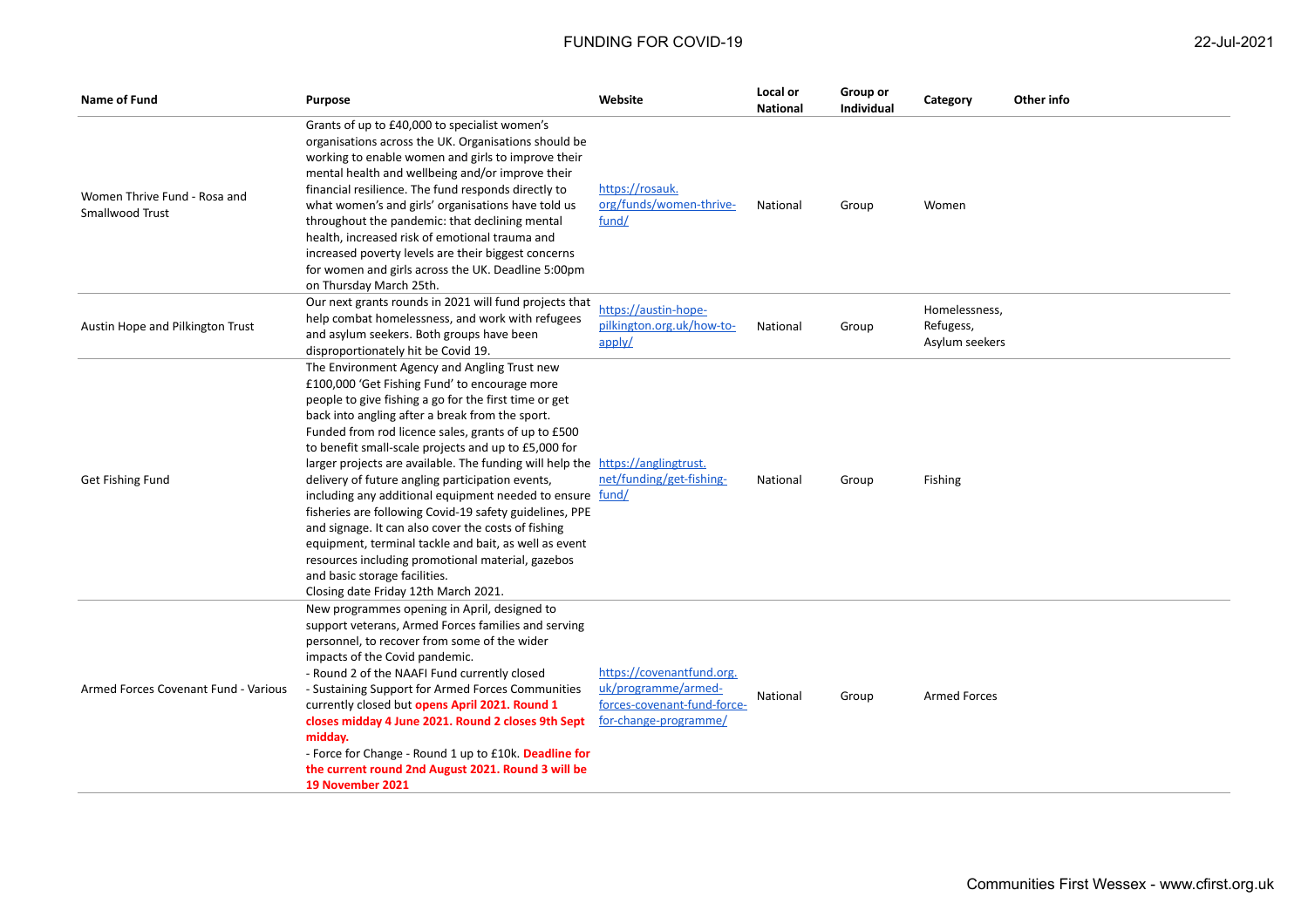Foundation

| Name of Fund                                                          | <b>Purpose</b>                                                                                                                                                                                                                                                                                                                                                                                                                                                                                                           | Website                                                                                                      | Local or<br><b>National</b> | Group or<br>Individual | Category                                                  | Other info |
|-----------------------------------------------------------------------|--------------------------------------------------------------------------------------------------------------------------------------------------------------------------------------------------------------------------------------------------------------------------------------------------------------------------------------------------------------------------------------------------------------------------------------------------------------------------------------------------------------------------|--------------------------------------------------------------------------------------------------------------|-----------------------------|------------------------|-----------------------------------------------------------|------------|
| 2021 Healthy Heart Grant - Heart<br>Research UK & Subway              | Thanks to funds raised in Subway® stores, we offer<br>Healthy Heart Grants of up to £10,000 to fund<br>community projects across the UK that focus on<br>heart health and promote healthier, happier and<br>longer lives. This year, we have adapted the criteria<br>for our Healthy Heart Grants in response to the<br>pandemic. We are now offering funding for projects<br>that can be safely delivered during the pandemic                                                                                           | https://heartresearch.org.<br>uk/healthy-heart-grant-<br>apply/                                              | National                    | Group                  | Health &<br>Wellbeing                                     |            |
| Power to Change - Community Business<br><b>ReBoost Fund</b>           | Community Business ReBoost fund aims to support<br>community businesses to raise community shares<br>capital that can support their recovery, pivot or<br>expand the business in response to Covid-19. The<br>ReBoost fund provides grant funding and matched<br>equity investment. Deadlines 10 March 2021, 7 April<br>2021 and 5 May 2021                                                                                                                                                                              | https://www.<br>powertochange.org.uk/get-<br>support/programmes/com<br>munity-business-reboost-<br>$fund$ // | National                    | Group                  | Covid Recovery                                            |            |
| Heritage Trade Up Programme - SSE &<br>National Lottery Heritage Fund | Programme to promote and support a stronger<br>heritage sector. The deadline for applications is 1PM,<br>April 9th, 2021. Key benefits:<br>Strengthen your organisation with our free learning<br>programme: Eight days of learning between October<br>2021 and June 2022<br>Receive a £10,000 Trade Back grant* that supports<br>your recovery from the Covid pandemic.<br>Gain a network of peers, who will help you develop<br>your plans and act as a sounding board.                                                | https://www.the-sse.<br>org/courses/heritage-trade- National<br>up-programme/                                |                             | Group                  | Heritage                                                  |            |
| Supporting Communities Fund - East<br>Hampshire District Council      | Applications must be able to demonstrate how they<br>will help the council support the wellbeing of<br>residents, improve lives, and enhance access to<br>support services for those who are vulnerable. The<br>council is aiming to achieve three outcomes using<br>this fund;<br>• supporting positive mental health in residents, in<br>particular young people<br>• reducing social isolation in residents, in particular<br>older people<br>• supporting the recovery of residents from the<br>coronavirus pandemic | https://www.easthants.gov.<br>uk/supporting-<br>communities-fund                                             | Local                       | Group                  | Health and<br>Wellbeing,<br>Young People,<br>Older People |            |
| Digital Lifeline Project - Good Things                                | Applications are now open for Digital Lifeline funding.<br>This is an emergency response project to get devices,<br>data and digital skills support to people with learning                                                                                                                                                                                                                                                                                                                                              | https://www.<br>goodthingsfoundation.<br>org/news-and-                                                       | National                    | Group                  | Wellbeing,<br>Learning                                    |            |

[blogs/news/funding-open](https://www.goodthingsfoundation.org/news-and-blogs/news/funding-open-devices-and-data-people-learning-disabilities)[devices-and-data-people](https://www.goodthingsfoundation.org/news-and-blogs/news/funding-open-devices-and-data-people-learning-disabilities)[learning-disabilities](https://www.goodthingsfoundation.org/news-and-blogs/news/funding-open-devices-and-data-people-learning-disabilities)

disabilities within tight timescales. The deadline for applications is 12pm on Monday 15 March.

Communities First Wessex - www.cfirst.org.uk

Disabilities, Digital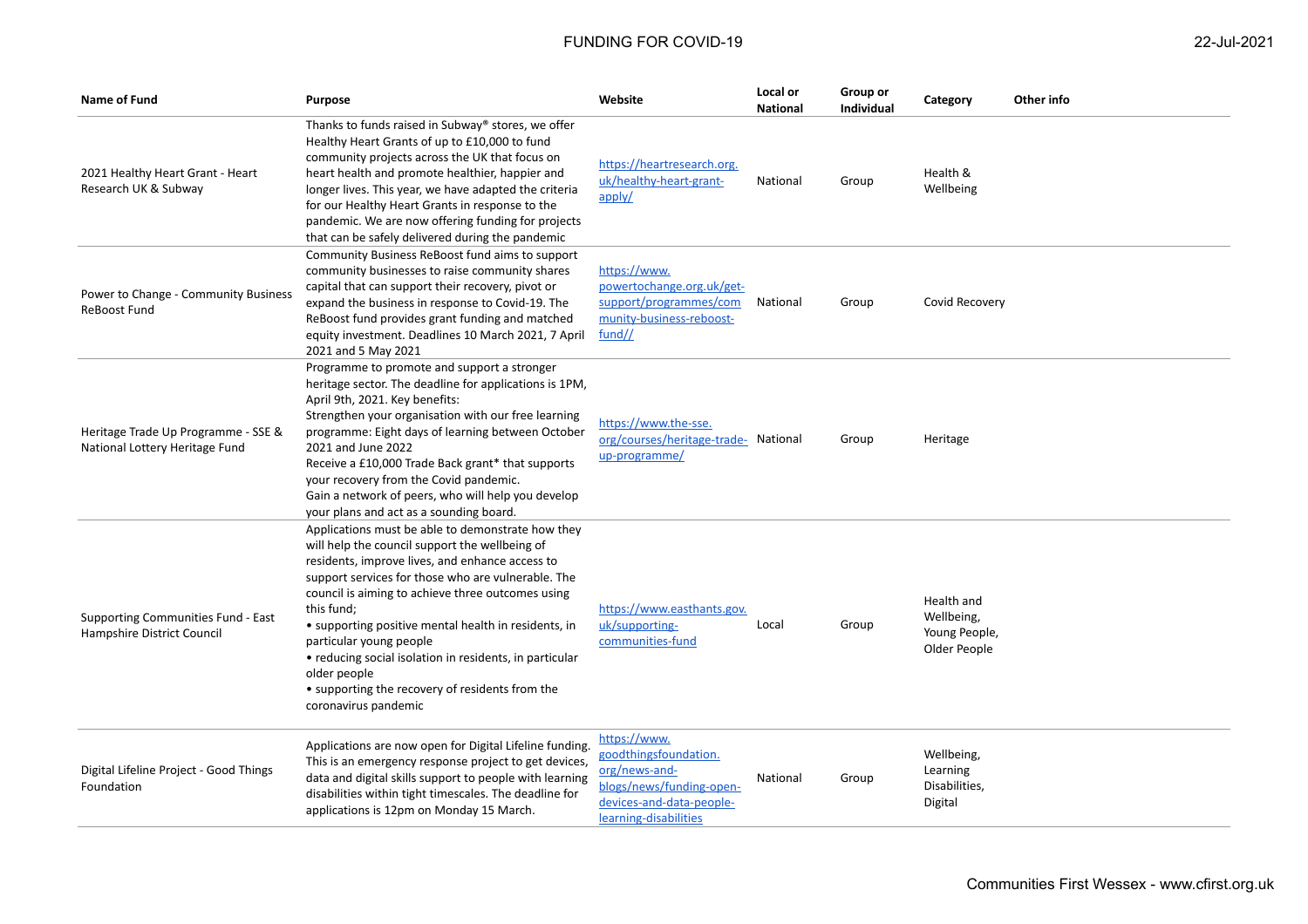| Name of Fund                                                                               | <b>Purpose</b>                                                                                                                                                                                                                                                                                                                                                                                                                                                                                                                                                               | Website                                                                                                        | Local or<br><b>National</b> | Group or<br>Individual | Category                                           | Other info |
|--------------------------------------------------------------------------------------------|------------------------------------------------------------------------------------------------------------------------------------------------------------------------------------------------------------------------------------------------------------------------------------------------------------------------------------------------------------------------------------------------------------------------------------------------------------------------------------------------------------------------------------------------------------------------------|----------------------------------------------------------------------------------------------------------------|-----------------------------|------------------------|----------------------------------------------------|------------|
| Lloyds Bank and Bank of Scotland Social<br>Entrepreneurs Programme - SSE                   | We could support you with:<br>A free learning programme, shaped by your needs, to<br>help you adapt to a post-Covid new normal, A grant<br>$(E1,000 - E7,000)$ , A mentor, A supportive<br>community of peers in a similar role to you<br>The Lloyds Bank and Bank of Scotland Social<br>Entrepreneurs Programme is run in partnership with<br>the School for Social Entrepreneurs, and jointly<br>funded by The National Lottery Community Fund.                                                                                                                            | https://www.the-sse.<br>org/our-<br>courses/programmes/lbsep                                                   | National                    | Group                  | Social<br>Enterprise,<br>Start up,<br>Recovery etc |            |
| Laptops and Tablets for Children<br>Learning At Home - Samaritan's Purse                   | Samaritan's Purse is offering churches and<br>community groups government-issue laptops and<br>tablets for use within their communities to assist<br>with home learning and ongoing school catch-up.<br>Even with schools returning, the ever growing need<br>for electronic devices to support learning; the risk of<br>school bubbles being kept at home due to positive<br>tests; or even future school closures, means we want<br>to ensure as many children who would be seriously<br>disadvantaged by lockdown are instead supported to<br>be able to be all they can. | https://www.samaritans-<br>purse.org.<br>uk/article/laptops-and-<br>tablets-for-children-<br>learning-at-home/ | National                    | Group                  | Children,<br>Education,<br>Digital                 |            |
| Supporting Families small grants round -<br>Spring/Summer 2021 Hampshire County<br>Council | Hampshire County Council is inviting applications for<br>innovative and transitional approaches that continue<br>to support families with multiple and complex needs<br>in line with the national Troubled Families<br>Programme principles and builds capacity within<br>communities. The impact of Covid-19, and the<br>associated lockdown periods, has resulted in an<br>increasing number of new families needing support<br>at an early help level due to issues arising within the<br>household. The application window is open until<br>midnight 13 April 2021.      | https://www.hants.gov.<br>uk/community/grants/grant Local<br>s-list/supporting-families-<br>small-grants       | Hampshire                   | Group                  | Children,<br>Families                              |            |
| Youth Centre Recovery Fund - Julia and<br><b>Hans Rausing</b>                              | Priority in the application process is being given to<br>charities that are at risk of being unable to reopen<br>centres, may have to cut provision or face the<br>prospect of permanent closure by the autumn.<br>Applications close at 4pm on 31 March. Core funding<br>for the costs of running youth centres and delivering<br>youth work. Funding will cover the period from 1<br>April - 30 September 2021.                                                                                                                                                            | https://www.<br>juliahansrausingtrust.<br>org/youth-centre-recovery-<br>fund/                                  | National                    | Group                  | Youth                                              |            |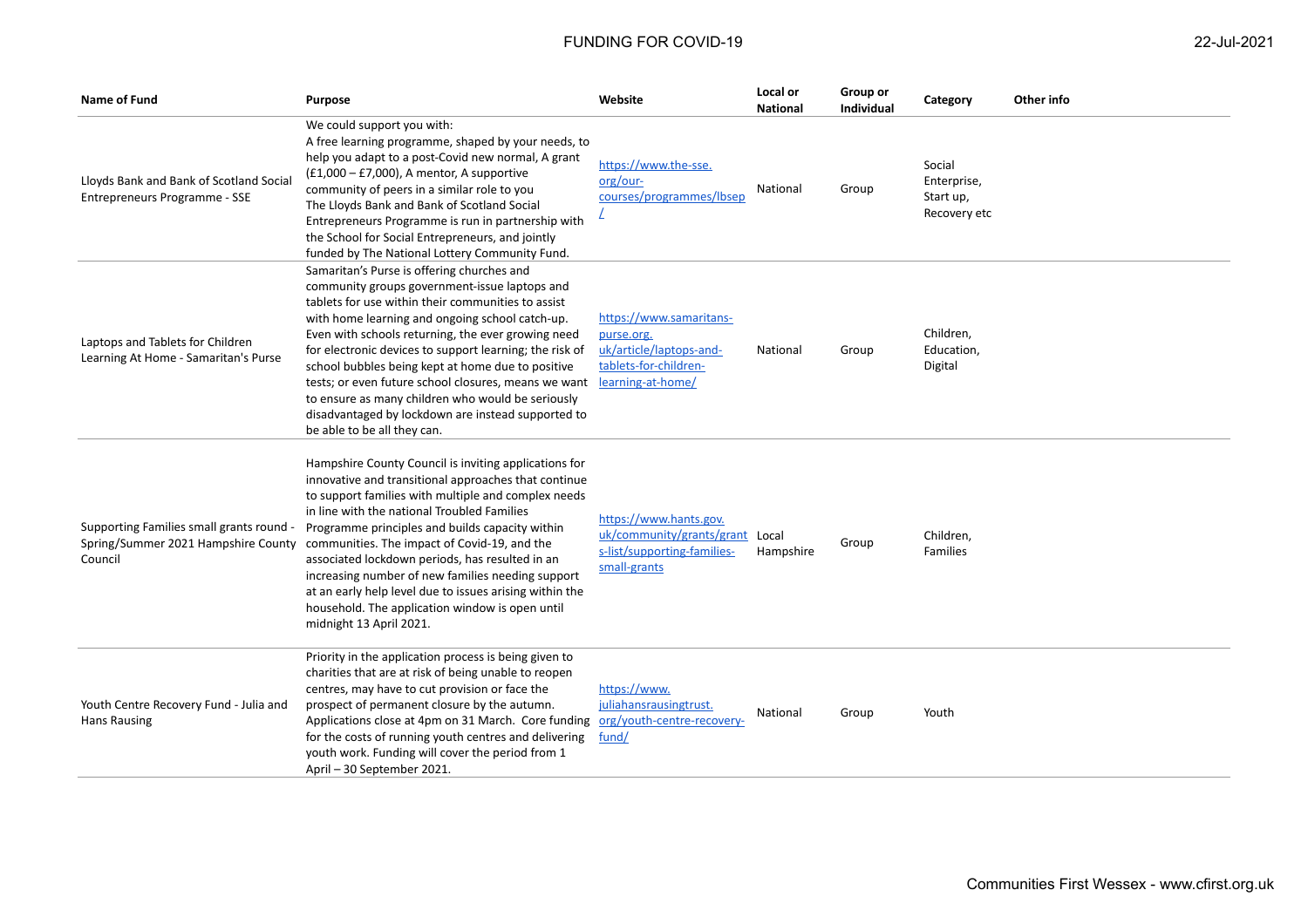| <b>Name of Fund</b>                                           | <b>Purpose</b>                                                                                                                                                                                                                                                                                                                                                                                                                         | Website                                                                                               | Local or<br><b>National</b> | Group or<br><b>Individual</b> | Category                      | Other info |
|---------------------------------------------------------------|----------------------------------------------------------------------------------------------------------------------------------------------------------------------------------------------------------------------------------------------------------------------------------------------------------------------------------------------------------------------------------------------------------------------------------------|-------------------------------------------------------------------------------------------------------|-----------------------------|-------------------------------|-------------------------------|------------|
| Arnold Clark Community Fund                                   | Open to all UK registered charities and local<br>community groups who need financial assistance due<br>to the coronavirus pandemic.<br>At the end of each month, 500 applications will be<br>granted. If your application is unsuccessful one<br>month, we'll keep you in the draw, which will roll<br>over to the following month. Final deadline 31/5/21                                                                             | https://www.arnoldclark.<br>com/community-fund                                                        | National                    | Group                         | Community<br>Support          |            |
| Bettys and Taylors Group Coronavirus<br><b>Community Fund</b> | Developed in response to the difficulties small<br>organisations have in funding running costs. This has<br>been made especially difficult at a time when<br>fundraising events have been cancelled, and many<br>local groups do not know when they can start fund<br>raising activities again. Various between £500 and<br>£5000. Deadline 31st May 2021                                                                              | https://www.tworidingscf.<br>org.uk/fund/bettys-and-<br>taylors-group-coronavirus-<br>community-fund/ | National                    | Group                         | Small charities               |            |
| Jummah Grants                                                 | Jummah Grants on LaunchGood provides weekly<br>grant opportunities for Small Masjids<br>Since mid-June, with the support of Penny Appeal,<br>Mercy Mission and LaunchGood donors, the<br>#SupportOurMosques campaign has been providing<br>weekly Jummah grants of up to £1,000 to small<br>mosques in the UK with a turnover of less than<br>£250,000 per year, to help them cover their costs<br>during lockdown.                    | http://supportourmosques.<br>com/JummahGrants/                                                        | National                    | Group                         | <b>Mosques</b>                |            |
| Football Foundation - Return to Football<br>etc               | Whether it's a kick-start to get your club back up and<br>running, support to get your pitch looking top-notch<br>or a little help to score your goals between some<br>better goalposts, we've got you covered - Return to<br>Football Fund, Grass Pitch Maintenance Fund, Small<br>Grants                                                                                                                                             | https://footballfoundation.<br>org.uk/game-on                                                         | National                    | Group                         | Sport, Area of<br>Deprivation |            |
| Made By Sport - Clubs in Crisis Fund -<br><b>HIWCF</b>        | The coronavirus pandemic has had a significant<br>impact on young people across the UK, and thanks to<br>Made By Sport, we can offer this chance for sports<br>clubs and organisations to access vital funding which<br>can help them to continue bringing sport into young<br>people's lives. Unrestricted grants of £2,021 to clubs<br>who match the criteria.<br>Open for applications on Monday 12th April 2021<br>Closed 17th May | https://www.hiwcf.<br>com/donation/made-by-<br>sport-clubs-in-crisis-fund/                            | Hampshire                   | Group                         | Sport, Young<br>People        |            |
| Restart Youth - The Blagrave Trust                            | To support youth organisations through the Covid-19<br>crisis to give decision making power to young people<br>who are currently being overlooked by services.<br>Proposal deadline 7 May 2021                                                                                                                                                                                                                                         | https://www.blagravetrust.<br>org/learning/what-we-<br>fund/restart-youth/                            | National /<br>Regional      | Group                         | Young People                  |            |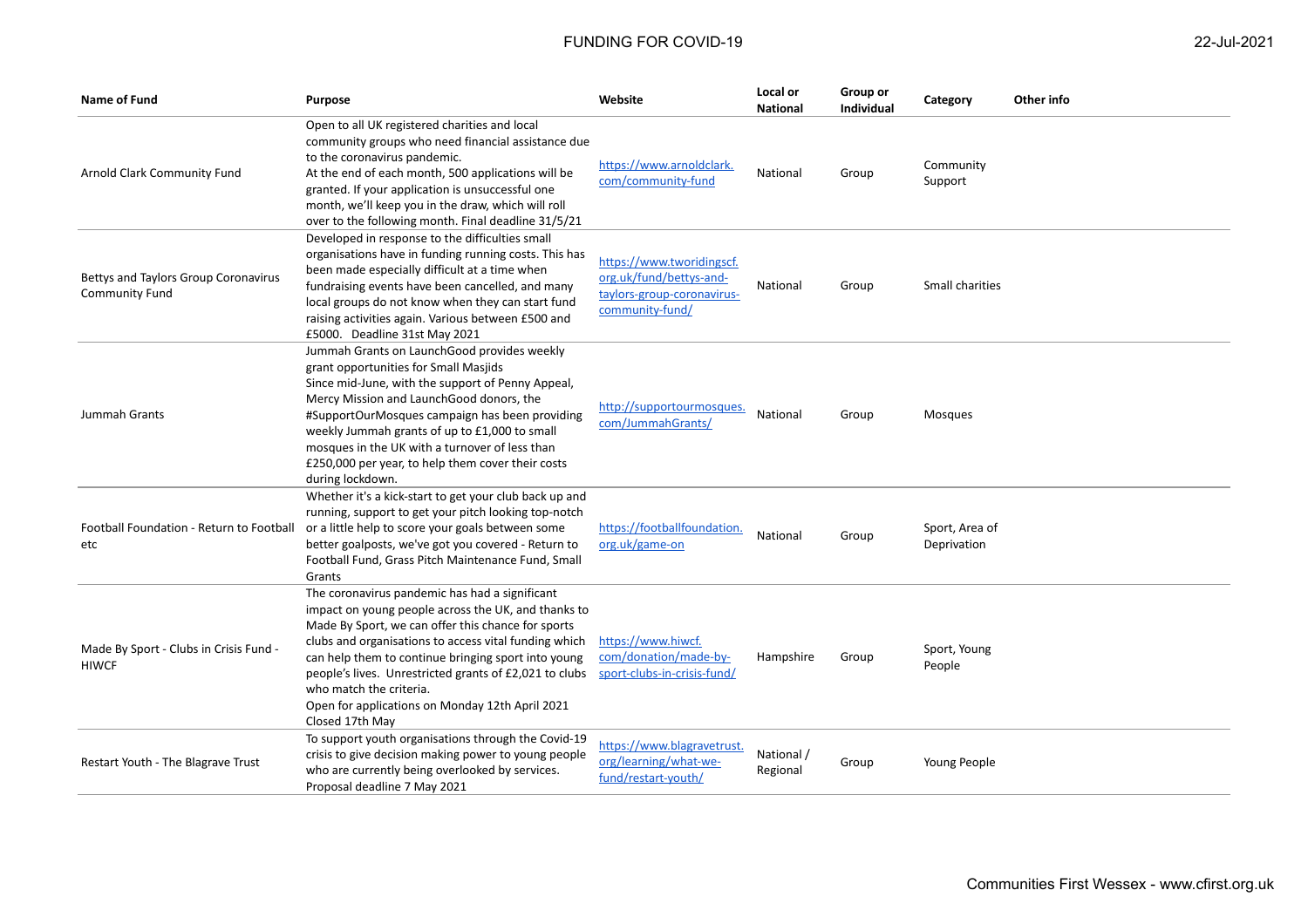| <b>Name of Fund</b>                                                                               | <b>Purpose</b>                                                                                                                                                                                                                                                                                                                                                                                                                                                                                                                                                                                                                                                                                                                                                                | Website                                                                                            | Local or<br><b>National</b> | Group or<br><b>Individual</b> | Category                                  | Other info |
|---------------------------------------------------------------------------------------------------|-------------------------------------------------------------------------------------------------------------------------------------------------------------------------------------------------------------------------------------------------------------------------------------------------------------------------------------------------------------------------------------------------------------------------------------------------------------------------------------------------------------------------------------------------------------------------------------------------------------------------------------------------------------------------------------------------------------------------------------------------------------------------------|----------------------------------------------------------------------------------------------------|-----------------------------|-------------------------------|-------------------------------------------|------------|
| Community Leisure Recovery Fund -<br>Sport England                                                | To support community-run leisure centres in England<br>with £5 million of National Lottery investment to<br>assist the reopening and recovery of their services.<br>Close at noon on 29 April.                                                                                                                                                                                                                                                                                                                                                                                                                                                                                                                                                                                | https://www.sportengland.<br>org/how-we-can-help/our-<br>funds/community-leisure-<br>recovery-fund | National                    | Group                         | Leisure,<br>Community<br>Centres, Sport   |            |
| Coronavirus Restart Grant - gov.uk                                                                | The Restart Grant scheme supports businesses in the<br>non-essential retail, hospitality, leisure, personal care<br>and accommodation sectors with a one-off grant, to<br>reopen safely as COVID-19 restrictions are lifted.<br>Eligible businesses in the non-essential retail sector<br>may be entitled to a one-off cash grant of up to<br>£6,000 from their local council.                                                                                                                                                                                                                                                                                                                                                                                                | https://www.gov.<br>uk/guidance/check-if-<br>youre-eligible-for-a-<br>coronavirus-restart-grant    | National                    | Group                         | Restart                                   |            |
| We're All Together Fund - HIWCF<br>and We're All Together Strategic Themes range £1,000 to £5,000 | The aim of the Fund is to effectively and efficiently<br>support local voluntary and community organisations<br>that are helping vulnerable people impacted by the<br>Covid-19 crisis. Opened 6/4/21, closes 4/5/21. Grant<br>We're All Together - Strategic Themes also open<br>£5,000 to £15,000 - closes 4/5/21 - themes Financial<br>Inclusion, Digital Inclusion, BAME infrastructure                                                                                                                                                                                                                                                                                                                                                                                    | http://www.hiwcf.<br>com/grant/were-all-<br>together/                                              | Hampshire                   | Group                         | Vulnerable<br>people                      |            |
| NSUN Side by Side Fund - National<br><b>Survivor Fund Network</b>                                 | The Fund will award grants of up to £500 to peer<br>support, mutual aid or self-help groups in England<br>and Wales to connect remotely, prepare to move<br>their activities to face-to-face, or make their group<br>more sustainable. The peer support, mutual aid or<br>self-help group must benefit people or communities<br>who live with mental ill-health, trauma and distress.<br>Scheduled to close 31 May.                                                                                                                                                                                                                                                                                                                                                           | https://www.nsun.org.<br>uk/nsun-side-by-side-fund                                                 | National                    | Group                         | Peer support,<br>mutual aid,<br>self-help |            |
| Transition, Adaptation and<br>Diversification Grant - Winchester City<br>Council                  | For organisations that have or plan to make<br>adaptations to their premises in order to continue to<br>serve customers within COVID restriction guidelines<br>and or have or plan to diversify or transform their<br>services, products and business model to reach new<br>customers and markets, including new practices that<br>support a green recovery. It forms part of the<br>government's Additional Restrictions Grant Fund.<br>The maximum grant for adaptations is £5,000 and up<br>to £20,000 for transformation and diversification.<br>Organisations may apply for one or both elements of<br>the fund. This is a limited fund and payments will be<br>made on a first-come, first-served basis. The deadline<br>for applications is 8am on Monday 24 May 2021. | https://www.winchester.<br>gov.uk/business/business-<br>grants/tad                                 | Local                       | Group                         | Recovery                                  |            |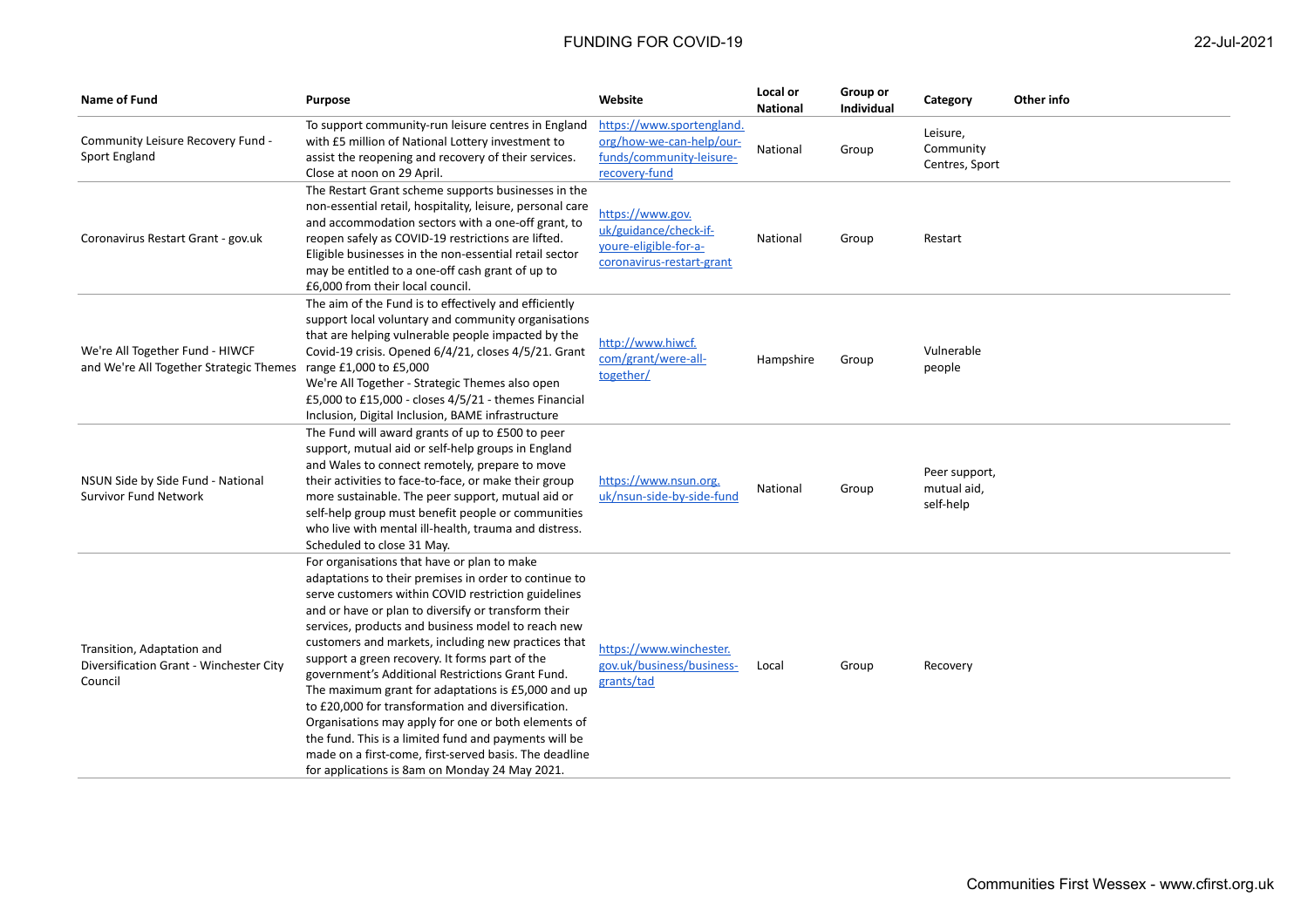| Name of Fund                                        | Purpose                                                                                                                                                                                                                                                                                                                                                                                                                                                                                                                | Website                                                                                                                                                                                                         | Local or<br><b>National</b> | Group or<br><b>Individual</b> | Category                       | Other info |
|-----------------------------------------------------|------------------------------------------------------------------------------------------------------------------------------------------------------------------------------------------------------------------------------------------------------------------------------------------------------------------------------------------------------------------------------------------------------------------------------------------------------------------------------------------------------------------------|-----------------------------------------------------------------------------------------------------------------------------------------------------------------------------------------------------------------|-----------------------------|-------------------------------|--------------------------------|------------|
| Toyota Parasport fund - Sport England               | Awards between £1,000 and £5,000 for organisations<br>looking to support disabled people to return to sport<br>or activity, when relaxing of coronavirus (Covid-19)<br>restrictions allow them to do so. The fund aims to<br>support the shared goals of us, Toyota and the British<br>Paralympic Association to continue to improve the<br>quality and quantity of sport and activities available<br>to disabled people. Closes at 5pm on 31 May                                                                      | https://www.sportengland.<br>org/campaigns-and-our-<br>work/disability/toyota-<br>parasport-fund                                                                                                                | National                    | Group                         | Recovery,<br>sport, disability |            |
| Developing Your Creative Practice - Arts<br>Council | DYCP supports individuals who are cultural and<br>creative practitioners and want to take time to focus<br>on their creative development. From £2,000 to<br>£10,000 for individuals with their own creative<br>development, which could include research, time to<br>create new work, travel, training, developing ideas,<br>networking or mentoring. Deadline 27 May.<br>Decisions in round 10 will be communicated by 5th<br>August. Round 11 opens 5/8/21                                                           | https://www.artscouncil.<br>org.uk/DYCP                                                                                                                                                                         | National                    | Individual                    | Arts                           |            |
| Signature Brew                                      | We're pledging a maximum of £250,000 worth of<br>beer to help venues get back on their feet and<br>kickstart the return of live music post-pandemic.<br>Successful applicants will receive an allocation of the<br>brewery's Studio Lager (£500 to a maximum of<br>£5,000) to make sure their taps have fresh beer and<br>help generate much needed revenue to keep the<br>doors open both this year and for years to come.<br>Venues, and artists/bands can apply.<br>Application closing date: 12PM on 5th June 2021 | https://www.<br>signaturebrew.co.<br>uk/pages/apply-for-a-<br>signature-brew-beer-grant-<br>up-to-250-000-worth-of-<br>beer-to-helping-safeguard-<br>the-uks-independent-<br>venues-get-bands-touring-<br>again | National                    | Group and<br>Individual       | Performing<br>Arts, Music      |            |
| Common Call Covid Relief Fund                       | Black-led charities and social enterprises working in<br>communities across the UK will be able to apply for a<br>grant package of £5,000 or £12,500 to help them:<br>- Get better informed about their options (moving to<br>new methods of delivery) post-COVID19.<br>- Develop new enterprising activities and earned<br>income strategies.<br>- Test the viability of specific propositions.<br>- Develop clear implementable action plans for such<br>activity.<br>Deadline: June 25th, 2021 at 5pm.              | https://www.commoncall.<br>fund/fund-two.html                                                                                                                                                                   | National                    | Group                         | <b>BAME</b>                    |            |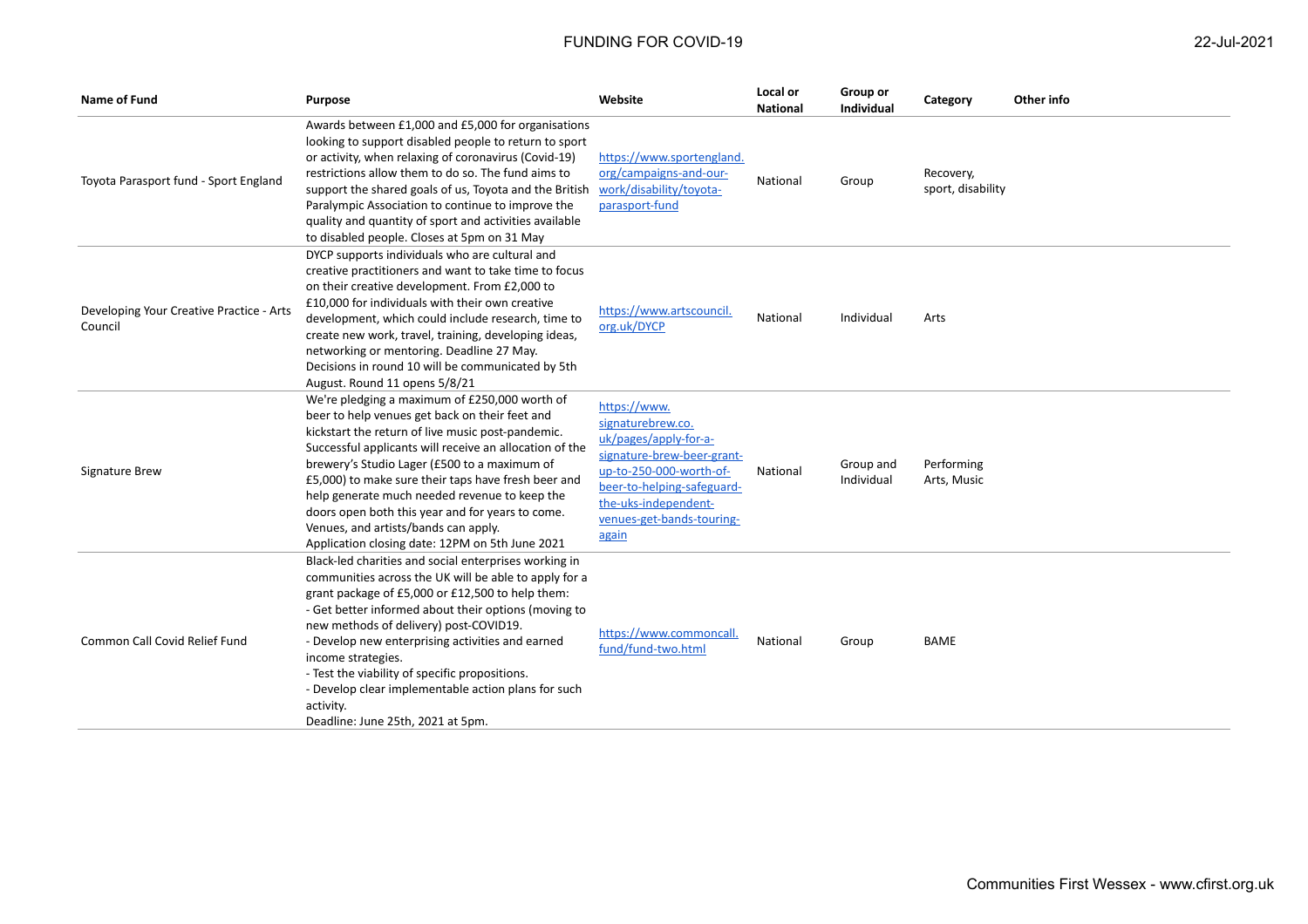| Name of Fund                                                        | <b>Purpose</b>                                                                                                                                                                                                                                                                                                                                                                                                                                                                                                                                                                                                                                                                                   | Website                                                                                                   | Local or<br><b>National</b> | Group or<br><b>Individual</b> | Category                                                | Other info |
|---------------------------------------------------------------------|--------------------------------------------------------------------------------------------------------------------------------------------------------------------------------------------------------------------------------------------------------------------------------------------------------------------------------------------------------------------------------------------------------------------------------------------------------------------------------------------------------------------------------------------------------------------------------------------------------------------------------------------------------------------------------------------------|-----------------------------------------------------------------------------------------------------------|-----------------------------|-------------------------------|---------------------------------------------------------|------------|
| <b>McCarthy Stone Foundation Small</b><br>Grants                    | As we expand our Small Community Grants<br>programme, we are actively looking for charities,<br>community groups, and voluntary organisations in<br>the following areas:<br>Swindon, Alton, Bridport,. We are offering grants up<br>to the value of £500 for charities working with older<br>people, young people with educational challenges<br>(literacy in particular), and urban regeneration.<br>Aimed at helping organisations in particular who are<br>rebuilding from the impact of Covid-19.                                                                                                                                                                                            | https://actionhampshire.<br>org/news-blog-<br>events/covid-19-related-<br>funding-opportunities/          | Local Alton                 | Group                         | Older People,<br>Young People,<br>Urban<br>Regeneration |            |
| The Princess Royal Respite Fund For<br>Carers                       | Even before Coronavirus, unpaid carers were<br>exhausted, with many at 'breaking point' because of<br>the need to provide round-the-clock care for their<br>loved ones. Coronavirus has made a bad situation for<br>unpaid carers even worse. Many are now caring an<br>extra ten hours a week on top of the long hours they<br>were already devoting to a family member or friend<br>unable to look after themselves. Any unpaid carer<br>who is registered with a Carers Trust Network<br>Partner is eligible to apply for support from June<br>2021 onwards.                                                                                                                                  | https://carers.org/her-<br>royal-highness-the-princess-<br>royal-respite-fund-for-<br>carers/respite-fund | National                    | Individual                    | <b>Unpaid Carers</b>                                    |            |
| Community Grant Scheme - Nationwide<br><b>Building Society (UK)</b> | Grants of up to £50,000 are available to housing-<br>related registered charities, co-operatives, and<br>projects to support their work in tackling housing<br>issues affecting vulnerable people. The funding can<br>be used to help charities get back on their feet after<br>the impact of Covid 19 and supporting people in<br>housing need, in original or creative ways. The<br>program will fund between 50% to 100% of the total<br>cost of projects which last up to two years. This year<br>applications will be capped by region, meaning the<br>date on which applications close in each region may<br>be earlier than the final deadline date of midnight on<br>the 17th June 2021. | https://www.<br>nationwidecommunitygrant National<br>s.co.uk/                                             |                             | Group                         | Housing                                                 |            |
| Common Call Covid Fund 'Fund Two' -<br>Do It Now                    | Black-led charities and social enterprises working in<br>communities across the UK will be able to apply for a<br>grant package of £5,000 or £12,500 to help them:<br>Get better informed about their options (moving to<br>new methods of delivery) post-COVID19 etc.<br>Deadline: June 25th, 2021 at 5pm.<br>Specifically looking for organisations creating impact<br>in underserved communities and providing services<br>to people that have been adversely affected by the<br>COVID crisis                                                                                                                                                                                                 | https://www.commoncall.<br>fund/fund-two.htmll                                                            | National                    | Group                         | BAME                                                    |            |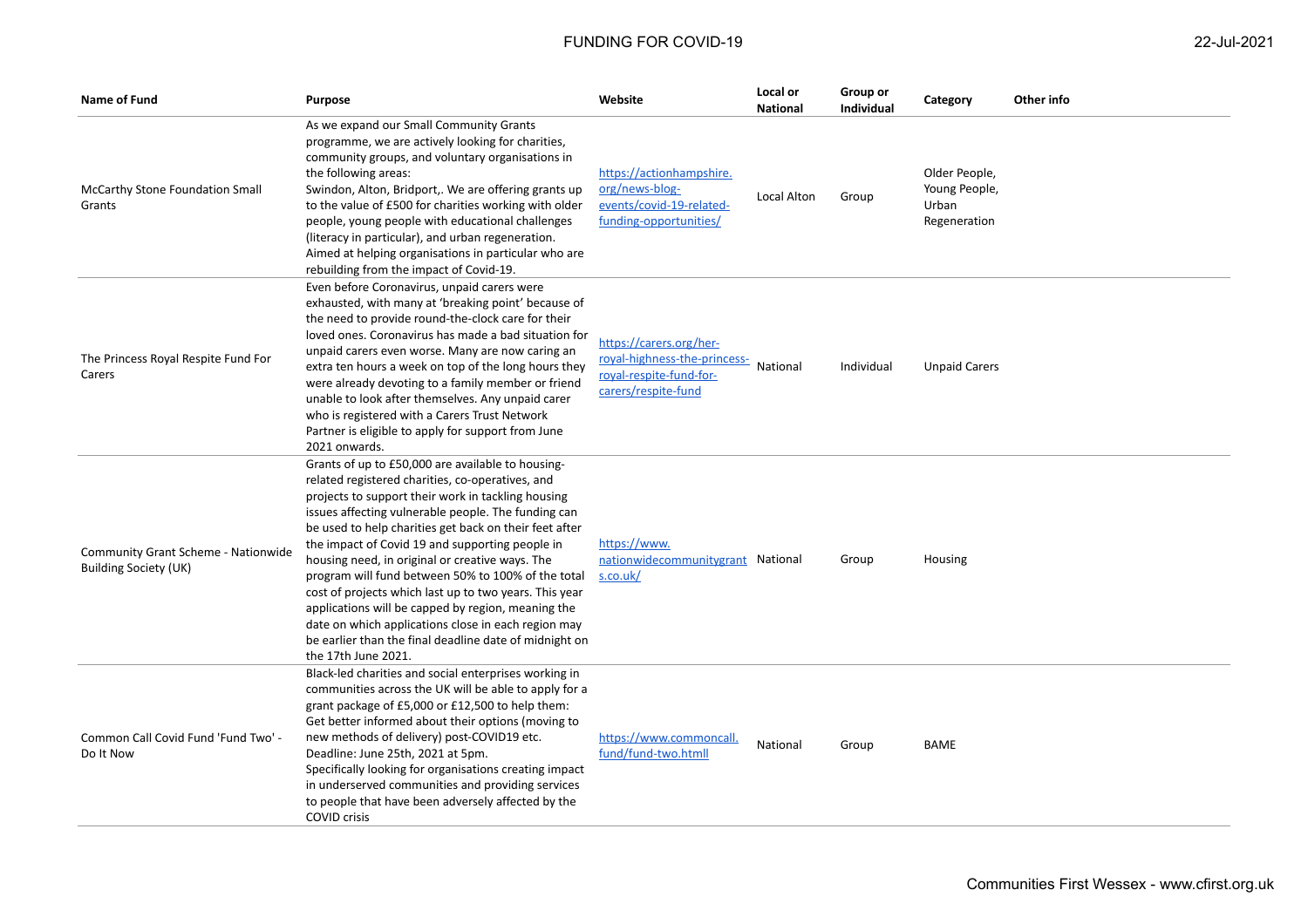| 22-Jul-2021 |
|-------------|
|-------------|

| Name of Fund                                                                                            | Purpose                                                                                                                                                                                                                                                                                                                                                                                                                                                                                             | Website                                                                                | Local or<br><b>National</b> | Group or<br>Individual | Category                          | Other info |
|---------------------------------------------------------------------------------------------------------|-----------------------------------------------------------------------------------------------------------------------------------------------------------------------------------------------------------------------------------------------------------------------------------------------------------------------------------------------------------------------------------------------------------------------------------------------------------------------------------------------------|----------------------------------------------------------------------------------------|-----------------------------|------------------------|-----------------------------------|------------|
| Cultural Development Fund: Round Two<br>- Arts Council                                                  | The fund will unlock local growth and productivity,<br>promote economic and social recovery from the<br>impact of Covid-19, and regenerate communities<br>through capital investment in place-based creative<br>and cultural initiatives. Between £2 million and £5<br>million. Expressions of interest by midday 23 July<br>2021                                                                                                                                                                   | https://www.artscouncil.<br>org.uk/funding/cultural-<br>development-fund-round-<br>two | National                    | Group                  | Arts                              |            |
| National Lottery - Awards For All                                                                       | National Lottery funding can help you to make a<br>difference in your community. We offer funding from<br>£300 to £10,000 to support what matters to people<br>and communities.<br>And with the COVID-19 pandemic still with us, we'll<br>continue to support people and communities most<br>adversely impacted by COVID-19.                                                                                                                                                                        | https://www.<br>tnlcommunityfund.org.<br>uk/funding/under10k                           | National                    | Group                  | Community<br>support              |            |
| The Magdalen Hospital Trust                                                                             | Charities working with vulnerable children and young<br>adults, especially those at risk of sexual and other<br>forms of exploitation. Usually £500 - £2,000. 2021<br>submissions - during Feb/May/Aug/Nov. Will<br>consider existing projects, as well as new ones,<br>especially those responding directly to the needs of<br>young people during the pandemic.<br>Opens on 1st August 2021 and closes on 31st August<br>2021 and opens on 1st November 2021 and closes<br>on 30th November 2021. | http://www.magdalentrust.<br>org.uk/                                                   | National                    | Group                  | Children and<br>Young People      |            |
| COVID-19 Reducing Social Isolation and<br>Loneliness stream - Royal Air Force<br><b>Benevolent Fund</b> | COVID-19 Reducing Social Isolation and Loneliness<br>stream: funding up to £5000 is available to charities<br>for projects and activities that are reducing feelings<br>of loneliness and isolation experienced by members<br>of the RAF Family during the COVID-19 pandemic.                                                                                                                                                                                                                       | https://www.rafbf.<br>org/how-we-help/grants-<br>other-charities-and-<br>organisations | National                    | Group                  | Social isolation,<br>armed forces |            |
| <b>Bringing Communities Back Together</b><br>Fund - ASDA Foundation                                     | To reunite communities, celebrate togetherness, and<br>support groups as Coronavirus restrictions begin to<br>ease across the UK during July, August and<br>September. Grants of between £250 and £1,000 to<br>either get activities back on track such as gardening<br>clubs, lunch clubs and recreational activities; hold a<br>get-together event such as a welcome back party or<br>community celebration; or a combination of the two.<br>Closing date 16 August 2021                          | https://www.<br>asdafoundation.org/how-<br>to-apply                                    | National                    | Group                  | General public,<br>togetherness   |            |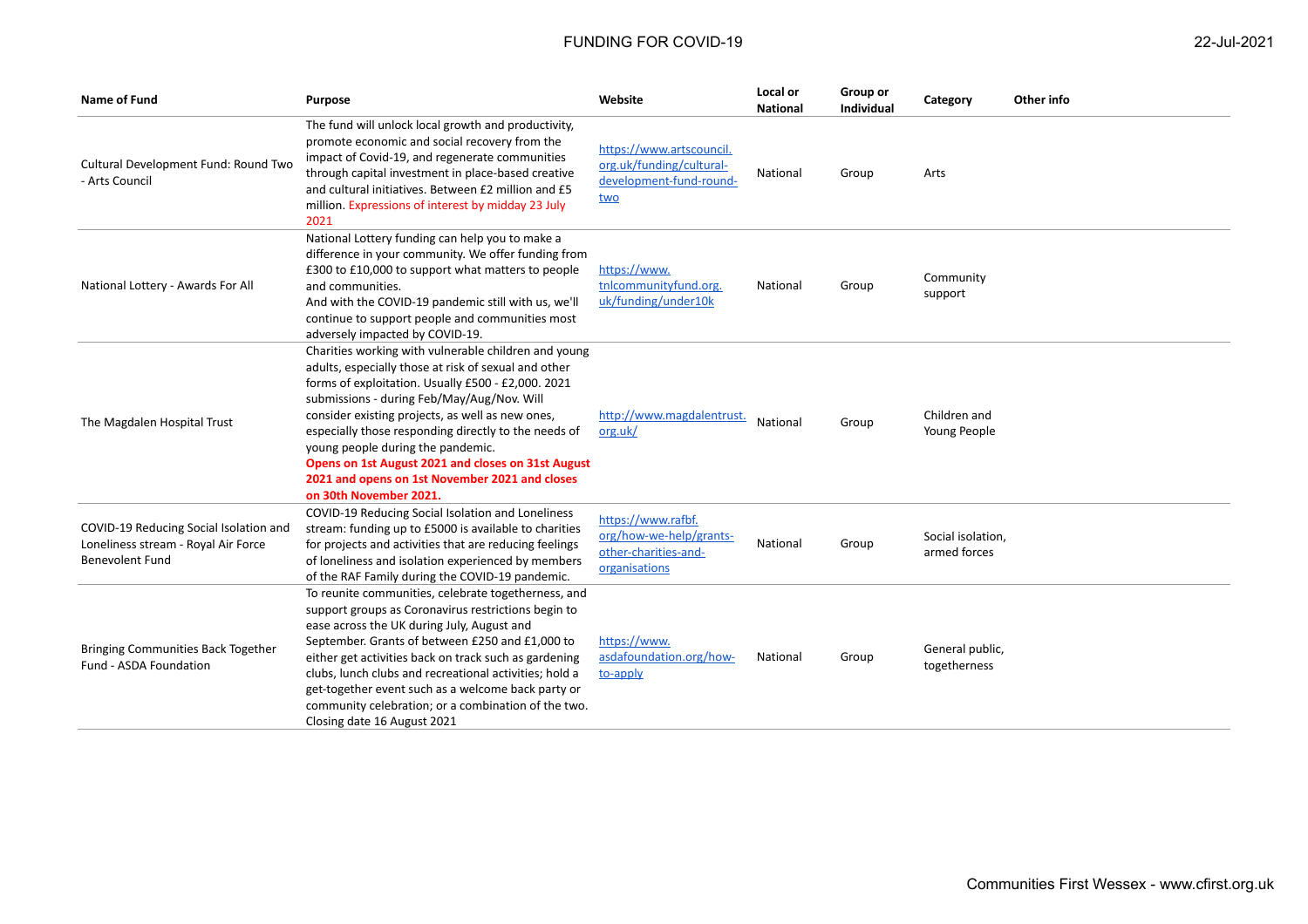| Name of Fund                                                     | Purpose                                                                                                                                                                                                                                                                                                                                                                                                                                                                                                                                                                                                       | Website                                                                                             | Local or<br><b>National</b> | Group or<br><b>Individual</b> | Category                              | Other info |
|------------------------------------------------------------------|---------------------------------------------------------------------------------------------------------------------------------------------------------------------------------------------------------------------------------------------------------------------------------------------------------------------------------------------------------------------------------------------------------------------------------------------------------------------------------------------------------------------------------------------------------------------------------------------------------------|-----------------------------------------------------------------------------------------------------|-----------------------------|-------------------------------|---------------------------------------|------------|
| Art Fund Reimagine Grants                                        | Small grants will be £5,000 to £15,000 and large<br>grants will be £15,000 to £50,000.<br>To support organisations as they reimagine their<br>activities following the pandemic;<br>to help organisations build expertise, capacity and<br>connections within and outside the sector.<br>3 funding rounds. Round 1 deadline 5 July 2021.                                                                                                                                                                                                                                                                      | https://www.artfund.<br>org/supporting-<br>museums/programmes/rei<br>magine-grants                  | National                    | Group                         | Arts                                  |            |
| Virgin Media O2's Together Fund                                  | Virgin Media O2 has launched a £500,000 fund to<br>supercharge hundreds of local charities across the UK<br>as the nation emerges from the pandemic.<br>The "Together Fund" is a nationwide initiative<br>designed to specifically support local charities that<br>champion and celebrate community spirit, belonging<br>and togetherness across the UK. Grants of £1,000 are com/VMO2TogetherFund<br>available for environmental and community<br>belonging projects, inspiring people across the UK to<br>get together and create positive change for the<br>causes they care most about.<br>Closes 14/6/21 | https://www.neighbourly.                                                                            | National                    | Group                         | Community                             |            |
| Places Called Home - National Lottery<br>Community Fund and Ikea | Places Called Home is a new £1.5 million fund that<br>aims to inspire and help people get more involved in<br>their local community as a positive, homely place to<br>be and meet other people.<br>The aim is to build on the energy, creativity and<br>practices of communities coming together during the<br>COVID-19 pandemic, through local activities and the<br>renewal of community spaces. Will open for<br>applications on 30 June 2021. It'll be open for two<br>weeks or once we receive 1,500 applications -<br>whichever comes first.                                                            | https://www.<br>tnlcommunityfund.org.<br>uk/funding/programmes/a<br>wards-from-the-uk-<br>portfolio | National                    | Group                         | Community<br>activities and<br>spaces |            |
| Jeans for Genes Day                                              | Our focus in this funding round will be on supporting<br>small but vital disorder specific charities adapt,<br>respond and recover from the affects of the<br>Coronavirus pandemic. A simplified grant application<br>will be open for genetic disorder charities in the UK<br>on 1 July 2021. The deadline for applications to be<br>submitted is 12 August, for funding to be given to<br>charities by November 2021. In this funding round<br>we will be awarding a series of one- off unrestricted<br>grants of £2,500                                                                                    | https://www.jeansforgenes.<br>org/jeans-for-genes-grant-<br>programme/apply-for-a-<br>grant         | National                    | Group                         | Health &<br>Wellbeing                 |            |
| Get Going Again Grant - Hampshire<br><b>County Council</b>       | Get Going Again Grant is now live, this is funding<br>from Hampshire County Council for projects aimed at<br>supporting those who are clinically extremely<br>vulnerable.                                                                                                                                                                                                                                                                                                                                                                                                                                     | https://www.hants.gov.<br>uk/community/grants/grant<br>s-list/get-going-again                       | Hampshire                   | Group                         | Health &<br>Wellbeing                 |            |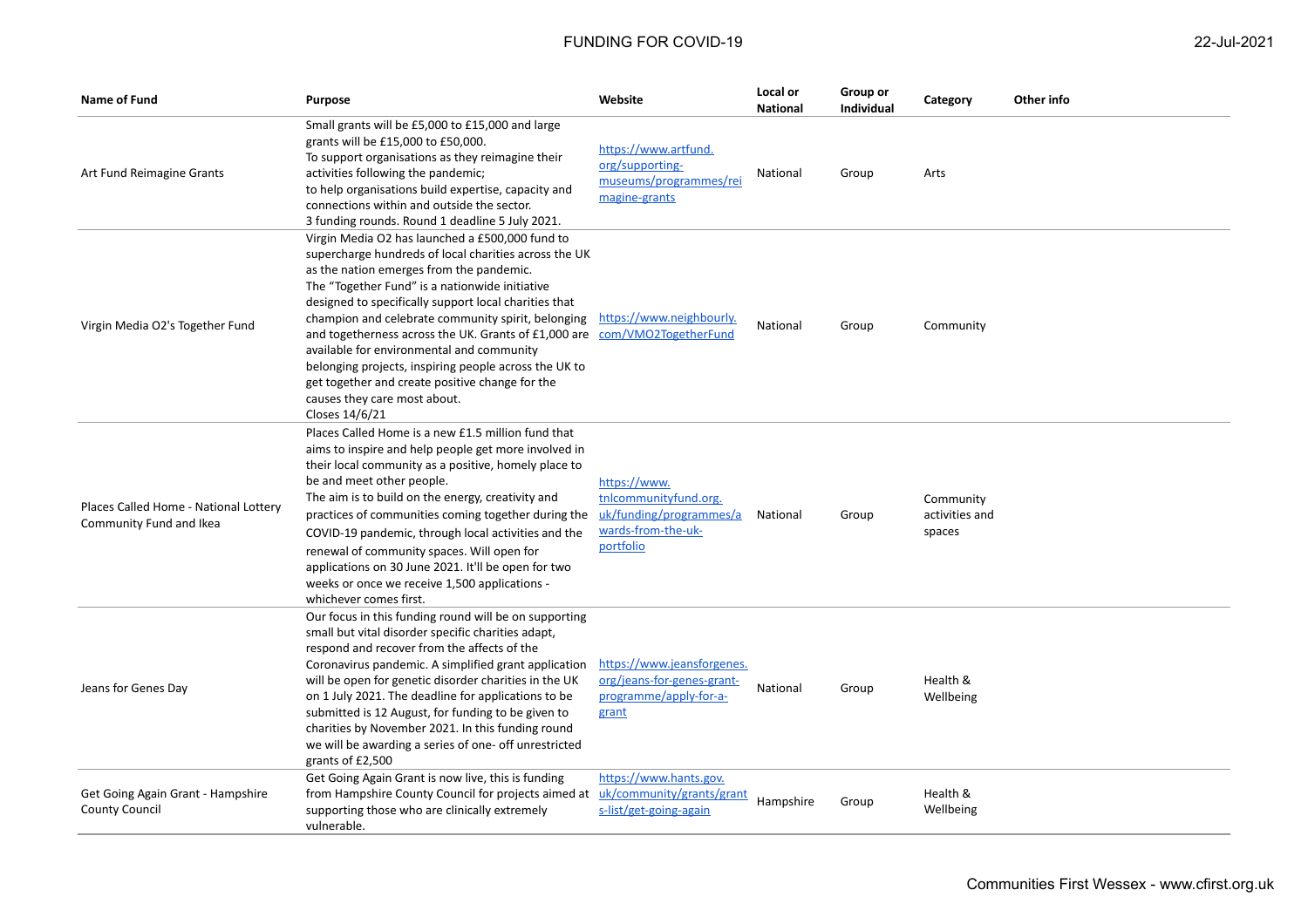| Name of Fund                                                                 | <b>Purpose</b>                                                                                                                                                                                                                                                                                                                                                                                                                                                                                                                                                                                                                                                                  | Website                                                                                              | Local or<br><b>National</b> | Group or<br>Individual | Category             | Other info |
|------------------------------------------------------------------------------|---------------------------------------------------------------------------------------------------------------------------------------------------------------------------------------------------------------------------------------------------------------------------------------------------------------------------------------------------------------------------------------------------------------------------------------------------------------------------------------------------------------------------------------------------------------------------------------------------------------------------------------------------------------------------------|------------------------------------------------------------------------------------------------------|-----------------------------|------------------------|----------------------|------------|
| Black & Minoritised Women's Fund -<br>Women's Resource Centre                | WRC is pleased to be able to support the Black and<br>minoritised led-by and for women's sector (charities<br>and groups predominately working with women)<br>who have been disproportionately impacted by<br>Covid-19 with the core grants it needs to deliver<br>critical services at this time.<br>Applications for £5,000 grants will open on 21st June<br>2021. The application deadline is 3pm on 21 July<br>2021.<br>Applications for £10,000 grants will open on 1st<br>September 2021. The application deadline is 3pm on<br>1 October 2021                                                                                                                            | https://www.wrc.org.<br>uk/Pages/Category/black-<br>minoritised-womens-fund                          | National                    | Group                  | BAME, Women          |            |
| TDS Charitable Foundation - Promoting<br>knowledge of landlords' obligations | Foundation is looking to support projects which focus<br>on one of the following themes:<br>Promoting knowledge of landlords' obligations or<br>Promoting knowledge of tenants' rights &<br>responsibilities<br>We are particularly interested in receiving<br>applications that seek to drive forward education and<br>learning as well as dispute resolution, in light of the<br>impact which Covid-19 has had on the Private Rented<br>Sector. Closes 5pm 27th August                                                                                                                                                                                                        | https://tdsfoundation.org.<br>uk/#apply-for-funding                                                  | National                    | Groups                 | Housing              |            |
| Winchester City Council Small Grants                                         | This scheme aims to make small grants easily<br>available to local voluntary and community groups.<br>Grants are quick and easy to apply for, and we will<br>offer you advice whenever you need it. The grants of<br>up to £500 are available for one-off pieces of<br>expenditure if on projects, equipment and other<br>items which will help your organisation to do more,<br>to reach more people, to provide better services or<br>to try something different.<br>We are encouraging organisations to apply for<br>Coronavirus (COVID-19) related activities which<br>support our themes (dealing with peoples and<br>communities needs and striving for positive change). | https://www.winchester.<br>gov.uk/grants-for-not-for-<br>profit-organisations/small-<br>grant-scheme | Local<br>Winchester         | Group                  | Community<br>Groups  |            |
| The National Heritage Memorial Fund<br>(NHMF) - Covid-19 Response Fund       | Launched in June 2021, this funding stream offers<br>project grants to support any heritage asset which is<br>of outstanding importance to the national heritage<br>and at risk due to the impact of COVID-19.                                                                                                                                                                                                                                                                                                                                                                                                                                                                  | https://www.nhmf.org.<br>uk/funding/covid-19-<br>response-fund                                       | National                    | Group                  | Arts and<br>Heritage |            |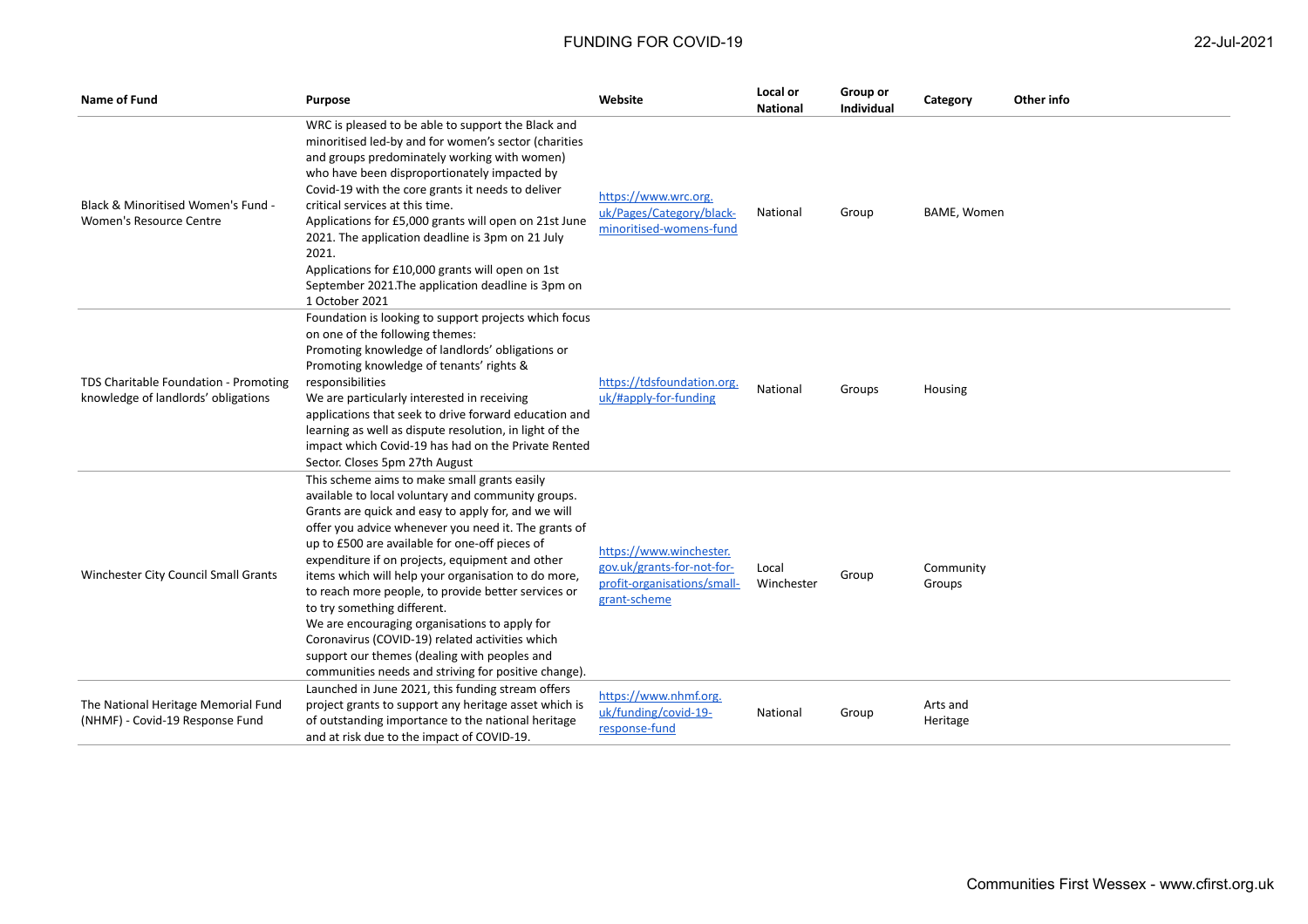| <b>Name of Fund</b>                                           | Purpose                                                                                                                                                                                                                                                                                                                                                                                                                                                                                                                                                                                         | Website                                                                                                                                           | Local or<br><b>National</b> | Group or<br><b>Individual</b> | Category                                         | Other info |
|---------------------------------------------------------------|-------------------------------------------------------------------------------------------------------------------------------------------------------------------------------------------------------------------------------------------------------------------------------------------------------------------------------------------------------------------------------------------------------------------------------------------------------------------------------------------------------------------------------------------------------------------------------------------------|---------------------------------------------------------------------------------------------------------------------------------------------------|-----------------------------|-------------------------------|--------------------------------------------------|------------|
| Culture Recovery Fund - Arts Council                          | Guidance will be published shortly.<br>Round 3 is now open<br>This third and final round of funding will provide<br>further support as the cultural, heritage and creative<br>sectors move towards reopening at full capacity,<br>underlining the government's commitment to help<br>them build back better as life returns to normal.                                                                                                                                                                                                                                                          | https://www.artscouncil.<br>org.uk/news-and-<br>announcements/third-<br>round-culture-recovery-<br>fund-secure-future-<br>thousands-organisations | National                    | Group                         | Arts, Culture                                    |            |
| Government's COVID Local Support<br>Grant                     | Families in England will receive extra support with<br>food and key utility bills, thanks to the final extension<br>of the Government's COVID Local Support Grant                                                                                                                                                                                                                                                                                                                                                                                                                               | https://www.gov.<br>uk/government/news/engli<br>sh-families-get-extended-<br>support-with-food-and-<br>utility-bills                              | National                    | Councils                      | Families                                         |            |
| Ministry of Justice Specialist Fund -<br>Comic Relief         | We are inviting proposals from organisations<br>supporting survivors / victims of domestic abuse and<br>sexual violence, who are led 'by / with and for'<br>communities facing racial inequality, disabled people<br>or LGBTQ+ communities. Funds will support activities<br>and offer wrap-around support which improve digital<br>and remote capacity, provide continuity in support,<br>and enhance future sustainability. Closes noon 20th<br>July.                                                                                                                                         | https://www.comicrelief.<br>com/funding/funding-<br>opportunities/ministry-<br>justice-specialist-fund/                                           | National                    | Group                         | Domestic<br>Abuse, Sexual<br>Violence,<br>Safety |            |
| BBC Children in Need Main & Small<br><b>Grants Programmes</b> | BBC Children in Need are continuing our<br>commitment to fund organisational costs for groups<br>working with children and young people and<br>delivering positive impact. We are encouraging<br>applications for organisational cost funding to<br>support the day-to-day running costs of delivering<br>your work. We know that this flexibility can be a real<br>help and we are driven to support the sector with<br>these types of grants after the effects of COVID-19.<br>Main grants deadline for the current round is 11.30<br>am, August 23rd, 2021<br>Small grants opens 16th August | https://www.<br>bbcchildreninneed.co.<br>uk/grants/covid-19-funding-<br>streams//                                                                 | National                    | Group                         | Children                                         |            |
| UK Youth Fund - Covid Resilience                              | in partnership with the Julia & Hans Rausing Trust to<br>ensure the sustainability of grassroots youth<br>organisations that have struggled due to the<br>pandemic. Funding is offered to facilitate the<br>reopening and continuation of youth provision to<br>pre-pandemic levels.<br>The fund will be open for applications 10am Thursday<br>1st July 2021 and will close at midnight Sunday 18th<br><b>July 2021</b>                                                                                                                                                                        | https://doit.life/ukyouth                                                                                                                         | National                    | Group                         | Young People                                     |            |